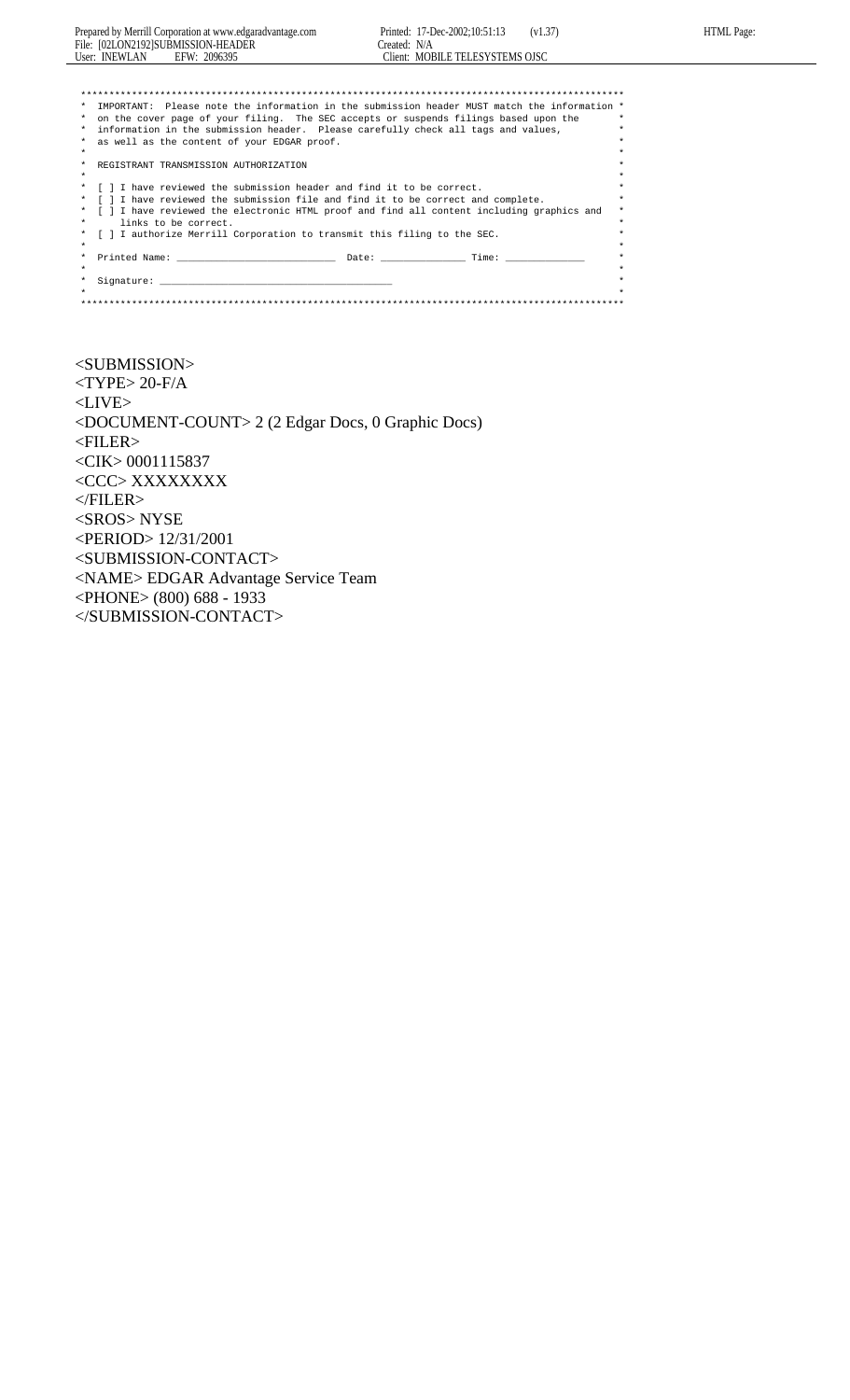HTML Page:

<DOCUMENT>  $<$ TYPE> 20-F/A <DESCRIPTION> 20-F/A <FILENAME> a2096395z20-fa.htm  $<$ TEXT>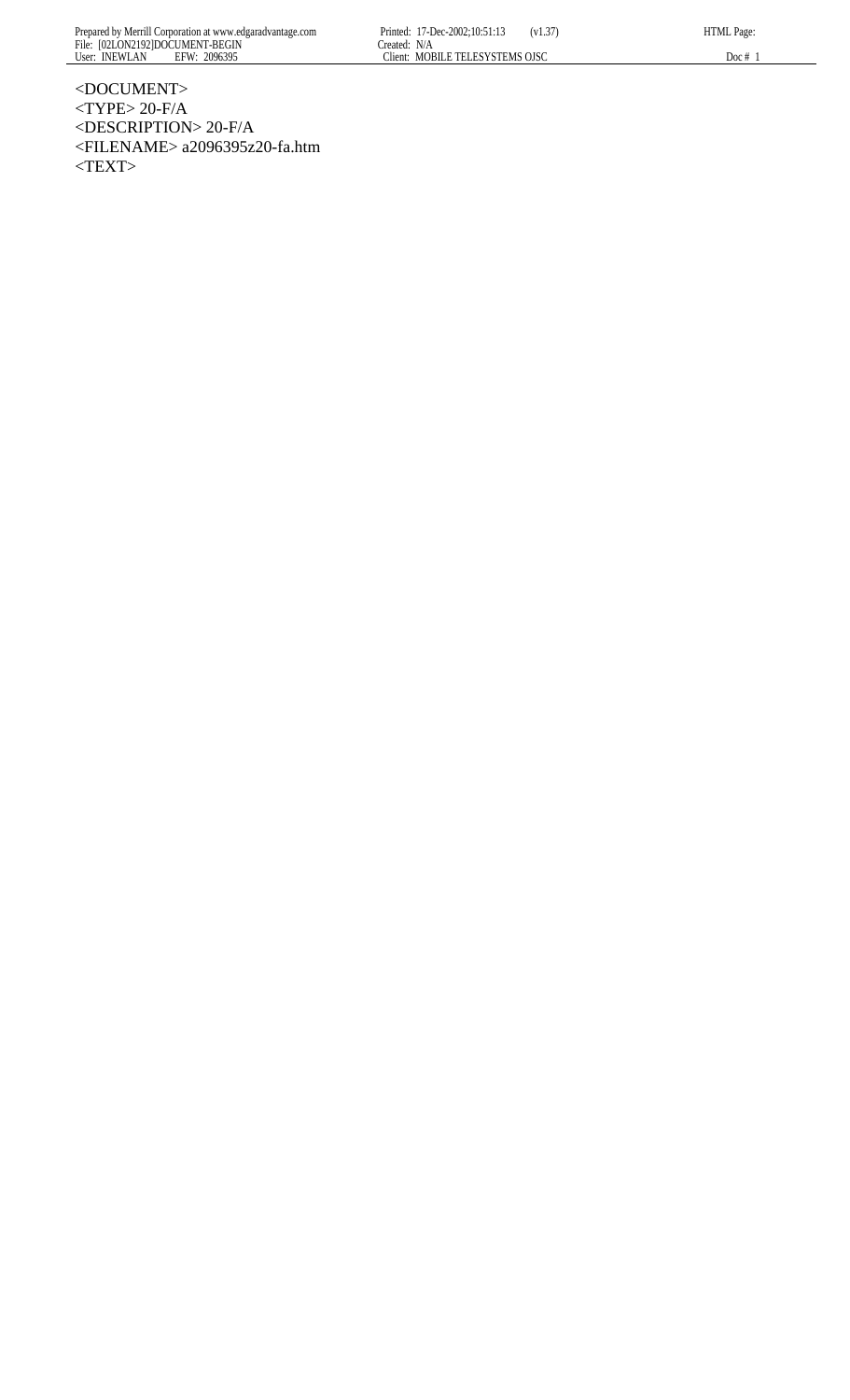QuickLinks-- Click here to rapidly navigate through this document

# **SECURITIES AND EXCHANGE COMMISSION WASHINGTON, D.C. 20549**

# **Form 20-F/A**

**Registration Statement pursuant to Section 12 (b) or (g) of The Securities Exchange Act of 1934**

**or**

 $\boxtimes$  **Annual report pursuant to Section 13 or 15 (d) of The Securities Exchange Act of 1934 for the fiscal year ended December 31, 2001**

**or**

! **Transition report pursuant to Section 13 or 15 (d) of The Securities Exchange Act of 1934**

**Commission file number** 

# **MOBILE TELESYSTEMS OJSC**

(Exact name of Registrant as specified in its charter)

**RUSSIAN FEDERATION**

(Jurisdiction of incorporation or organization)

**4 Marksistskaya Street, Moscow 109147 Russian Federation** (Address of Principal Executive Offices)

Securities registered or to be registered pursuant to Section 12(b) of the Act:

**NONE** (Title of Class)

Securities registered or to be registered pursuant to Section 12(g) of the Act:

AMERICAN DEPOSITARY SHARES, EACH REPRESENTING 20 ORDINARY SHARES, PAR VALUE 0.10 RUSSIAN RUBLES PER ORDINARY SHARE

**Title of Each Class Name of Each Exchange on Which Registered**

NEW YORK STOCK EXCHANGE

Securities for which there is a reporting obligation pursuant to Section 15(d) of the Act:

**Title of Each Class Name of Each Exchange on Which Registered**

10.95% GUARANTEED NOTES DUE DECEMBER 21, 2004

LUXEMBOURG STOCK EXCHANGE

 Indicate the number of outstanding shares of each of the issuer's classes of capital or common stock as of the close of the period covered by the annual report.

1,993,326,150 ordinary shares, par value 0.10 Russian rubles each, as of December 31, 2001

 Indicate by check mark whether the Registrant (1) has filed all reports required to be filed by Section 13 or 15(d) of the Securities Exchange Act of 1934 during the preceding 12 months (or for such shorter period that the Registrant was required to file such reports), and (2) has been subject to such filing requirements for the past 90 days.

Yes:  $\boxtimes$  No.:  $\Box$ 

Indicate by check mark which financial statement item the Registrant has elected to follow: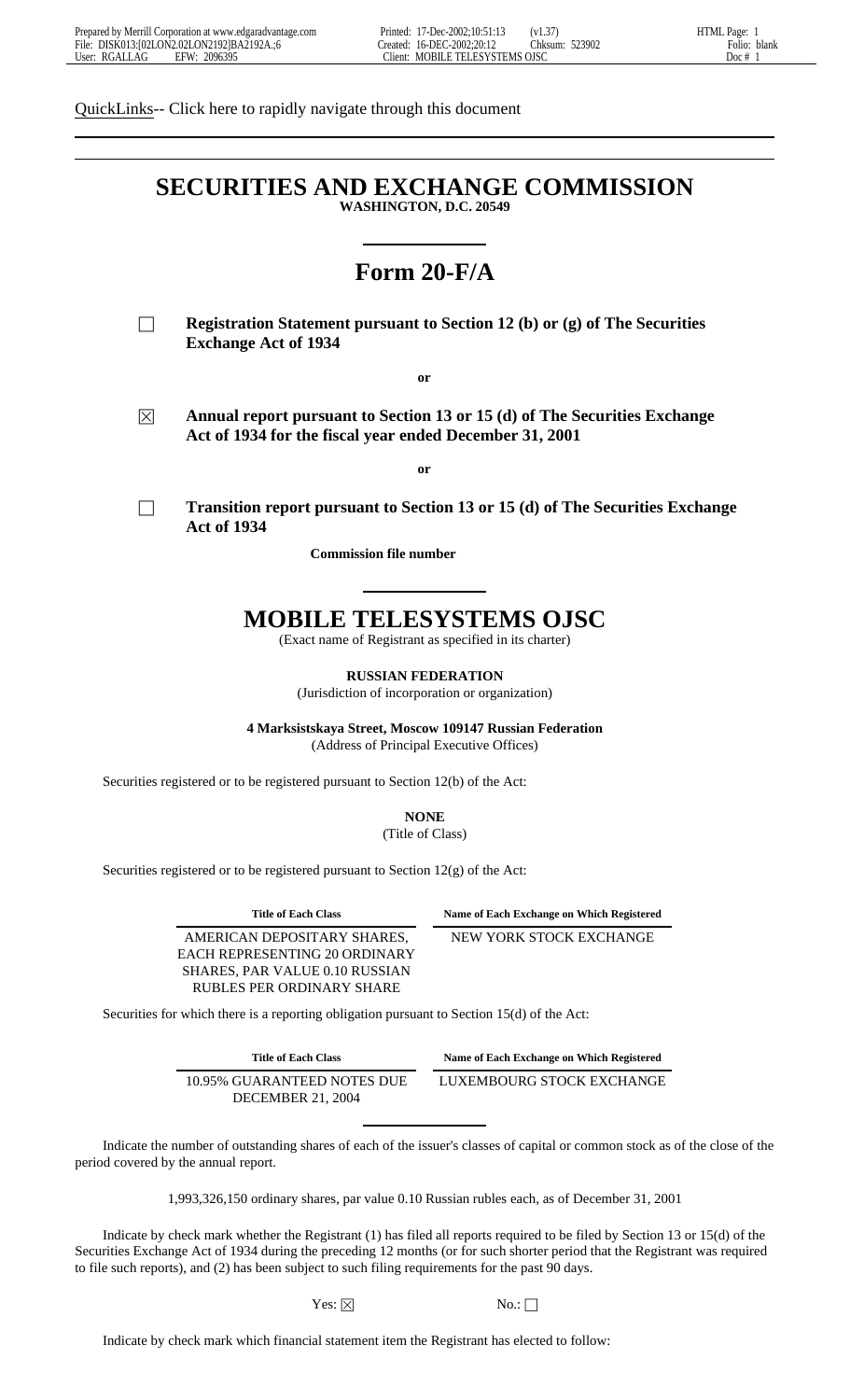| Prepared by Merrill Corporation at www.edgaradvantage.com | 7-Dec-2002:10:51:13<br>(v1.37)<br>Printed:      | HTML Page:      |
|-----------------------------------------------------------|-------------------------------------------------|-----------------|
| File: DISK013:102LON2.02LON21921BA2192A.:6                | Thksum:<br>523902<br>Created: 16-DEC-2002:20:12 | blank<br>Folio: |
| 2096395<br>User: RGALLAG<br>EFW:                          | MOBILE TELESYSTEMS OJSC<br>Client:              | Doc#            |
|                                                           |                                                 |                 |

Item 17  $\Box$  Item 18  $\boxtimes$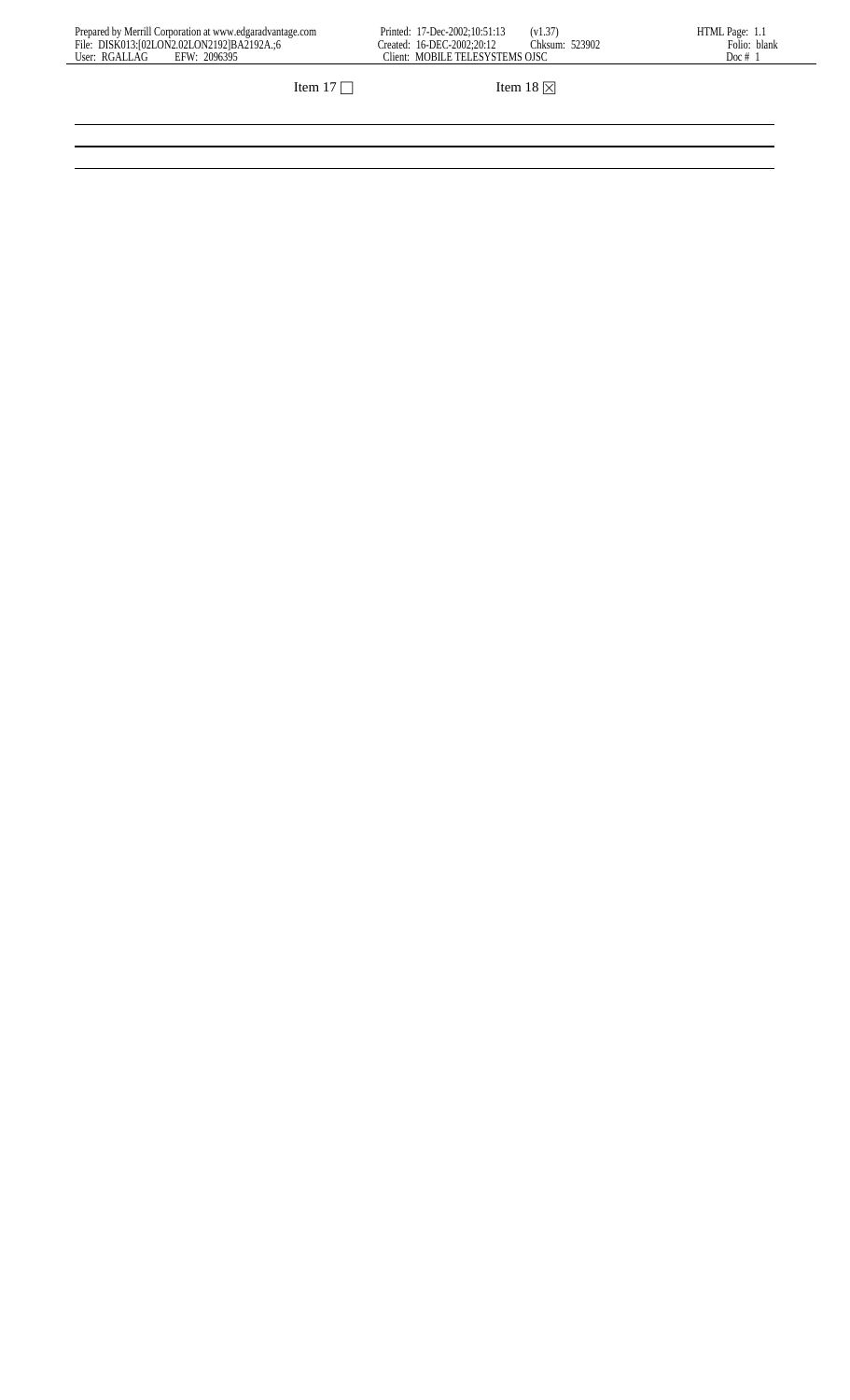# **Explanatory Note**

 On December 4, 2002, Mobile TeleSystems OJSC, or MTS, announced that it would restate its consolidated financial statements for the year and three months ended December 31, 2001 and the first and second quarters of 2002.

 The restatement relates primarily to the allocation of purchase prices for MTS' 2001 acquisitions of Telecom XXI, ReCom and Telecom 900. As a result of a review of its financial statements by MTS management, MTS has restated approximately \$21 million previously allocated to licenses to property, plant and equipment and other intangible assets. This reallocation resulted in restatements of property, plant and equipment, licenses, depreciation and amortization expense, as well as certain related items of our balance sheet and statement of operations as of and for the year ended December 31, 2001.

 Additionally, MTS has reclassified an impairment charge related to its investment in a joint venture with the government of Belarus from other expenses to impairment of investment, which is deducted in determining our net operating income, in order to conform to the US GAAP presentation requirements. As a result, the accompanying 2001 consolidated financial statements have been restated from the amounts previously reported.

 The combined effect of the above changes is a reduction in the Company's reported net income by \$1.5 million for the year ended December 31, 2001.

 This Form 20-F/A amends Items 3, 4, 5 and 18 of the Form 20-F filed by MTS on June 28, 2002 (the "Form 20-F") as follows:

- Item 3 "Key Information—A. Selected Financial Data," and Item 5 "Operating and Financial Review and Prospects—A. Operating Results—Results of Operations" each amend in their entirety the corresponding sections of our Form 20-F to provide information regarding the effect of the restatement on our results of operations for the year ended December 31, 2001;
- Item 4 "Information on Our Company—B. Business Overview" amends EBITDA and EBITDA margin figures that have changed due to the restatement;
- Item 5 "Operating and Financial Review and Prospects—A. Operating Results—Restatement" is amended to include a description of the restatement; and
- Item 18 is amended to include our consolidated financial statements for the years ended December 31, 2000 and our restated consolidated financial statements for the year ended December 31, 2001, each as audited by Deloitte & Touche.

 Other than as set forth above, this 20-F/A does not amend, update or restate any other Items or sections of the Form 20-F.

 Information regarding the effect of the restatement on MTS' results of operations for the fiscal year ended December 31, 2001 is provided in Item 5 "Operating and Financial Review and Prospects—A. Operating Results—Restatement" of this amendment and in Note 28 to the consolidated financial statements included in Item 18 of this amendment. This Form 20-F/A does not amend, update or restate any other section or Items of the Form 20-F.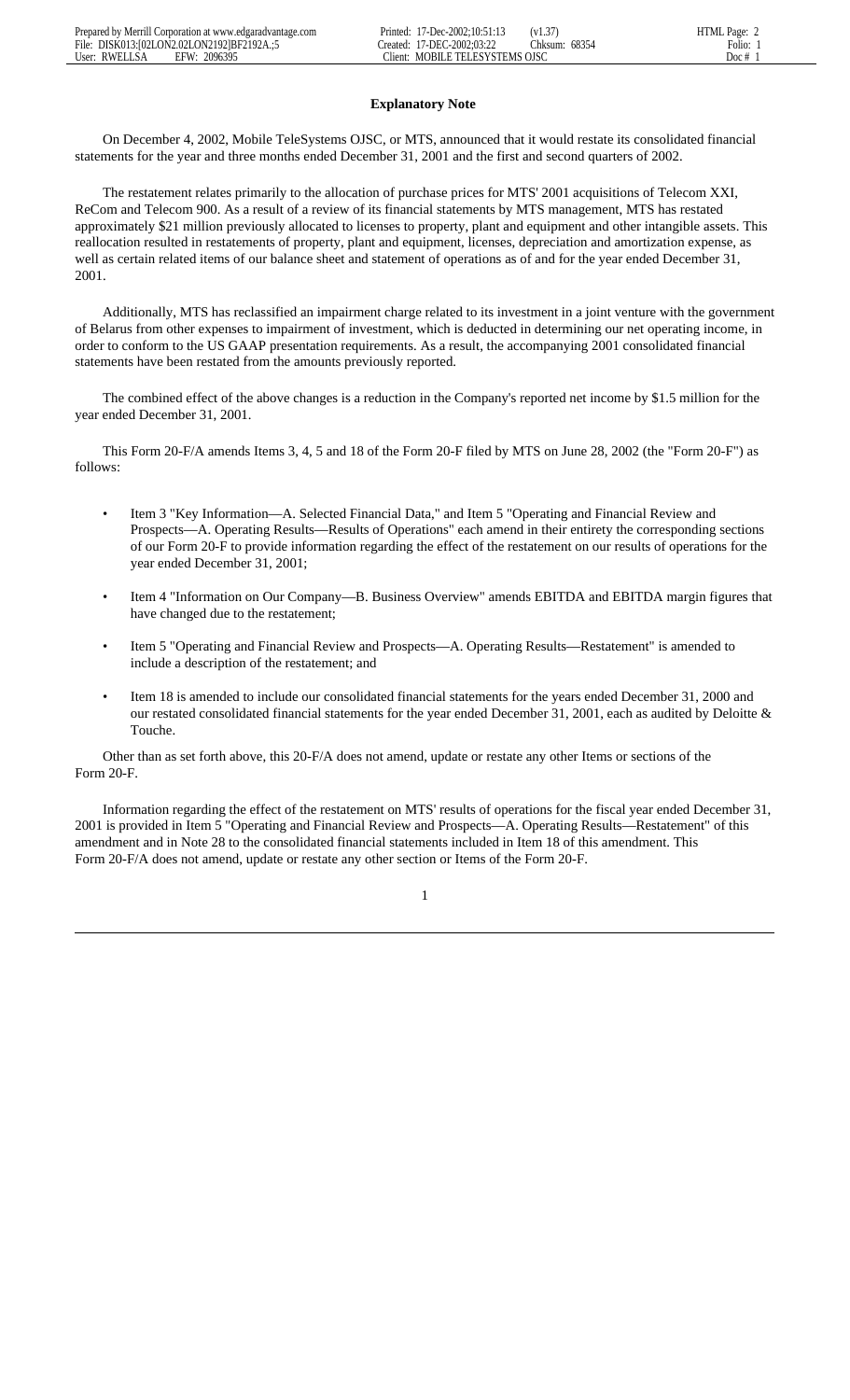# **PART I**

# **Item 3.** *Key Information*

# **A. Selected Financial Data**

 The selected financial data below shows our historical financial information at December 31, 1997, 1998, 1999, 2000 and 2001 and for the years then ended. This information is derived from our audited financial statements. The Company's financial statements for the year ended December 31, 2001 have been restated.

 The selected financial data should be read in conjunction with the Consolidated Financial Statements and "Item 5. Operating and financial review and prospects" included in this document.

|                                                                          | <b>Years Ended December 31,</b> |         |                |         |    |                                         |    |                                                   |                           |
|--------------------------------------------------------------------------|---------------------------------|---------|----------------|---------|----|-----------------------------------------|----|---------------------------------------------------|---------------------------|
|                                                                          |                                 | 1997    |                | 1998    |    | 1999                                    |    | 2000                                              | 2001<br>(as restated)(19) |
|                                                                          |                                 |         |                |         |    | industry and operating data and ratios) |    | (Amounts in thousands, except earnings per share, |                           |
| <b>Statement of operations data:</b>                                     |                                 |         |                |         |    |                                         |    |                                                   |                           |
| Net revenues:                                                            |                                 |         |                |         |    |                                         |    |                                                   |                           |
| Service revenues(1)                                                      | \$                              | 188,223 | \$             | 313,282 | \$ | 314,568                                 | \$ | 484,469                                           | \$<br>830,308             |
| Connection fees                                                          |                                 | 4,750   |                | 8,697   |    | 12,755                                  |    | 14,885                                            | 21,066                    |
| Equipment sales                                                          |                                 | 15,435  |                | 16,344  |    | 31,004                                  |    | 36,358                                            | 41,873                    |
|                                                                          |                                 |         |                |         |    |                                         |    |                                                   |                           |
| Total net revenues                                                       |                                 | 208,408 |                | 338,323 |    | 358,327                                 |    | 535,712                                           | 893,247                   |
| Cost of services and products:                                           |                                 |         |                |         |    |                                         |    |                                                   |                           |
| Interconnection and line rental                                          |                                 | 25,864  |                | 43,617  |    | 38,958                                  |    | 41,915                                            | 75,278                    |
| Roaming expenses                                                         |                                 | 7,542   |                | 13,223  |    | 21,725                                  |    | 41,178                                            | 68,387                    |
| Cost of equipment                                                        |                                 | 15,537  |                | 14,658  |    | 29,932                                  |    | 39,217                                            | 39,828                    |
| Cost of services and products                                            |                                 | 48,943  |                | 71,498  |    | 90.615                                  |    | 122,310                                           | 183,493                   |
| Operating expenses(2)                                                    |                                 | 41,273  |                | 67,470  |    | 74,612                                  |    | 110,242                                           | 134,598                   |
| Sales and marketing expenses                                             |                                 | 9,554   |                | 15,657  |    | 23,722                                  |    | 76,429                                            | 107,729                   |
| Depreciation and amortization                                            |                                 | 14,757  |                | 19,629  |    | 53,766                                  |    | 87,684                                            | 133,318                   |
| Impairment of investment                                                 |                                 |         |                |         |    |                                         |    |                                                   | 10,000                    |
|                                                                          |                                 |         |                |         |    |                                         |    |                                                   |                           |
| Net operating income                                                     |                                 | 93,881  |                | 164,069 |    | 115,612                                 |    | 139,047                                           | 324,109                   |
| Currency exchange and translation loss(3)                                |                                 | 1,389   |                | 25,125  |    | 3,238                                   |    | 1,066                                             | 2,264                     |
|                                                                          |                                 |         |                |         |    |                                         |    |                                                   |                           |
| Other expenses (income):<br>Interest income                              |                                 | (1,086) |                | (2,181) |    | (801)                                   |    | (7,626)                                           | (11, 829)                 |
| Interest expenses, net of amounts capitalized(4)                         |                                 | 756     |                | 8,302   |    | 11,805                                  |    | 11,335                                            | 6,944                     |
| Other expenses (income), net                                             |                                 | 3,773   |                | 4,838   |    | (829)                                   |    | (502)                                             | 108                       |
|                                                                          |                                 |         |                |         |    |                                         |    |                                                   |                           |
| Total other expenses (income), net                                       |                                 | 3,443   |                | 10,959  |    | 10,175                                  |    | 3,207                                             | (4,777)                   |
| Income before provision for income taxes and                             |                                 |         |                |         |    |                                         |    |                                                   |                           |
| minority interest                                                        |                                 | 89,049  |                | 127,985 |    | 102,199                                 |    | 134,774                                           | 326,622                   |
| Provision for income taxes                                               |                                 | 29,409  |                | 62,984  |    | 18,829                                  |    | 51,154                                            | 97,461                    |
| Minority interest in net (loss) income                                   |                                 |         |                | (1,027) |    | (2,291)                                 |    | (6, 428)                                          | 7,536                     |
| Net income before cumulative effect of a change in                       |                                 |         |                |         |    |                                         |    |                                                   |                           |
| accounting principle, and extraordinary gain                             |                                 | 59,640  |                | 66,028  |    | 85,661                                  |    | 90,048                                            | 221,625                   |
| Cumulative effect of a change in accounting principle,                   |                                 |         |                |         |    |                                         |    |                                                   |                           |
| net of income taxes of \$9,644                                           |                                 |         |                |         |    |                                         |    |                                                   | (17,909)                  |
| Extraordinary gain on repayment of debt, net of income<br>taxes of \$667 |                                 |         |                |         |    |                                         |    |                                                   | 2,113                     |
|                                                                          |                                 |         |                |         |    |                                         |    |                                                   |                           |
| Net income                                                               | \$                              | 59,640  | \$             | 66,028  | \$ | 85,661                                  | \$ | 90,048                                            | \$<br>205,829             |
| Dividends paid                                                           | \$                              | 3,777   | \$             | 9,624   | \$ | 11,224                                  | \$ | 14,425                                            | \$<br>2,959               |
|                                                                          |                                 |         |                |         |    |                                         |    |                                                   |                           |
| Earnings per share, basic and diluted:                                   |                                 |         |                |         |    |                                         |    |                                                   |                           |
| Net Income before change in accounting and                               |                                 |         |                |         |    |                                         |    |                                                   |                           |
| extraordinary gain                                                       | \$                              | 0.049   | \$             | 0.047   | \$ | 0.052                                   | \$ | 0.050                                             | \$<br>0.112               |
| Change in accounting principle                                           |                                 |         |                |         |    |                                         |    |                                                   | (0.009)                   |
| Extraordinary gain in repayment of debt                                  |                                 |         |                |         |    |                                         |    |                                                   | 0.001                     |
| Net Income                                                               | $\mathsf{\$}$                   | 0.049   | \$             | 0.047   | \$ | 0.052                                   | \$ | 0.050                                             | \$<br>0.104               |
|                                                                          |                                 |         | $\overline{c}$ |         |    |                                         |    |                                                   |                           |
|                                                                          |                                 |         |                |         |    |                                         |    |                                                   |                           |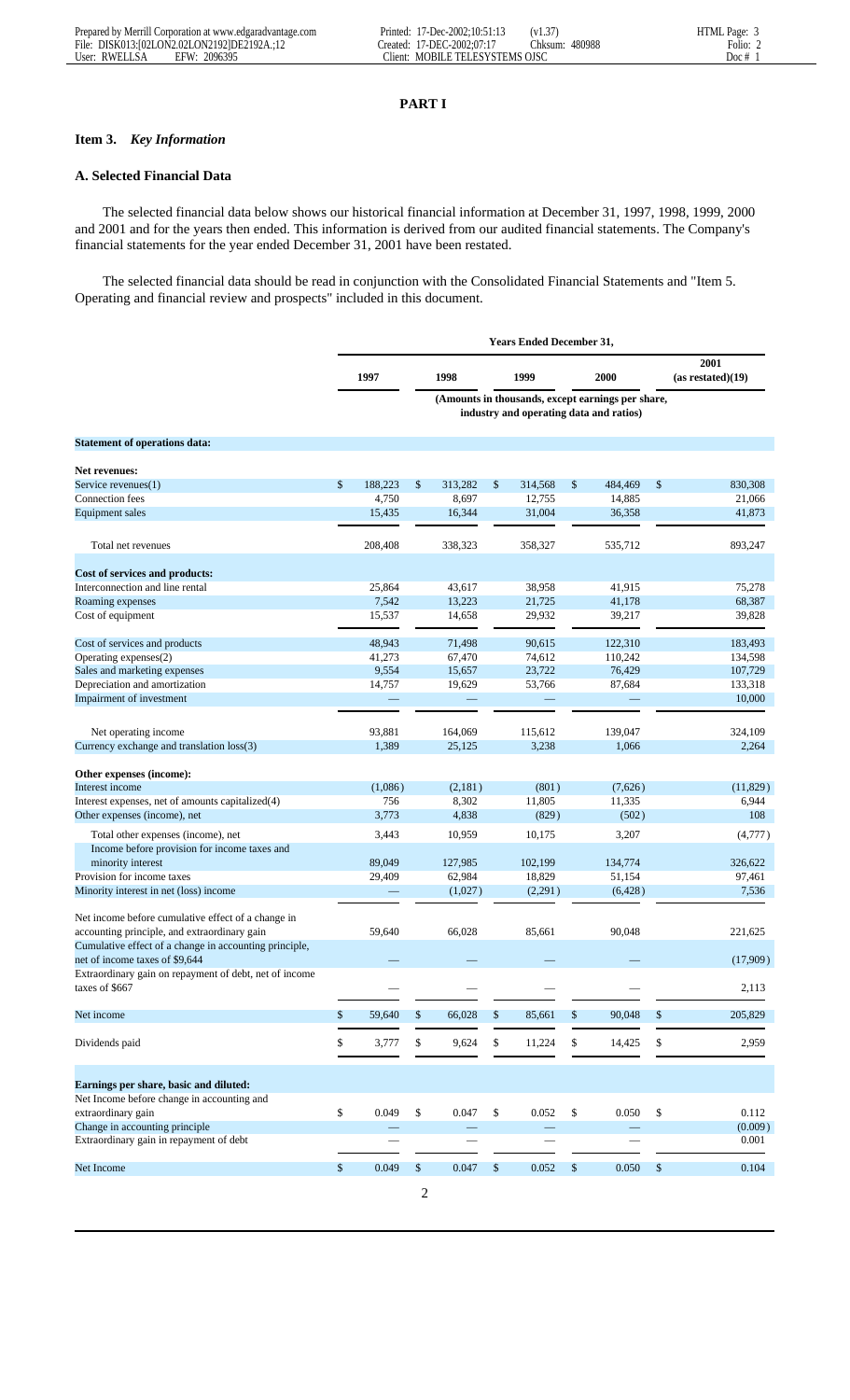| Prepared by Merrill Corporation at www.edgaradvantage.com<br>File: DISK013:[02LON2.02LON2192]DE2192A.;12<br>User: RWELLSA<br>EFW: 2096395 |               | Printed: 17-Dec-2002;10:51:13<br>Created: 17-DEC-2002;07:17<br>Client: MOBILE TELESYSTEMS OJSC | (v1.37)<br>Chksum: 50614 |               |               | HTML Page: 4<br>Folio: 3<br>Doc $# 1$ |
|-------------------------------------------------------------------------------------------------------------------------------------------|---------------|------------------------------------------------------------------------------------------------|--------------------------|---------------|---------------|---------------------------------------|
|                                                                                                                                           |               |                                                                                                |                          |               |               |                                       |
|                                                                                                                                           |               |                                                                                                |                          |               |               |                                       |
| Pro forma net income giving effect to the change in                                                                                       |               |                                                                                                |                          |               |               |                                       |
| accounting principle, had it been applied retroactively                                                                                   | \$<br>54,006  | \$<br>59,439                                                                                   | \$<br>78,258             | \$<br>93,108  | \$            | 223,738                               |
| Pro forma earnings per share giving effect to the change                                                                                  | \$<br>0.044   | \$<br>0.043                                                                                    | \$<br>0.048              | \$<br>0.052   | \$            | 0.113                                 |
| in accounting principle, had it been applied retroactively                                                                                |               |                                                                                                |                          |               |               |                                       |
| Other data:                                                                                                                               |               |                                                                                                |                          |               |               |                                       |
| EBITDA(5)                                                                                                                                 | \$<br>103,476 | \$<br>154,762                                                                                  | \$<br>169,260            | \$<br>232,595 | \$            | 422,746                               |
| EBITDA margin(6)                                                                                                                          | 49.7%         | 45.7%                                                                                          | 47.3%                    | 43.4%         |               | 47.3%                                 |
| Adjusted EBITDA $(5)(7)$                                                                                                                  | 94,809        | 144,625                                                                                        | 157,871                  | 236,967       |               | 447,519                               |
| Adjusted EBITDA margin(5)(7)(8)                                                                                                           | 45.5%         | 42.8%                                                                                          | 44.1%                    | 44.2%         |               | 50.1%                                 |
| Cash provided by operating activities                                                                                                     | 90,523        | 103,486                                                                                        | 116,801                  | 190,914       |               | 338,201                               |
| Cash used in investing activities                                                                                                         | (71, 351)     | (122, 051)                                                                                     | (115, 184)               | (423, 349)    |               | (441, 523)                            |
| Cash provided by (used in) financing activities                                                                                           | 28,253        | (9,624)                                                                                        | (11, 557)                | 298,543       |               | 247,592                               |
| Capital expenditures                                                                                                                      | 71,351        | 103,132                                                                                        | 118,338                  | 224,898       |               | 441,200                               |
|                                                                                                                                           |               |                                                                                                |                          |               |               |                                       |
| <b>Consolidated balance sheet data:</b>                                                                                                   |               |                                                                                                |                          |               |               |                                       |
| Cash and cash equivalents                                                                                                                 | \$<br>52,664  | \$<br>20.884                                                                                   | \$<br>10,000             | \$<br>75.828  | $\mathcal{S}$ | 219,629                               |
| Short-term investments                                                                                                                    |               |                                                                                                |                          | 170,000       |               | 85,304                                |
| <b>Total assets</b>                                                                                                                       | 252,519       | 614,165                                                                                        | 682,047                  | 1,101,332     |               | 1,727,492                             |
| Total debt (long-term and short-term)(9)                                                                                                  | 48.061        | 110,155                                                                                        | 112,123                  | 52,773        |               | 325,840                               |
| Total shareholders' equity:                                                                                                               | 113,280       | 269,942                                                                                        | 343,724                  | 801,084       |               | 1,018,279                             |
| including capital stock                                                                                                                   | 46,800        | 49,276                                                                                         | 49,276                   | 40,352        |               | 40,352                                |
|                                                                                                                                           |               |                                                                                                |                          |               |               |                                       |
| <b>Key financial ratios:</b>                                                                                                              |               |                                                                                                |                          |               |               |                                       |
| Total debt/EBITDA(18)                                                                                                                     | 0.5x          | 0.7x                                                                                           | 0.7x                     | 0.2x          |               | 0.8x                                  |
| EBITDA/interest expense(18)                                                                                                               | 136.9x        | 18.6x                                                                                          | 14.3x                    | 20.5x         |               | 60.9x                                 |
| Total debt/adjusted EBITDA(18)                                                                                                            | 0.5x          | 0.8x                                                                                           | 0.7x                     | 0.2x          |               | 0.7x                                  |
| Adjusted EBITDA/interest expense(18)                                                                                                      | 125.4x        | 17.4x                                                                                          | 13.4x                    | 20.9x         |               | 64.4x                                 |
| Ratio of earnings to fixed charges(10) (18)                                                                                               | 21.2x         | 14.4x                                                                                          | 8.8x                     | 12.0x         |               | 48.1x                                 |
| Key industry data:                                                                                                                        |               |                                                                                                |                          |               |               |                                       |
| Estimated population in Russia (millions)(11)                                                                                             | 146.7         | 146.3                                                                                          | 145.6                    | 144.8         |               | 146                                   |
| Russian cellular subscribers (end of period,                                                                                              |               |                                                                                                |                          |               |               |                                       |
| thousands $(12)$                                                                                                                          | 481           | 718                                                                                            | 1,360                    | 3,400         |               | 8,040                                 |
| Industry penetration(12)                                                                                                                  | 0.3%          | 0.5%                                                                                           | 0.9%                     | 2.3%          |               | 5.5%                                  |
| Cellular subscribers-Moscow region (end of period,                                                                                        |               |                                                                                                |                          |               |               |                                       |
| $-thousands)(12)$                                                                                                                         | 224           | 328                                                                                            | 751                      | 1,996         |               | 4,080                                 |
| Moscow region penetration(12)                                                                                                             | 1.5%          | 2.2%                                                                                           | 5.0%                     | 13.3%         |               | 27.0%                                 |
|                                                                                                                                           |               |                                                                                                |                          |               |               |                                       |
| MTS operating data: (13)                                                                                                                  |               |                                                                                                |                          |               |               |                                       |
| MTS-total subscribers (end of period, thousands)(14)                                                                                      | 59            | 114                                                                                            | 307                      | 1,194         |               | 2,650                                 |
| MTS share of total Russian subscribers (end of period)                                                                                    | 12.2%         | 15.9%                                                                                          | 22.6%                    | 35.1%         |               | 33%                                   |
| MTS-subscribers in Moscow and Moscow region (end                                                                                          |               |                                                                                                |                          |               |               |                                       |
| of period, thousands)                                                                                                                     | 59            | 113                                                                                            | 299                      | 1,106         |               | 2,035                                 |
| MTS share of subscribers in Moscow and Moscow                                                                                             |               |                                                                                                |                          |               |               |                                       |
| region (end of period)                                                                                                                    | 26%           | 35%                                                                                            | 40%                      | 55%           |               | 50%                                   |
| Average monthly usage per subscriber (minutes)(15)                                                                                        | 313           | 384                                                                                            | 224                      | 151           |               | 157                                   |
| Average monthly revenue per subscriber (in U.S.                                                                                           |               |                                                                                                |                          |               |               |                                       |
| dollars)(16)                                                                                                                              | 409           | 302                                                                                            | 124                      | 54            |               | 36                                    |
| Churn rate $(17)$                                                                                                                         | 22.5%         | 31.2%                                                                                          | $20.8\,\%$               | 21.6%         |               | 26.8%                                 |

Notes:

(1) Service revenues represent subscription fees, usage charges and value-added service fees, as well as roaming fees charged to other operators for their subscribers, or guest roamers, utilizing our network. Guest roaming fees were \$38.9 million, \$56.5 million, \$44.0 million, \$43.2 million and \$52.6 million for the years ended December 31, 1997, 1998, 1999, 2000 and 2001, respectively.

(2) Operating expenses include taxes (other than Russian income taxes), primarily revenue and property-based taxes, of \$8.9 million, \$16.5 million, \$15.6 million, \$26.9 million and \$25.3 million for the years ended December 31, 1997, 1998, 1999, 2000 and 2001, respectively.

(3) On a day-to-day basis, we are exposed to exchange losses on cash balances and other monetary assets and liabilities denominated in rubles. See Note 2 to our consolidated financial statements included elsewhere in this document.

(4) Capitalized interest expenses were \$3.5 million, \$1.2 million, \$1.3 million, \$0.9 million and \$nil for the years ended December 31, 1997, 1998, 1999, 2000 and 2001, respectively.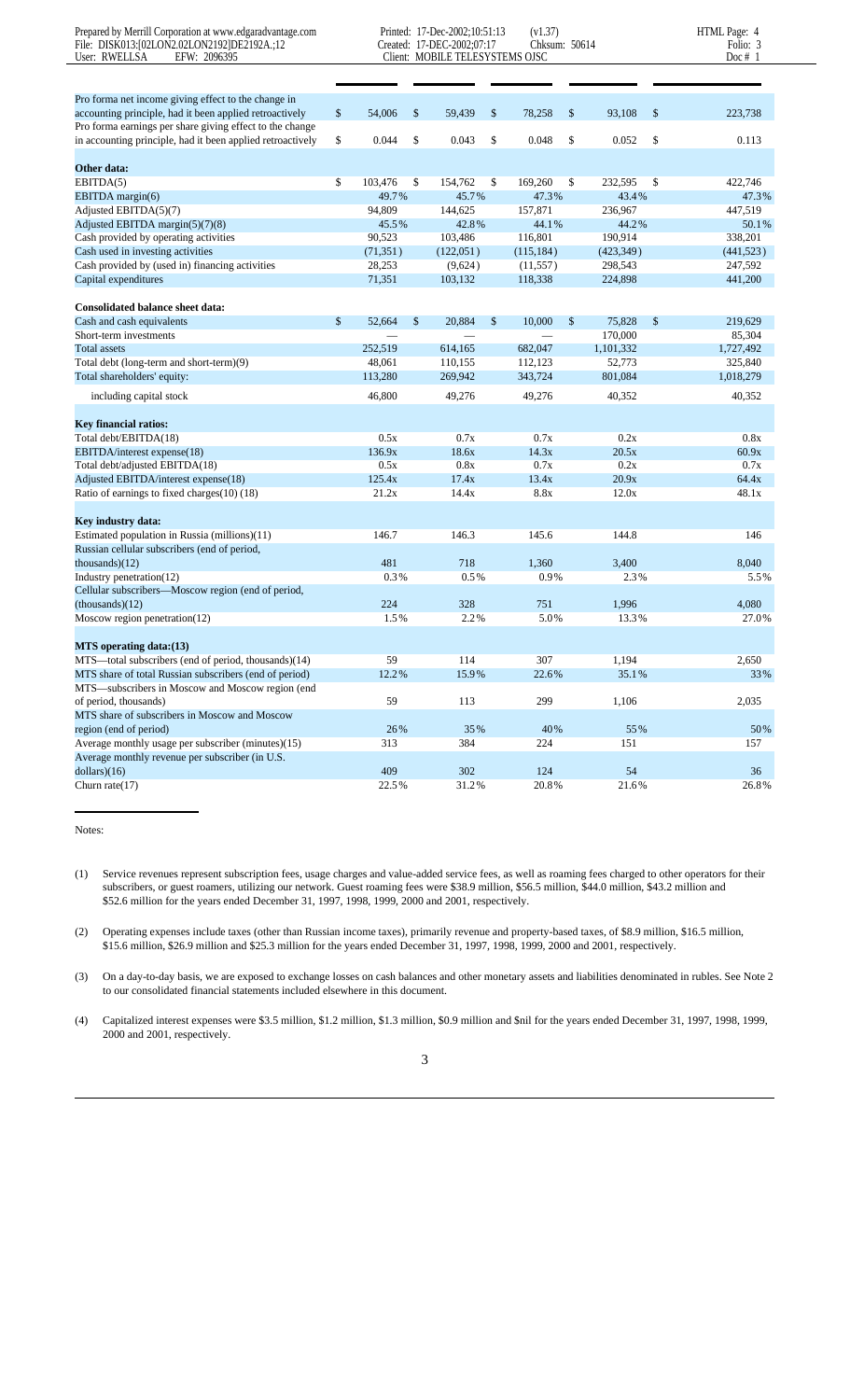- (5) EBITDA, which represents income before provision for income taxes, interest, depreciation and amortization, should not be considered in isolation as an alternative to net income, operating income or any other measure of performance under U.S. GAAP. We believe that EBITDA is a relevant measurement utilized by the cellular industry to assess performance which attempts to eliminate variances caused by the effects of differences in taxation, the amount and types of capital employed and depreciation and amortization policies.
- (6) "EBITDA margin" represents EBITDA as a percentage of net revenues.
- (7) "Adjusted EBITDA" represents EBITDA plus change in accounting for subscriber acquisition costs and the extraordinary gain on debt repayment. See our consolidated financial statements included elsewhere in this document.
- (8) "Adjusted EBITDA margin" represents adjusted EBITDA as a percentage of net revenues.
- (9) Includes bank loans, equipment financing and capital lease obligations.
- (10) Represents "earnings" divided by "fixed charges." "Fixed charges" are defined as the sum of interest expensed and capitalized and amortized capitalized expenses related to indebtedness. "Earnings" are defined as the result of adding income before provision for income taxes and minority interest, fixed charges, amortization of capitalized interest, and subtracting interest capitalized.
- (11) Estimated population for the year ended December 31, 2001 is not available; estimated population for these periods is assumed to be equal to estimated population at December 31, 2000.
- (12) Source: Sotovik.
- (13) Source: Sotovik and our data.
- (14) We define a "subscriber" as an individual or organization that has a contract with us for the provision of mobile cellular telecommunication services and whose invoices are not overdue by more than two months. Our subscriber figures exclude those of ReCom until April 2001, when ReCom became a consolidated subsidiary.
- (15) Average monthly minutes of usage per subscriber is calculated by dividing the total number of minutes of usage during a given period by the average number of our subscribers during such period and dividing by the number of months in such period.
- (16) We calculate our average monthly service revenue per subscriber by dividing our service revenues for a given period, including guest roaming fees, by the average number of our subscribers during that period and dividing by the number of months in that period.
- (17) We define our "churn rate" or "churn" as the total number of subscribers who cease to be a "subscriber" as defined in note (14) during the period (whether involuntarily due to non-payment or voluntarily, at such subscriber's request), expressed as a percentage of the average number of our subscribers during that period.
- (18) The following table presents our pro forma key financial ratios. Pro forma financial ratios have been computed assuming that the issuance of the \$300 million notes was consummated as of January 1, 2000, and that we did not capitalize any of the interest expenses related to these notes. Pro forma key financial ratios are calculated without giving any effect to the application of the proceeds of these notes, including in respect of other indebtedness or EBITDA or earnings. Pro forma key financial ratios have been computed by adjusting the corresponding historical key financial ratios to reflect the notes and the incremental interest expense. This incremental interest expense of \$34.3 million was computed based on the effective interest rates times the balances of these notes at the end of that period and includes amortization and deferred costs associated with issuance of these notes.

|                                                  | <b>Year Ended</b><br><b>December 31, 2001</b> |
|--------------------------------------------------|-----------------------------------------------|
| Pro forma key financial ratios:                  |                                               |
| Pro forma total debt/EBITDA                      | 0.9x                                          |
| Pro forma EBITDA/interest expense                | 10.3x                                         |
| Pro forma total debt/adjusted EBITDA             | 0.8x                                          |
| Pro forma adjusted EBITDA/interest expense       | 10.9x                                         |
| Pro forma ratio of earnings to fixed charges(10) | 8.1x                                          |

(19) See note 28 of the notes to consolidated financial statements for a description of the adjustments resulting from the restatement.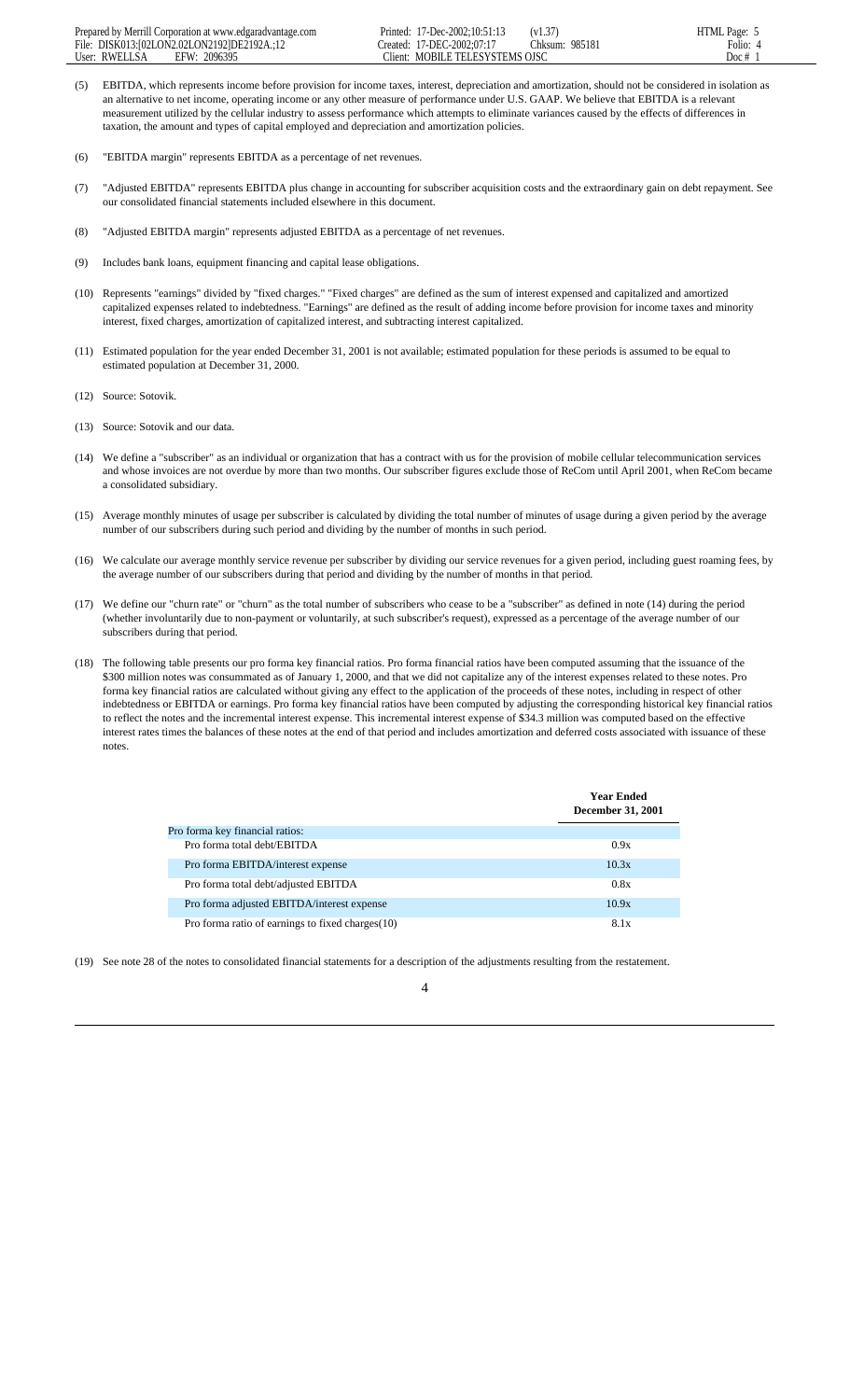# **Item 4.** *Information on Our Company*

# **B. Business Overview**

 As a result of the restatements, our EBITDA and EBITDA margin for the year ended December 31, 2001 have changed from the amounts disclosed in the table immediately preceding the "Business Strategy" subsection in our Form 20-F. Our EBITDA (in thousands) for the year ended December 31, 2001, which was reported in our Form 20-F as \$424,062, as restated, is \$422,746. Our EBITDA margin for the year ended December 31, 2001, which was reported in our Form 20-F as 47%, as restated, is 48%.

# **Item 5.** *Operating and Financial Review and Prospects*

# **A. Operating Results**

# **Restatement**

 The restatement relates primarily to the allocation of purchase prices for our 2001 acquisitions of Telecom XXI, ReCom and Telecom 900. As a result of a review of our financial statements by our management, we have restated approximately \$21 million previously allocated to licenses to property, plant and equipment and other intangible assets. This reallocation resulted in restatements of property, plant and equipment, licenses, depreciation and amortization expense, as well as certain related items of our balance sheet and statement of operations as of and for the year ended December 31, 2001.

 Additionally, we have reclassified an impairment charge related to our investment in a joint venture with the government of Belarus from other expenses to impairment of investment, which is deducted in determining our net operating income, in order to conform to the US GAAP presentation requirements. As a result, the accompanying 2001 consolidated financial statements have been restated from the amounts previously reported.

Significant effects of this restatement were as follows (in thousands except per share amounts):

|                                                                | As previously<br>reported | <b>Adjustments</b> | As restated |
|----------------------------------------------------------------|---------------------------|--------------------|-------------|
| <b>At December 31, 2001:</b>                                   |                           |                    |             |
|                                                                |                           |                    |             |
| Property plant and equipment, net                              | 841,308                   | 14,748             | 856,056     |
| Licenses, net                                                  | 297,490                   | (20, 541)          | 276,949     |
| Other intangible assets, net                                   | 83,507                    | 738                | 84,245      |
| <b>Total assets</b>                                            | 1,732,547                 | (5,055)            | 1,727,492   |
| Deferred taxes                                                 | 72,192                    | (4,687)            | 67,505      |
| Minority interest                                              | 12,999                    | 1,445              | 14,444      |
| Retained earnings                                              | 462,628                   | (1,537)            | 461,091     |
| Total liabilities and shareholder's equity                     | 1,732,547                 | (5,055)            | 1,727,492   |
|                                                                |                           |                    |             |
| For the year ended December 31, 2001:                          |                           |                    |             |
| Depreciation and Amortization                                  | 133,143                   | 175                | 133,318     |
| Net operating income                                           | 334,284                   | (10, 175)          | 324,109     |
| Total other expense (income), net                              | 5,223                     | (10,000)           | (4,777)     |
| Income before provision for income taxes and minority interest | 327,190                   | (568)              | 326,622     |
|                                                                |                           |                    |             |
| <b>Provision for Income Taxes</b>                              | 97,414                    | 47                 | 97,461      |
| Minority Interest                                              | 6,614                     | 922                | 7,536       |
| Net income                                                     | 207,366                   | (1,537)            | 205,829     |
| Earnings per share — net income (basic and diluted)            | 0.105                     | (0.001)            | 0.104       |
| 5                                                              |                           |                    |             |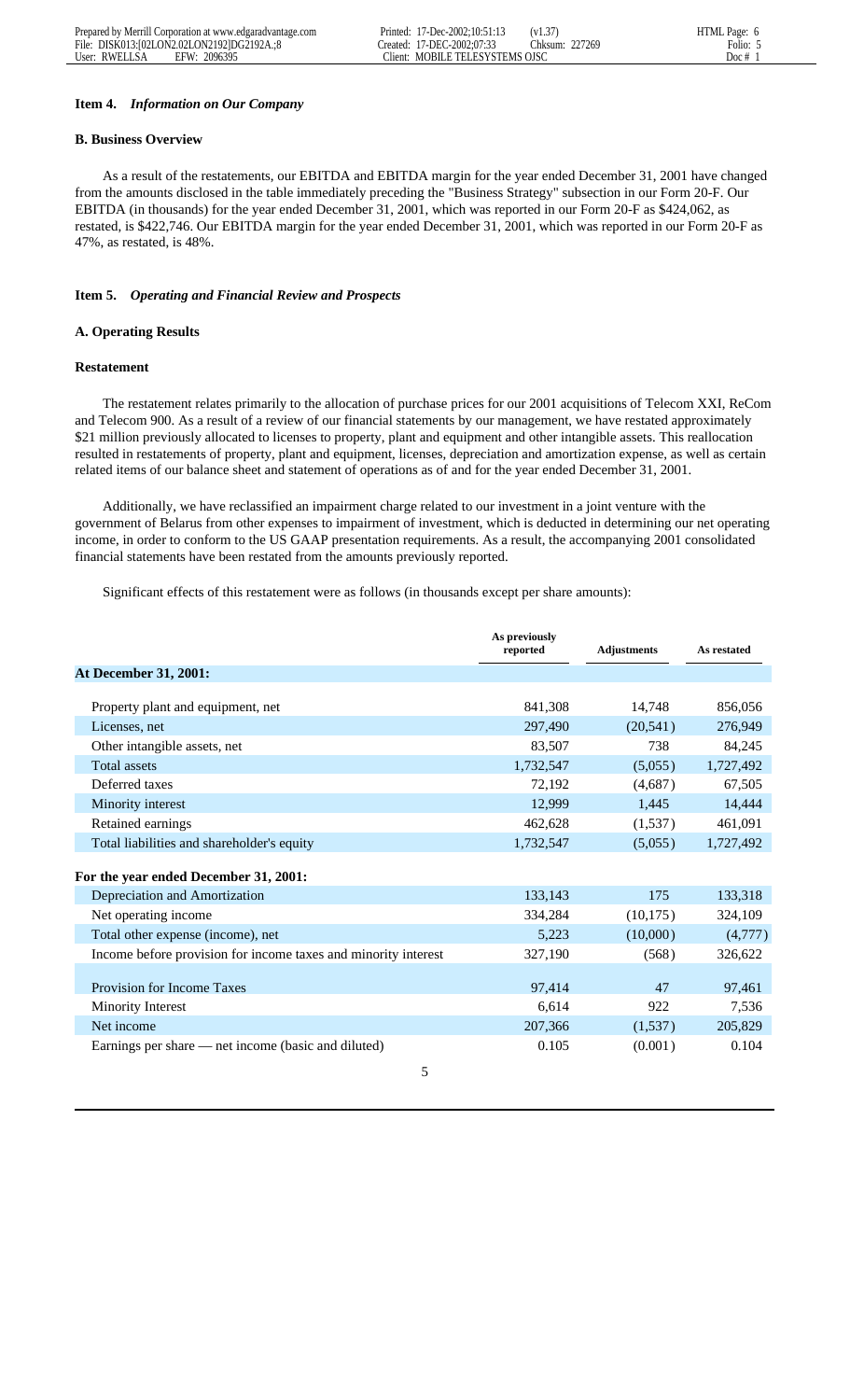| Prepared by Merrill Corporation at www.edgaradvantage.com | $17$ -Dec-2002:10:51:1.<br>.<br>Printed: | $\sim$<br>$\sqrt{1}$<br>. د.1 ۷ | <b>HTML</b> Page:        |
|-----------------------------------------------------------|------------------------------------------|---------------------------------|--------------------------|
| File:<br>DISK013:102LON2.02LON21921DG2192A.:8             | C-2002:07:33<br>7-DEC<br>reated:         | 7617<br>.:hksum                 | ÷.<br>$\cdots$<br>-olio: |
| User:<br>2096395<br>RWEL J<br>EFW                         | <b>MOBILE TELESYSTEMS</b><br>lient:      | OJS <sub>I</sub>                | $_{\text{DOC}}$          |

# **Results of Operations**

The following table sets forth, for the periods indicated, the percentages that certain operations contribute to revenues.

|                                                                             | <b>Year Ended December 31,</b> |        |                                |  |  |
|-----------------------------------------------------------------------------|--------------------------------|--------|--------------------------------|--|--|
|                                                                             | 1999                           | 2000   | <b>2001</b><br><b>Restated</b> |  |  |
| <b>Statement of Operations Data:</b>                                        |                                |        |                                |  |  |
| <b>Net revenues:</b>                                                        |                                |        |                                |  |  |
| Service revenues, $net(1)$                                                  | 87.8%                          | 90.4%  | 93.0%                          |  |  |
| Connection fees                                                             | 3.6                            | 2.8    | 2.3                            |  |  |
| Equipment sales                                                             | 8.6                            | 6.8    | 4.7                            |  |  |
| Total net revenues                                                          | 100.0%                         | 100.0% | 100.0%                         |  |  |
| Cost of services and products:                                              |                                |        |                                |  |  |
| Interconnection and line rental                                             | 10.9%                          | 7.8%   | 8.4%                           |  |  |
| Roaming expenses                                                            | 6.1                            | 7.7    | 7.7                            |  |  |
| Cost of equipment                                                           | 8.3                            | 7.3    | 4.4                            |  |  |
| Cost of services and products                                               | 25.3                           | 22.8   | 20.5                           |  |  |
| Operating expenses(2)                                                       | 20.8                           | 20.5   | 15.1                           |  |  |
| Sales and marketing expenses                                                | 6.6                            | 14.3   | 12.1                           |  |  |
| Depreciation and amortization                                               | 15.0                           | 16.4   | 14.9                           |  |  |
| Impairment of investment                                                    |                                |        | 1.1                            |  |  |
| Net operating income                                                        | 32.3                           | 26.0   | 36.3                           |  |  |
| Currency exchange and translation losses (gain)(3)                          | 0.9                            | 0.2    | 0.3                            |  |  |
| Other expenses (income):                                                    |                                |        |                                |  |  |
| Interest income                                                             | (0.2)                          | (1.4)  | (1.3)                          |  |  |
| Interest expenses, net of amounts capitalized                               | 3.3                            | 2.1    | 0.8                            |  |  |
| Other (income) expenses, net                                                | (0.2)                          | (0.1)  | 0.0                            |  |  |
| Total other expenses (income), net                                          | 2.9                            | 0.6    | (0.5)                          |  |  |
| Income before provision for income taxes and minority interest              | 28.5                           | 25.2   | 36.6                           |  |  |
| Provision for income taxes                                                  | 5.2                            | 9.5    | 10.9                           |  |  |
| Minority interest in net (loss) income                                      | (0.6)                          | (1.2)  | 0.8                            |  |  |
| Net income before cumulative effect of a change in accounting principle and |                                |        |                                |  |  |
| extraordinary gain                                                          | 23.9%                          | 16.9%  | 24.8%                          |  |  |
| Cumulative effect of a change in accounting principle, net of income taxes  |                                |        | (2.0)                          |  |  |
| Extraordinary gain on debt repayment, net of income taxes                   |                                |        | 0.2                            |  |  |
| Net income                                                                  | 23.9%                          | 16.9%  | 23.0%                          |  |  |

(1) Service revenues represent subscription fees, usage charges and value-added service fees, as well as roaming fees charged to other operators for guest roamers utilizing our network. Guest roaming fees represented 12.3% of our revenues in 1999, 8.1% in 2000, and 6.7% in 2001, respectively.

(2) Operating expenses, including taxes (other than Russian income taxes) and primarily revenue and property-based taxes, represented 4.4% of our revenues in 1999, 5.0% in 2000, and 2.8% in 2001, respectively.

(3) On a day-to-day basis, we are exposed to exchange losses on cash balances denominated in rubles and other monetary assets and liabilities. (See Note 2 to our consolidated financial statements as of December 31, 2001 included elsewhere in this document.).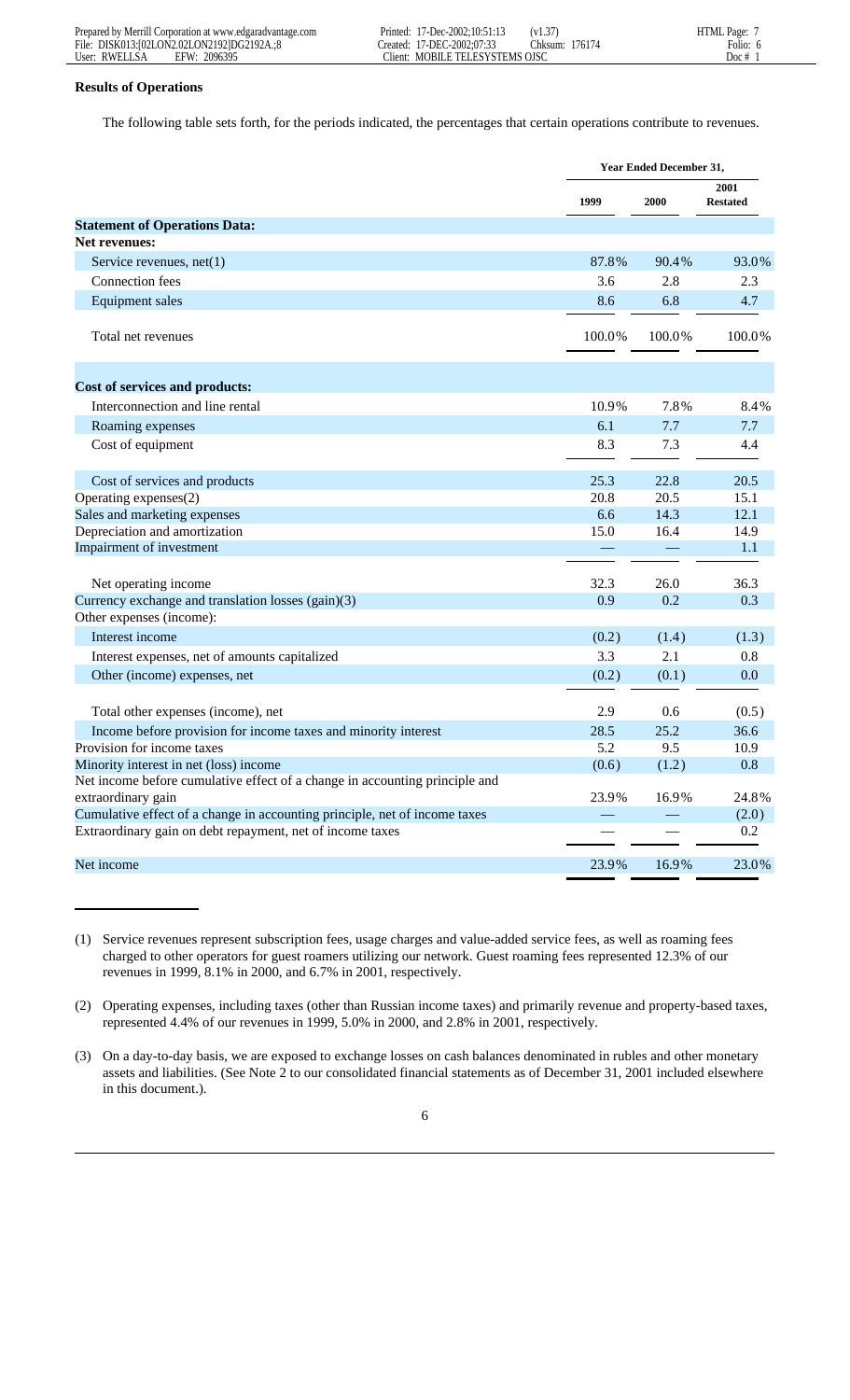## **Year Ended December 31, 2001, Compared to Year Ended December 31, 2000**

 *Revenues* for the year ended December 31, 2001 increased to \$893.2 million compared to 535.7 million for the year ended December 31, 2000, primarily due to significantly increased number of subscribers (see "A.—Overview" above in this section) and minutes of use, slightly offset by a decrease in certain tariffs and equipment sales. For the year ended December 31, 2001 service revenues increased by \$345.8 million and connection fees increased by \$6.2 million compared to the year ended December 31, 2000 due to growth in the number of subscribers. Equipment revenues increased by \$5.5 million for the year ended December 31, 2001 compared to the year ended December 31, 2000 due to increased volume offset by decreased average selling price of handsets.

 *Cost of services and products* for the year ended December 31, 2001 increased to \$183.5 million from \$122.3 million for the year ended December 31, 2000. Increases in the cost of services and products were primarily due to an increase of \$60.6 million in payments to other operators for interconnection, line rental and roaming, as a result of volume increases, while cost of equipment remained relatively consistent at \$39.8 million due to lower level of equipment sales. Cost of services and products as a percentage of revenues decreased by 2.3%, due to subscriber growth that was not materially offset by a decrease in tariffs, and our increasing reliance on our own optic-fiber network, which decreased interconnection and line rental expenses per revenue unit.

 *Operating expenses* for the year ended December 31, 2001 increased to \$134.6 million compared to \$110.2 million for the year ended December 31, 2000. Increases in operating expenses were primarily due to an increase of \$10.7 million in salaries and related social contributions for additional personnel, an increase of \$2.2 million in rent expense, an increase of \$7.4 million in repair and maintenance expenses. Operating expenses as a percentage of revenues decreased to 15.1% in 2001 from 20.5% in 2000 as personnel cost and costs related to expansion of the network per revenue unit decreased.

 *Sales and marketing expenses* for the year ended December 31, 2001 increased to \$107.7 million compared to \$76.4 million for the year ended December 31, 2000, primarily as a result of the significant increase in the level of business activity and the expansion of sales and marketing support infrastructure. During late 2001, we increased our expenditures on advertising, marketing and other customer-related activities in response to increased competition to accelerate subscriber growth and to increase market penetration. Sales and marketing expenses as a percentage of revenues decreased from 14.3% in 2000 to 12.1% in 2001.

 *Depreciation and amortization* of network equipment, telephone numbering capacity, license costs and goodwill for the year ended December 31, 2001 increased to \$133.3 million, compared to \$87.7 million for the year ended December 31, 2000. This increase was attributable to the increased asset base resulting from our continuing expansion of our network, increased numbering capacity to support our growing subscriber base and the amortization of license costs and goodwill recognized in the acquisitions of Rosico and RTC. Nevertheless, as a percentage of total revenues, depreciation and amortization for the year ended December 31, 2001 decreased to 14.9% from 16.4% for the year ended December 31, 2000.

 *Impairment of investment* was \$10 million for the year ended December 31, 2001 versus \$nil for the year ended December 31, 2000. This charge is the result of the determination by the Company that the investment in Belarus will not be recoverable.

 *Operating income* for the year ended December 31, 2001 increased to \$324.1 million, compared to \$139.0 million for the year ended December 31, 2000, and operating income as a percentage of revenues for 2001 increased to 36.3% from 26.0% for 2000, as a result of the foregoing factors.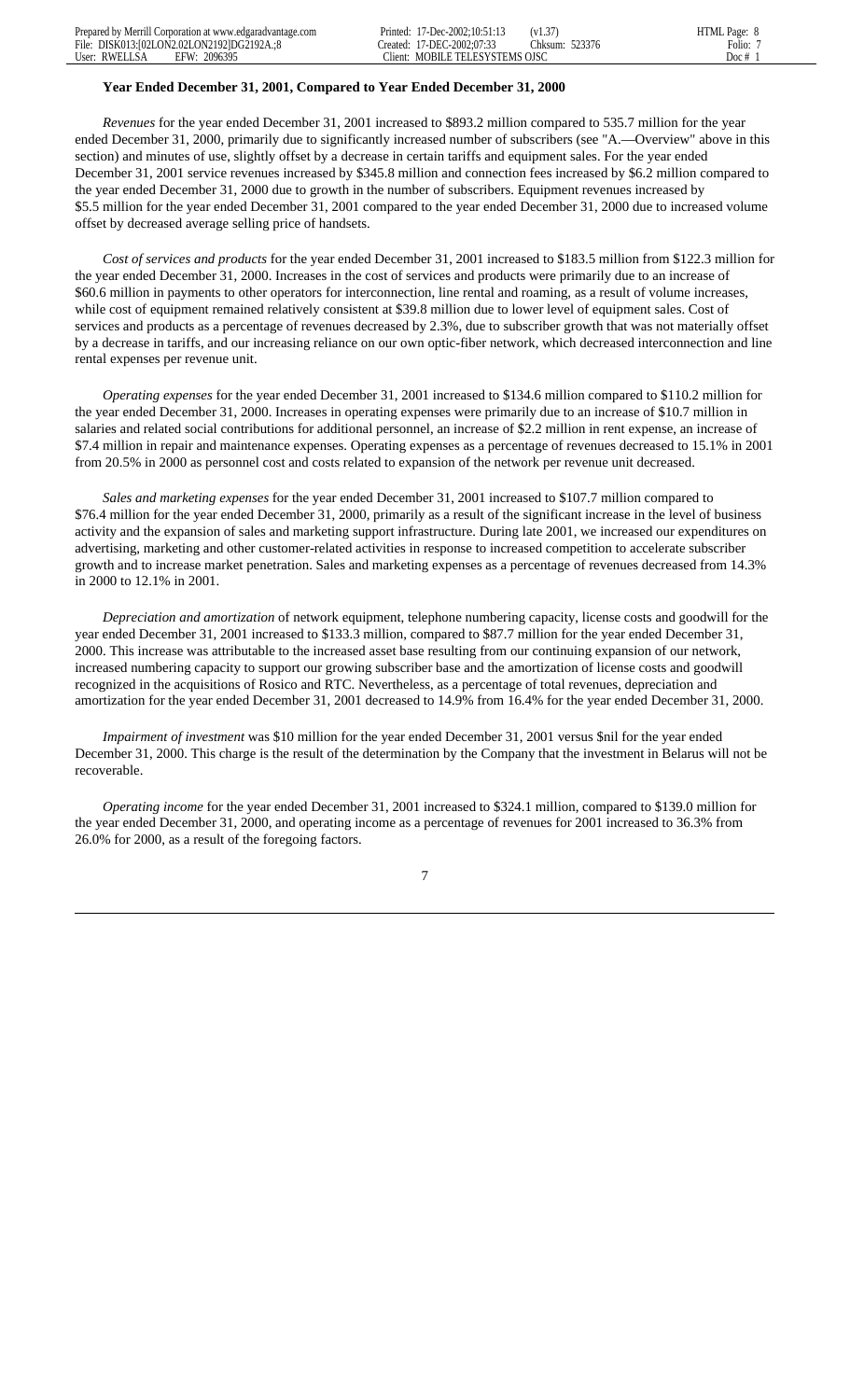*Loss on foreign currency exchange* for the year ended December 31, 2001 increased to \$2.3 million, compared to \$1.1 million for the year ended December 31, 2000. As we conduct our basic operations in rubles and are required to comply with Russian currency law restrictions, we expect that we will continue to sustain losses in line with the devaluation of the ruble in the foreseeable future. See "Item 3. Key Information—D. Risk Factors—Risks Relating to our Financial Condition—Changes in exchange rates could increase our costs, decrease our reserves or prevent us from repaying our debt" and "Item 11. Quantitative and Qualitative Disclosures about Market Risks—Foreign Currency Risk."

 *Interest expense* for the year ended December 31, 2001 decreased to \$6.9 million, compared to interest expense of \$11.3 million for the year ended December 31, 2000, due to the full year impact of EBRD debt repayments in October 2000.

 *Provisions for income taxes* for the year ended December 31, 2001 increased to \$97.5 million, compared to \$51.2 million for the year ended December 31, 2000. These provisions comprised a current income tax charge of \$138.1 million for 2001 and \$52.1 million for 2000, and deferred tax benefit \$40.6 million for 2001 and \$0.1 million for 2000. The reduction in the statutory income tax rate from 35% to 24% resulted in the recognition of a deferred tax benefit of approximately \$22 million in 2001. Provisions for income taxes increased to 10.9% of revenues in 2001, compared to 9.5% in 2000, due to reduction of available income tax concessions.

 *Net income* for the year ended December 31, 2001 increased by \$115.8 to \$205.8 million, compared to \$90.0 million for the year ended December 31, 2000, as a result of the foregoing factors.

 *Cumulative effect of a change in accounting principle.* During the second quarter of 2001, we changed our accounting method regarding recognition of subscriber acquisition costs. Subscriber acquisition costs represent the direct costs paid for each new subscriber enrolled through our independent dealers. Prior to the second quarter of 2001, these costs were capitalized to the extent of any revenues that had been deferred from the acquisition of a subscriber, such as connection fees charged to a subscriber to initiate call service, and amortized as a component of sales and marketing expense on a straight-line basis over the estimated average subscriber life. From the second quarter of 2001, we now expense subscriber acquisition costs as incurred. The change was made to facilitate the comparison of our results with other telecommunication companies.

 As a cumulative effect of this change, the remaining balance of capitalized subscriber acquisition cost as of December 31, 2000 in the amount of \$17.9 million (net of \$9.6 million in taxes) was expensed and included in income during the year ended December 31, 2001 (See Note 4 "Accounting Changes" to our consolidated financial statements as of December 31, 2001 included elsewhere in this document).

## **Year Ended December 31, 2000, Compared to Year Ended December 31, 1999**

 *Revenues* for the year ended December 31, 2000 increased to \$535.7 million compared to \$358.3 million for the year ended December 31, 1999, primarily due to significantly increased number of subscribers (see "—Overview" above in this section), minutes of use and equipment sales, slightly offset by a decrease in certain tariffs and connection fee level. For 2000 service revenues increased by \$169.9 million, connection fees increased by \$2.1 million and equipment revenues increased by \$5.4 million compared to 1999 due to growth in the number of subscribers.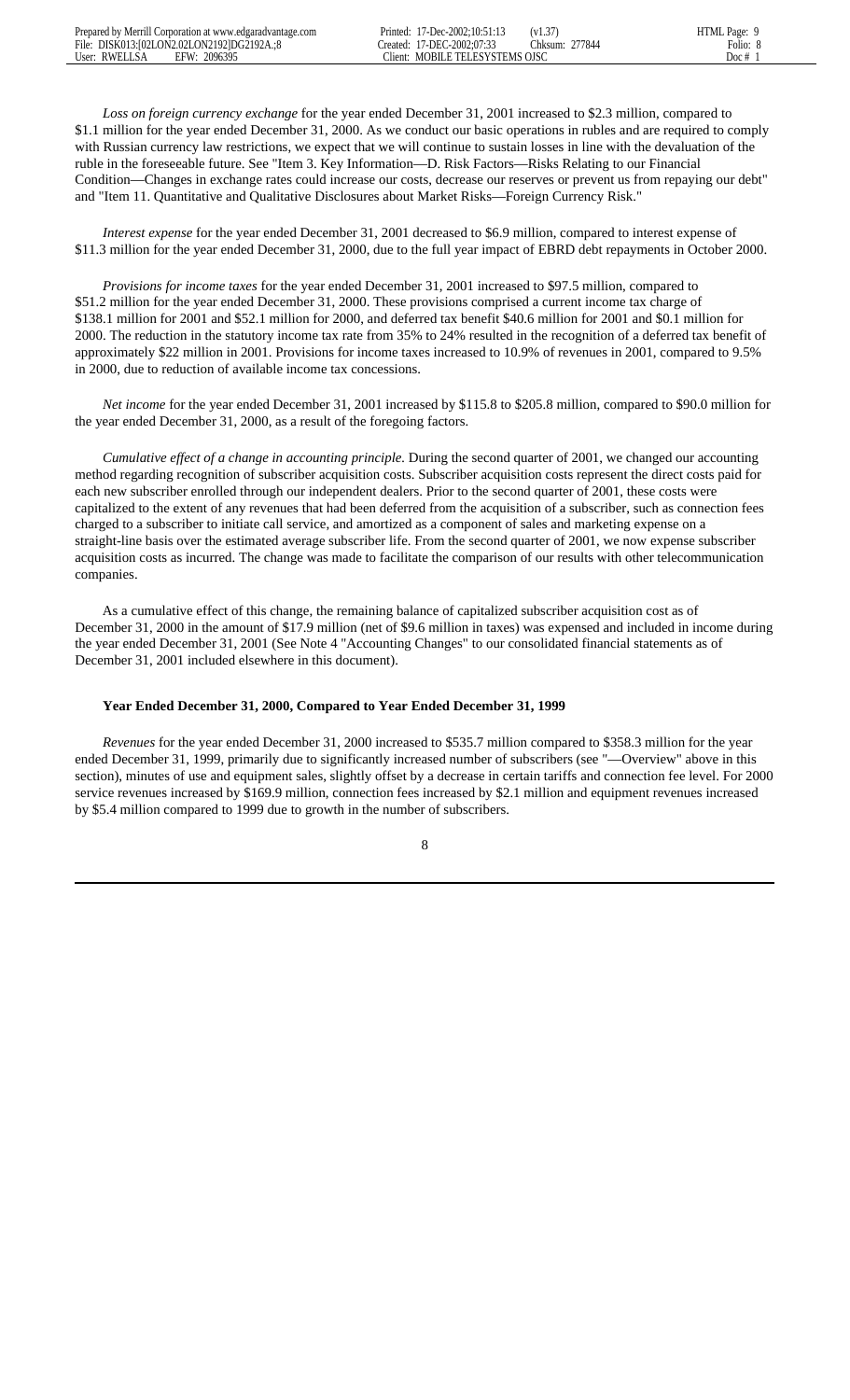*Cost of services and products* for 2000 increased to \$122.3 million from \$90.6 million for 1999. Increases in the cost of services and products were primarily due to an increase of \$22.4 million in payments to other operators for interconnection, line rental and roaming, as a result of volume increases, while cost of equipment increased by \$9.3 million due to higher equipment sales made at a discount. Cost of services and products as a percentage of revenues decreased by 2.5%, resulting from our increasing reliance on our own optic-fiber network, which decreased interconnection and line rental expenses per revenue unit.

 *Operating expenses* for 2000 increased to \$110.2 million compared to \$74.6 million for 1999. Increases in operating expenses were primarily due to an increase of \$15.9 million in salaries and related social contributions for additional personnel, including \$5.3 million in expenses associated with management stock bonus plan, an increase of \$11.2 million in taxes other than income (e.g. taxes based on revenue and property taxes), an increase of \$8.7 million in general and administrative expenses, and an increase of \$3.2 million in rent of technical premises for network equipment. Operating expenses as a percentage of revenues decreased to 20.5% in 2000 from 20.8% in 1999.

 *Sales and marketing expenses* for 2000 increased to \$76.4 million compared to \$23.7 million for 1999, primarily as a result of the significant increase in the level of business activity and the expansion of sales and marketing support infrastructure. Based on our accounting policy, we capitalize subscriber acquisition costs only to the extent of any revenues that have been deferred from the acquisition of a subscriber, such as connection fees charged to a subscriber to initiate call service. During 2000, as a result of additions of new subscribers, we incurred approximately \$30 million of direct subscriber acquisition costs in excess of related connection fees. To comply with our accounting policy, we have expensed approximately \$30 million of subscriber acquisition costs in addition to regular amortization of this expense included as a component of sales and marketing expense. Additionally, during 1999, we increased our expenditures on advertising, marketing and other customer-related activities in response to increased competition to accelerate subscriber growth and to increase market penetration. Sales and marketing expenses as a percentage of revenues increased from 6.6% in 1999 to 14.3% in 2000.

 *Depreciation and amortization* of network equipment, telephone numbering capacity, license costs and goodwill for 2000 increased to \$87.7 million, compared to \$53.8 million for 1999. This increase was attributable to the increased asset base resulting from our continuing expansion of our network, increased numbering capacity to support our growing subscriber base and the amortization of license costs and goodwill recognized in the acquisitions of Rosico and RTC. Accordingly, as a percentage of total revenues, depreciation and amortization for 2000 increased to 16.4% from 15.0% for 1999.

 *Operating income* for 2000 increased to \$139.0 million, compared to \$115.6 million for 1999, and operating income as a percentage of revenues for 2000 decreased to 26.0% from 32.3% for 1999, as a result of the foregoing factors.

 *Loss on foreign currency exchange* for 2000 decreased to \$1.1 million, compared to \$3.2 million for 1999, primarily as a result of the stabilization of the ruble in terms of the U.S. dollar. As we conduct our basic operations in rubles and are required to comply with Russian currency law restrictions, we expect that we will continue to sustain losses in line with the devaluation of the ruble in the foreseeable future.

 *Net interest expense* for 2000 was \$3.7 million, compared to net interest expense of \$11.0 million for 1999. In addition, we capitalized interest expenses totaling \$0.9 million for 2000 and \$1.3 million for 1999 related to borrowings used to construct our network.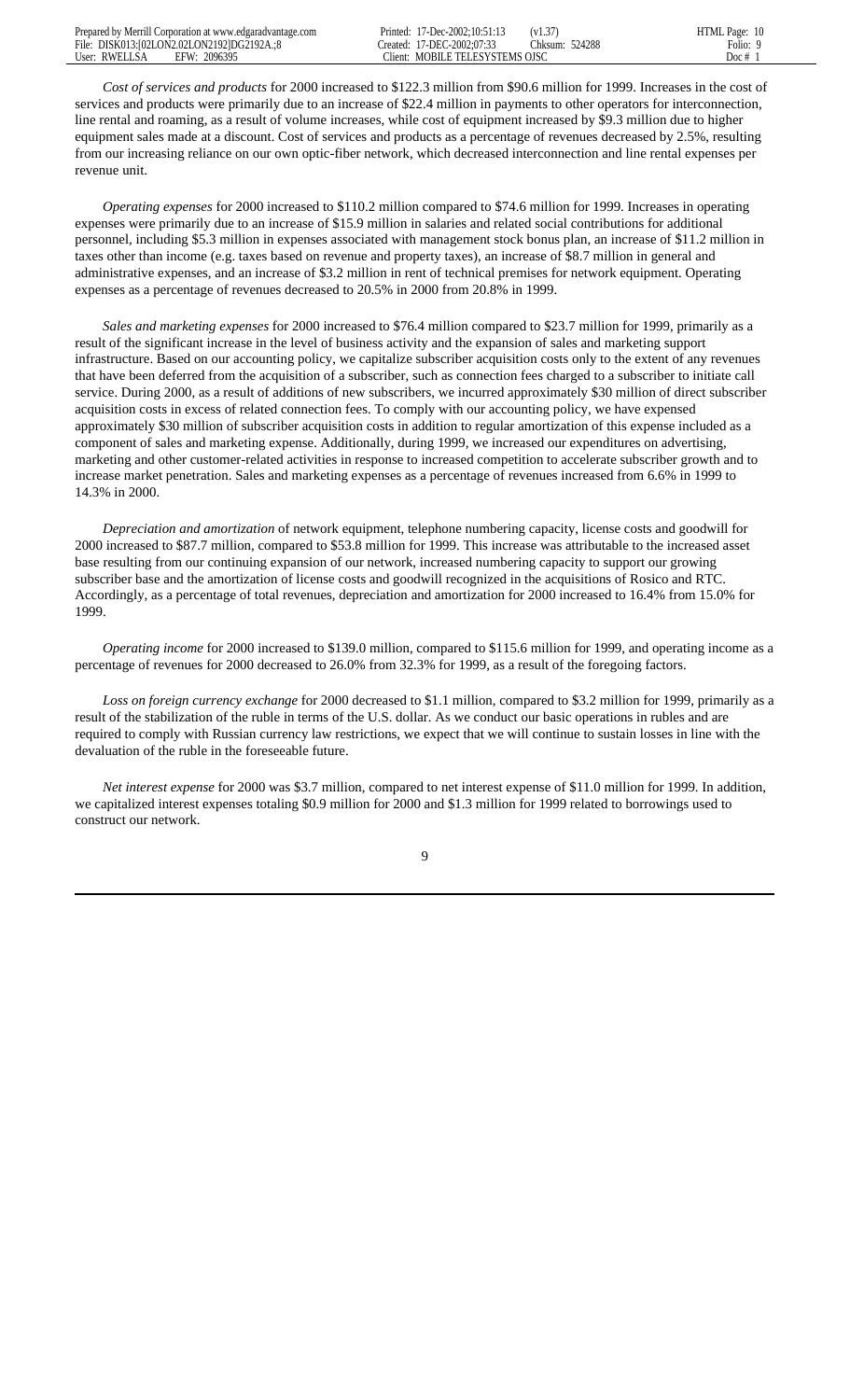| Prepared by Merrill Corporation at www.edgaradvantage.com | $1/$ -Dec-2002:10:51:1 <sup>2</sup><br>'rınted: | $'$ VI. $\sigma$ . | HTMI<br>Page: |
|-----------------------------------------------------------|-------------------------------------------------|--------------------|---------------|
| File: DISK013:102LON2.02LON21921DG2192A.:8                | 17-DEC-2002:07:33<br>reated:                    | Thksum:<br>49447   | 10<br>:0110   |
| User: RWELLSA<br>2096395<br><b>FFW·</b>                   | MOBILE TELESYSTEMS OISC<br>lient:               |                    | Doc #         |

 *Provisions for income taxes* for 2000 increased to \$51.1 million, compared to \$18.8 million for 1999. These provisions comprised a current income tax charge of \$52.1 million for 2000 and \$36.5 million for 1999, and deferred tax benefit of \$0.9 million for 2000 and \$17.6 million for 1999, which arose due to the temporary differences between the basis of computing income under Russian tax legislation and U.S. GAAP. Provisions for income taxes increased to 9.5% of revenues for 2000, compared to 5.3% in 1999. Provisions for income taxes increased to 38.0% as a percentage of income before provision for income taxes and minority interest for 2000, compared to 18.4% for 1999. This difference is due to the recognition of a deferred tax benefit in 1999 as a result of the decrease in the statutory income tax rate from 35% to 30% starting from April 1, 1999, and the recognition of a deferred tax liability in 2000 as a result of the increase in the statutory income tax rate from 30% to 35% starting from January 1, 2001. (See Note 17 to our consolidated financial statements included elsewhere in this document.)

 *Net income* for the year ended December 31, 2000 increased 5.0% to \$90.0 million, compared to \$85.7 million for the year ended December 31, 1999, as a result of the foregoing factors.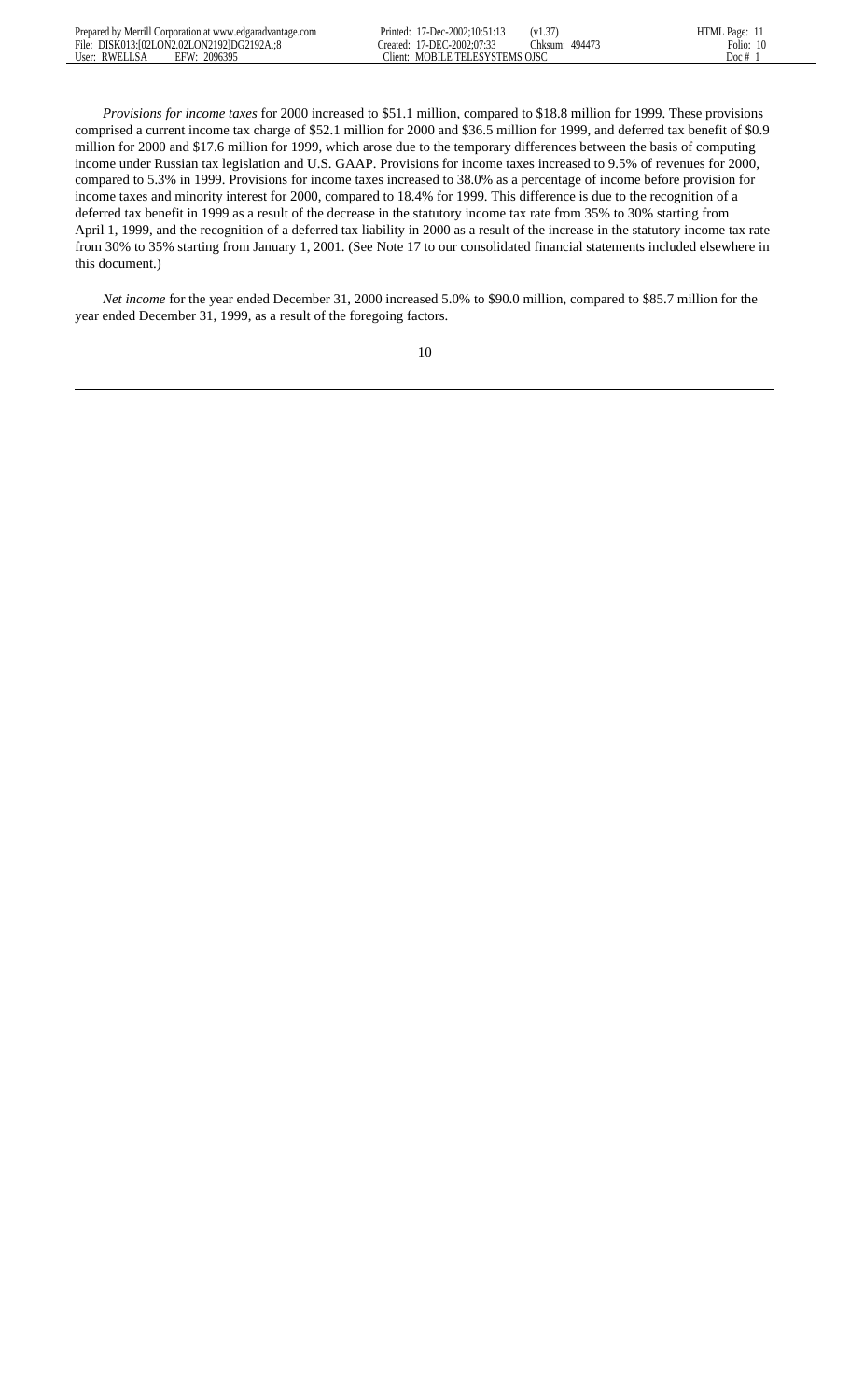# **PART III**

# **Item 18.** *Financial Statements*

# **Index to Financial Statements**

| <b>Mobile TeleSystems</b>                                                                                                          |    |
|------------------------------------------------------------------------------------------------------------------------------------|----|
| <b>Independent Auditors' Report</b>                                                                                                | 13 |
| Report of Independent Public Accountants(1)                                                                                        | 14 |
| Consolidated Balance Sheets at December 31, 2000 and 2001                                                                          | 15 |
| Consolidated Statements of Operations for the years ended December 31, 1999, 2000 and 2001                                         | 17 |
| Consolidated Statements of Shareholders' Equity for the years ended December 31, 1999, 2000 and 2001                               | 18 |
| Consolidated Statements of Cash Flows for the years ended December 31, 1999, 2000 and 2001                                         | 19 |
| Notes to Consolidated Financial Statements                                                                                         | 20 |
| Report of Independent Public Accountants(2)                                                                                        | 57 |
| Consolidated Statements of Shareholders' Equity for the years ended December 31, 1998, 1999 and 2000                               | 58 |
| <b>Mobile TeleSystems Finance S.A.</b>                                                                                             |    |
| Auditors' Report(3)                                                                                                                | 59 |
| Balance Sheet as of December 31, 2001                                                                                              | 60 |
| Statement of Income for the period from December 10, 2001 (date of incorporation) to December 31, 2001                             | 61 |
| Statement of Cash Flows for the period from December 10, 2001 (date of incorporation) to December 31, 2001                         | 62 |
| Statement of Changes in Shareholders' Equity for the period from December 10, 2001 (date of incorporation) to<br>December 31, 2001 | 63 |
| <b>Notes to Annual Accounts</b>                                                                                                    | 64 |

- (1) The referenced audit report of Arthur Andersen ZAO, our former independent public accountants, is included in this amended Annual Report on Form 20-F/A solely for the purpose of including the opinion of Arthur Andersen ZAO on our financial statements for the year ended December 31, 1999. Our financial statements for the fiscal years ended December 31, 2000 and 2001 have been audited by and are reported on by Deloitte & Touche under the heading "Independent Auditors' Report" on page 13 below. The Report of Independent Public Accountants set forth on page 14 below is a copy of the original audit report dated April 18, 2002 rendered by Arthur Andersen ZAO that was included in our Annual Report on Form 20-F filed on June 28, 2002, and has not been reissued by Arthur Andersen ZAO since that date. Arthur Andersen ZAO reported on such financial statements prior to the restatements discussed in Note 28.
- (2) The referenced audit report of Arthur Andersen ZAO, our former independent public accountants, is included in this amended Annual Report on Form 20-F/A solely for the purpose of including the opinion of Arthur Andersen ZAO on our consolidated statement of changes in shareholders' equity for the year ended December 31, 1999. Our consolidated statements of shareholders' equity for the years ended December 31, 2000 and 2001 have been audited and are reported on by Deloitte & Touche under the heading "Independent Auditors' Report" on page 13 below. The Report of Independent Public Accountants set forth on page 57 below is a copy of the original audit report dated March 19, 2001 rendered by Arthur Andersen ZAO that was included in our Annual Report on Form 20-F filed on June 29, 2001, and has not been reissued by Arthur Andersen ZAO since that date.
- (3) The referenced Auditors' Report is a copy of a report previosly issued by Arthur Andersen on the financial statements of Mobile TeleSystems Finance S.A. which has not been reissued by Arthur Andersen.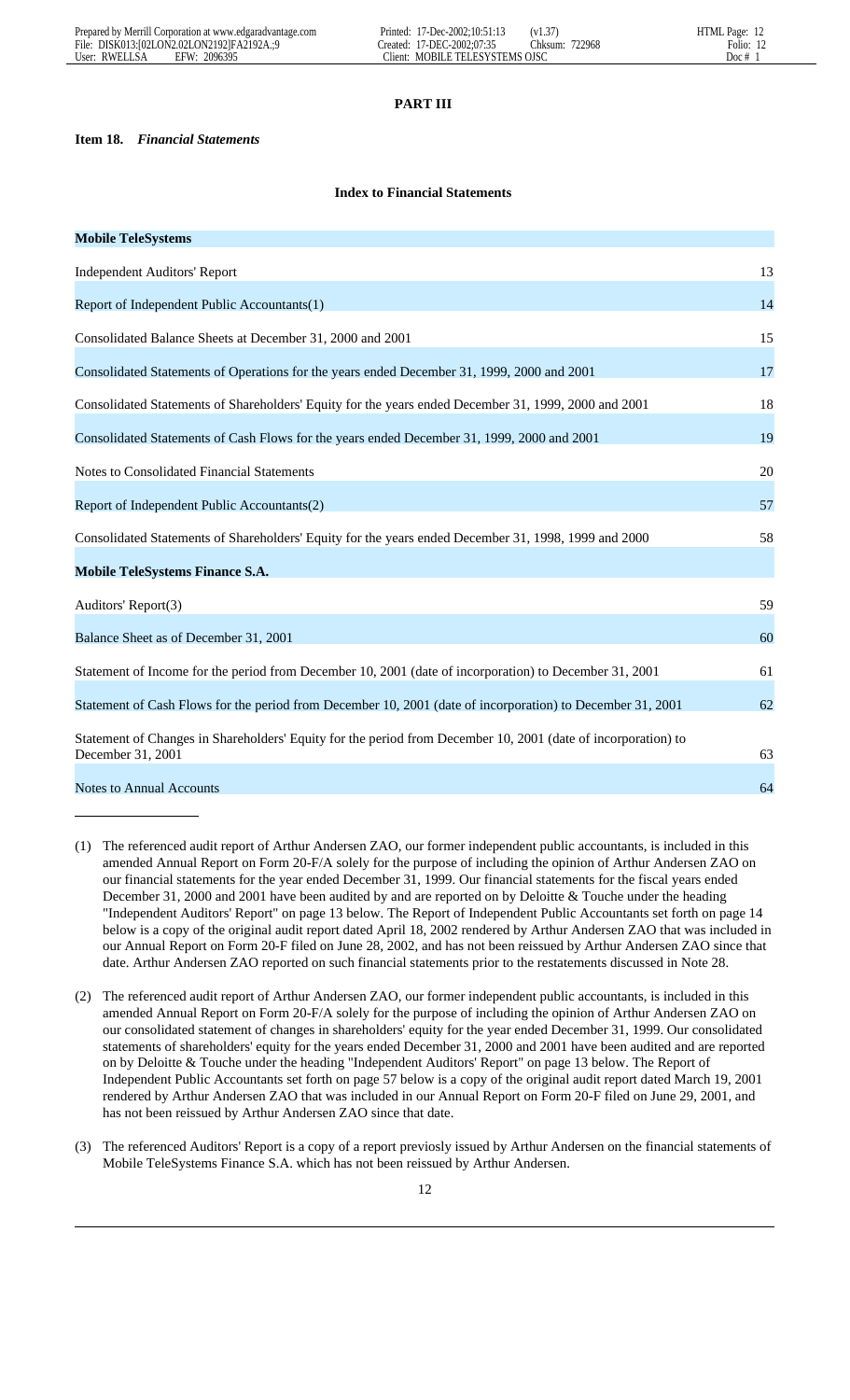# **Independent Auditors' Report**

# To Mobile TeleSystems:

 We have audited the accompanying consolidated balance sheets of Mobile TeleSystems, a Russian Open Joint-Stock Company and subsidiaries as of December 31, 2001 and 2000, and the related consolidated statements of operations, cash flows and shareholders' equity for the years then ended. These financial statements are the responsibility of the Company's management. Our responsibility is to express an opinion on these financial statements based on our audits. The consolidated financial statements as of December 31, 2001 and 2000, and each of the three years in the period ended December 31, 2001 were audited by other auditors who have ceased operations. Those auditors expressed an unqualified opinion on those financial statements in their report dated April 18, 2002. Those auditors reported on the financial statements prior to the restatement discussed in Note 28.

 We conducted our audits in accordance with auditing standards generally accepted in the United States of America. Those standards require that we plan and perform the audit to obtain reasonable assurance about whether the financial statements are free of material misstatement. An audit includes examining, on a test basis, evidence supporting the amounts and disclosures in the financial statements. An audit also includes assessing the accounting principles used and significant estimates made by management, as well as evaluating the overall financial statement presentation. We believe that our audits provide a reasonable basis for our opinion.

 In our opinion, such consolidated financial statements present fairly, in all material respects, the financial position of Mobile TeleSystems and its subsidiaries as of December 31, 2001 and 2000, and the results of their operations and their cash flows for the years then ended in conformity with accounting principles generally accepted in the United States of America.

 As discussed in Note 28 to the consolidated financial statements, the accompanying consolidated balance sheet as of December 31, 2001 and the related consolidated statements of operations, cash flows and shareholders' equity for the year ended December 31, 2001 have been restated

 As discussed in Note 4 to the consolidated financial statements, the Company changed its method of accounting for subscriber acquisition costs in 2001.

Deloitte and Touche

Moscow, Russia

December 5, 2002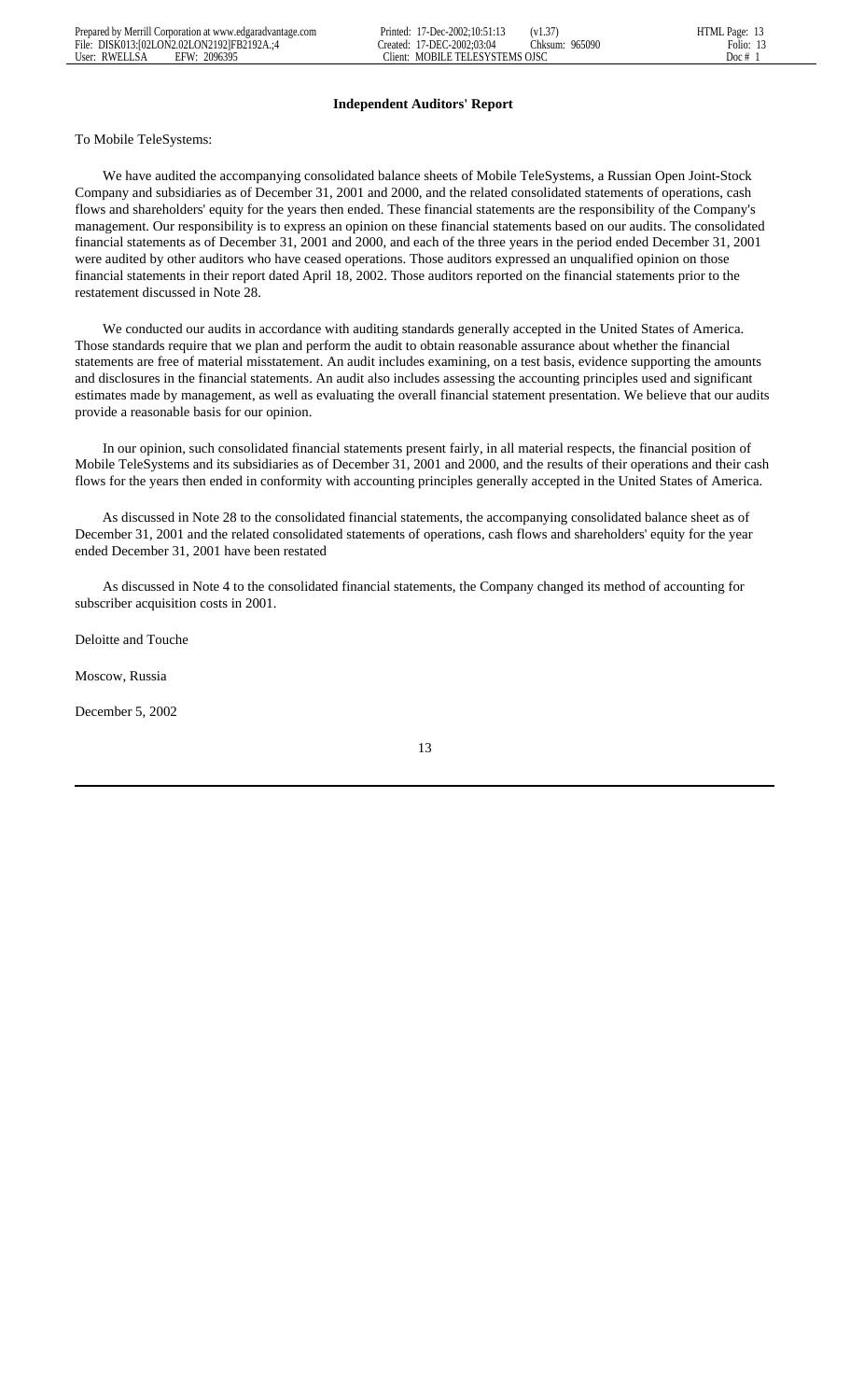THE FOLLOWING REPORT IS A COPY OF A REPORT PREVIOUSLY ISSUED BY ARTHUR ANDERSEN ZAO WHICH HAS CEASED OPERATIONS. THE REPORT HAS NOT BEEN REISSUED BY ARTHUR ANDERSEN ZAO. ARTHUR ANDERSEN ZAO REPORTED ON SUCH FINANCIAL STATEMENTS PRIOR TO THE RESTATEMENT DISCUSSED IN NOTE 28.

# **Report of Independent Public Accountants**

To Mobile TeleSystems:

 We have audited the accompanying consolidated balance sheets of Mobile TeleSystems, a Russian Open Joint-Stock Company, and its subsidiaries as of December 31, 2000 and 2001, and the related consolidated statements of operations, cash flows and shareholders' equity for each of the three years in the period ended December 31, 2001. These financial statements are the responsibility of the Company's management. Our responsibility is to express an opinion on these financial statements based on our audits.

 We conducted our audits in accordance with generally accepted auditing standards in the United States. Those standards require that we plan and perform the audit to obtain reasonable assurance about whether the financial statements are free of material misstatement. An audit includes examining, on a test basis, evidence supporting the amounts and disclosures in the consolidated financial statements. An audit also includes assessing the accounting principles used and significant estimates made by management, as well as evaluating the overall financial statement presentation. We believe that our audits provide a reasonable basis for our opinion.

 In our opinion, the financial statements referred to above present fairly, in all material respects, the financial position of Mobile TeleSystems and its subsidiaries as of December 31, 2000 and 2001, and the results of their operations and their cash flows for each of the three years in the period ended December 31, 2001, in conformity with accounting principles generally accepted in the United States.

Arthur Andersen ZAO

Moscow, Russia April 18, 2002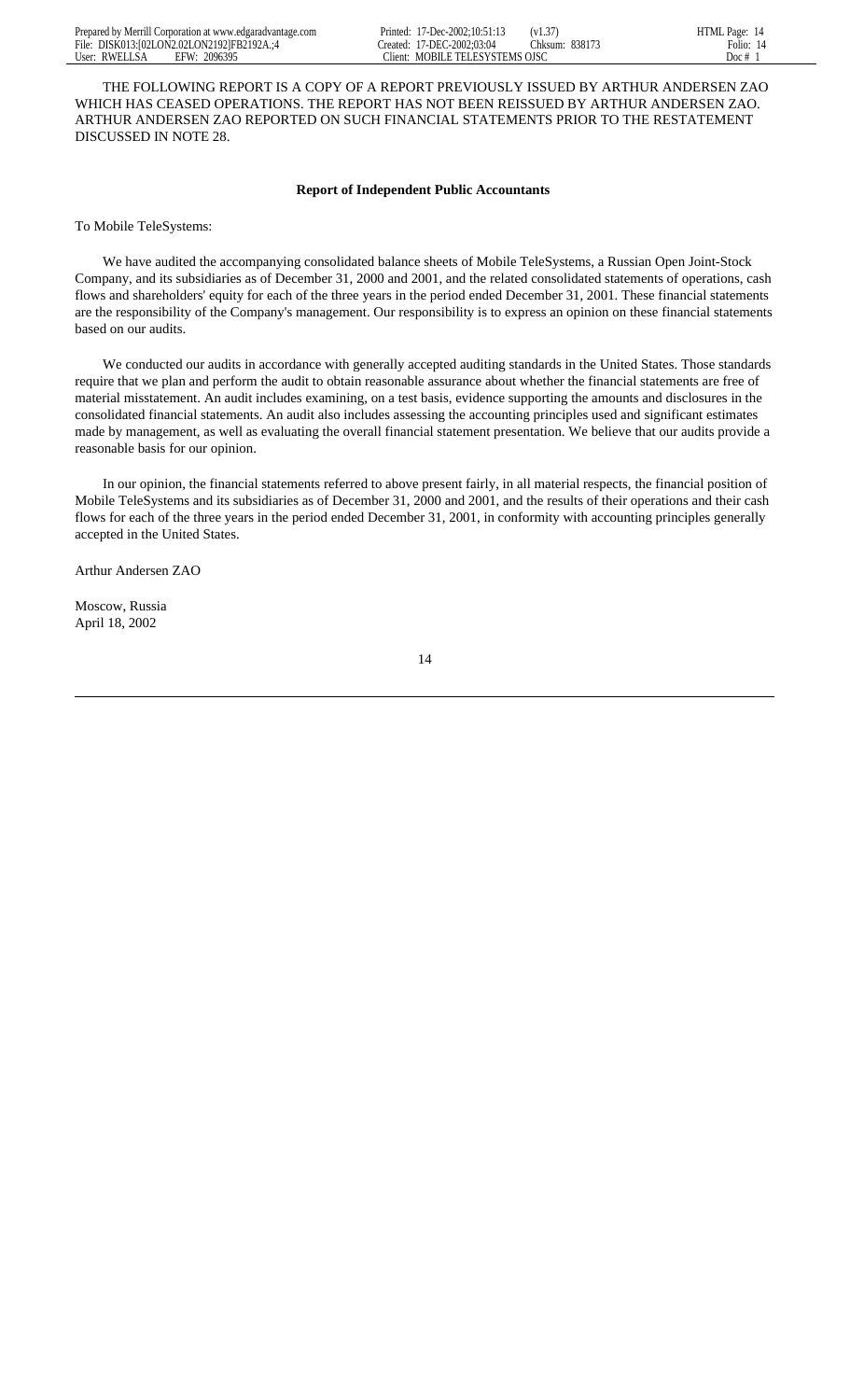# **MOBILE TELESYSTEMS CONSOLIDATED BALANCE SHEETS AT DECEMBER 31, 2000 and 2001**

| (Amounts in thousands of U.S. dollars, except share amounts)                                                        |    |                     |    |                                  |  |  |  |
|---------------------------------------------------------------------------------------------------------------------|----|---------------------|----|----------------------------------|--|--|--|
|                                                                                                                     |    | December 31<br>2000 |    | December 31<br>2001              |  |  |  |
|                                                                                                                     |    |                     |    | <b>Restated</b><br>(See Note 28) |  |  |  |
| <b>CURRENT ASSETS:</b>                                                                                              |    |                     |    |                                  |  |  |  |
| Cash and cash equivalents (Note 7)                                                                                  | \$ | 75,828              | \$ | 219,629                          |  |  |  |
| Short-term investments (Note 8)                                                                                     |    | 170,000             |    | 85,304                           |  |  |  |
| Trade receivables, net (Note 9)                                                                                     |    | 15,817              |    | 24,258                           |  |  |  |
| Accounts receivable, related parties (Note 22)                                                                      |    | 4,937               |    | 2,377                            |  |  |  |
| Inventory, net (Note 10)                                                                                            |    | 23,551              |    | 26,184                           |  |  |  |
| Prepaid expenses                                                                                                    |    | 11,268              |    | 22,712                           |  |  |  |
| VAT receivable                                                                                                      |    | 17,741              |    | 82,216                           |  |  |  |
| Deferred tax asset (Note 19)                                                                                        |    | 2,071               |    | 12,040                           |  |  |  |
| Other current assets                                                                                                |    | 8,771               |    | 8,374                            |  |  |  |
| <b>Total current assets</b>                                                                                         |    | 329,984             |    | 483,094                          |  |  |  |
|                                                                                                                     |    |                     |    |                                  |  |  |  |
| PROPERTY, PLANT AND EQUIPMENT, net of accumulated depreciation of<br>\$87,676 and \$168,989, respectively (Note 11) |    | 439,307             |    | 856,056                          |  |  |  |
| LICENSES, net of accumulated amortization of \$43,913 and \$79,568,                                                 |    |                     |    |                                  |  |  |  |
| respectively (Notes 6 and 25)                                                                                       |    | 204,996             |    | 276,949                          |  |  |  |
| <b>OTHER INTANGIBLE ASSETS</b> , net of accumulated amortization of \$33,648                                        |    |                     |    |                                  |  |  |  |
| and \$52,953, respectively (Note 12)                                                                                |    | 57,586              |    | 84,245                           |  |  |  |
| GOODWILL, net of accumulated amortization of \$14,756 and \$20,861,                                                 |    |                     |    |                                  |  |  |  |
| respectively (Note 6)                                                                                               |    | 27,984              |    | 22,411                           |  |  |  |
| SUBSCRIBER ACQUISITION COSTS, net of accumulated amortization of<br>\$74,803 and \$nil, respectively (Note 13)      |    | 27,553              |    |                                  |  |  |  |
| DEBT ISSUANCE COSTS, net of accumulated amortization of \$900 and                                                   |    |                     |    |                                  |  |  |  |
| \$1,209, respectively (Note 1)                                                                                      |    | 450                 |    | 3,997                            |  |  |  |
| <b>INVESTMENTS IN AND ADVANCES TO AFFILIATES</b>                                                                    |    | 13,472              |    | 740                              |  |  |  |
| <b>Total assets</b>                                                                                                 | \$ | 1,101,332           | \$ | 1,727,492                        |  |  |  |

The accompanying notes to financial statements are an integral part of these statements.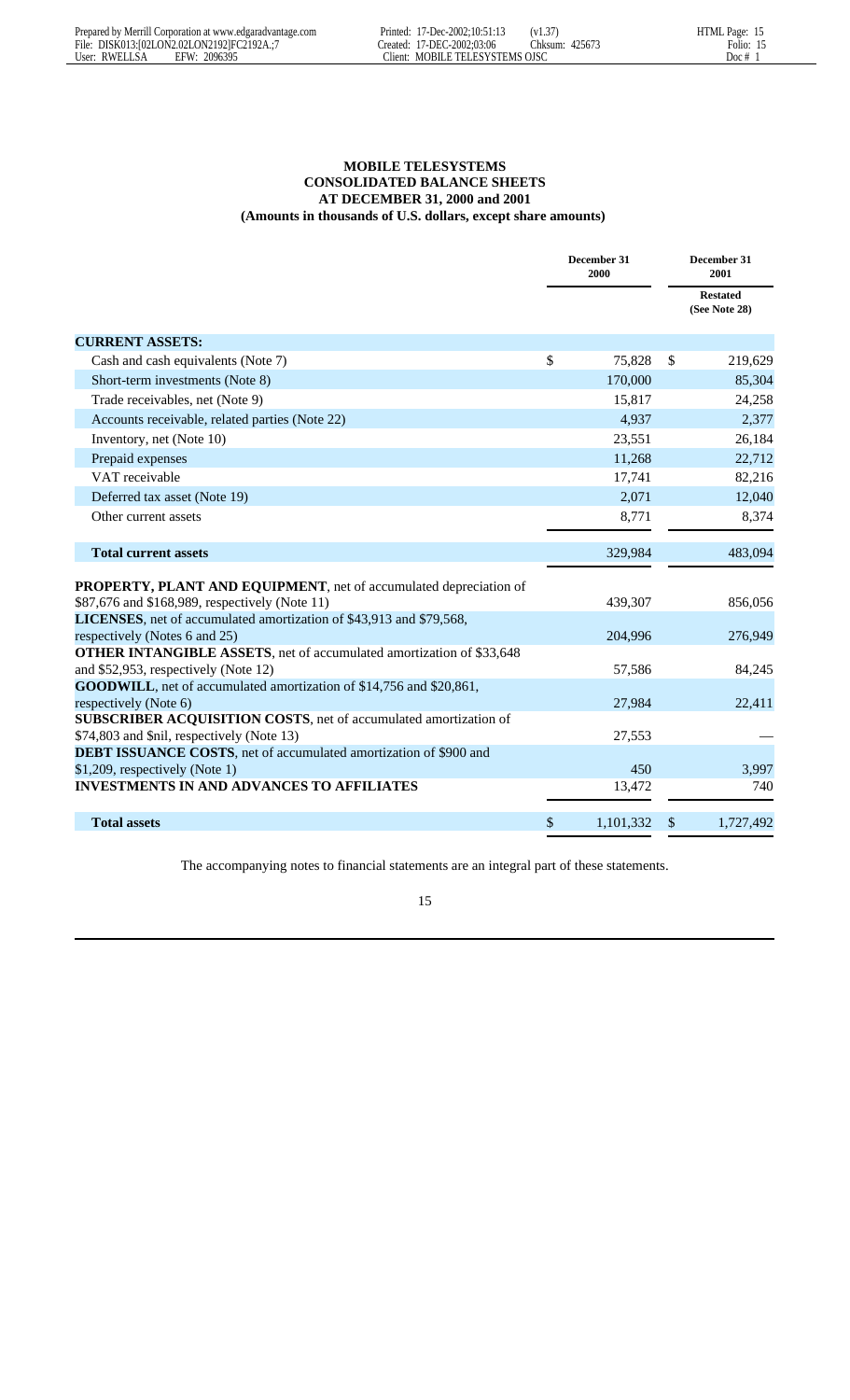| Prepared by Merrill Corporation at www.edgaradvantage.com<br>File: DISK013:[02LON2.02LON2192]FC2192A.;7<br>User: RWELLSA<br>EFW: 2096395     | Printed: 17-Dec-2002;10:51:13<br>Created: 17-DEC-2002;03:06<br>Client: MOBILE TELESYSTEMS OJSC | (v1.37)<br>Chksum: 246491 |                     |                           | HTML Page: 16<br>Folio: 16<br>Doc # $1$ |
|----------------------------------------------------------------------------------------------------------------------------------------------|------------------------------------------------------------------------------------------------|---------------------------|---------------------|---------------------------|-----------------------------------------|
|                                                                                                                                              |                                                                                                |                           | December 31<br>2000 |                           | December 31<br>2001                     |
|                                                                                                                                              |                                                                                                |                           |                     |                           | <b>Restated</b><br>(See Note 28)        |
| <b>CURRENT LIABILITIES:</b>                                                                                                                  |                                                                                                |                           |                     |                           |                                         |
| Accounts payable, related parties (Note 22)                                                                                                  |                                                                                                | \$                        | 5,797               | \$                        | 6,142                                   |
| Trade accounts payable                                                                                                                       |                                                                                                |                           | 37,860              |                           | 106,068                                 |
| Deferred connection fees (Note 14)                                                                                                           |                                                                                                |                           | 14,923              |                           | 21,419                                  |
| Subscriber prepayments and deposits                                                                                                          |                                                                                                |                           | 44,610              |                           | 63,741                                  |
| Debt, current portion (Note 15)                                                                                                              |                                                                                                |                           | 24,000              |                           | 18,245                                  |
| Promissory notes payable, current portion (Note 17)                                                                                          |                                                                                                |                           |                     |                           | 580                                     |
| Capital lease obligation, current portion (Notes 16 and 22)                                                                                  |                                                                                                |                           |                     |                           | 14,401                                  |
| Income tax payable                                                                                                                           |                                                                                                |                           | 15,082              |                           | 23,078                                  |
| Accrued liabilities (Note 18)                                                                                                                |                                                                                                |                           | 38,175              |                           | 51,626                                  |
| Other payables                                                                                                                               |                                                                                                |                           | 2,315               |                           | 3,357                                   |
| <b>Total current liabilities</b>                                                                                                             |                                                                                                |                           | 182,762             |                           | 308,657                                 |
| <b>LONG-TERM LIABILITIES:</b>                                                                                                                |                                                                                                |                           |                     |                           |                                         |
| Notes payable, net of discount (Note 15)                                                                                                     |                                                                                                |                           |                     |                           | 248,976                                 |
| Debt, net of current portion (Note 15)                                                                                                       |                                                                                                |                           | 23,305              |                           | 30,150                                  |
| Capital lease obligation, net of current portion (Notes 16 and 22)                                                                           |                                                                                                |                           |                     |                           | 7,696                                   |
| Promissory notes payable, net of current portion (Note 17)                                                                                   |                                                                                                |                           | 5,468               |                           | 5,792                                   |
| Deferred connection fees, net of current portion (Note 14)                                                                                   |                                                                                                |                           | 16,630              |                           | 25,993                                  |
| Deferred taxes (Note 19)                                                                                                                     |                                                                                                |                           | 72,083              |                           | 67,505                                  |
| <b>Total long-term liabilities</b>                                                                                                           |                                                                                                |                           | 117,486             |                           | 386,112                                 |
| <b>Total liabilities</b>                                                                                                                     |                                                                                                |                           | 300,248             |                           | 694,769                                 |
| <b>COMMITMENTS AND CONTINGENCIES</b>                                                                                                         |                                                                                                |                           |                     |                           |                                         |
| <b>MINORITY INTEREST</b>                                                                                                                     |                                                                                                |                           |                     |                           | 14,444                                  |
| <b>SHAREHOLDERS' EQUITY:</b>                                                                                                                 |                                                                                                |                           |                     |                           |                                         |
| Common stock: (2,096,975,792 shares with a par value of 0.1 rubles<br>authorized and 1,993,326,138 shares issued as of December 31, 2001 and |                                                                                                |                           |                     |                           |                                         |
| 2000, 345,244,080 of which are in the form of ADS (Note 1))                                                                                  |                                                                                                |                           | 50,558              |                           | 50,558                                  |
| Treasury stock (9,966,631 common shares at cost) (Note 21)                                                                                   |                                                                                                |                           | (10,206)            |                           | (10,206)                                |
| Additional paid-in capital                                                                                                                   |                                                                                                |                           | 552,030             |                           | 555,794                                 |
| Shareholder receivable                                                                                                                       |                                                                                                |                           | (49,519)            |                           | (38,958)                                |
| Retained earnings                                                                                                                            |                                                                                                |                           | 258,221             |                           | 461,091                                 |
| <b>Total shareholders' equity</b>                                                                                                            |                                                                                                |                           | 801,084             |                           | 1,018,279                               |
| Total liabilities and shareholders' equity                                                                                                   |                                                                                                | $\boldsymbol{\mathsf{S}}$ | 1,101,332           | $\boldsymbol{\mathsf{S}}$ | 1,727,492                               |

The accompanying notes to financial statements are an integral part of these statements.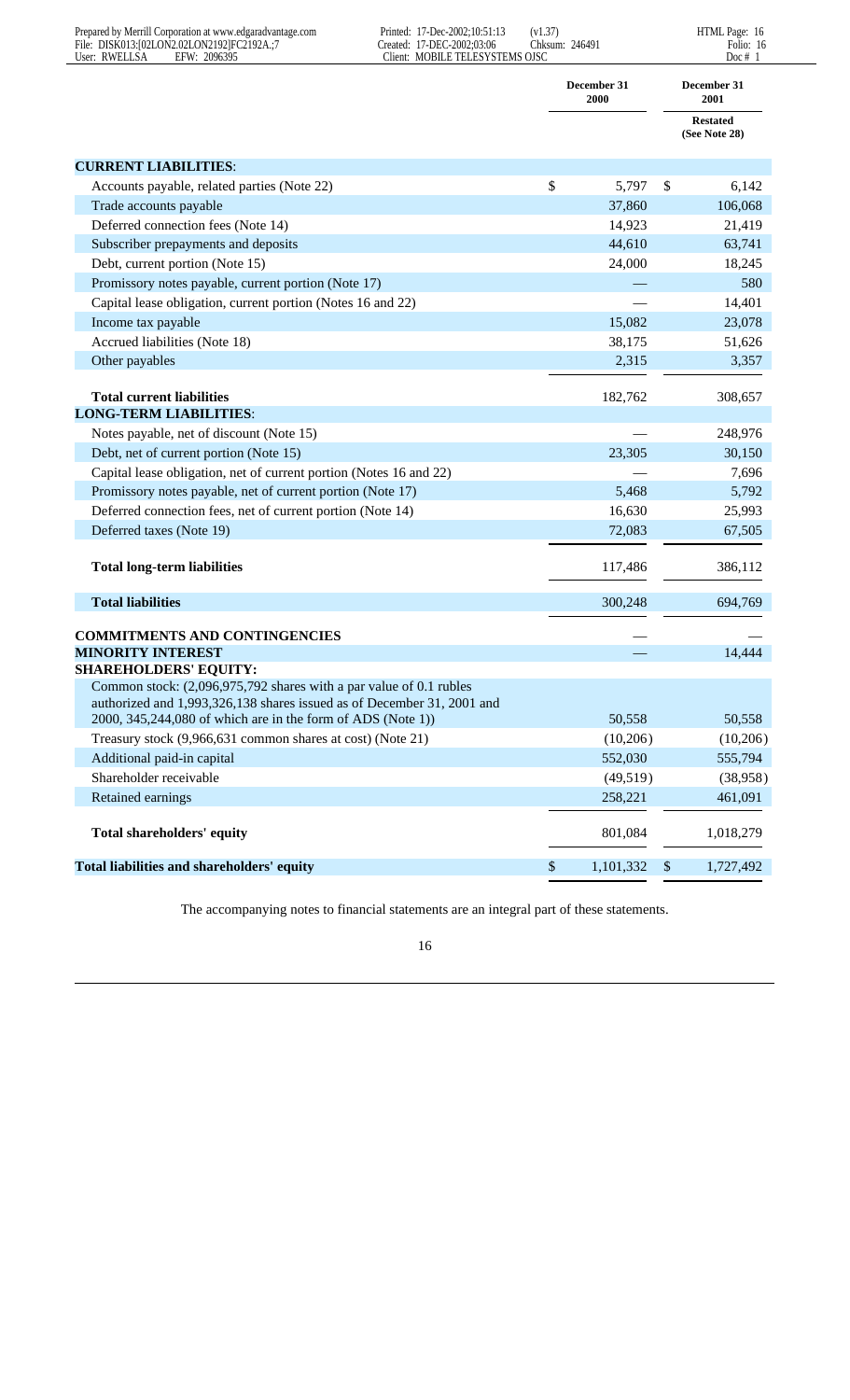# **MOBILE TELESYSTEMS CONSOLIDATED STATEMENTS OF OPERATIONS FOR THE YEARS ENDED DECEMBER 31, 1999, 2000 and 2001 (Amounts in thousands of U.S. dollars, except share and per share amounts)**

|                                                                                                                                                                         | December 31               |               |                           |               |    |                               |
|-------------------------------------------------------------------------------------------------------------------------------------------------------------------------|---------------------------|---------------|---------------------------|---------------|----|-------------------------------|
|                                                                                                                                                                         | 1999                      |               |                           | 2000          |    | 2001                          |
|                                                                                                                                                                         |                           |               |                           |               |    | <b>Restated (See Note 28)</b> |
| <b>NET REVENUES:</b>                                                                                                                                                    |                           |               |                           |               |    |                               |
| Service revenues                                                                                                                                                        | \$                        | 314,568       | \$                        | 484,469       | \$ | 830,308                       |
| <b>Connection</b> fees                                                                                                                                                  |                           | 12,755        |                           | 14,885        |    | 21,066                        |
| Equipment sales                                                                                                                                                         |                           | 31,004        |                           | 36,358        |    | 41,873                        |
|                                                                                                                                                                         |                           |               |                           |               |    |                               |
|                                                                                                                                                                         |                           | 358,327       |                           | 535,712       |    | 893,247                       |
| <b>COST OF SERVICES AND PRODUCTS (including</b><br>related party amounts of \$17,219, \$20,040 and \$30,537,<br>respectively):                                          |                           |               |                           |               |    |                               |
| Interconnection and line rental                                                                                                                                         |                           | 38,958        |                           | 41,915        |    | 75,278                        |
| Roaming expenses                                                                                                                                                        |                           | 21,725        |                           | 41,178        |    | 68,387                        |
| Cost of equipment                                                                                                                                                       |                           | 29,932        |                           | 39,217        |    | 39,828                        |
|                                                                                                                                                                         |                           | 90,615        |                           | 122,310       |    | 183,493                       |
| <b>OPERATING EXPENSES</b> (including related party<br>amounts of \$9,670, \$5,064 and \$8,882, respectively and<br>expenses associated with management stock bonus plan |                           |               |                           |               |    |                               |
| of \$nil, \$5,297 and \$nil, respectively) (Note 21 and 23):<br><b>SALES AND MARKETING EXPENSES (including</b><br>related party amounts of \$930, \$6,400 and \$8,707,  |                           | 74,612        |                           | 110,242       |    | 134,598                       |
| respectively):                                                                                                                                                          |                           | 23,722        |                           | 76,429        |    | 107,729                       |
| DEPRECIATION AND AMORTIZATION                                                                                                                                           |                           | 53,766        |                           | 87,684        |    | 133,318                       |
| <b>IMPAIRMENT OF INVESTMENT</b> (Note 24)                                                                                                                               |                           |               |                           |               |    | 10,000                        |
| Net operating income                                                                                                                                                    |                           | 115,612       |                           | 139,047       |    | 324,109                       |
| <b>CURRENCY EXCHANGE AND TRANSLATION</b><br><b>LOSSES</b>                                                                                                               |                           | 3,238         |                           | 1,066         |    | 2,264                         |
| <b>OTHER EXPENSES (INCOME)</b> (including related<br>party amounts of \$nil, \$952 and \$2,978, respectively,<br>(Note 22)):                                            |                           |               |                           |               |    |                               |
| Interest income (Note 8)                                                                                                                                                |                           | (801)         |                           | (7,626)       |    | (11, 829)                     |
| Interest expenses, net of amounts capitalized                                                                                                                           |                           | 11,805        |                           | 11,335        |    | 6,944                         |
| Other (income) expenses, net                                                                                                                                            |                           | (829)         |                           | (502)         |    | 108                           |
|                                                                                                                                                                         |                           |               |                           |               |    |                               |
| Total other expenses (income), net<br>Income before provision for income taxes and                                                                                      |                           | 10,175        |                           | 3,207         |    | (4,777)                       |
| minority interest                                                                                                                                                       |                           | 102,199       |                           | 134,774       |    | 326,622                       |
| <b>PROVISION FOR INCOME TAXES (Note 19)</b>                                                                                                                             |                           | 18,829        |                           | 51,154        |    | 97,461                        |
| <b>MINORITY INTEREST</b>                                                                                                                                                |                           | (2,291)       |                           | (6,428)       |    | 7,536                         |
| <b>NET INCOME</b> before cumulative effect of a change in                                                                                                               |                           |               |                           |               |    |                               |
| accounting principle and extraordinary gain                                                                                                                             |                           | 85,661        |                           | 90,048        |    | 221,625                       |
| Cumulative effect of a change in accounting principle, net<br>of income taxes of \$9,644 (Note 4)                                                                       |                           |               |                           |               |    | (17,909)                      |
| Extraordinary gain on debt repayment, net of income<br>taxes of $$667$ (Note 15)                                                                                        |                           |               |                           |               |    | 2,113                         |
| <b>NET INCOME</b>                                                                                                                                                       | \$                        | 85,661        | \$                        | 90,048        | \$ | 205,829                       |
| Weighted average number of shares outstanding<br>Earnings per share (basic and diluted):                                                                                |                           | 1,634,527,440 |                           | 1,806,968,096 |    | 1,983,359,507                 |
| Net income before cumulative effect of a change in<br>accounting principle and extraordinary gain                                                                       | $\boldsymbol{\mathsf{S}}$ | 0.052         | $\boldsymbol{\mathsf{S}}$ | 0.050         | \$ | 0.112                         |
| Cumulative effect of a change in accounting principle                                                                                                                   |                           |               |                           |               |    | (0.009)                       |
| Extraordinary gain on debt repayment                                                                                                                                    |                           |               |                           |               |    | 0.001                         |
| Net income                                                                                                                                                              | \$                        | 0.052         | $\boldsymbol{\mathsf{S}}$ | 0.050         | \$ | 0.104                         |

The accompanying notes to financial statements are an integral part of these statements.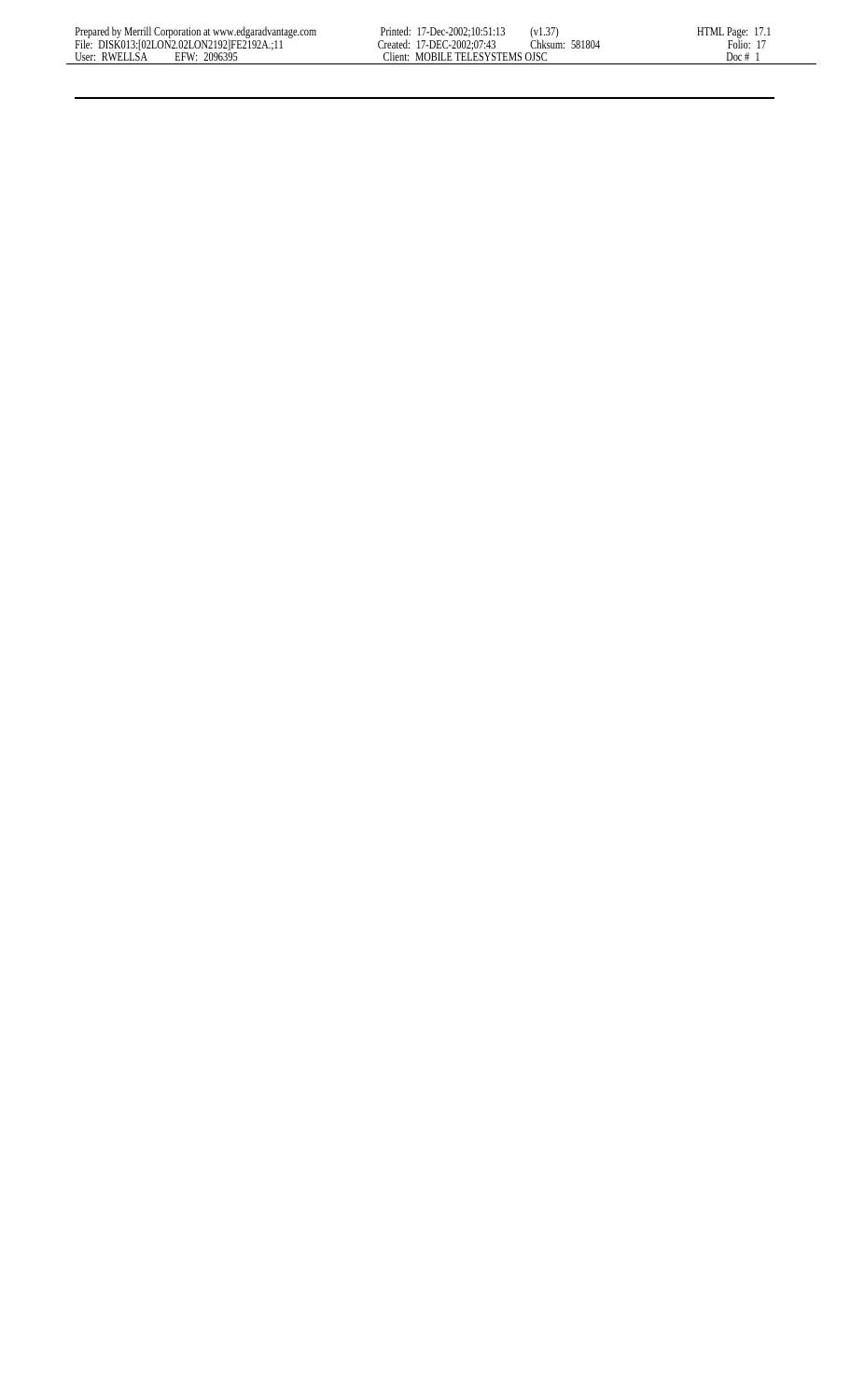# **MOBILE TELESYSTEMS**

# **CONSOLIDATED STATEMENTS OF SHAREHOLDERS' EQUITY FOR THE YEARS ENDED DECEMBER 31, 1999, 2000 and 2001 (Amounts in thousands of U.S. dollars, except share amounts)**

|                                                                                          | <b>Common Stock</b>     |        | <b>Treasury Stock</b> |          | <b>Additional</b>        |                           |                                    |              |
|------------------------------------------------------------------------------------------|-------------------------|--------|-----------------------|----------|--------------------------|---------------------------|------------------------------------|--------------|
|                                                                                          | <b>Shares</b>           | Amount | <b>Shares</b>         | Amount   | Paid-in<br>Capital       | Shareholder<br>Receivable | <b>Retained</b><br><b>Earnings</b> | <b>Total</b> |
| <b>BALANCES,</b>                                                                         |                         |        |                       |          |                          |                           |                                    |              |
| December 31,                                                                             |                         |        |                       |          |                          |                           |                                    |              |
| 1999                                                                                     | 1,634,527,440 \$ 49,276 |        |                       |          | \$<br>182,975 \$         | $(70, 331)$ \$            | 181,804 \$                         | 343,724      |
| Receivable from<br>Sistema:                                                              |                         |        |                       |          |                          |                           |                                    |              |
| Increases for                                                                            |                         |        |                       |          |                          |                           |                                    |              |
| interest                                                                                 |                         |        |                       |          | 6,268                    | (6,268)                   |                                    |              |
| Payments from                                                                            |                         |        |                       |          |                          |                           |                                    |              |
| Sistema<br>Issuance of                                                                   |                         |        |                       |          |                          | 27,080                    |                                    | 27,080       |
| common shares,<br>net of direct<br>expenses                                              |                         |        |                       |          |                          |                           |                                    |              |
| (Note 1)                                                                                 | 345,244,080             | 1,233  |                       |          | 347,320                  |                           |                                    | 348,553      |
| Purchase of<br>treasury stock<br>under the stock<br>bonus plan and<br>stock option plan  |                         |        |                       |          |                          |                           |                                    |              |
| (Note 21)                                                                                | 13,554,618              | 49     | (13,554,618)          | (13,880) | 13,831                   |                           |                                    |              |
| Exercise of stock<br>bonus plan (Note                                                    |                         |        |                       |          |                          |                           |                                    |              |
| 21)                                                                                      |                         |        | 3,587,987             | 3,674    | (3,661)                  |                           |                                    | 13           |
| Non-cash<br>expense<br>associated with<br>issuance of stock<br>bonus to<br>employees and |                         |        |                       |          |                          |                           |                                    |              |
| advisors                                                                                 |                         |        |                       |          | 5,297                    |                           |                                    | 5,297        |
| Net income                                                                               |                         |        |                       |          |                          |                           | 90,048                             | 90,048       |
| Dividends<br>declared                                                                    |                         |        |                       |          |                          |                           | (13, 631)                          | (13, 631)    |
| <b>BALANCES,</b>                                                                         |                         |        |                       |          |                          |                           |                                    |              |
| December 31,                                                                             |                         |        |                       |          |                          |                           |                                    |              |
| 2000                                                                                     | 1,993,326,138           | 50,558 | (9,966,631)           | (10,206) | 552,030                  | (49,519)                  | 258,221                            | 801,084      |
| Receivable from<br>Sistema:                                                              |                         |        |                       |          |                          |                           |                                    |              |
| Increases for<br>interest                                                                |                         |        |                       |          | 3,764                    | (3,764)                   |                                    |              |
| Payments from<br>Sistema                                                                 |                         |        |                       |          |                          | 14,325                    |                                    | 14,325       |
| Net income<br>(Restated, see<br>Note 28)                                                 |                         |        |                       |          |                          |                           | 205,829                            | 205,829      |
| Dividends<br>declared                                                                    |                         |        |                       |          |                          |                           | (2,959)                            | (2,959)      |
|                                                                                          |                         |        |                       |          |                          |                           |                                    |              |
| <b>BALANCES,</b><br>December 31,<br>2001 (Restated,                                      |                         |        |                       |          |                          |                           |                                    |              |
| see Note 28)                                                                             | 1,993,326,138 \$ 50,558 |        | $(9,966,631)$ \$      |          | $(10,206)$ \$ 555,794 \$ | $(38,958)$ \$             | 461,091 \$                         | 1,018,279    |

The accompanying notes to financial statements are an integral part of these statements.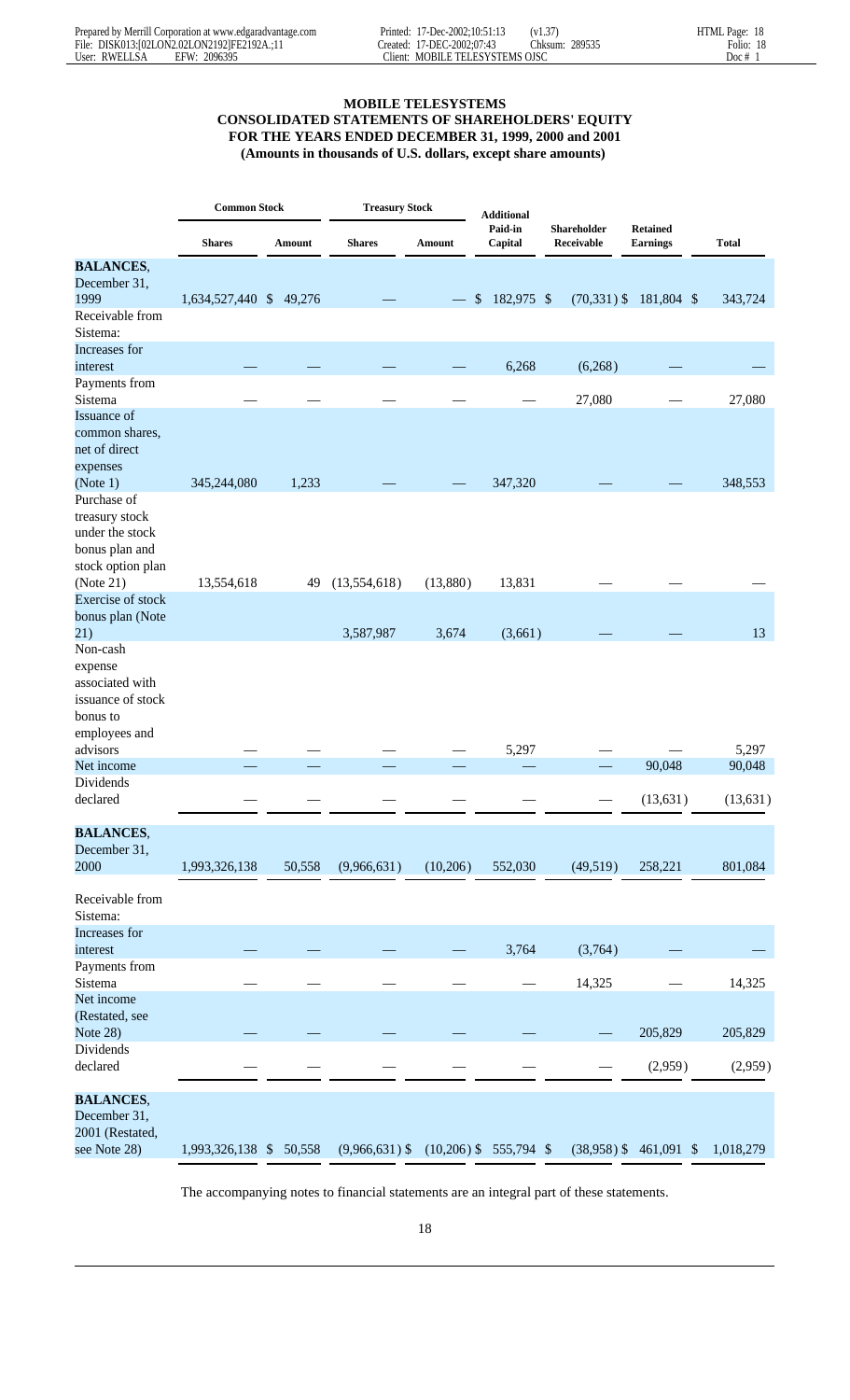# **MOBILE TELESYSTEMS**

# **CONSOLIDATED STATEMENTS OF CASH FLOWS FOR THE YEARS ENDED DECEMBER 31, 1999, 2000 and 2001 (Amounts in thousands of U.S. dollars, except share amounts)**

|                                                                                                           | 1999         | 2000         | 2001                             |
|-----------------------------------------------------------------------------------------------------------|--------------|--------------|----------------------------------|
|                                                                                                           |              |              | <b>Restated</b><br>(See Note 28) |
| <b>CASH FLOWS FROM OPERATING ACTIVITIES:</b>                                                              |              |              |                                  |
| Net income after cumulative effect on prior years (to December 31, 2000) of a change in                   |              |              |                                  |
| accounting principle<br>Adjustments to reconcile net income to net cash provided by operating activities: | \$<br>85,661 | 90,048<br>\$ | \$<br>205,829                    |
| Minority interest                                                                                         | (2,291)      | (6,428)      | 7,536                            |
| Depreciation and amortization                                                                             | 53,766       | 87,684       | 133,318                          |
| Amortization of deferred connection fees                                                                  | (12,755)     | (14, 867)    | (20,027)                         |
| Deferred subscriber acquisition cost                                                                      | (23, 674)    | (49, 232)    | (30,978)                         |
| Amortization of deferred subscriber acquisition costs                                                     | 12,285       | 53,604       | 30,978                           |
| Cumulative effect of a change in accounting principle                                                     |              |              | 17,909                           |
| Gain on debt extinguishments                                                                              |              |              | (2,113)                          |
| Provision for obsolete inventory                                                                          | 590          | 2,114        | 2,543                            |
| Provision for doubtful accounts                                                                           | 8,006        | 2,403        | 3,219                            |
| Provision for other assets                                                                                | 379          |              |                                  |
| Loan interest accrued                                                                                     | 11,809       | 11,335       | 5,845                            |
| Loan interest paid                                                                                        | (11, 431)    | (17, 850)    | (4,068)                          |
| Deferred taxes                                                                                            | (17,594)     | (932)        | (49,302)                         |
| Non-cash expenses associated with stock bonus plan                                                        |              | 5,297        |                                  |
| Impairment of investments                                                                                 |              |              | 10,000                           |
| Changes in operating assets and liabilities:                                                              |              |              |                                  |
| Decrease/(Increase) in trade receivables                                                                  | 3,435        | 6,730        | (7,181)                          |
| (Increase)/Decrease in accounts receivable, related parties                                               | (5,245)      | 4,223        | (3,091)                          |
| Increase in inventory                                                                                     | (8,074)      | (8,922)      | (4,129)                          |
| Increase in prepaid expenses                                                                              | (267)        | (1,680)      | (8, 552)                         |
| Increase in VAT receivable                                                                                | (2,944)      | (6,033)      | (59, 618)                        |
| Decrease/(Increase) in other current assets                                                               | 2,818        | (7,363)      | 1,613                            |
| (Decrease)/Increase in accounts payable, related parties                                                  | (11, 921)    | 743          | 1,049                            |
| Increase/(Decrease) in trade accounts payable                                                             | 29,143       | (29, 801)    | 20,470                           |
| Increase in subscriber prepayments and deposits and deferred connection fees                              | 7,901        | 43,382       | 49,980                           |
| (Decrease)/Increase in income tax payable                                                                 | (7, 401)     | 19,787       | 19,424                           |
| Increase in accrued liabilities and other payables                                                        | 4,605        | 6,672        | 17,547                           |
|                                                                                                           |              |              |                                  |
| Net cash provided by operating activities                                                                 | 116,801      | 190,914      | 338,201                          |
| <b>CASH FLOWS FROM INVESTING ACTIVITIES:</b>                                                              |              |              |                                  |
| Purchase of UDN-900, net of cash acquired                                                                 | (180)        |              |                                  |
| Purchase of ACC, net of cash acquired                                                                     | (83)         |              |                                  |
| Purchase of Telecom XXI, net of cash acquired                                                             |              |              | (49,680)                         |
| Purchase of Telecom 900, net of cash acquired                                                             |              |              | (25,665)                         |
| Purchase of ReCom, net of cash acquired                                                                   |              |              | (199)                            |
| Purchase of Novitel, net of cash acquired                                                                 |              |              | 13                               |
| Purchase of 20% interest in Rosico                                                                        |              | (16,085)     |                                  |
| Purchase of 32.5% interest in MSS                                                                         |              |              | (327)                            |
| Purchase of property, plant and equipment                                                                 | (109, 012)   | (194, 983)   | (396, 667)                       |
| Purchase of intangible assets                                                                             | (9,326)      | (29,915)     | (44, 533)                        |
| Purchases of short term investments                                                                       |              | (170,000)    | (110,000)                        |
| Proceeds from sale of short term investments                                                              |              |              | 195,602                          |
| Other non-current assets realized                                                                         | 2,313        |              |                                  |
| Decrease/(Increase) in investments in and advances to affiliates                                          | 1,104        | (12,366)     | (10,067)                         |
|                                                                                                           |              |              |                                  |
| Net cash used in investing activities                                                                     | (115, 184)   | (423, 349)   | (441, 523)                       |
| <b>CASH FLOWS FROM FINANCING ACTIVITIES:</b>                                                              |              |              |                                  |
| Proceeds from issuance of capital stock, net of direct expenses                                           |              | 348,553      |                                  |
| Proceeds from issuance of notes, net of underwriter discount                                              |              |              | 248,135                          |
| Notes issuance cost                                                                                       |              |              | (3,856)                          |
| Capital lease obligation principal paid                                                                   |              |              | (7, 947)                         |
| Dividends paid                                                                                            | (11,224)     | (14, 425)    | (2,959)                          |
| Proceeds from short-term debt                                                                             | 18,000       |              | 13,577                           |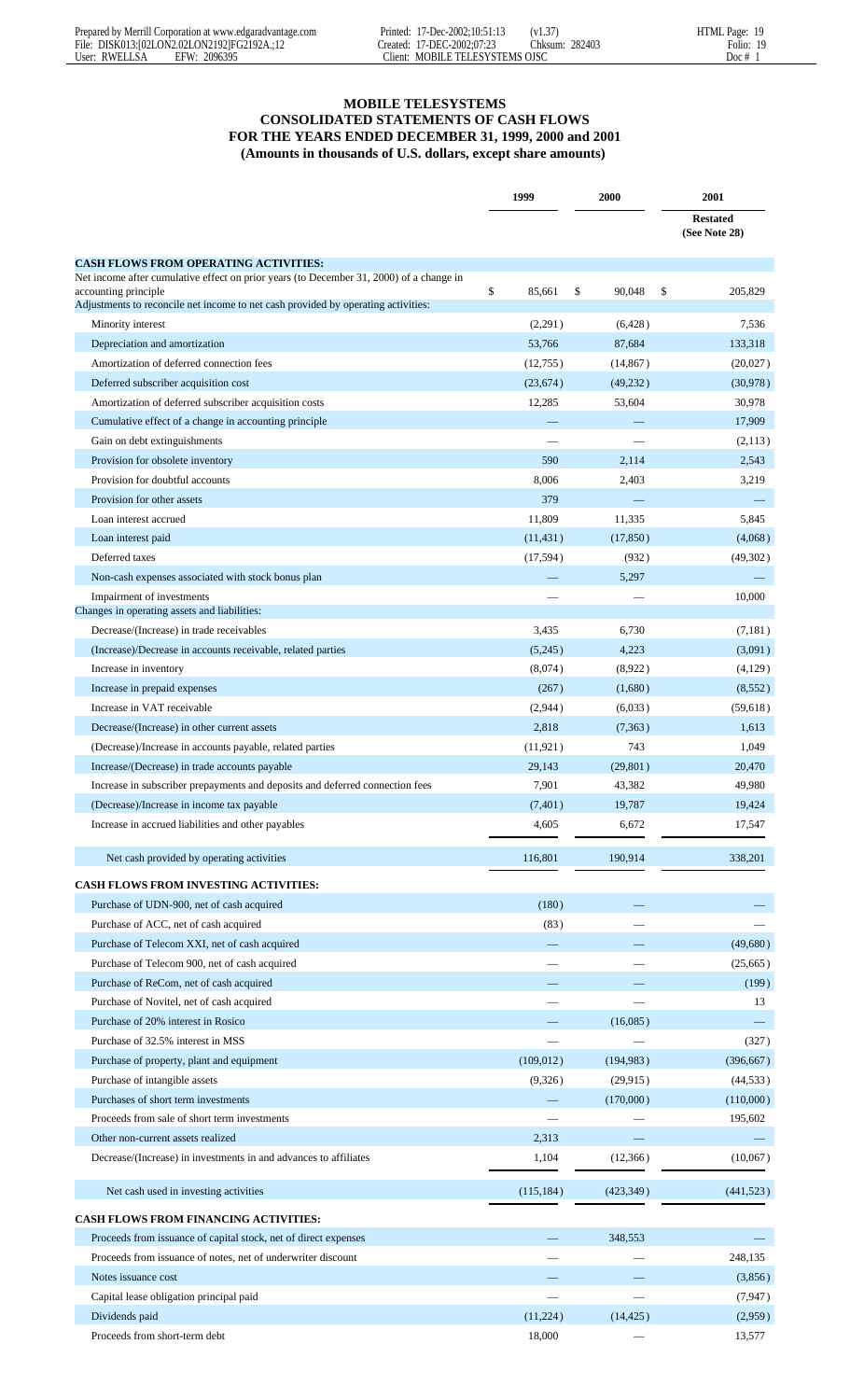| Prepared by Merrill Corporation at www.edgaradvantage.com<br>File: DISK013:[02LON2.02LON2192]FG2192A.;12<br>EFW: 2096395<br>User: RWELLSA | Printed: 17-Dec-2002:10:51:13<br>Created: 17-DEC-2002:07:23<br>Client: MOBILE TELESYSTEMS OJSC |     | (v1.37)<br>Chksum: 282403 |              |               | HTML Page: 19.1<br>Folio: 19<br>Doc $# 1$ |
|-------------------------------------------------------------------------------------------------------------------------------------------|------------------------------------------------------------------------------------------------|-----|---------------------------|--------------|---------------|-------------------------------------------|
|                                                                                                                                           |                                                                                                |     |                           |              |               |                                           |
| Loan principal paid                                                                                                                       |                                                                                                |     | (18, 333)                 | (62,665)     |               | (13,683)                                  |
| Payments from Sistema                                                                                                                     |                                                                                                |     |                           | 27,080       |               | 14,325                                    |
| Net cash (used in) provided by financing activities                                                                                       |                                                                                                |     | (11,557)                  | 298,543      |               | 247,592                                   |
| Effect of exchange rate changes on cash and cash equivalents                                                                              |                                                                                                |     | (944)                     | (280)        |               | (469)                                     |
| NET INCREASE (DECREASE) IN CASH AND CASH EQUIVALENTS:                                                                                     |                                                                                                |     | (10, 884)                 | 65,828       |               | 143,801                                   |
| <b>CASH AND CASH EQUIVALENTS, at beginning of year</b>                                                                                    |                                                                                                |     | 20,884                    | 10,000       |               | 75,828                                    |
| CASH AND CASH EQUIVALENTS, at end of year                                                                                                 |                                                                                                | \$. | 10,000                    | \$<br>75,828 | <sup>\$</sup> | 219,629                                   |
| SUPPLEMENTAL INFORMATION:                                                                                                                 |                                                                                                |     |                           |              |               |                                           |
| Income taxes paid                                                                                                                         |                                                                                                | \$  | 59,484                    | \$<br>35,052 | \$            | 129,418                                   |

The accompanying notes to financial statements are an integral part of these statements.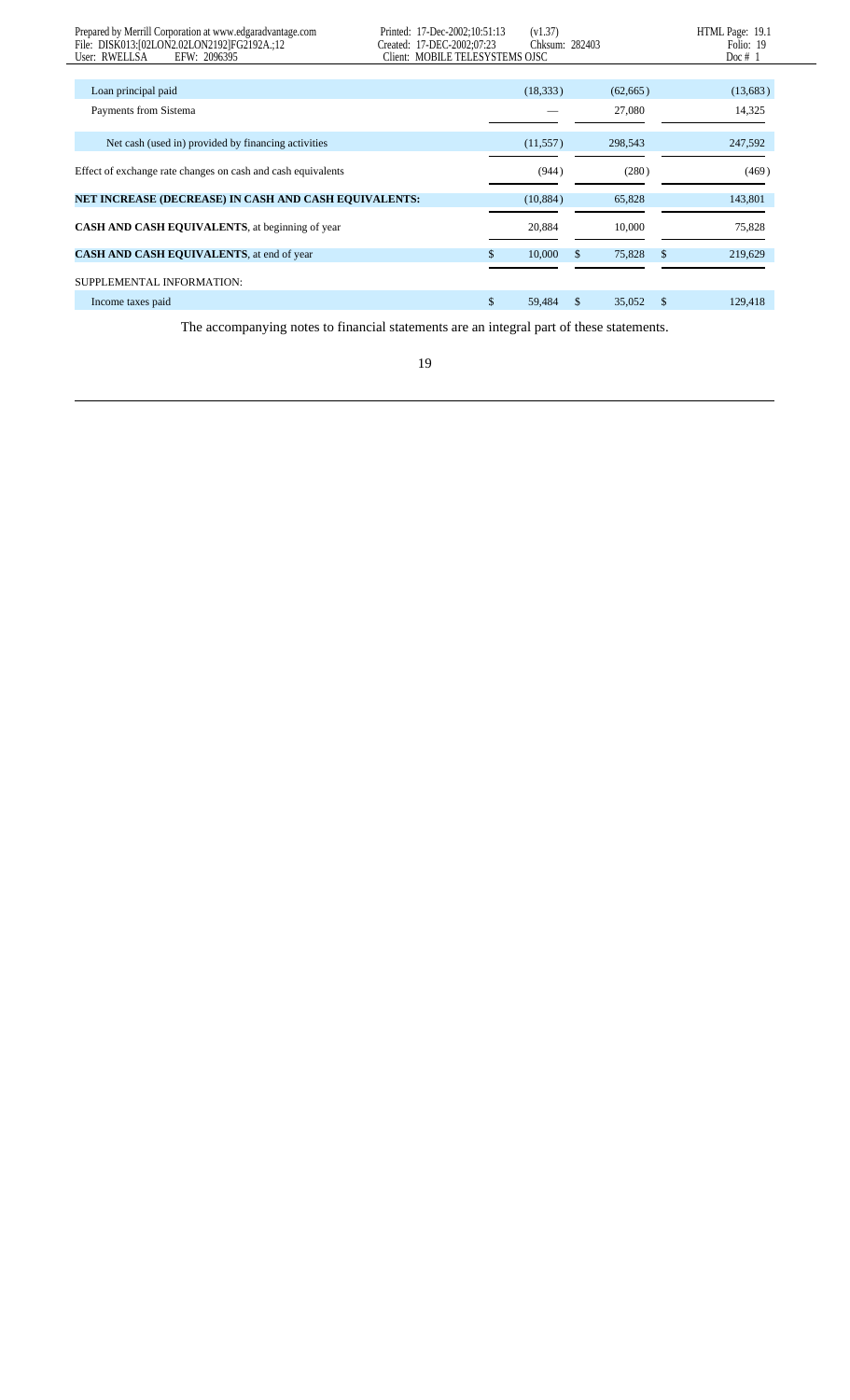## **1. General**

#### *Business of the Company*

 MTS was created in October 1993 to design, construct and operate a cellular telecommunications network in Moscow and the Moscow region. Over the recent years the Company has expanded in 44 other regions of Russia.

 MTS was originally registered on October 28, 1993 as a closed joint stock company, and began commercial operations in the middle of 1994.

 In November 1993, MTS was granted a 900 MHz or GSM-900 cellular license for operation in Moscow and the Moscow region. The license gave MTS the exclusive right to operate on the GSM-900 standard for 10 years from the commencement of operations. In June 1998, MTS was granted a new license, which gave MTS the right to operate on the GSM standard up to December 2004, however exclusive operating rights were no longer guaranteed.

 In 1997, MTS was granted GSM-900 cellular licenses for operations in the Tver region as well as the Kostroma region and the Komi Republic (See Note 25 Operating Licenses).

 In 1998, MTS acquired controlling stakes in Rosico (80%) and RTC (100%), both Russian joint stock companies, which hold licenses to operate, respectively, GSM-1800 and GSM-900 cellular networks in Moscow, certain areas in Central and Northern Russia, the Urals and Western Siberia and GSM-900 cellular networks in certain regions in Central Russia. During 2000, MTS purchased the remaining 20% of Rosico stock.

 In 1998 MTS acquired 49.9% of ReCom, a Russian joint stock company. In April 2001, MTS acquired an additional 4% of the outstanding common stock of ReCom from a third party increasing its share in ReCom to 53.9%. ReCom holds GSM-900 licenses for operations in Voronezh, Belgorod, Bryansk, Kursk, Lipetsk, and Orel regions of Russia (Note 6 Businesses Acquired).

 In 1999, MTS acquired 51% of Udmurt Digital Network (UDN-900), a Russian closed joint stock company, which is licensed to operate a GSM-900 cellular network in the Udmurt region, and 100% of Amur Cellular Communications (ACC), a Russian closed joint stock company, which is licensed to operate a GSM-900 cellular network in the Amursk region.

 In March 2000, MTS acquired a 51% interest in Mobilnye Sistemy Svyazi OJSC, or MSS, a Russian open joint-stock company. In 2001, MTS purchased an additional 32.5% of MSS stock for approximately \$327, increasing its share in MSS up to 83.5% as of December 31, 2001. MSS has License No. 5544 to operate a GSM-900 network in the Omsk region of Russia.

 In May 2001, MTS acquired 100% of the outstanding common stock of Telecom XXI, a Russian closed joint stock company, for \$49,742. Telecom XXI holds GSM-900/1800 licenses for operations in St. Petersburg and in the following nine Northwestern regions of Russia: Karelia Republic, Nenetsky autonomous district, Leningrad, Arkhangelsk, Vologda, Kaliningrad, Murmansk, Novgorod and Pskov regions (Note 6 Business Acquired).

 In August 2001, MTS acquired 81% of the outstanding common stock of Telecom-900, a Russian closed joint-stock company, for \$26,812. Telecom-900 is a company holding controlling interests in three Russian regional companies, namely Uraltel (Ekaterinburg) (53.175%), SCS-900 (Novosibirsk) (51%) and FECS-900 (Khabarovsk) (60%) ("the Telecom 900 Group"), which hold GSM licenses for operation in Altai republic, Ekaterinburg, Sverdlovsk, Novosibirsk and Khabarovsk regions of Russia (see also Notes 6 Business Acquired, 11 Property, Plant and Equipment and 16 Capital lease obligations).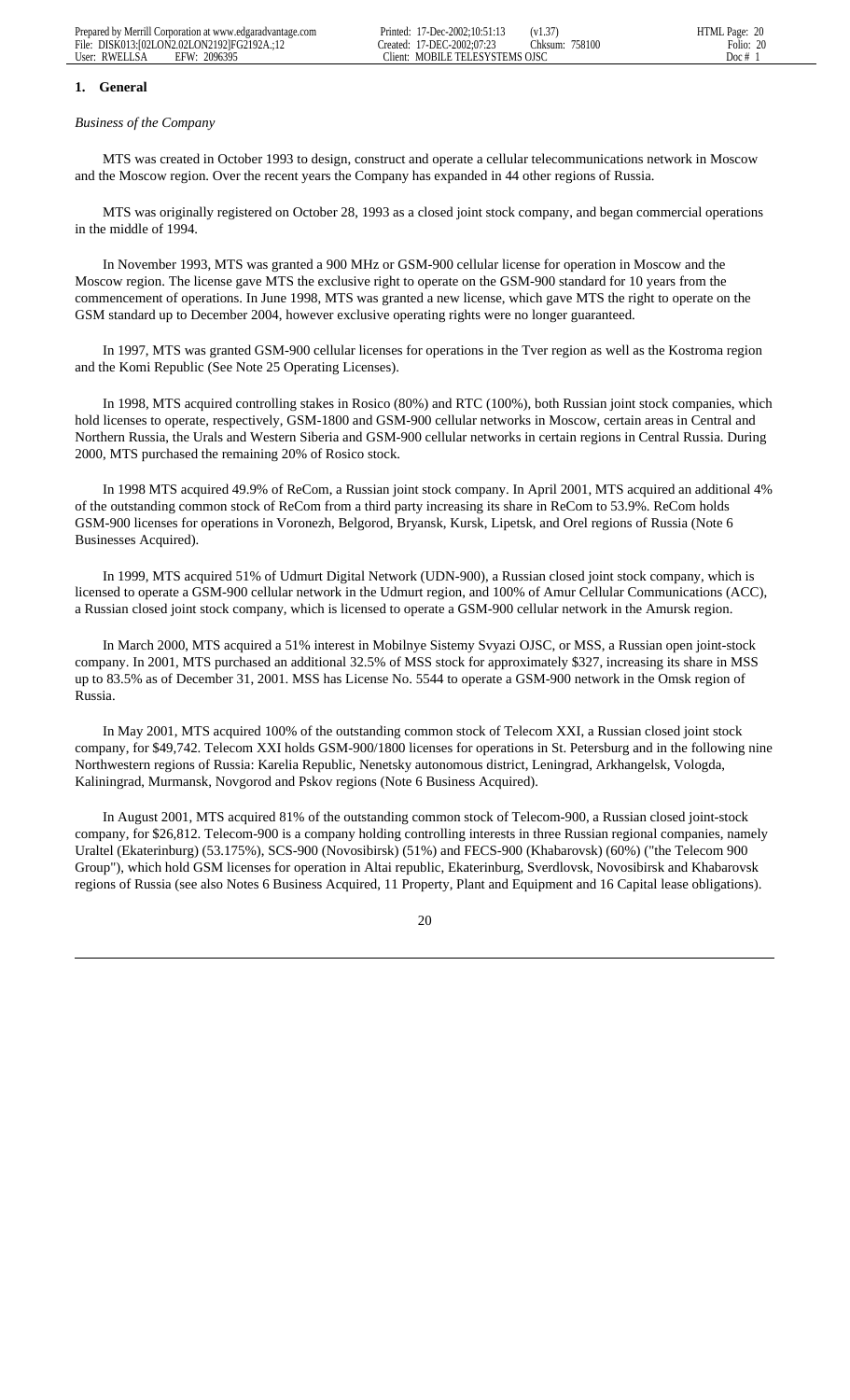On October 22, 2001 MTS acquired 51% of the outstanding common stock of Novitel, Russian closed joint -stock company, for the total amount of \$1,426. Novitel is a dealer of mobile phones and accessories in Moscow.

## *Reorganization*

 In March 2000, closed joint stock company Mobile TeleSystems was merged with RTC, MTS' wholly owned subsidiary, to create the open joint stock company Mobile TeleSystems. This corporate merger has been accounted for at historical cost in a manner similar to that in pooling of interest accounting because the merged companies were entities under common control.

 The accompanying financial statements represent those of open joint stock company Mobile TeleSystems and its legal predecessor, closed joint stock company Mobile TeleSystems. Shares, earnings per share and other per share information have been restated in the accompanying financial statements to give retroactive effect to the capital structure of open joint stock company Mobile TeleSystems.

# *Initial Public Offering*

 In July 2000, the Company issued additional shares in an initial public offering on the New York Stock Exchange. The Company's shares are traded in the form of American Depositary Shares (ADS). Each ADS represents 20 shares of common stock of the Company. The Company issued a total of 17,262,204 ADS, representing 345,244,080 common shares in the offering. Proceeds from the offering, net of underwriting discount, were \$349 million (see also Note 21 Management Stock Bonus and Stock Option Plans).

# *Issuance of Notes*

 On December 21, 2001 Mobile TeleSystems Finance S.A. ("MTS Finance"), a 100% beneficially owned subsidiary of MTS registered under the laws of Luxembourg, issued \$250 million 10.95% notes at a price of 99.254%. These notes are guaranteed by MTS and mature on December 21, 2004. MTS Finance will make interest payments on the notes semi-annually in arrears on June 21 and December 21 of each year, commencing on June 21, 2002. The notes are listed on the Luxembourg Stock Exchange. Proceeds received from the notes, net of underwriting discount, were \$248 million. Related debt issuance costs in the amount of \$3,856 were capitalized.

# *Ownership*

 As of December 31, 2000 and 2001, MTS' shareholders of record and their respective percentage direct interests were as follows:

| 34.8%  |
|--------|
| 36.2%  |
| 3.0%   |
| 8.0%   |
| 18.0%  |
|        |
| 100.0% |
|        |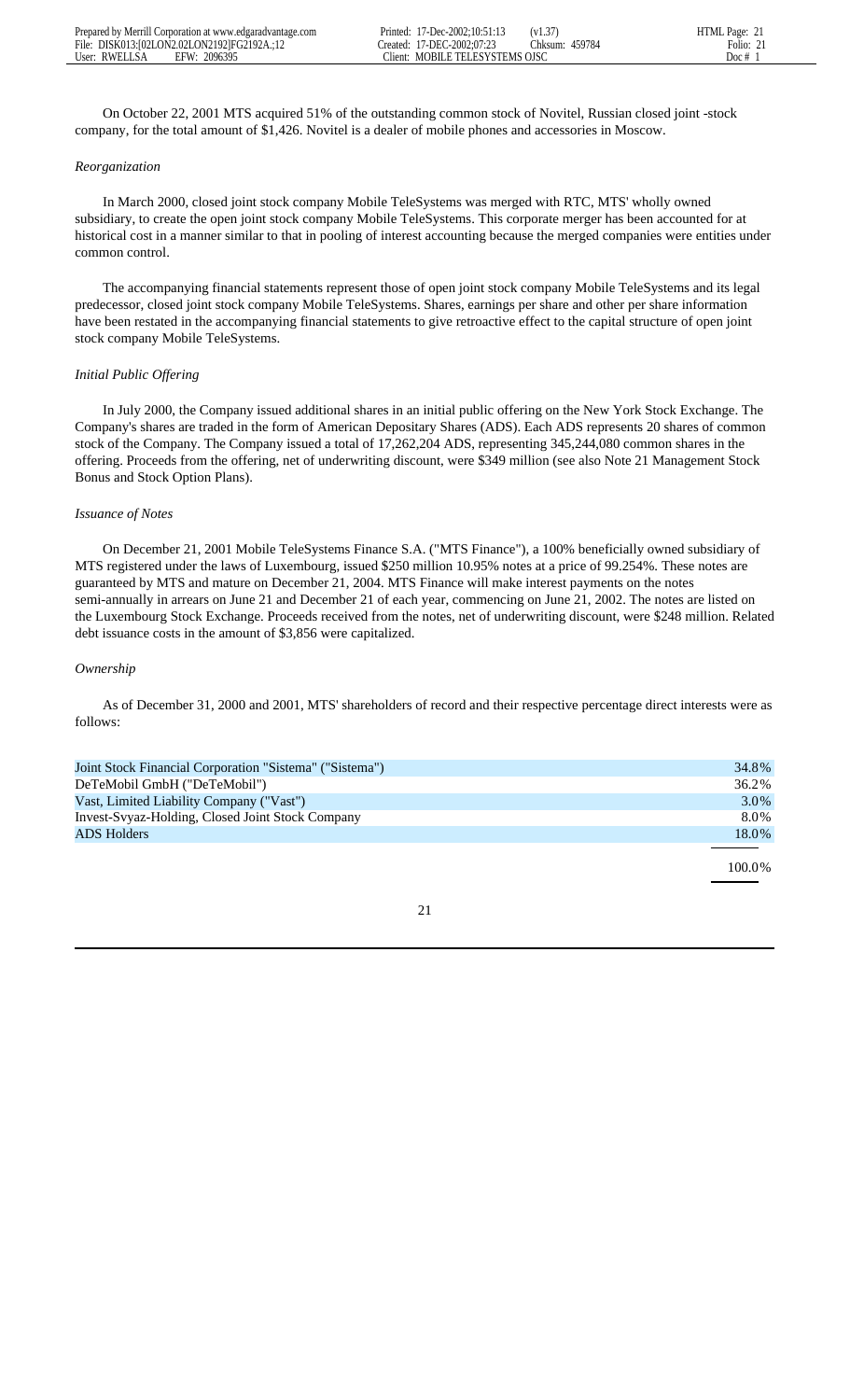#### **2. Russian Environment**

#### *General*

 Over the past decade Russia has undergone substantial political, economic and social changes. As an emerging market, Russia does not possess a fully developed business and regulatory infrastructure that would generally exist in a more mature market economy. The current Government is attempting to address these issues; however, it has not yet fully implemented the reforms necessary to create banking, judicial and regulatory systems that usually exist in more developed markets. As a result, and as reflected in the Government's debt default and Ruble devaluation in 1998, operations in Russia involve risks that are not typically associated with those in developed markets. Such risks persist in the current environment with results that include but are not limited to, a currency that is not freely convertible outside of the country, various currency controls, low liquidity levels for debt and equity markets, and continuing inflation.

## *Currency Exchange and Control*

 Foreign currencies, in particular the US Dollar, play a significant role in the underlying economics of many business transactions in Russia. Following the 1998 economic crisis, the Ruble's value fell significantly against the US Dollar, falling from a pre-crisis rate of approximately 6 Rubles to 1 US Dollar, to 27 Rubles to 1 US Dollar by the end of 1999. During 2000 and 2001, the Ruble's value fluctuated between 26.9 and 30.3 to 1 US Dollar. As of December 5, 2002, the exchange rate was 31.86 Rubles to 1 US Dollar.

 The Central Bank of Russia has established strict currency control regulations designed to promote the commercial utilization of the Ruble. Such regulations place restrictions on the conversion of Rubles into foreign currencies and establish requirements for conversion of foreign currency sales to Rubles.

 MTS's principal currency exchange rate risk arises from the fact that the majority of cash outflows as well as debt and accounts payable balances are either denominated in or tightly linked to the U.S. dollar. As a result, devaluation of the ruble against the U.S. dollar can adversely affect the Company by increasing its costs in ruble terms. In order to manage against this risk, the Company links its tariffs, which are payable in rubles, to the U.S. dollar. The effectiveness of this risk management policy is limited, however, as the Company cannot always increase its tariffs in line with ruble devaluation due to competitive pressures, leading to a loss of revenue in U.S. dollar terms. The devaluation of the ruble also results in losses in the value of ruble-denominated assets, such as ruble deposits. These losses, which are included in currency exchange and translation losses in the accompanying consolidated statements of operations, were approximately \$3.2 million in 1999, approximately \$1.1 million in 2000 and \$2.3 million in 2001. Continued devaluation of the ruble against the U.S. dollar may have a significant negative effect on the Company's financial position and results of its operations.

## *Inflation*

 The Russian economy has been characterized by relatively high rates of inflation. The following table summarizes the annual rate of inflation for the past three years:

|      | <b>Annual Inflation</b> |
|------|-------------------------|
| 2001 | 18.6%                   |
| 2000 | 20.2%                   |
| 1999 | 36.5%                   |
|      |                         |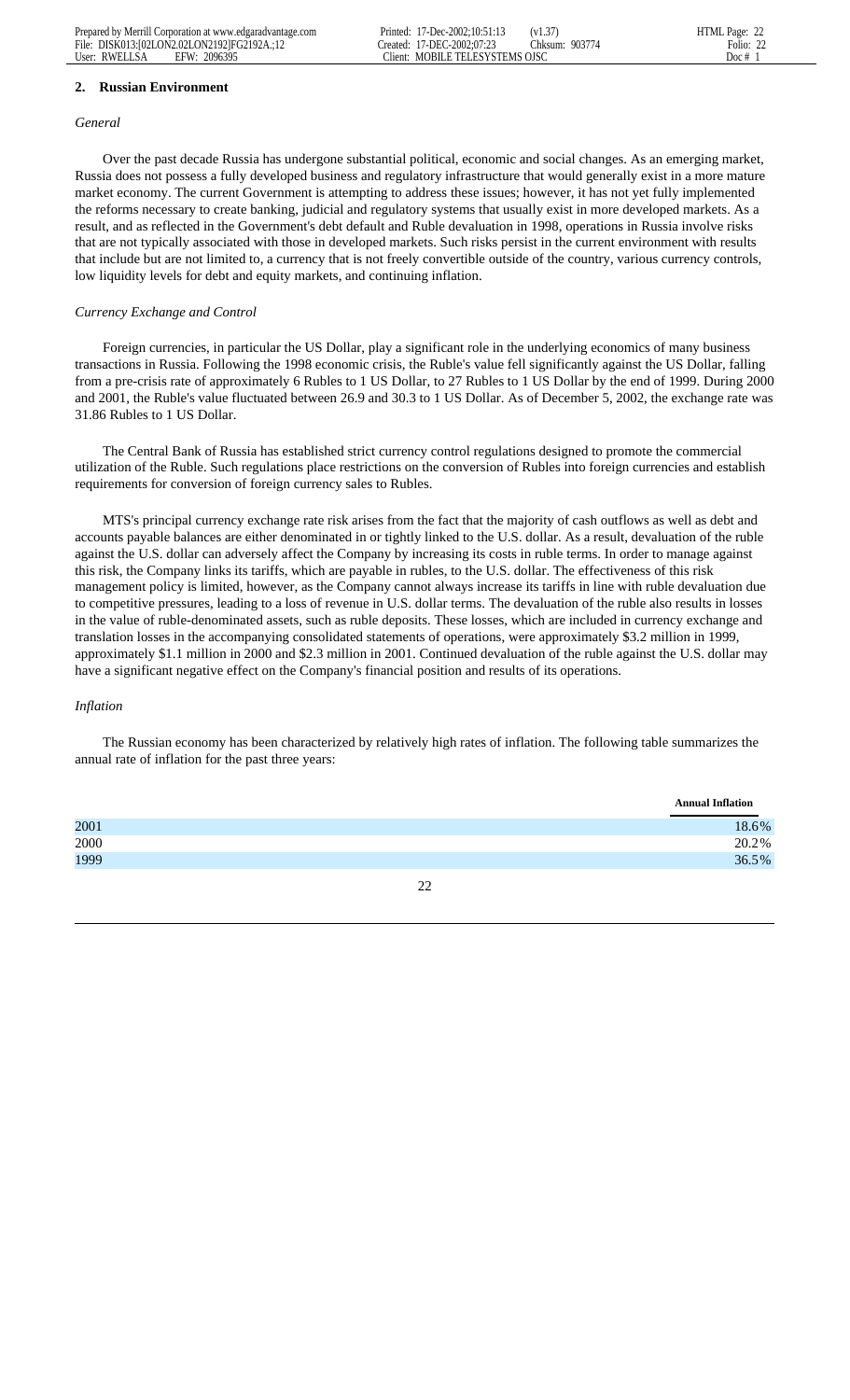| Prepared by Merrill Corporation at www.edgaradvantage.com | 17-Dec-2002:10:51:1?<br>Printed:<br>(v1.37)    | HTML Page: |
|-----------------------------------------------------------|------------------------------------------------|------------|
| File: DISK013:102LON2.02LON21921FG2192A.:12               | Chksum: 838758<br>17-DEC-2002:07:23<br>reated: | Folio:     |
| 2096395<br>User: RWELLSA<br>EFW:                          | MOBILE TELESYSTEMS OISC<br>Tlient:             | Doc #      |

 The Company's principal inflation rate risk arises in connection with probable decrease of sales resulting from decrease of customers' demand, as the Company's services may become expensive and exclusive. As substantially all of the Company' costs are denominated in U.S. dollars or are tightly linked to the U.S. dollar, when the rate of inflation exceeds the rate of devaluation of the ruble against the U.S. dollar, as was the case for years prior to 1998 and in 1999, the Company can experience inflation-driven increases in dollar terms of certain of its costs. These include salaries and rents, which are sensitive to rises in the general price level in Russia. In this situation, due to competitive pressures, the Company may not be able to raise its tariffs sufficiently to preserve operating margins. Accordingly, high rates of inflation relative to the rate of devaluation could increase the Company's costs and decrease the Company's operating margins.

 Management is unable to estimate what developments may occur or the resulting effect of any such developments on MTS' financial condition or future results of operations. MTS will continue to be affected, for the foreseeable future, by the country's unstable economy. The financial statements do not include any adjustment that may result from these uncertainties.

# *Impairment of long-lived assets*

 As a result of significant devaluation of the ruble described above, MTS has reassessed the recoverability of its investments in long-lived assets, including property, plant and equipment and intangible assets. MTS' accounting policies require an impairment loss to be recognized whenever a review demonstrates that the book value of a long-lived asset is not recoverable in terms of net undiscounted future cash flows.

Management has considered several factors in its analysis, including the following:

- the continued use of each significant segment of its existing network,
- investment needed to build up MTS' network in accordance with current operating plans,
- the development of license areas acquired, in particular in relation to value allocated to licenses of Rosico (See Note 25), and
- management's assessment of the current economic situation.

 Based on these factors management has determined that no impairment has occurred in relation to its investment in long-lived assets during the year ended December 31, 2001. However, management believes that it is reasonably possible that its carrying value for Rosico licenses could be significantly affected by the volatility of the Russian economy. Assuming that the Russian economic situation deteriorates over the next few years, the possible impact could be material to MTS' financial position and results of operations.

## *Taxation*

 Russia currently has a number of laws related to various taxes imposed by both federal and regional governmental authorities. Applicable taxes include value added tax, corporate income tax (profits tax), a number of turnover-based taxes, and payroll (social) taxes, together with others. Laws related to these taxes have not been in force for significant periods, in contrast to more developed market economies; therefore, the government's implementation of these regulations is often inconsistent or nonexistent. Accordingly, few precedents with regard to tax rulings have been established. Tax declarations, together with other legal compliance areas (as examples, customs and currency control matters), are subject to review and investigation by a number of authorities, who are enabled by law to impose extremely severe fines, penalties and interest charges. These facts create tax risks in Russia substantially more significant than typically found in countries with more developed tax systems.

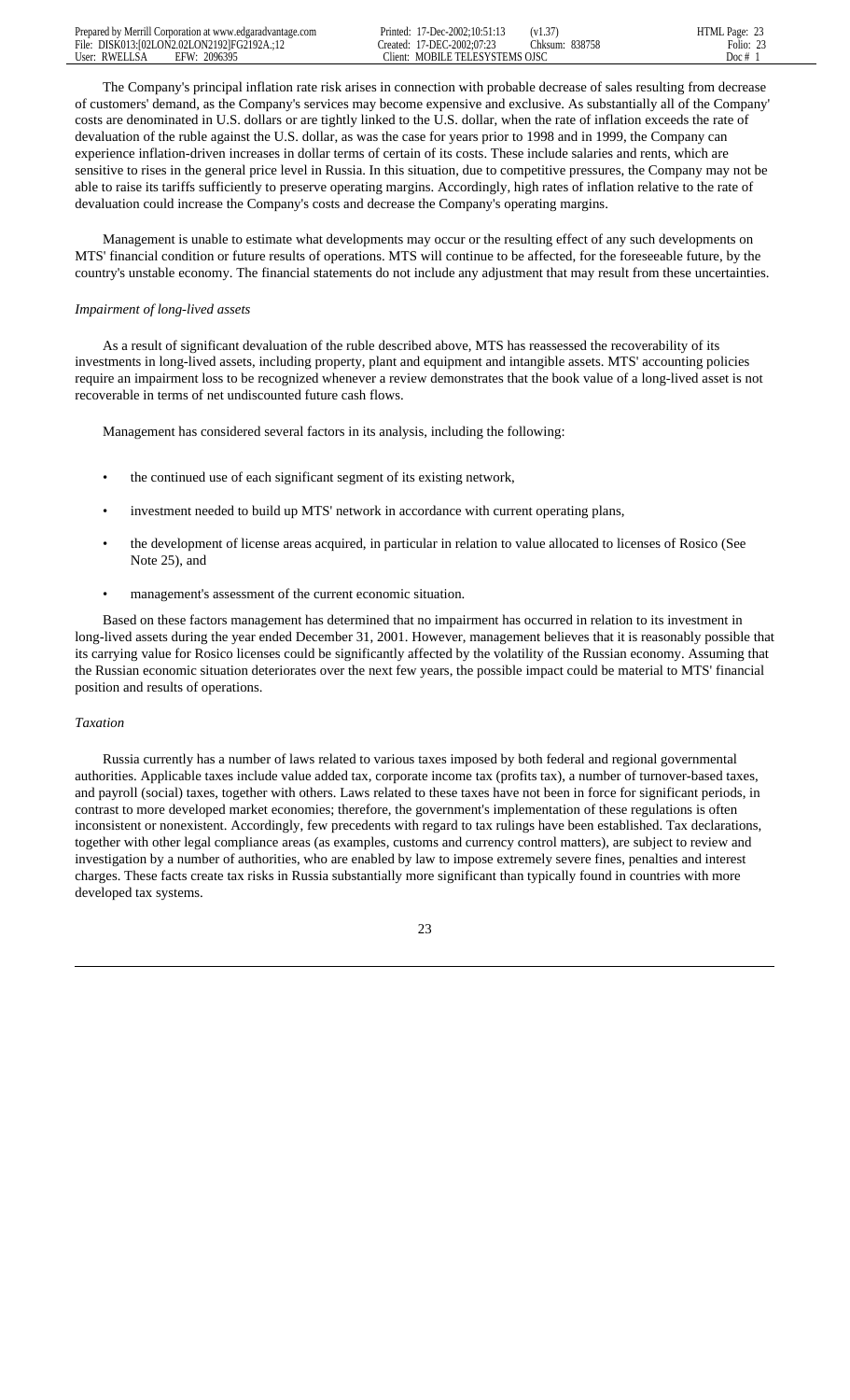In recent years, the Russian government has initiated revisions of the Russian tax system. Effective January 1, 1999, the first part of the Tax Code was enacted. Effective January 1, 2001, the second part of the Tax Code was enacted. The new tax system is generally intended to reduce the number of taxes and, thus, the overall tax burden on businesses, and to simplify the tax laws.

 Generally, tax declarations remain open and subject to inspection for a period of three years following the tax year. While most of MTS' tax declarations have been inspected without significant penalties, these inspections do not eliminate the possibility of re-inspection. Accordingly, as of December 31, 2001, substantially all of the tax declarations of MTS for the preceding three years are open to further review.

 Management believes that it has adequately provided for tax liabilities in the accompanying consolidated financial statements; however, the risk remains that relevant authorities could take differing positions with regard to interpretive issues and the effect could be significant.

# **3. Summary of Significant Accounting Policies**

# *Accounting Principles*

 MTS maintains its accounting books and records in Russian rubles based on Russian accounting regulations. The accompanying consolidated financial statements have been prepared in order to present MTS' financial position and its results of operations and cash flows in accordance with accounting principles generally accepted in the United States (U.S. GAAP) and expressed in terms of U.S. dollars.

#### *Basis of Presentation*

 The accompanying consolidated financial statements include the accounts of MTS and its subsidiaries in which MTS has a direct controlling interest. All significant intercompany balances and transactions have been eliminated.

As of December 31, 2000 and 2001, MTS had investments in the following legal entities:

|                            | <b>Accounting</b>   | December 31              |        |  |
|----------------------------|---------------------|--------------------------|--------|--|
|                            | Method              | <b>2000</b>              | 2001   |  |
| Rosico                     | Consolidated        | 100.0%                   | 100.0% |  |
| ReCom                      | Equity/Consolidated | 49.9%                    | 53.9%  |  |
| MTS-Komi Republic (MTS-RK) | Equity              | 26.0%                    | 26.0%  |  |
| MTS-Kostroma               | Equity              | 26.0%                    | 26.0%  |  |
|                            | Equity              | 26.0%                    | 26.0%  |  |
| <b>UDN-900</b>             | Consolidated        | 51.0%                    | 51.0%  |  |
| <b>ACC</b>                 | Consolidated        | 100.0%                   | 100.0% |  |
| <b>MSS</b>                 | Consolidated        | 51.0%                    | 83.5%  |  |
|                            | Consolidated        |                          | 65.0%  |  |
| Telecom XXI                | Consolidated        | $\overline{\phantom{0}}$ | 100.0% |  |
| Telecom-900                | Consolidated        |                          | 81.0%  |  |
| Novitel                    | Consolidated        |                          | 51%    |  |
| $MTS$ Finance $(1)$        | Consolidated        |                          | 100%   |  |
| MTS-Tver (MTS-T)<br>MTS-NN |                     |                          |        |  |

## (1) Represents beneficial ownership.

 In 2001, minority interest reflects minority shareholders' interests in ReCom, in Telecom—900, in UDN-900 and in Novitel.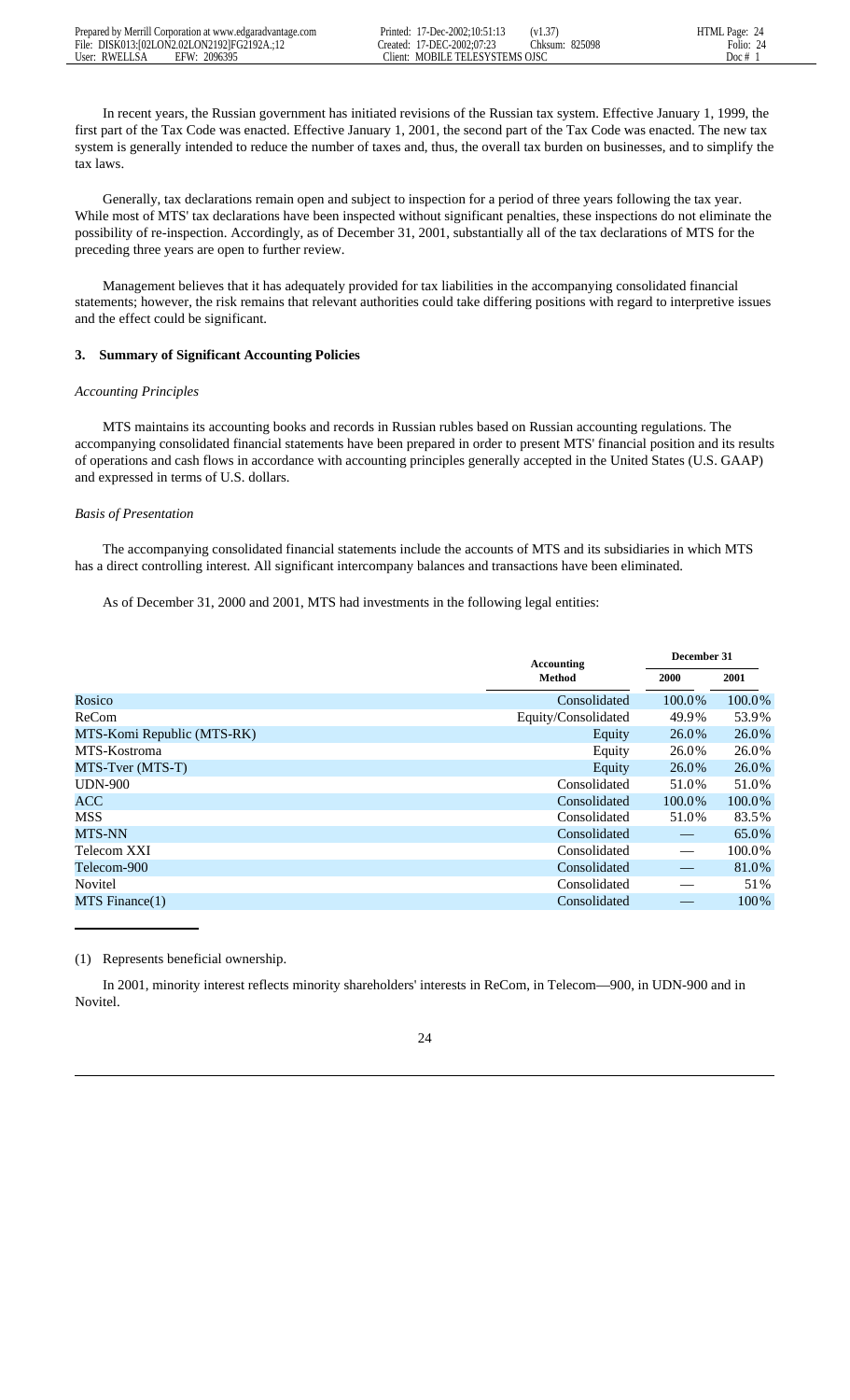## *Translation methodology*

 Translation (remeasurement) of MTS' ruble denominated financial statements into U.S. dollars has been performed in accordance with the provisions of SFAS No. 52 "Foreign currency translation," as they relate to hyperinflationary economies. The objective of this remeasurement process is to produce the same results that would have been reported if the U.S. dollar had been the functional currency.

 Monetary assets and liabilities have been translated at the period-end exchange rate. Non-monetary assets and liabilities have been translated at historical rates. Capital contributions at the time of Company formation have been translated at the official rate of 1.01 rubles to 1 U.S. dollar as stated in the MTS Foundation Agreement. Capital contributions at later dates have been recorded at the historical translation rate on the date of the investment. Revenues, expenses and cash flows have been translated at historical rates. Translation differences resulting from the use of these rates have been accounted for as currency translation gains and losses in the accompanying consolidated statements of operations.

#### *Management estimates*

 The preparation of financial statements in conformity with U.S. GAAP requires management to make estimates and assumptions that affect the reported amounts of assets and liabilities and disclosure of contingent assets and liabilities at the date of the financial statements, and the reported amounts of revenues and expenses during the reporting period. Actual results could differ from those estimates.

## *Cash and cash equivalents*

 Cash represents cash on hand and in MTS' bank accounts and short-term investments having original maturities of less than three months.

#### *Short term investments*

 Short-term investments represent investments in time deposits, which have original maturities in excess of three months but less than twelve months. These investments are being accounted for at cost.

### *Allowance for doubtful accounts*

 MTS provides an allowance for doubtful accounts based on management's periodic review of accounts, including the delinquency of account balances.

## *Prepaid expenses*

Prepaid expenses are primarily comprised of advance payments made for inventory and services to vendors.

#### *Inventory*

 Inventory, accounted for at lower of cost, on a FIFO basis, or market consists of telephones, accessories and spare parts for equipment.

 Obsolescence reserves are provided based on specific monthly review of significant inventoried items and expensed as cost of services and products.

# *Value-added taxes*

 Value-added taxes related to sales are payable to the tax authorities on an accrual basis based upon invoices issued to the subscriber. VAT incurred for purchases may be reclaimed, subject to certain restrictions, against VAT related to sales.

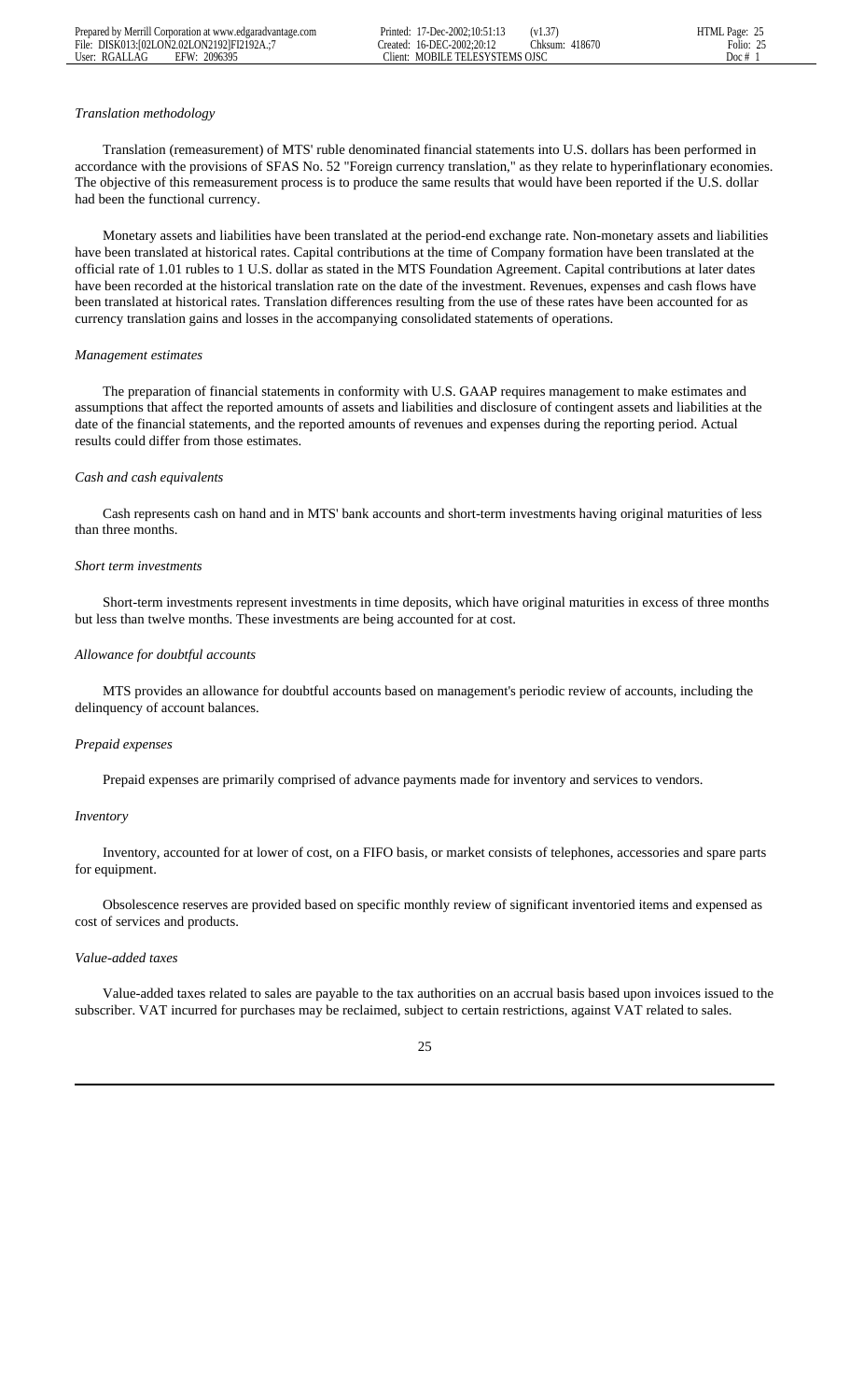|               | Prepared by Merrill Corporation at www.edgaradvantage.com | 17-Dec-2002:10:51:13<br>Printed:   | $\sim$<br>(V1.5)  | $P$ age: 26<br><b>HTML</b> |
|---------------|-----------------------------------------------------------|------------------------------------|-------------------|----------------------------|
| File:         | DISK013:102LON2.02LON21921FI2192A.:7                      | 16-DEC-2002:20:12<br>reated:       | 337069<br>.hksum: | 26<br>Folio:               |
| User: RGALLAG | 2096395<br>FFW                                            | "lient:<br>MOBILE TELESYSTEMS OISC |                   | Doc #                      |

 VAT related to purchase transactions that are not currently reclaimable as of the balance sheet dates are recognized in the balance sheets on a gross basis.

# *Property, plant and equipment*

 Property, plant and equipment with a useful life of more than one year is capitalized at historical cost and depreciated on a straight-line basis over their expected useful lives as follows:

| Network and base station equipment       | $5 - 8$ years                     |
|------------------------------------------|-----------------------------------|
| Leasehold improvements                   | shorter of 10 years or lease term |
| Office equipment, computers and software | 5 years                           |
| <b>Buildings</b>                         | 50 years                          |
| <b>Vehicles</b>                          | 4 years                           |

 Construction in progress and equipment held for installation are not depreciated until the constructed or installed asset is ready for its intended use.

 Maintenance and repair costs are expensed as incurred; while upgrades and improvements are capitalized. MTS capitalizes interest costs with respect to qualifying construction projects.

#### *Other intangible assets*

 Intangible assets represent various purchased software costs (including the billing system), deferred telephone numbering capacity, and rights to use premises. A significant portion of the rights to use premises was contributed by shareholders to MTS' charter capital. Deferred telephone numbering capacity costs are being amortized over five to ten years and the rights to use premises are being amortized over ten years. Amortization of deferred numbering capacity costs started immediately upon the purchase of numbering capacity. The billing system and other software costs are amortized over four years. Other intangible assets are being amortized over three to four years. All intangible assets are being amortized using the straight-line method.

# *License costs*

 License costs are capitalized as a result of (a) purchase price allocated to licenses acquired in business combinations (See Note 6) and (b) licenses granted directly from government organizations which require license payments.

 License costs are amortized, subject to periodic review for impairment, on the straight-line method over the term of the license commencing from the date such license area becomes commercially operational.

#### *Goodwill*

 Goodwill represents the purchase price for businesses acquired in excess of the fair value of net assets identified, primarily related to MTS' acquisition of Rosico. Goodwill is amortized on a straight-line basis over seven years. Amortization expense during each of the years ended December 31, 1999, 2000 and 2001 amounted to \$6.1 million.

#### *Leasing arrangements*

 The Company accounts for leases based on the requirements of Statement of Financial Accounting Standards No. 13, "Accounting for Leases". The Telecom 900 Group leases operating facilities, which include switches, base stations and other cellular network equipment as well as the billing system. All these leases were classified as capital leases.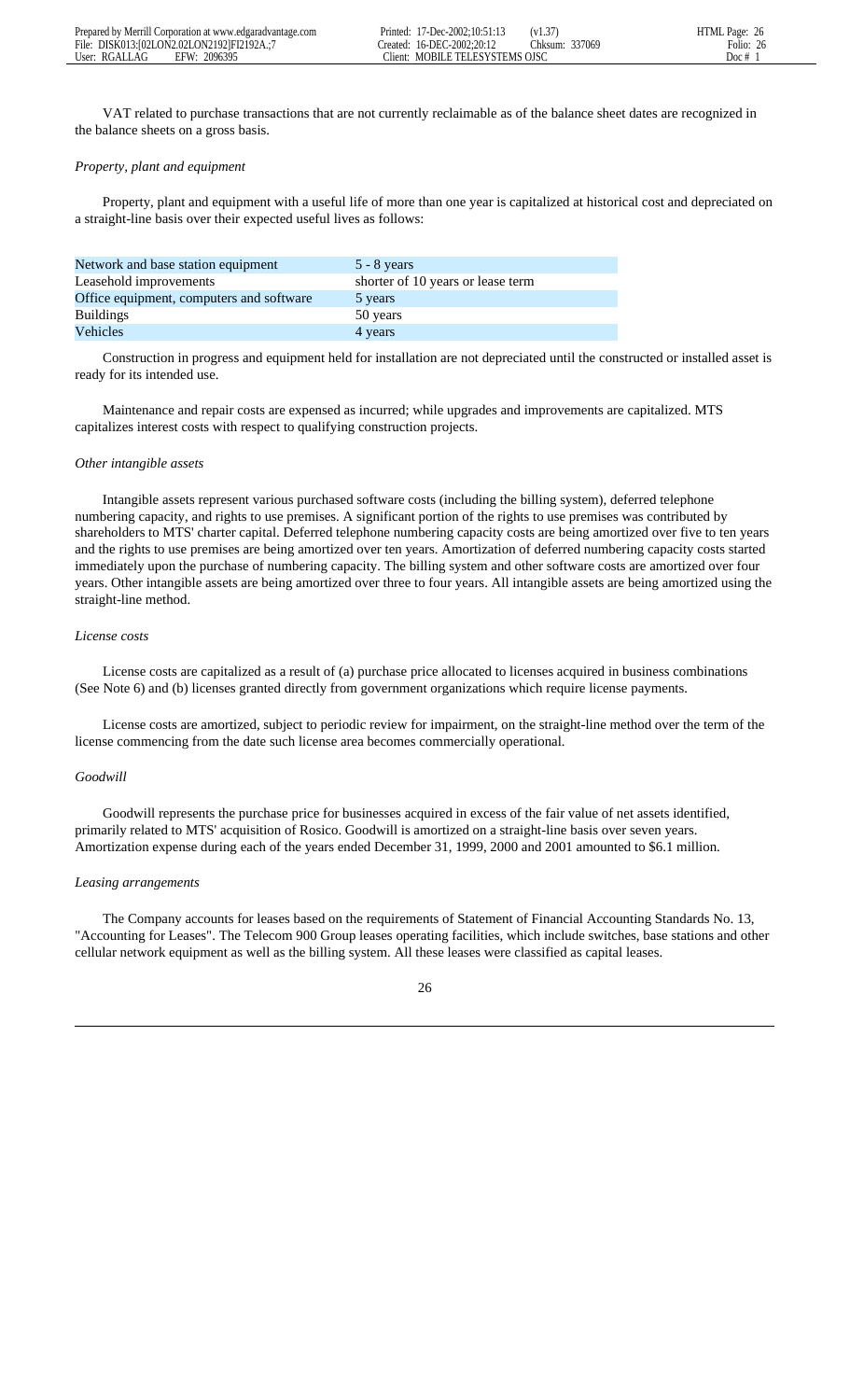The present value of future minimum lease payments at the inception of the lease is reflected as a liability in the balance sheet. Amounts due within one year are classified as short-term liabilities and the remaining balance as long-term liabilities. The interest rate implicit in the leases varies from to 4% to 54%.

## *Subscriber acquisition costs*

 Subscriber acquisition costs represent the direct costs paid for each new subscriber enrolled through MTS's independent dealers. Prior to 2001, these costs were capitalized to the extent of any revenues that had been deferred from the acquisition of a subscriber, such as connection fees charged to a subscriber to initiate call service, and amortized as a component of sales and marketing expense on a straight-line basis over the estimated average subscriber life. Effective 2001, MTS changed its accounting policy and now expenses subscriber acquisition costs as incurred. The change was made to facilitate the comparison of MTS's results with other telecommunication companies (See also Note 4 Accounting Changes).

#### *Investments*

 Beginning in 1998, MTS has acquired interests in several Russian legal entities, engaged in telecommunications activity. Investments in entities where MTS holds 20 to 50% and can exercise significant influence but not control are accounted for under the equity method. All investments are made in companies that are not traded in open markets. Management periodically assesses realizability of the carrying values of the investments and if necessary records impairment losses to write the investment down to fair value.

#### *Debt issuance costs*

Debt issuance costs are amortized using the effective interest method over the terms of the related loans.

### *Impairment of long-lived assets*

 MTS periodically evaluates the recoverability of the carrying amount of its long-lived assets in accordance with SFAS 121, *Accounting for the Impairment of Long-Lived Assets and for Long-Lived Assets to be disposed of*. Whenever events or changes in circumstances indicate that the carrying amounts of those assets may not be recoverable, MTS will compare undiscounted net cash flows estimated to be generated by those assets to the carrying amount of those assets. When these undiscounted cash flows are less than the carrying amounts of the assets, MTS will record impairment losses to write the asset down to fair value, measured by the discounted estimated net future cash flows expected to generated from the assets. During the years ended December 31, 1999, 2000 and 2001, management believes that no such impairments have occurred.

# *Subscriber prepayments*

 In 1998, MTS initiated a program whereby subscribers were required to pay in advance for telecommunications services. All amounts received in advance of service provided are recorded as a subscriber prepayment liability and are not recorded to revenues until the related services have been provided to the subscriber.

## *Revenue recognition*

 Revenues are recognized on an accrual basis, i.e. when the goods and services are actually provided regardless of when the resulting monetary or financial flow occurs.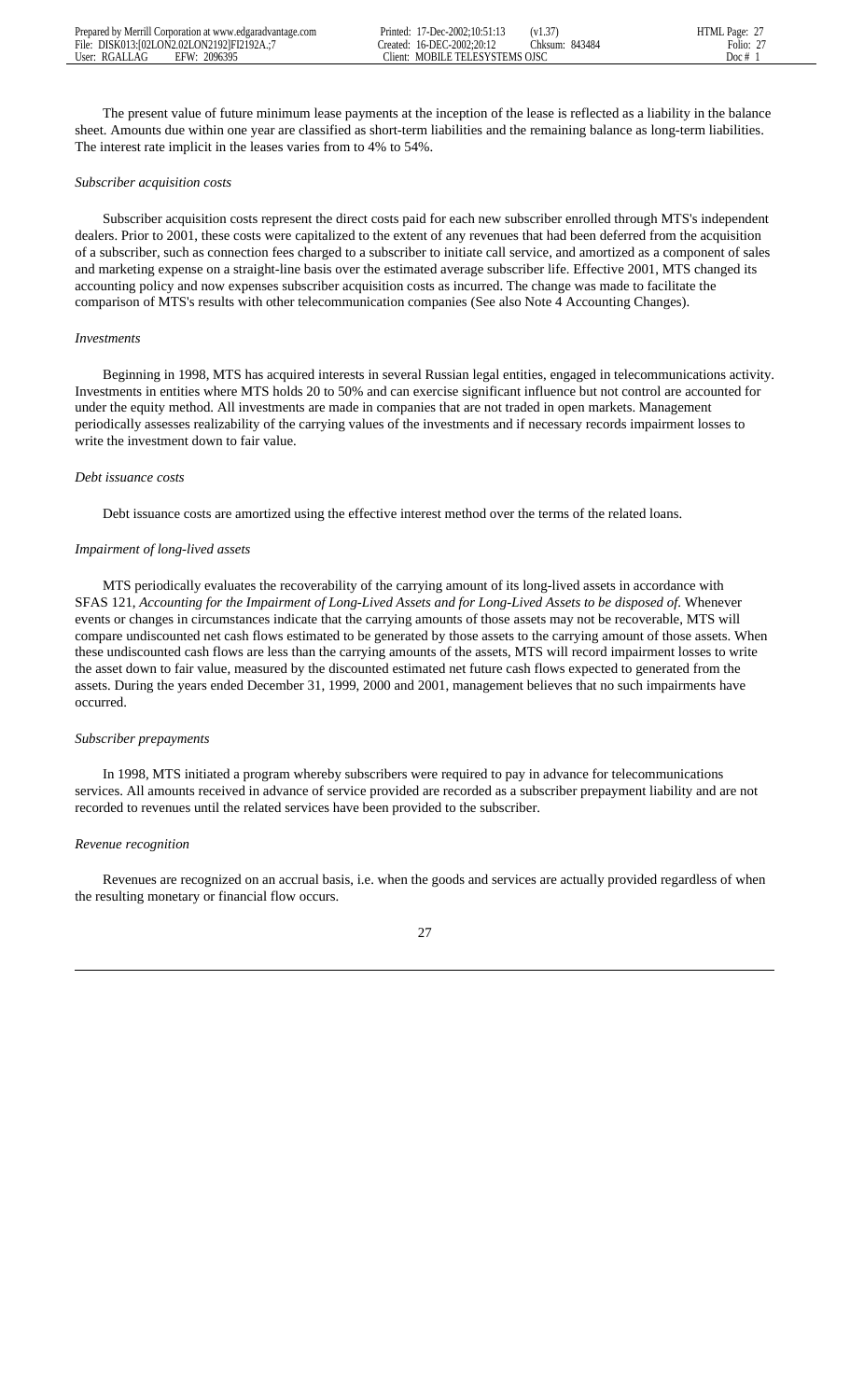MTS categorizes the revenue sources in the statements of operations as follows:

- 1. Service revenues: (a) subscription fees, (b) usage charge, (c) value added service fees, (d) roaming fees charged to other operators for guest roamers utilizing MTS' network and (e) prepaid phone cards.
- 2. Connection fees.
- 3. Equipment sales: (a) sales of handsets as part of contracts and (b) sales of accessories.

#### *Subscription fees*

 MTS recognizes revenues related to the monthly network fees in the month that the wireless service is provided to the subscriber.

#### *Usage charges and Value added services fees*

Call fees consist of fees based on airtime used by the caller, the destination of the call and the service utilized.

 Fees are based on usage of airtime or volume of data transmitted for value added services, such as short message services, Internet usage and data services. MTS recognizes revenues related to usage charges and value added services in the period when services were rendered.

## *Pre-paid phone cards*

 MTS also sells to subscribers pre-paid phone cards, separately from the handset. These cards allow subscribers to make a predetermined allotment of wireless phone calls and/or take advantage of other services offered by the Company, such as short messages and sending or receiving faxes.

 At the time that the pre-paid phone card is purchased, MTS records the receipt of cash as subscriber deposit. The Company recognizes revenues from the phone cards in the period when subscriber uses time under the phone card. Unused time on sold phone cards is not recognized as revenues until the related services have been provided to the subscriber or the prepaid phone card has expired.

#### *Roaming fees*

 MTS charges roaming per-minutes fees to other wireless operators for guest roamers utilizing MTS' network. Guest roaming fees were \$44,048, \$43,214 and \$52,639 for the years ended December 31, 1999, 2000 and 2001, respectively.

#### *Connection fees*

 MTS defers initial connection fees from the moment of initial signing of the contract with subscribers over the estimated average subscriber life*.* The Company estimates that the average expected term of the subscriber relationship is three years and one quarter (see also Note 14 Deferred Connection Fees).

## *Equipment sales*

 MTS sells handsets and accessories to customers who are entering into contracts for service and as separate distinct transactions. The Company recognizes revenues from the handsets and accessories upon the delivery to the customer. These contracts do not require the customer to maintain future service with MTS. MTS records estimated returns as a direct reduction of sales at the time the related sales are recorded.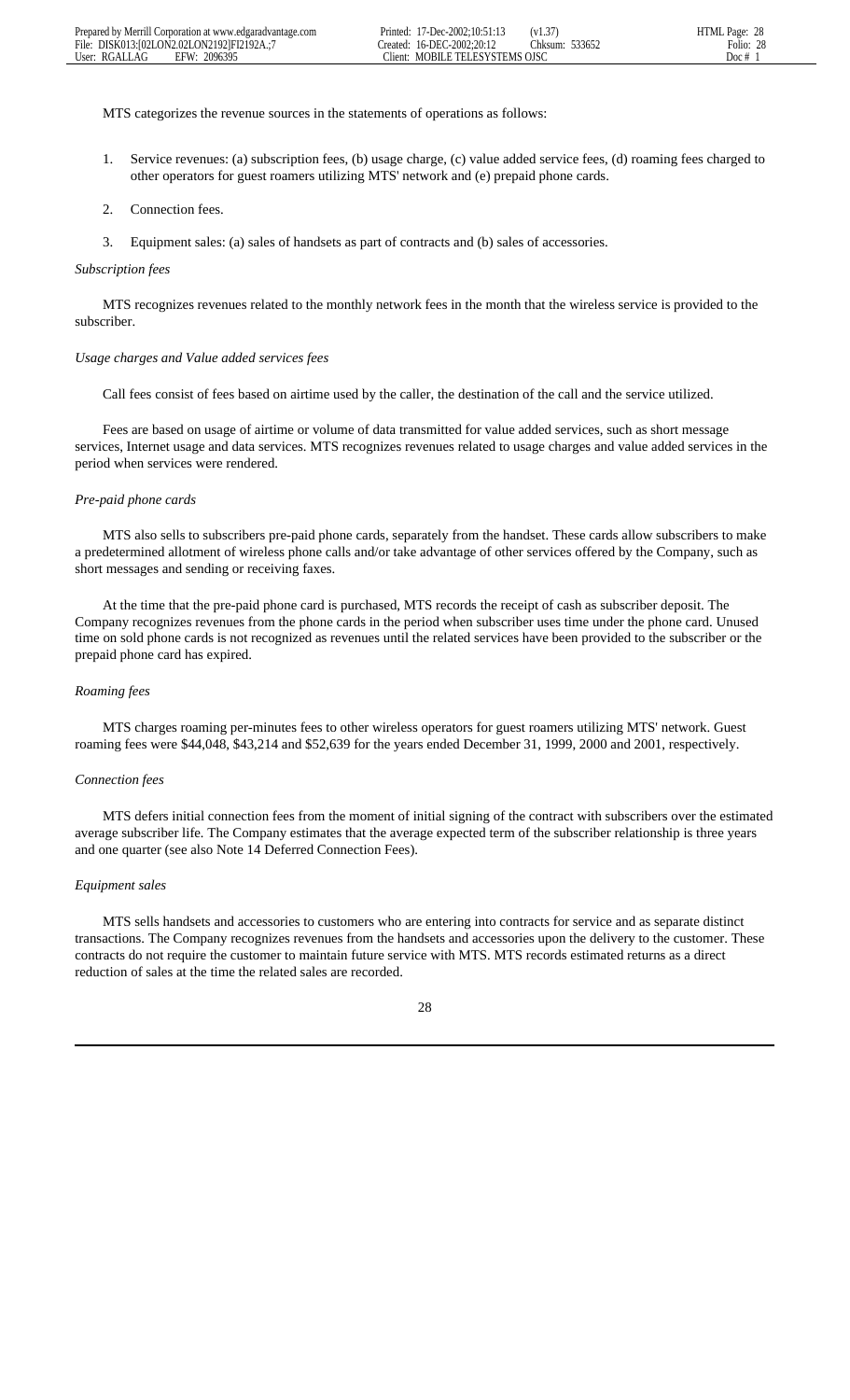#### *Expense recognition*

 Expenses incurred by MTS in relation to the provision of wireless communication services relate to interconnection and line rental costs, roaming expenses, costs of handsets and other accessories sold, depreciation and maintenance of the network.

 Calls made by subscribers from areas outside of territories are subject to roaming fees charged by the wireless provider in those territories. These roaming charges are recorded as air time revenues on a gross basis, with the related roaming charges being recorded as operating expense, as MTS acts as the principal in the transaction with the subscriber and bears the risk of non-collection from the subscriber.

 The costs of the handset, whether sold to subscribers through the distribution channel or as part of the contract, are expensed as cost of equipment at the initial signing of the contract. Any discounts provided on the direct sale of the handset and any fees paid to dealer commissions are recorded as a component of sales and marketing expenses.

#### *Taxation*

 Deferred tax assets and liabilities are recognized for the expected future tax consequences of existing differences between financial reporting and tax reporting bases of assets and liabilities, and loss or tax credit carry forwards using enacted tax rates expected to be in effect at the time these differences are realized. Valuation allowances are recorded for deferred tax assets for which it is more likely that these assets will not be realized.

#### *Advertising costs*

 Advertising costs are expensed as incurred. Advertising costs for the years ended December 31, 1999, 2000 and 2001 were \$11,437, \$22,218 and \$42,715, respectively, and are reflected as a component of sales and marketing expenses in the accompanying consolidated statement of operations.

#### *Earnings per share*

 Earnings per share have been determined using the weighted average number of shares outstanding during the year. Basic and diluted earnings per share are equivalent as all potentially dilutive securities have an exercise price in excess of the average stock price during the period. There are 1,856,692 stock options outstanding as of December 31, 2001. Earnings and other per share information have been restated to give retroactive effect to the merger of MTS and RTC in 2000 (See Note 1 General).

### *Fair value of financial instruments*

 The fair market value of financial instruments, consisting of cash and cash equivalents, current receivables, and accounts payable, which are included in current assets and liabilities, approximates the carrying value of these items due to the short term nature of these amounts. Based on the on borrowing rates currently available to the Company for debt with similar terms and average maturities of the outstanding debt at December 31, 2000 and 2001, the fair value of long term debt was equivalent to carrying value. The fair value of variable rate debt and promissory notes is equivalent to their carrying value.

 It is not practical to determine the fair value of MTS's receivable from Sistema and advances to affiliates, due to the current instability in the Russian economy and its effect on interest rates appropriate for determining fair value.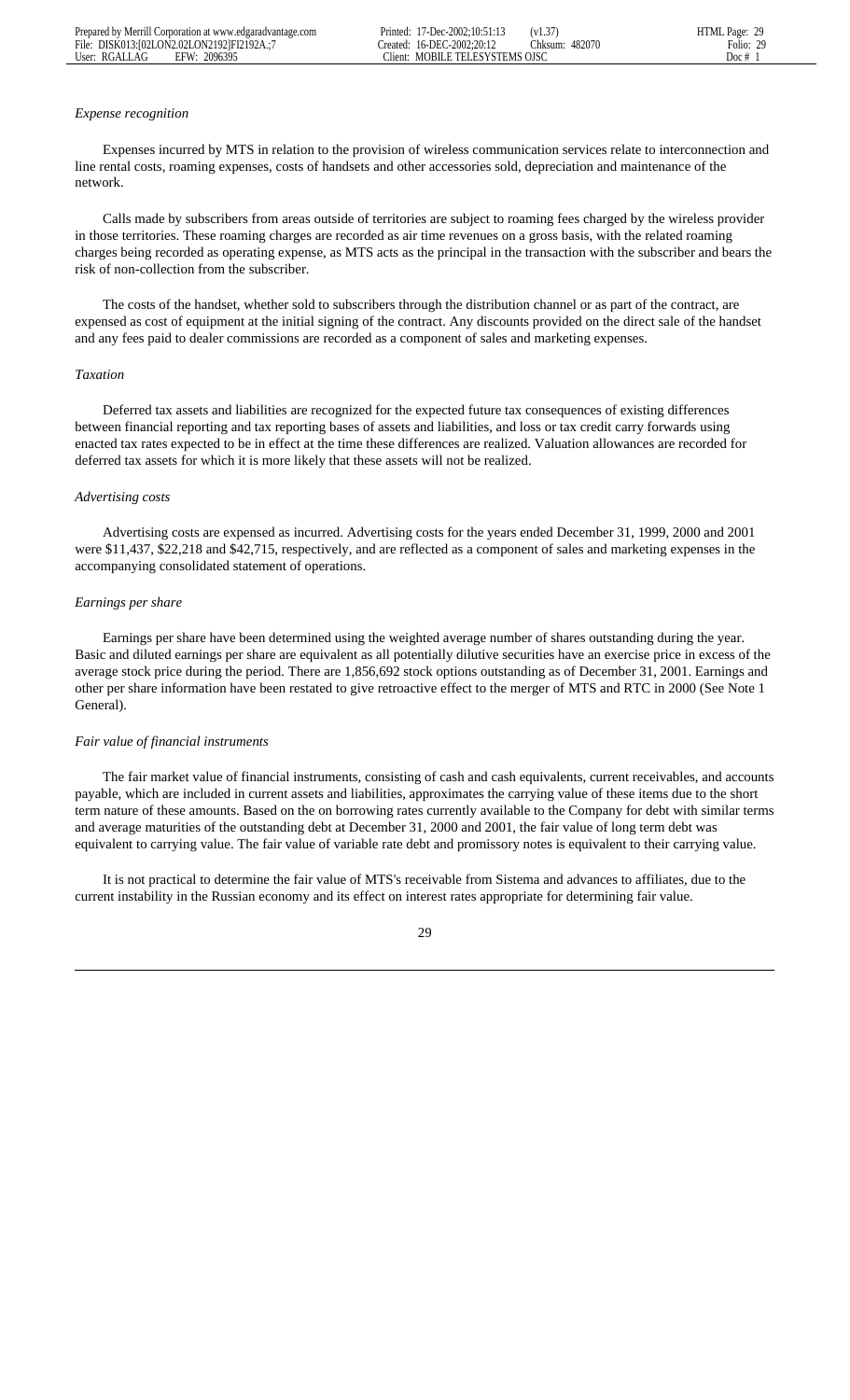#### *Comprehensive income*

 Comprehensive income is defined as net income plus all other changes in net assets from non-owner sources. For the years ended December 31, 1999, 2000 and 2001, comprehensive income equaled net income.

#### *Comparative information*

Certain prior year amounts and disclosures have been reclassified to conform to the 2001 presentation.

#### *Segment reporting*

 SFAS No. 131 requires that a business enterprise report financial and descriptive information about its reportable operating segments. MTS currently manages its business as one operating segment, and accordingly, does not report segment information. Furthermore, all of MTS' long-lived assets and revenues are derived in Russia.

#### *Recently Adopted Accounting Pronouncements*

 In June 1998, the Financial Accounting Standards Board (FASB) issued Statement of Financial Accounting Standards ("SFAS") 133, *Accounting for derivative instruments and hedging activities*. SFAS 133 establishes accounting and reporting standards requiring that every derivative instrument (including certain derivative instruments embedded in other contracts) be recorded on the balance sheet as either an asset or liability measured at its fair value. The statement requires that changes in the derivative's fair value be recognized currently in earnings unless specific accounting criteria are met. If a derivative instrument qualifies for hedge accounting, the effective portion of the gains or losses from the derivative may offset results from the hedged item in the statement of operations or other comprehensive income, depending on the type of hedge. To adopt hedge accounting, a company must formally document, designate and assess the effectiveness of transactions that receive hedge accounting.

 In June 2000 Financial Accounting Standards Board issued SFAS 138, *Accounting for Certain Derivative Instruments and Certain Hedging Activities, an amendment of FASB Statement No. 133***.** This Statement amends the accounting and reporting standards of Statement 133 for certain derivative instruments and certain hedging activities. SFAS 137 delayed the effective date of SFAS 133 to fiscal years beginning after June 15, 2000.

 MTS adopted SFAS 133 effective January 1, 2001. SFAS 133 and SFAS 138 have not had a material effect on MTS' consolidated balance sheet or its results of operations.

#### *New Accounting Pronouncements*

 In July 2001, the Financial Accounting Standards Board ("FASB") issued Statement of Financial Accounting Standards ("SFAS") No. 141, Business Combinations and SFAS No. 142, Goodwill and Other Intangible Assets. SFAS No. 141 requires the use of the purchase method of accounting for all business combinations initiated after June 30, 2001. SFAS No. 141 requires intangible assets to be recognized if they arise from contractual or legal rights or are "separable," i.e., it is feasible that they may be sold, transferred, licensed, rented, exchanged or pledged. As a result, it is likely that more intangible assets will be recognized under SFAS No. 141 than its predecessor, APB Opinion No.16.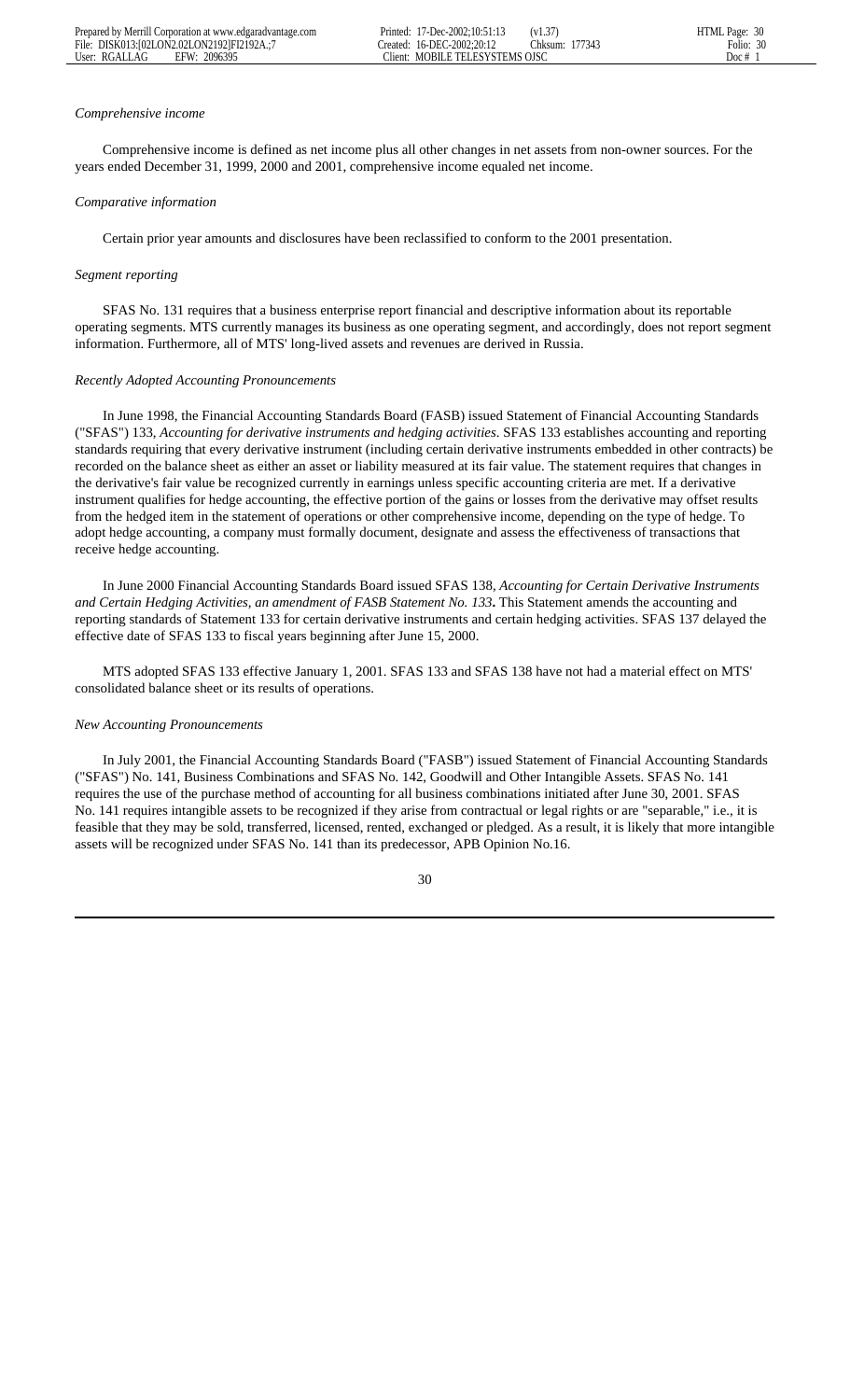Under SFAS No. 142, goodwill will no longer be amortized on a straight-line basis over its estimated useful life, but will be tested for impairment on an annual basis and whenever indicators of impairment arise. The goodwill impairment test, which is based on fair value, is to be performed on a reporting unit level. A reporting unit is defined as a SFAS No. 131 operating segment or one level lower. Goodwill will no longer be allocated to other long-lived assets for impairment testing under SFAS No. 121, Accounting for the Impairment of Long-Lived Assets and for Long-Lived Assets to be Disposed of. Additionally, goodwill on equity method investments will no longer be amortized; however, it will continue to be tested for impairment in accordance with Accounting Principles Board Opinion No. 18, The Equity Method of Accounting for Investments in Common Stock. Under SFAS No. 142 intangible assets with indefinite lives will not be amortized. Instead they will be carried at the lower cost or market value and tested for impairment at least annually. All other recognized intangible assets will continue to be amortized over their estimated useful lives.

 SFAS No. 142 is effective for fiscal years beginning after December 15, 2001 although goodwill on business combinations consummated after July 1, 2001 will not be amortized. Upon adoption of SFAS No. 142 on January 1, 2002, the Company reclassified the carrying value of goodwill of \$22 million to licenses. As a result of the useful lives of goodwill and licenses being consistent, the adoption of SFAS 142 did not have a significant effect on the results of the Company's operations or its financial position.

 In August 2001, FASB issued SFAS No. 143, "Accounting for Asset Retirement Obligations". SFAS No. 143 requires that the fair value of a liability for an asset retirement obligation be recognized in the period in which it is incurred if a reasonable estimate of fair value can be made. The associated asset retirement costs are capitalized as part of the carrying amount of the long-lived asset. An entity shall measure changes in the liability for an asset retirement obligation due to passage of time by applying an interest method of allocation to the amount of the liability at the beginning of the period. The interest rate used to measure that change shall be the credit-adjusted risk-free rate that existed when the liability was initially measured. That amount shall be recognized as an increase in the carrying amount of the liability and as an expense classified as an operating item in the statement of operations. SFAS No. 143 is effective for fiscal years beginning after June 15, 2002. The Company does not anticipate that adoption of SFAS No. 143 will have a material impact on its results of operations or its financial position.

 In October 2001, FASB issued SFAS No.144, "Accounting for the Impairment or Disposal of Long-Lived Assets." SFAS No. 144 establishes a single accounting model for long-lived assets to be disposed of by sale consistent with the fundamental provisions of SFAS No. 121 "Accounting for the Impairment of Long-Lived Assets and for Long-Lived Assets to be Disposed Of." Whilst it supersedes APB Opinion 30 "Reporting the Results of operations—Reporting the Effects of Disposal of a Segment of a Business, and Extraordinary, Unusual and Infrequently Occurring Events and Transactions" it retains the presentation of discontinued operations but broadens that presentation to include a component of an entity (rather than a segment of a business). However, discontinued operations are no longer recorded at net realizable value and future operating losses are no longer recognized before they occur. Under SFAS No. 144 there is no longer a requirement to allocate goodwill to long-lived assets to be tested for impairment. It also establishes a probability weighted cash flow estimation approach to deal with situations in which there are a range of cash flows that may be generated by the asset being tested for impairment. SFAS No. 144 also establishes criteria for determining when an asset should be treated as held for sale.

 SFAS No. 144 is effective for fiscal years beginning after December 15, 2001 and interim periods within those fiscal years, with early application encouraged. The provisions of the Statement are generally to be applied prospectively. The Company currently has no plans to dispose of any operations and accordingly, does not anticipate that adoption of SFAS No. 144 will have a material impact on its results of operations or its financial position.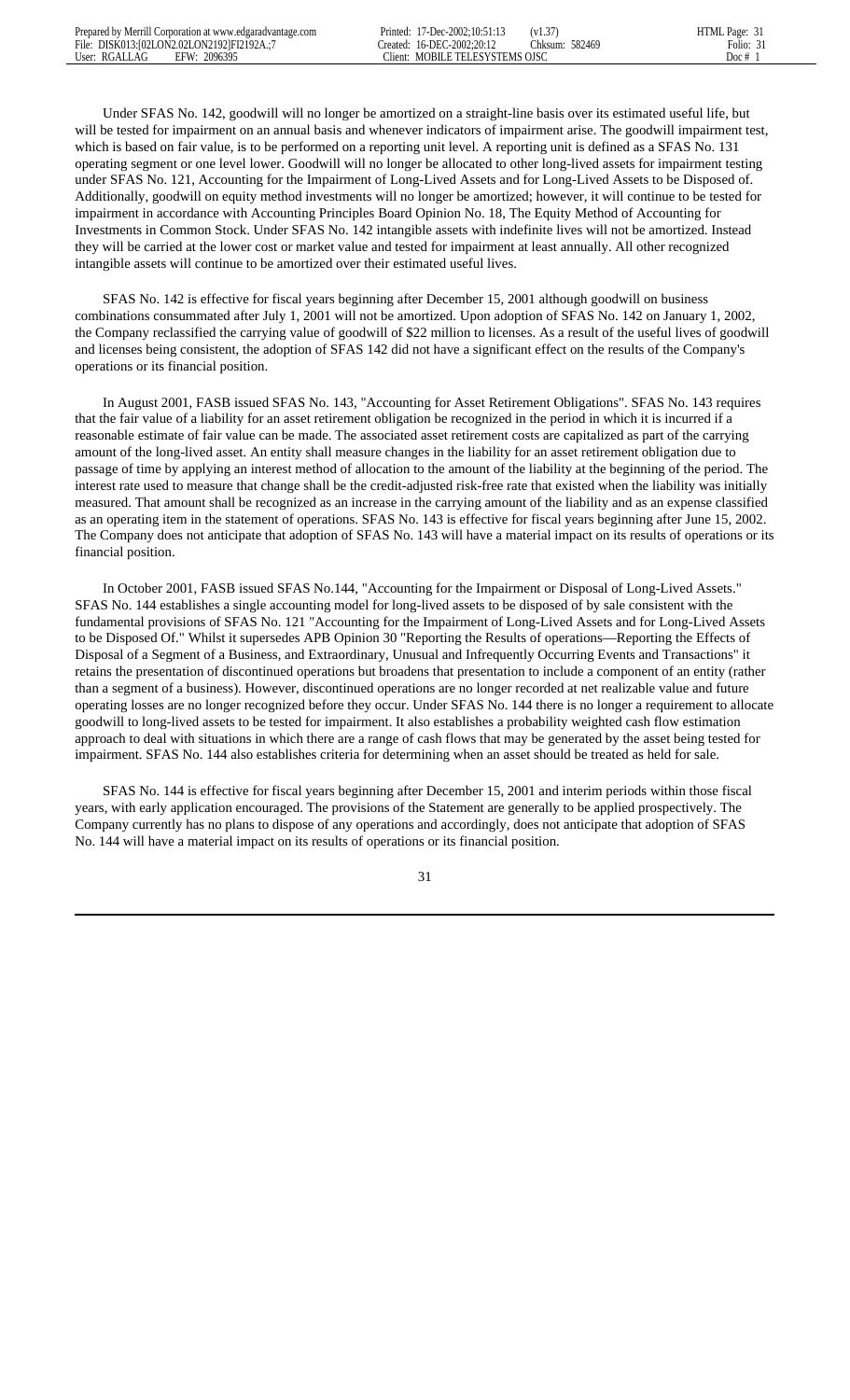In April 2002, the FASB issued SFAS 145, "Rescission of FASB Statements No. 4, 44 and 64, Amendment of FASB Statement No. 13, and Technical Corrections". SFAS 145 rescinds and amends certain previous standards related primarily to debt and leases. The provisions of SFAS 145 related to the rescission of SFAS 4 are effective for financial statements issued for fiscal years beginning after May 15, 2002 and will become effective for the Company on January 1, 2003. The provisions of SFAS 145 related to the rescission of SFAS 13 are effective for transactions occurring after May 15, 2002. All other provisions of SFAS 145 are effective for financial statements issued on or after May 15, 2002. This accounting pronouncement is not expected to have a significant impact on our financial position or results of operations.

 In June 2002, the FASB issued SFAS 146, "Accounting for Costs Associated with Exit or Disposal Activities," which addresses financial accounting and reporting for costs associated with exit or disposal activities and supersedes Emerging Issues Task Force (EITF) Issue 94-3, "Liability Recognition for Certain Employee Termination Benefits and Other Costs to Exit an Activity (including Certain Costs Incurred in a Restructuring)." SFAS 146 requires that a liability for a cost associated with an exit or disposal activity be recognized when the liability is incurred. Under Issue 94-3, a liability for an exit cost as defined in EITF 94-3 was recognized at the date of an entity's commitment to an exit plan. SFAS 146 also establishes that the liability should initially be measured and recorded at fair value. The Company will adopt the provisions of SFAS 146 for exit or disposal activities that are initiated after December 31, 2002.

# **4. Accounting Changes**

 Effective 2001, the Company changed its accounting principle regarding recognition of subscriber acquisition costs (see also Note 13 Deferred Subscriber Acquisition Costs). Subscriber acquisition costs represent the direct costs paid for each new subscriber enrolled through MTS's independent dealers. Prior to 2001, these costs were capitalized to the extent of any revenues that had been deferred from the acquisition of a subscriber, such as connection fees charged to a subscriber to initiate call service, and amortized as a component of sales and marketing expense on a straight-line basis over the estimated average subscriber life. MTS now expenses subscriber acquisition costs as incurred. This change of accounting principle was made to facilitate the comparison of MTS's results with other telecommunication companies.

 As a cumulative effect of this change, the remaining balance of capitalized subscriber acquisition cost as of December 31, 2000 in the amount of \$17,909 (net of \$9,644 in taxes) was expensed and included in income during the year ended December 31, 2001.

 The following pro forma amounts for the years ended December 30, 1999, 2000 and 2001 show the effect of the retroactive application of the new accounting principle for recognition of subscriber acquisition costs.

|                                       |     | December 31 |    |                                                             |   |         |
|---------------------------------------|-----|-------------|----|-------------------------------------------------------------|---|---------|
|                                       |     | 1999        |    | <b>2000</b>                                                 |   | 2001    |
|                                       |     |             |    | (In thousands of U.S. dollars, except per share<br>amounts) |   |         |
| Net income                            | \$. | 78,258      | \$ | 93,108                                                      |   | 223,738 |
| Earnings per share, basic and diluted | \$  | 0.052       | S  | 0.050                                                       | S | 0.113   |

## **5. New Investments**

 On January 22, 2001 MTS and certain individuals established and registered closed joint stock company Mobile TeleSystems—Nizhny Novgorod (MTS-NN) located in Nizhny Novgorod. MTS's participation in charter capital of MTS-NN is 65%. Charter capital of MTS-NN is 100,000 Rubles (approximately \$3.5).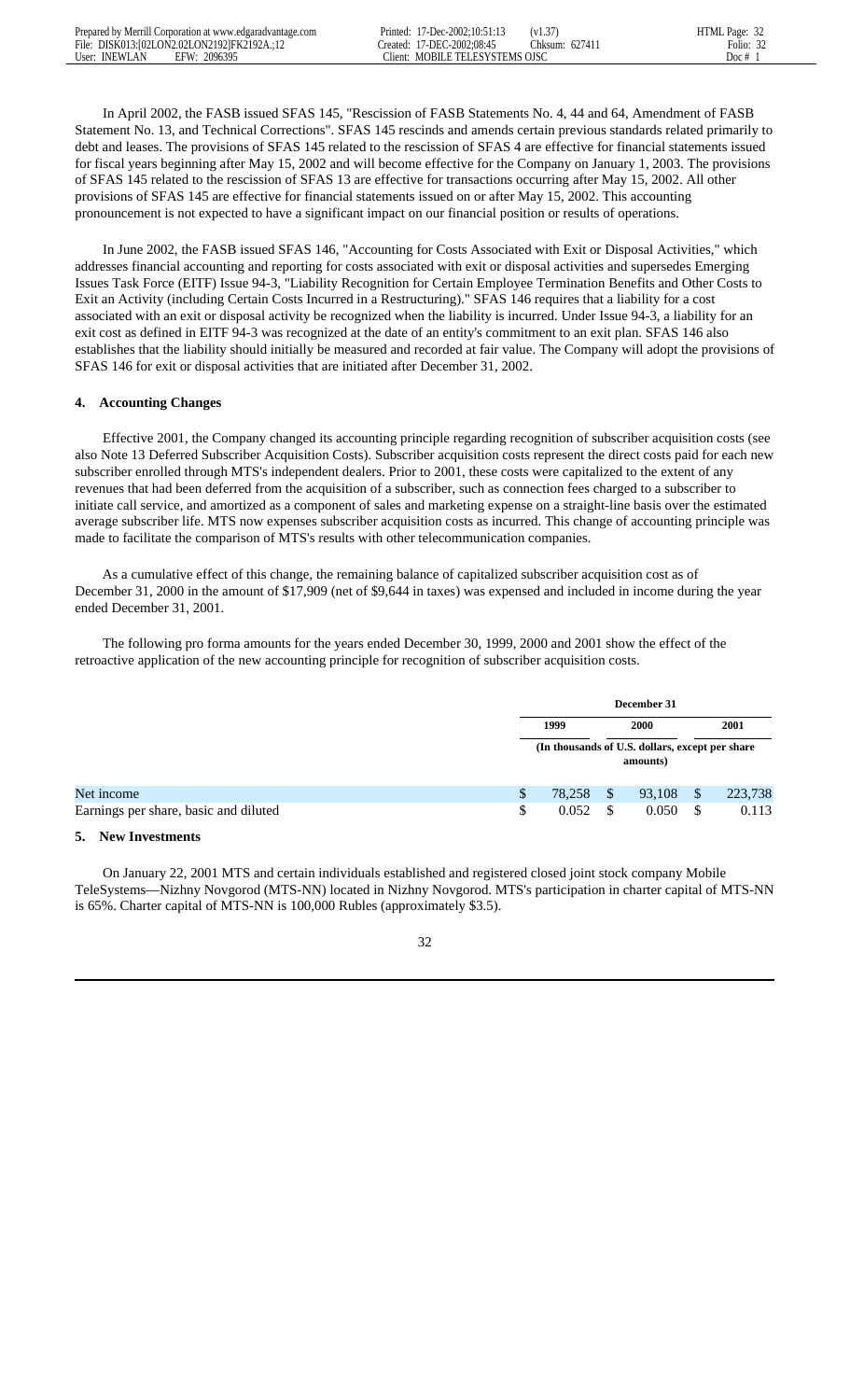On December 10, 2001, MTS established MTS Finance (see Note 1 General), a société anonyme organized for unlimited duration under the laws of Luxembourg. MTS Finance has authorized share capital of \$125 divided into 1,000 shares with a par value of \$125 per share, 999 of which MTS owns directly and one of which MTS beneficially owns through De Luxe Holding S.A. All 1,000 shares are fully paid.

 In September 2001, MTS won a tender initiated by the Telecommunications Ministry of the Republic of Belarus for a GSM-900/1800 license to operate in Belarus. Under the tender conditions, MTS paid \$10 million which has been written off at December 31, 2001 (see Note 24 Impairment of investment in Belarus).

# **6. Businesses Acquired**

## *Rosico acquisition*

 In August 1998, MTS acquired from Sistema 80% of the outstanding common stock of Rosico, a Russian closed joint stock company, in exchange for 408,631,860 shares of newly issued common stock of MTS representing 25% of the issued and outstanding shares of MTS. Prior to the acquisition, Sistema held a 90% controlling interest in Rosico. Rosico holds GSM-1800 licenses covering the Moscow area, 18 regions of Central Russia and 11 regions in the Northern, the Urals and Western Siberia Regions of Russia.

During 2000, MTS completed other acquisitions of Rosico stock that are presented in the table below:

| Date of acquisition | <b>Seller</b>                                      | <b>Number</b><br>of shares | Percentage of<br>ownership | Price per<br>share | <b>Total</b><br>purchase<br>price |
|---------------------|----------------------------------------------------|----------------------------|----------------------------|--------------------|-----------------------------------|
| August 2000         | Bradleys of London LTD, a<br>subsidiary of Sistema | 1,232                      | $7.2\%$ \$                 | 5.8401             | 7,195<br>\$.                      |
| September 2000      | MGTS, a subsidiary of<br>Sistema                   | 392                        | 2.3%                       | 5.8674             | 2,300                             |
| December 2000       | Siemens AG                                         | 1.710                      | 10.0%                      | 3.5614             | 6,090                             |
| December 2000       | DeTeMobil                                          | 86                         | $0.5\%$                    | 5.8140             | 500                               |
|                     | Total                                              | 3,420                      | 20.0%                      |                    | 16,085                            |

As of December 31, 2001 MTS owned 100% interest of Rosico.

## *Purchase of Mobilnye Sistemy Svyasi*

 In March 2000, MTS acquired for approximately \$15 a 51% interest in Mobilnye Sistemy Svyazi OJSC, or MSS, a Russian open joint-stock company. In 2001, MTS acquired an additional 32.5% of MSS stock for approximately \$327, increasing its ownership percentage to 83.5% as of December 31, 2001. MSS has license No. 5544 to operate a GSM-900 network in the Omsk Region of Russia. At the time of acquisition, MSS had approximately 3,000 subscribers.

## *ReCom Acquisition*

 In 1998 MTS acquired 49.9% of ReCom, a Russian joint stock company for \$11. In April 2001, MTS acquired an additional 4% of the outstanding common stock of ReCom for \$1,000 increasing its share in ReCom up to 53.9%. The ReCom acquisition was accounted for using the purchase method of accounting.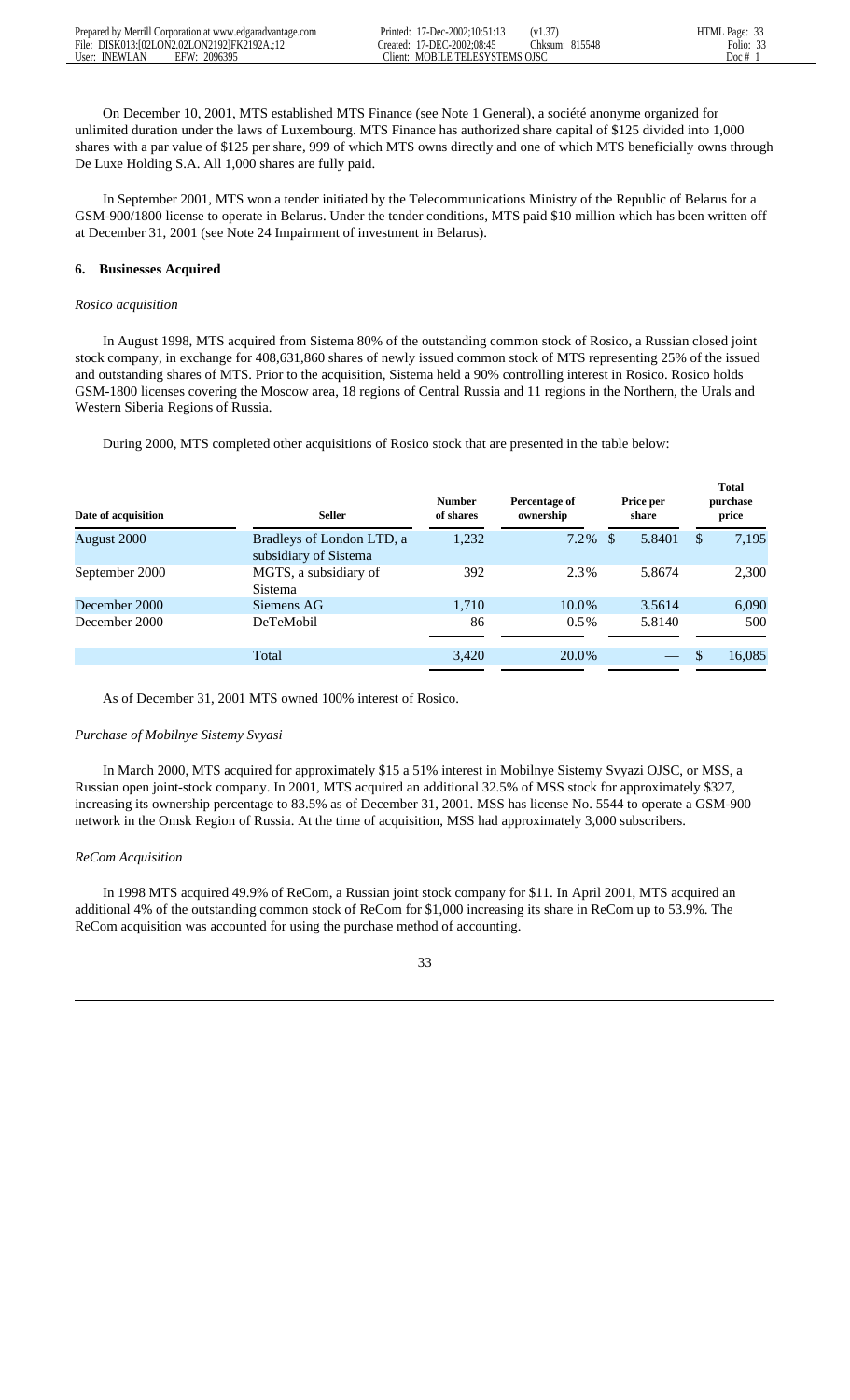During 2000 and 2001, MTS acted as the general contractor for the construction of ReCom's network. During these years, MTS delivered to ReCom network equipment, at its amortized historical cost, in the amount of \$19,516. In connection with this, on January 31, 2000, ReCom issued 773 bonds to MTS, convertible under certain circumstances into common stock of ReCom. These bonds have maturities varying from 2003 to 2005. In June 2001, MTS redeemed 27 of these bonds and received approximately \$500 of cash. If MTS were to exercise conversion options in full, it would become holder of up to 73.6% of the outstanding common stock of ReCom. The amount of convertible bonds and all other intercompany transactions and balances were eliminated in MTS's consolidated financial statements as of December 31, 2001.

## *Telecom XXI Acquisition*

 In May 2001, MTS acquired 100% of the outstanding common stock of Telecom XXI, a Russian closed joint stock company, for \$49,742. The Telecom XXI acquisition was accounted for using the purchase method of accounting. The finalized purchase price allocation was as follows:

| Current assets            | <sup>\$</sup> | 849       |
|---------------------------|---------------|-----------|
| Non-current assets        |               | 1,322     |
| License costs             |               | 74,639    |
| Current liabilities       |               | (944)     |
| Deferred taxes            |               | (26, 124) |
|                           |               |           |
| Purchase price allocation | S             | 49,742    |
|                           |               |           |

## *Telecom-900 Acquisition*

 In August 2001, MTS acquired 81% of the outstanding common stock of Telecom-900, a Russian closed joint-stock company, for \$26,812 from Sistema. Telecom-900 acquisition was accounted for using the purchase method of accounting. The finalized purchase price allocation was as follows:

| Current assets            | \$<br>12,136 |
|---------------------------|--------------|
| Non-current assets        | 29,297       |
| License costs             | 31,542       |
| Current liabilities       | (21, 883)    |
| Non-current liabilities   | (10,626)     |
| Deferred taxes            | (7, 754)     |
| Minority interest         | (5,900)      |
|                           |              |
| Purchase price allocation | \$<br>26,812 |
|                           |              |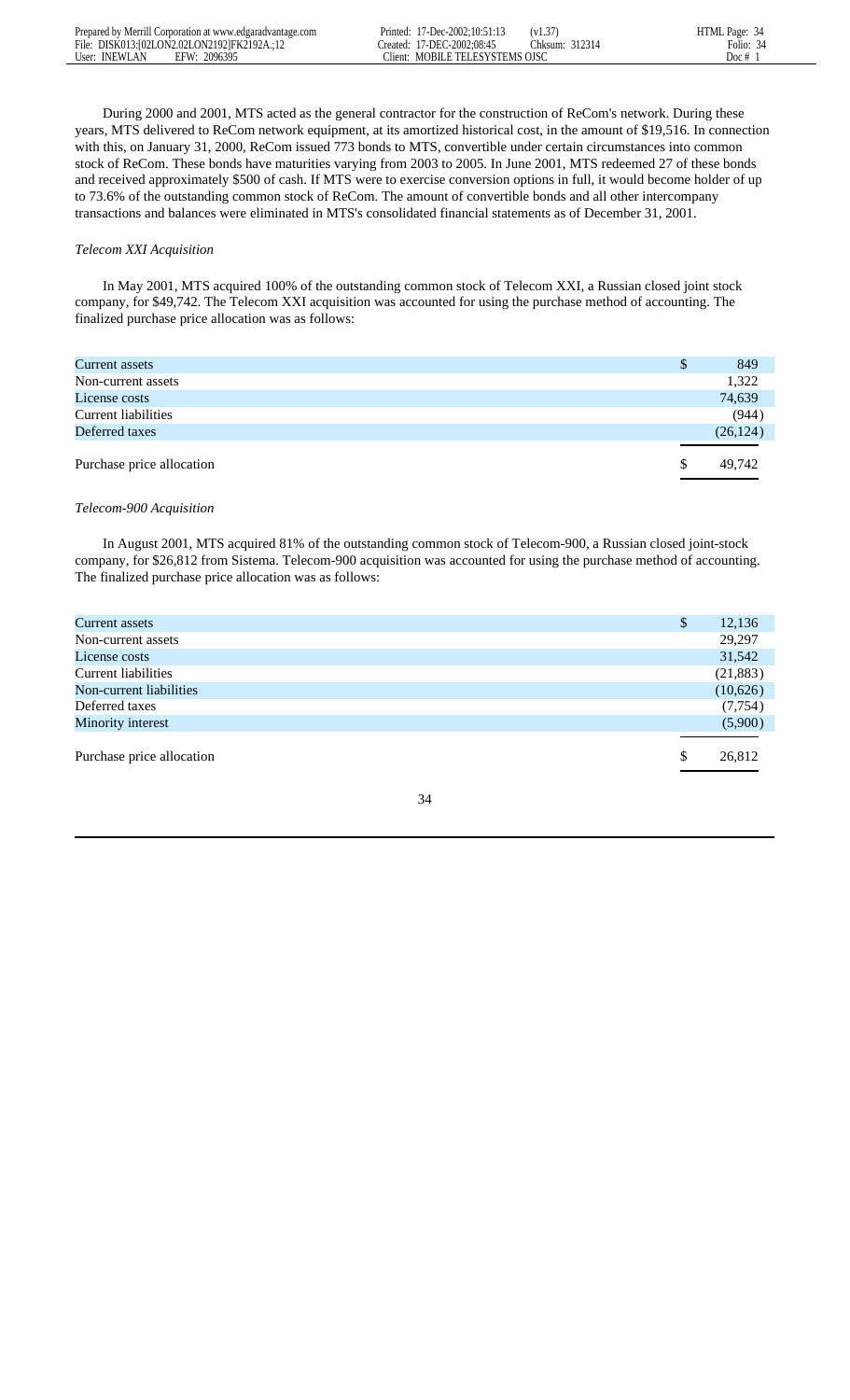|               | Prepared by Merrill Corporation at www.edgaradvantage.com | Printed: | 17-Dec-2002:10:51:13    | (V1.3)            | HTML Page: 35 |
|---------------|-----------------------------------------------------------|----------|-------------------------|-------------------|---------------|
|               | File: DISK013:102LON2.02LON21921FK2192A.:12               | reated:  | 17-DEC-2002:08:45       | 311898<br>Thksum: | 25<br>Folio:  |
| User: INEWLAN | 2096395<br>FFW                                            | Tlient:  | MOBILE TELESYSTEMS OISC |                   | Doc #         |

## *Novitel Acquisition*

 On October 22, 2001 MTS acquired 51% of the outstanding common stock of Novitel, Russian closed joint-stock company, for the total amount of \$1,426. Novitel acquisition was accounted for using the purchase method of accounting. The purchase price was allocated at the purchase date as follows:

| Current assets             | 1,312 |
|----------------------------|-------|
| Non-current assets         | 558   |
| Other                      | 533   |
| <b>Current liabilities</b> | (57)  |
| Non-current liabilities    | (62)  |
| Minority interest          | (858) |
|                            |       |
| Purchase price allocation  | 1.426 |
|                            |       |

# *Pro Forma Results of Operations (unaudited)*

 The following unaudited pro forma financial data for the years ended December 31, 2000 and 2001 give effect to the acquisitions of ReCom, Telecom XXI, Telecom 900 and Novitel as if they had occurred at the beginning of the respective years.

|                                       | December 31                                                 |              |         |
|---------------------------------------|-------------------------------------------------------------|--------------|---------|
|                                       | <b>2000</b>                                                 |              | 2001    |
|                                       | (In thousands of U.S. dollars except)<br>per share amounts) |              |         |
| Net revenues                          | \$<br>563,048                                               | $\mathbb{S}$ | 931,704 |
| Net operating income                  | 147,986                                                     |              | 338,740 |
| Net income                            | 95,161                                                      |              | 211,184 |
| Earnings per share, Basic and Diluted | \$<br>0.053                                                 | S            | 0.107   |

# **7. Cash and Cash Equivalents**

Cash and cash equivalents as of December 31, 2000 and 2001 were comprised as follows:

|                                 |             | December 31             |
|---------------------------------|-------------|-------------------------|
|                                 | 2000        | 2001                    |
| <b>Rubles</b>                   | 9,950<br>\$ | 15,282<br>$\mathcal{S}$ |
| U.S. dollar deposits            | 50,607      | 195,000                 |
| U.S. dollars current accounts   | 14,999      | 7,578                   |
| Other                           | 272         | 1,769                   |
| Total cash and cash equivalents | 75,828<br>S | 219,629<br>\$           |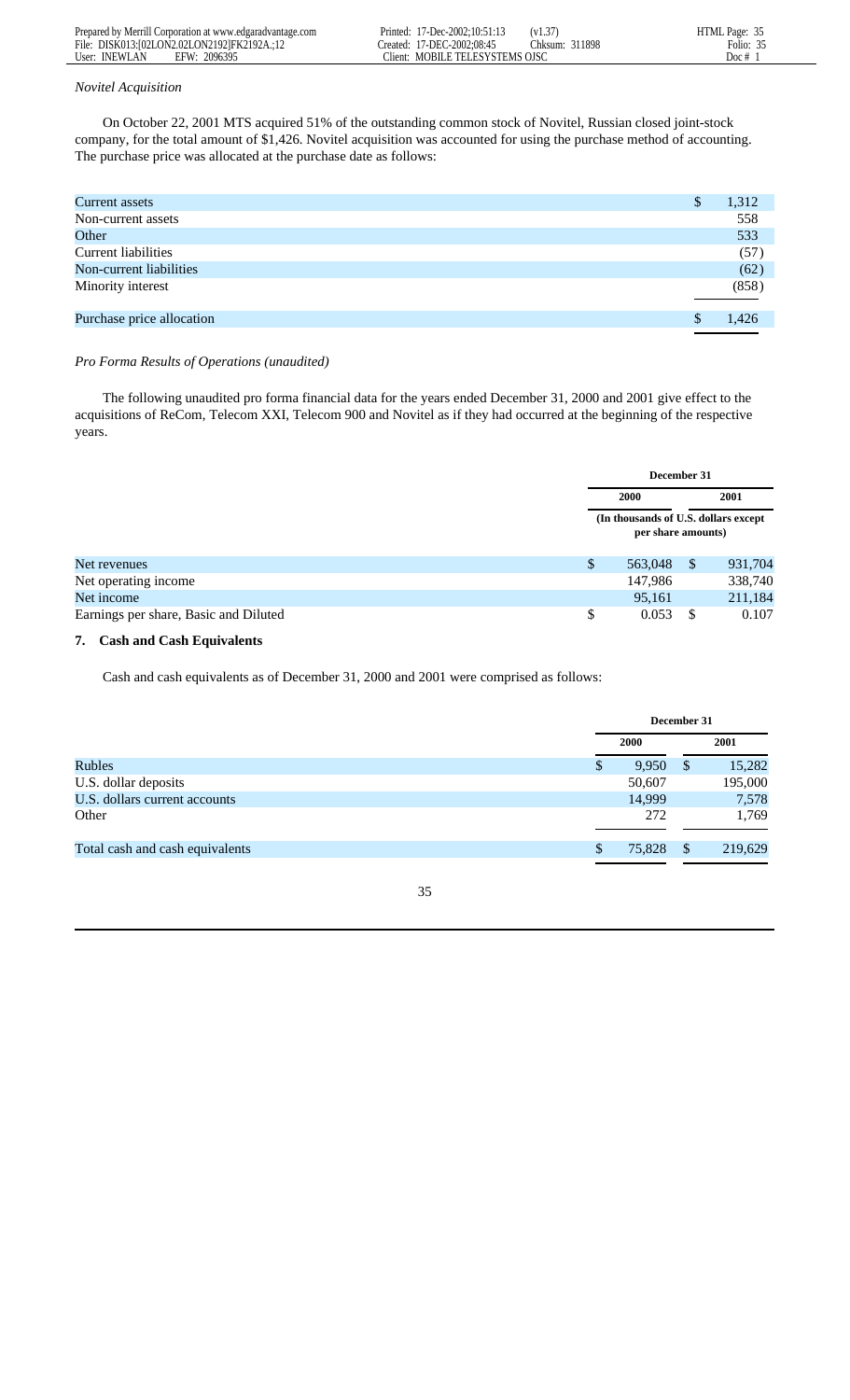| Prepared by Merrill Corporation at www.edgaradvantage.com | Printed: 17-Dec-2002:10:51:13   | (v1.37)        | HTML Page: 36 |
|-----------------------------------------------------------|---------------------------------|----------------|---------------|
| File: DISK013:102LON2.02LON21921FM2192A.:9                | Created: 17-DEC-2002:08:47      | Chksum: 301580 | Folio: 36     |
| User: INEWLAN<br>2096395<br>EFW:                          | Client: MOBILE TELESYSTEMS OJSC |                | Doc #         |

## **8. Short Term Investments**

Short-term investments, denominated in US dollars, as of December 31, 2001 were comprised as follows:

|                                               | Annual<br>interest rate | <b>Maturity date</b> | December 31<br>2001 |
|-----------------------------------------------|-------------------------|----------------------|---------------------|
| <b>OJSC</b> Moscow Bank of Reconstruction and |                         |                      |                     |
| Development                                   | 6.1%                    | September 30, 2002   | \$<br>30,000        |
| <b>OJSC</b> Moscow Bank of Reconstruction and |                         |                      |                     |
| Development                                   | 6.1%                    | September 30, 2002   | 25,000              |
| Sberbank                                      | 8.3%                    | June 28, 2002        | 10,000              |
| Sberbank                                      | 8.3%                    | June 28, 2002        | 10,000              |
| Sberbank                                      | 8.3%                    | June 28, 2002        | 10,000              |
| Other                                         |                         |                      | 304                 |
| <b>Total Short-term investments</b>           |                         |                      | \$<br>85,304        |

Short-term investments, denominated in US dollars, as of December 31, 2000 were comprised as follows:

| Annual<br>interest rate | <b>Maturity date</b> | December 31<br><b>2000</b> |
|-------------------------|----------------------|----------------------------|
|                         |                      |                            |
| $6.0\%$                 | August 31, 2001      | \$<br>30,000               |
|                         |                      |                            |
| 5.8%                    | March 31, 2001       | 20,000                     |
| $9.5\%$                 | September 11, 2001   | 60,000                     |
| 9.1%                    | September 11, 2001   | 60,000                     |
|                         |                      |                            |
|                         |                      | \$<br>170,000              |
|                         |                      |                            |

 Interest income for the years ended December 31, 1999, 2000 and 2001 amounted to \$nil, \$7,626 and \$11,829, respectively. Interest receivable as of December 31, 2000 and 2001 amounted to \$2,988 and \$388, respectively, and is recorded as other current assets.

# **9. Trade Receivables**

Trade receivables as of December 31, 2000 and 2001 were comprised as follows:

|                                  |   | December 31 |  |         |
|----------------------------------|---|-------------|--|---------|
|                                  |   | 2000        |  | 2001    |
| Accounts receivable, subscribers | S | 9,280       |  | 19,091  |
| Accounts receivable, roaming     |   | 8.356       |  | 10,345  |
| Allowance for doubtful accounts  |   | (1,819)     |  | (5,178) |
|                                  |   |             |  |         |
| Trade receivables, net           |   | 15.817      |  | 24,258  |

 The following table summarizes the changes in the allowance for doubtful accounts for the years ended December 31, 1999, 2000 and 2001:

|                                 |                        | December 31 |                        |               |       |  |
|---------------------------------|------------------------|-------------|------------------------|---------------|-------|--|
|                                 | 1999                   |             | <b>2000</b>            |               | 2001  |  |
| Balance, beginning of year      | 19.610<br><sup>S</sup> |             | 5,395<br><sup>\$</sup> | <sup>\$</sup> | 1,819 |  |
| Balance of business acquired    |                        |             |                        |               | 140   |  |
| Provision for doubtful accounts |                        | 8,006       | 2.403                  |               | 3,219 |  |
| Accounts receivable written off | (22, 221)              |             | (5,979)                |               |       |  |
| Balance, end of year            | \$.                    | 5,395       | 1.819                  | \$.           | 5,178 |  |
|                                 |                        |             |                        |               |       |  |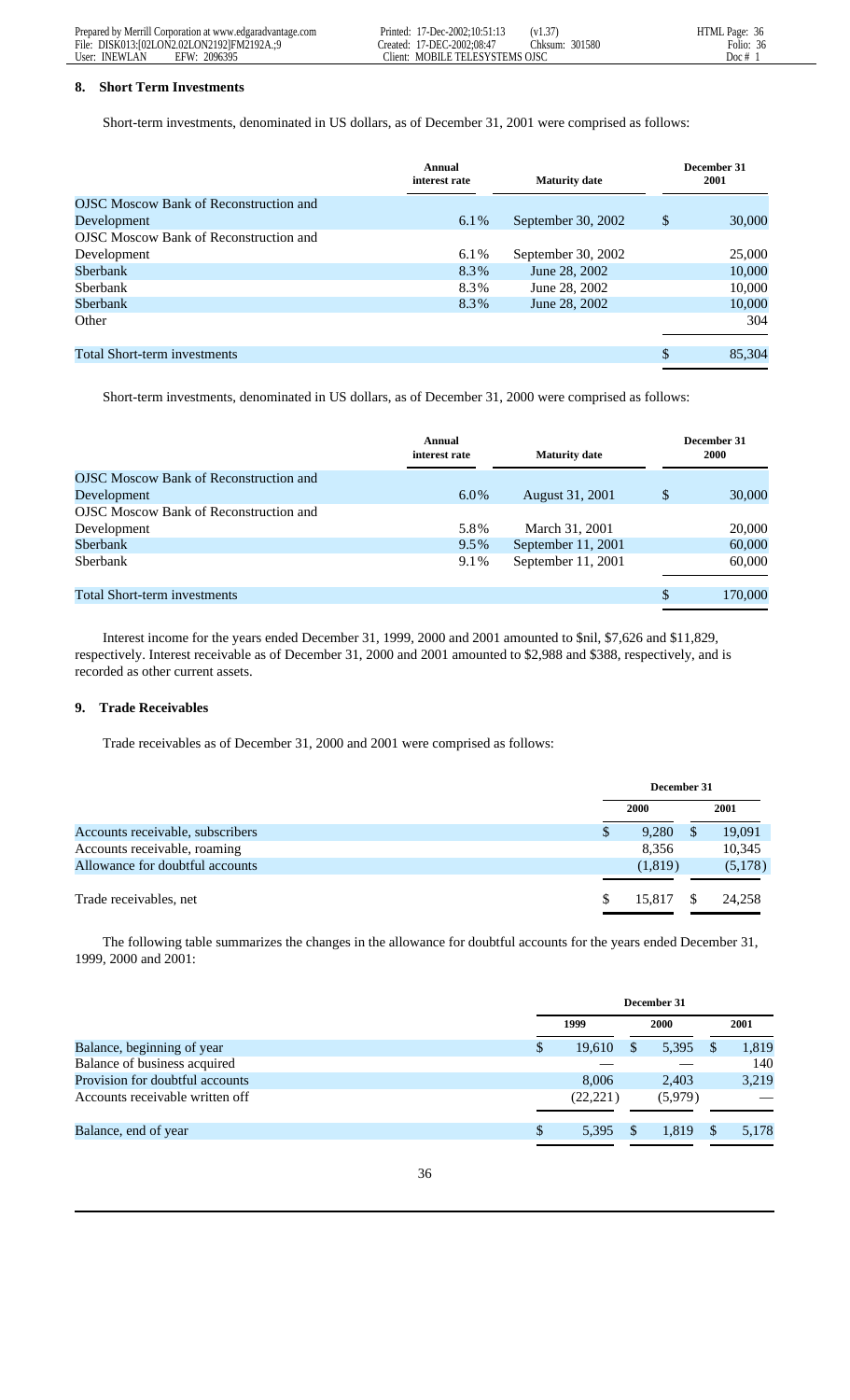| Prepared by Merrill Corporation at www.edgaradvantage.com | Printed: 17-Dec-2002:10:51:13   | (V1.3)         | HTML Page: 37 |
|-----------------------------------------------------------|---------------------------------|----------------|---------------|
| File: DISK013:102LON2.02LON21921FM2192A.:9                | Created: 17-DEC-2002:08:47      | Chksum: 486850 | Folio:        |
| User: INEWLAN<br>2096395<br>EFW:                          | Client: MOBILE TELESYSTEMS OJSC |                | Doc #         |

## **10. Inventory**

MTS' inventory as of December 31, 2000 and 2001 was comprised as follows:

|                               | December 31 |         |   |         |
|-------------------------------|-------------|---------|---|---------|
|                               |             | 2000    |   | 2001    |
| Spare parts for base stations | S           | 8,469   | S | 10,795  |
| Handsets and accessories      |             | 16,363  |   | 11,712  |
| Other inventory               |             | 1,656   |   | 9,157   |
| Provision for obsolescence    |             | (2,937) |   | (5,480) |
| Inventory, net                |             | 23,551  |   | 26,184  |

 Obsolescence expense during the year ended December 31, 1999, 2000 and 2001 amounted to \$590, \$2,114 and \$2,543, respectively, and was included in operating expenses in the accompanying statements of operations.

## **11. Property, Plant and Equipment**

The net book value of property, plant and equipment as of December 31, 2000 and 2001 was comprised as follows:

|                                                                               | December 31 |             |    |           |
|-------------------------------------------------------------------------------|-------------|-------------|----|-----------|
|                                                                               |             | <b>2000</b> |    | 2001      |
| Network and base station equipment (including leased network and base station |             |             |    |           |
| equipment of \$nil and \$32,248, respectively)                                | \$          | 387,664     | -S | 616,699   |
| Leasehold improvements                                                        |             | 6,720       |    | 7,233     |
| Office equipment, computers and software (including leased office equipment,  |             |             |    |           |
| computers and software of \$nil and \$1,824, respectively)                    |             | 21,134      |    | 42,340    |
| <b>Buildings</b>                                                              |             | 12,301      |    | 37,412    |
| Vehicles                                                                      |             | 2,725       |    | 4,931     |
|                                                                               |             |             |    |           |
| Property, plant and equipment, at cost                                        |             | 430,544     |    | 708,615   |
| Accumulated depreciation                                                      |             | (87,676)    |    | (158,994) |
| Accumulated depreciation on leased property                                   |             |             |    | (9,995)   |
| Equipment for installation                                                    |             | 61,214      |    | 263,483   |
| Construction in progress                                                      |             | 35,225      |    | 52,947    |
| Property, plant and equipment, net                                            | \$.         | 439,307     |    | 856,056   |

 All leased property, plant and equipment relate to Telecom 900 Group companies which were acquired by MTS in August 2001 (see Note 1 General), therefore there were no leased property, plant and equipment in 2000.

 Depreciation expenses during the years ended December 31, 1999, 2000 and 2001 amounted to \$24.8 million, \$39.9 million and \$73.9 million, respectively, including depreciation expenses for lease property, plant and equipment in the amount of \$nil, \$nil and \$1,589, respectively.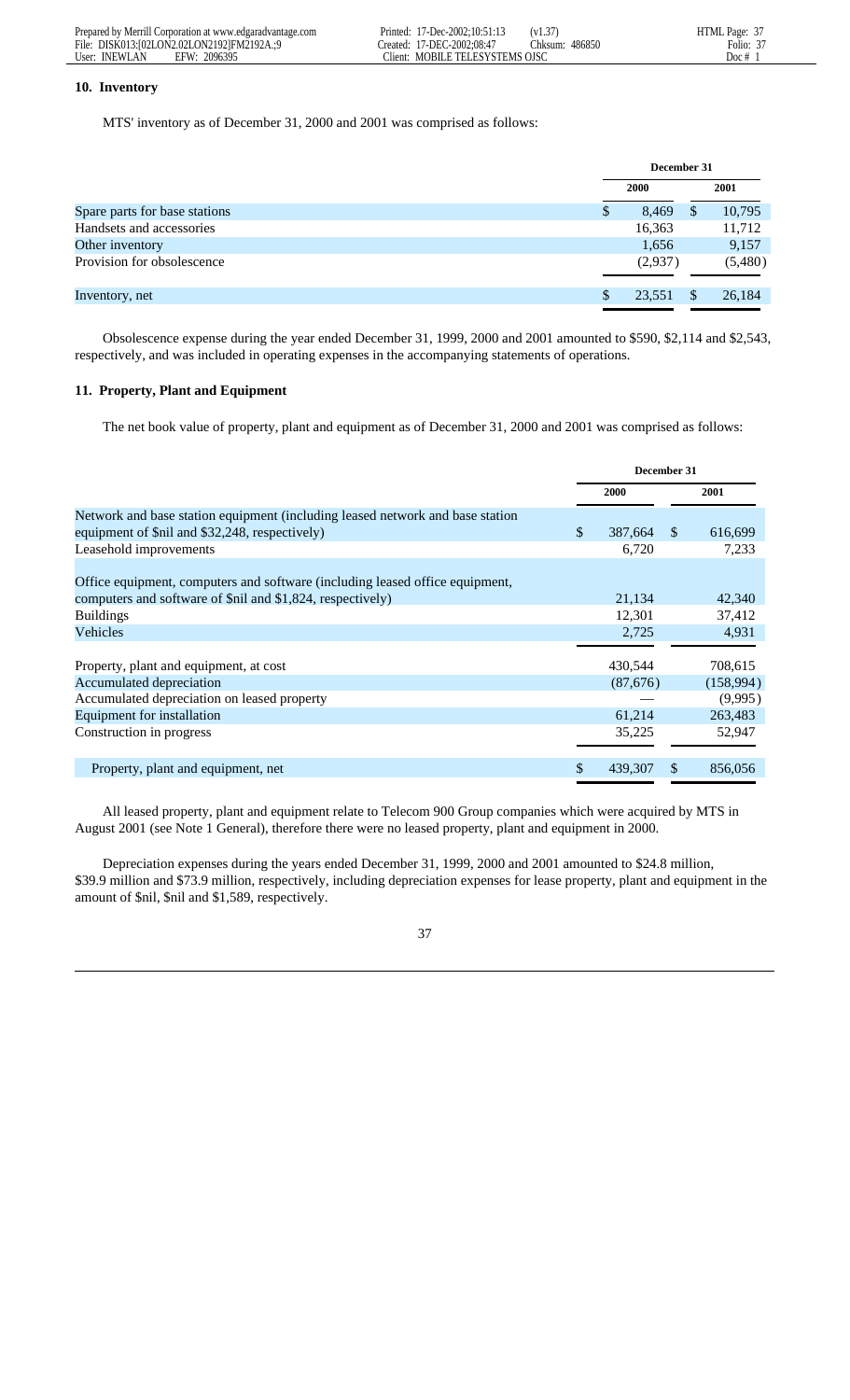|               | Prepared by Merrill Corporation at www.edgaradvantage.com | Printed: | 17-Dec-2002:10:51:13       | (V1.3)  |        | HTML Page: 38 |
|---------------|-----------------------------------------------------------|----------|----------------------------|---------|--------|---------------|
|               | File: DISK013:102LON2.02LON21921FM2192A.:9                |          | Created: 17-DEC-2002:08:47 | .hksum: | 198060 | 38<br>Folio:  |
| User: INEWLAN | 2096395<br><b>FFW</b>                                     | Tient:   | MOBILE TELESYSTEMS OJSC    |         |        | Doc #         |

# **12. Intangible Assets**

Intangible assets at December 31, 2000 and 2001 were comprised as follows:

|                              |    | December 31 |      |           |  |
|------------------------------|----|-------------|------|-----------|--|
|                              |    | 2000        | 2001 |           |  |
| Numbering capacity           | \$ | 55,177      |      | 66,203    |  |
| Rights to use premises       |    | 20,877      |      | 24,380    |  |
| Software and other           |    | 15,180      |      | 46,615    |  |
|                              |    |             |      |           |  |
|                              |    | 91.234      |      | 137,198   |  |
| Accumulated amortization     |    | (33, 648)   |      | (52, 953) |  |
|                              |    |             |      |           |  |
| Total intangible assets, net | S  | 57,586      | - \$ | 84,245    |  |
|                              |    |             |      |           |  |

 As a result of limited availability of local telephone numbering capacity in Moscow and the Moscow region, MTS has been required to enter into agreements for the use of telephone numbering capacity with several telecommunications operators in Moscow. Costs of acquiring numbering capacity are amortized over periods of five to ten years in accordance with the terms of the contract entered into to acquire such capacity. For contracts wherein the terms of use are unlimited, MTS amortizes such costs over ten years.

 The principal component of MTS' right to use premises was obtained in the form of contributions to its original capital in 1993. These premises included MTS' administrative offices and facilities utilized for mobile switching centers.

 Amortization expense during the years ended December 31, 1999, 2000 and 2001 amounted to \$7.1 million, \$12.9 million and \$17.5 million, respectively.

## **13. Deferred Subscriber Acquisition Costs**

Deferred subscriber acquisition costs for the years ended December 31, 2000 and 2001 were as follows:

|                                                              |   | December 31 |  |           |  |
|--------------------------------------------------------------|---|-------------|--|-----------|--|
|                                                              |   | <b>2000</b> |  | 2001      |  |
| Balance at beginning of year                                 | S | 31,925      |  | 27,553    |  |
| Payments made and deferred during the year                   |   | 49.232      |  | 30,978    |  |
| Amounts amortized and recognized as expenses during the year |   | (53,604)    |  | (58, 531) |  |
| Balance at end of year                                       | S | 27.553      |  |           |  |

 Effective 2001, the Company changed its accounting principle regarding recognition of subscriber acquisition costs (see Note 4 Accounting Changes). Subscriber acquisition costs represent the direct costs paid for each new subscriber enrolled through MTS' independent dealers. Prior to 2001, these costs were capitalized to the extent of any revenues that had been deferred from the acquisition of a subscriber, such as connection fees charged to a subscriber to initiate call service, and amortized as a component of sales and marketing expense on a straight-line basis over the estimated average subscriber life. MTS now expenses subscriber acquisition costs as incurred. This change of accounting principle was made to facilitate the comparison of MTS's results with other telecommunication companies.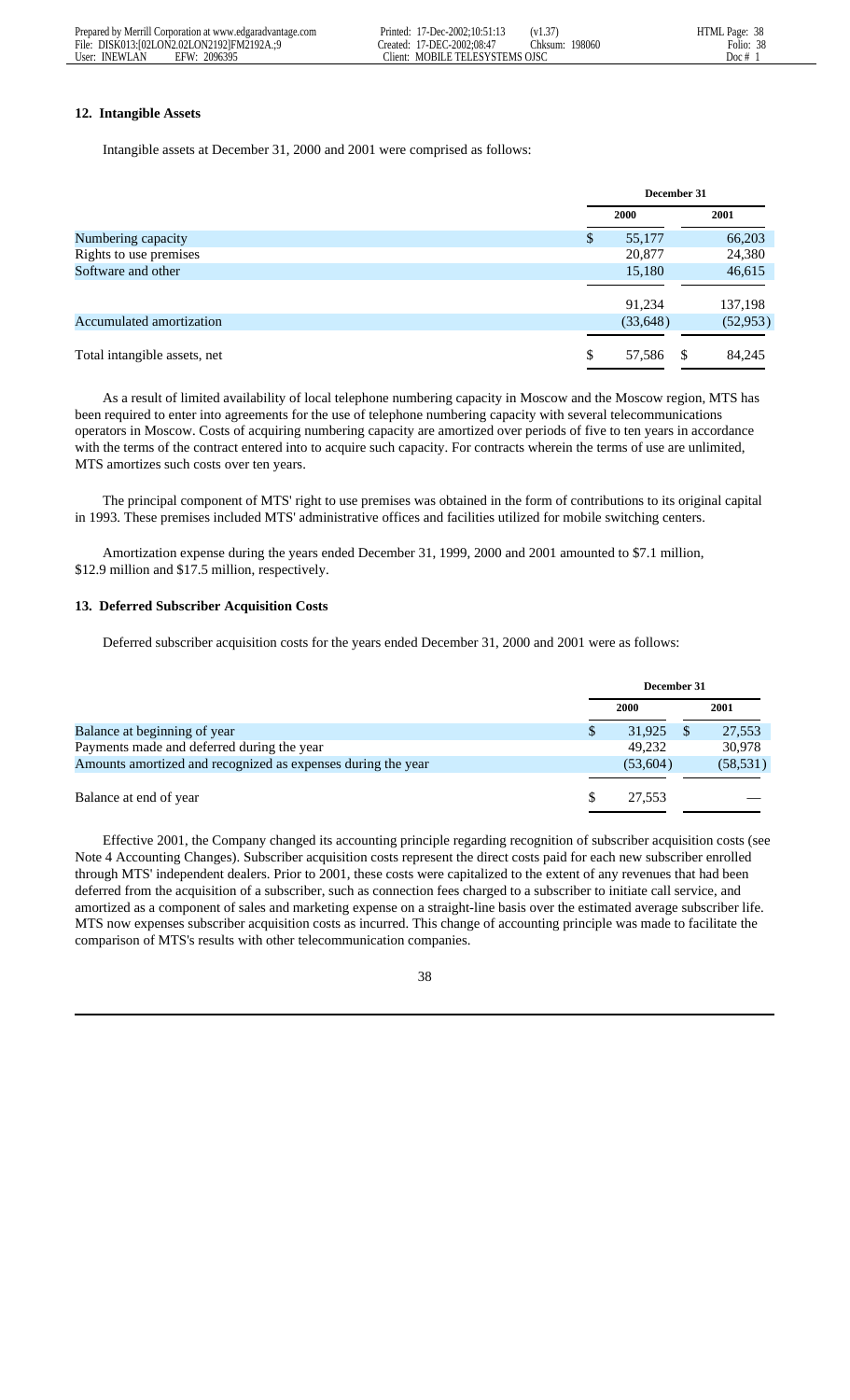|               | Prepared by Merrill Corporation at www.edgaradvantage.com | Printed: | 17-Dec-2002:10:51:13       | (V1.3)            | HTML Page: 39 |
|---------------|-----------------------------------------------------------|----------|----------------------------|-------------------|---------------|
|               | File: DISK013:102LON2.02LON21921FM2192A.:9                |          | Created: 17-DEC-2002:08:47 | 575734<br>.:hksum | Folio: 39     |
| User: INEWLAN | 2096395<br><b>EFW</b>                                     | Tient:   | : MOBILE TELESYSTEMS OJSC  |                   | Doc #         |

 $\frac{39}{39}$ 

# **14. Deferred Connection Fees**

Deferred connection fees for the years ended December 31, 2000 and 2001 were as follows:

|                                                             |   | December 31 |          |  |  |
|-------------------------------------------------------------|---|-------------|----------|--|--|
|                                                             |   | <b>2000</b> | 2001     |  |  |
| Balance at beginning of year                                | S | 24,622      | 31,553   |  |  |
| Payments received and deferred during the year              |   | 21.798      | 35,886   |  |  |
| Amounts amortized and recognized as revenue during the year |   | (14, 867)   | (20,027) |  |  |
|                                                             |   |             |          |  |  |
| Balance at end of year                                      |   | 31,553      | 47.412   |  |  |
|                                                             |   |             |          |  |  |

 MTS defers initial connection fees from the moment of initial signing of the contract with subscribers and the estimated average subscriber life (see Note 3 Summary of Significant Accounting Policies)*.*

### **15. Debt**

#### *The Notes*

 On December 21, 2001, MTS Finance, a 100% beneficially owned subsidiary of MTS registered under the laws of Luxembourg, issued \$250 million 10.95% notes at the price of 99.254%. These notes are guaranteed by MTS and mature on December 21, 2004. MTS Finance will make interest payments on the notes semi-annually in arrears on June 21 and December 21 of each year, commencing on June 21, 2002. The notes are listed on the Luxembourg Stock Exchange. Proceeds received from the notes, net of underwriting discount, were \$248 million. Related debt issuance costs in the amount of \$3,856 were capitalized.

 These notes are subject to certain restrictive covenants including, but not limited to, maintenance of ratio of debt to consolidated cash flows, as defined, limitations on the incurrence of additional indebtedness, limitations on the Company's ability to enter into sales leaseback transactions, restriction on any merger, consolidation or disposition of assets, restrictions on the sales of any licenses. In addition, these notes provide the holders a right to require MTS Finance to redeem all of the notes outstanding at 101% of the principal amount of the notes plus accrued interest upon any change in control, as defined.

## *Ericsson Debt Restructuring*

 In December 1996, Rosico entered into a credit agreement with Ericsson Project Finance AB ("Ericsson") that provided for a credit facility with an aggregate principal amount of \$60,000 and had a maximum term of five years. The loan was repayable in ten equal consecutive quarterly payments of \$6,000 commencing in 1999. The amounts advanced under the agreement bear interest of LIBOR plus 4% (6.8% at December 31, 2001), the overdue amount bears interest at a rate of an additional 6% per annum.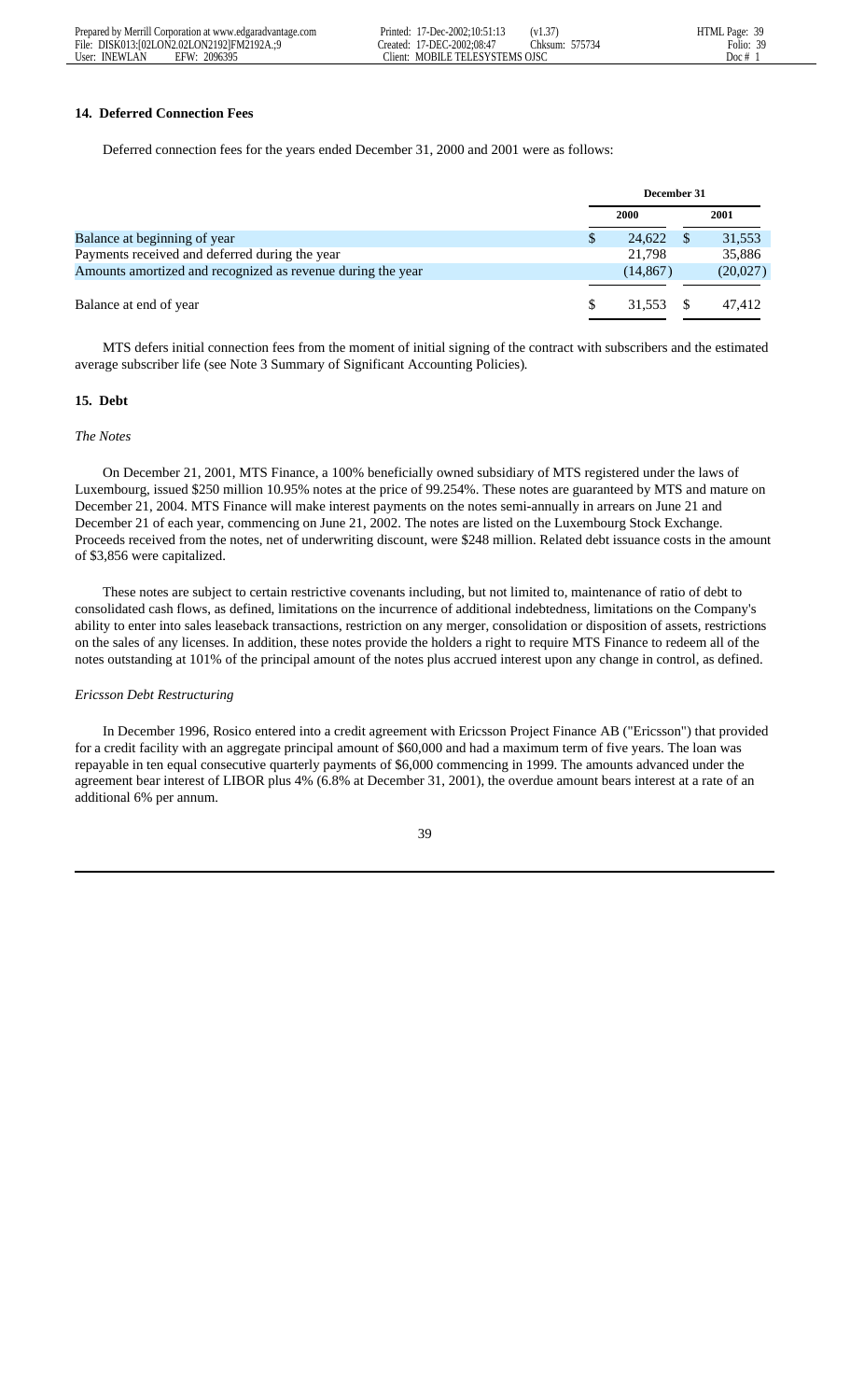Concurrent with the Company's acquisition of Rosico, Sistema agreed to fund the full and timely repayment of the Ericsson Loan and to indemnify Rosico and MTS for any costs incurred by either of Rosico or MTS in connection with the repayment of the Ericsson Loan. During 2000, Sistema and MTS agreed on a method that would allow Sistema to fund its obligation in a manner that minimizes the total costs of meeting this obligation (including related tax costs). Under this method, MTS entered into a long-term, ruble-denominated promissory notes with 0% interest and maturities from 2049 to 2052 to repay a portion of the funding from Sistema. The carrying value of these notes is insignificant at December 31, 2001. The Company will record interest expense on these notes over the term such that the full amount of the obligation will be reflected as a liability at the date of repayment. Through December 31, 2001, Sistema has made payments to Rosico under this obligation in the amount of \$41,405 of which \$28,897 is repayable in the form of long-term, ruble-denominated promissory notes with 0% interest.

 At December 31, 2000 and 2001, \$42 million and \$34.7 million were outstanding, respectively, under the Ericsson Loan at an interest rate then in effect of 10.0% and 6.5%, respectively. Interest payable on the Ericsson Loan as of December 31, 2000 and 2001 is \$431 and \$219, respectively, and is included in accrued liabilities.

 On July 24, 2001 MTS, Rosico and Ericsson signed an amendment to the credit agreement rescheduling Rosico principal payments in nineteen consecutive quarterly installments.

The following table presents a schedule by years of principal amount repayments as of December 31, 2001:

|                                            |    | December 31<br>2001 |
|--------------------------------------------|----|---------------------|
| Payments due in the year ended December 31 |    |                     |
| 2002                                       | \$ | 4,500               |
| 2003                                       |    | 6,750               |
| 2004                                       |    | 8,550               |
| 2005                                       |    | 11,700              |
| 2006                                       |    | 3,150               |
|                                            |    |                     |
|                                            | S  | 34,650              |

# *Dresdner credit facility*

 In July 1999, MTS entered into a rollover credit facility with "BNP—Dresdner Bank" ("Dresdner Bank") for the purpose of financing working capital. The credit facility in the amount up to \$12 million was granted to MTS with the final repayment date no later than July 2, 2002. The amount advanced under the agreement bears interest of LIBOR plus 2.5% (5.3% at December 31, 2001) per annum. Default interest is 12% per annum. As of December 31, 2000 and 2001, there were no amounts outstanding on this facility.

## *Dresdner Bank Credit Facility to Telecom XXI*

 In November 2001, Telecom XXI entered into a credit facility with Dresdner Bank CJSC to borrow up to \$20 million. Amounts borrowed by Telecom XXI under this credit facility are repayable within one to six months from the disbursement date and the credit facility has a final repayment date of November 2003. The borrowings bear interest of LIBOR plus 3.2% (6% at December 31, 2001) per annum. Any overdue amount currently bears interest at a rate of 12% per annum. At December 31, 2001 \$3 million was outstanding under this agreement and is included in the current portion of long term debt.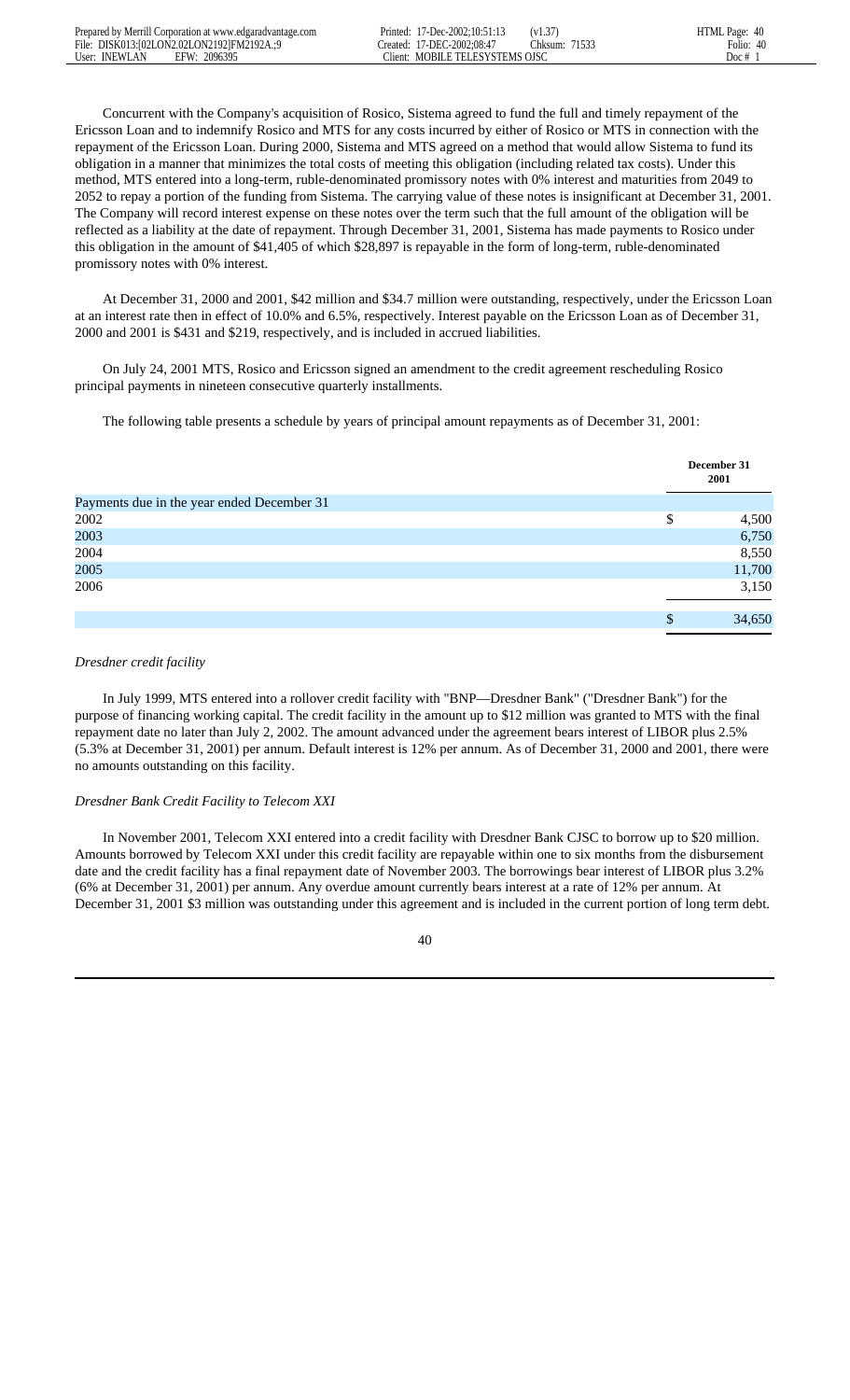# *International Moscow Bank Credit Facility to Telecom XXI*

 In November 2001, Telecom XXI entered into a credit facility with the International Moscow Bank to borrow up to \$15 million. Amounts borrowed under the credit facility must be repaid within two months of the first disbursement under the credit facility and will bear interest of LIBOR plus 3.1% (5.9% at December 31, 2001) per annum. Any overdue amount bears interest at a rate of 7.9% per annum. At December 31, 2001 \$10 million was outstanding under this agreement and is included in the current portion of long term debt.

## *Inkombank Credit Facility to MSS*

 In August 1997, MSS entered into a credit facility with OJSC "AB Inkombank" ("Inkombank") for the purposes of financing GSM-900 network development. A credit facility in the amount of up to \$12 million was granted to MSS with a final repayment date no later than March 31, 2002. The amount advanced under the agreement bears interest of 16% per annum.

 During December 2001, MTS negotiated with Inkombank to pay \$4,169 immediately to extinguish the outstanding obligation of \$6,949. This resulted in an extraordinary gain of \$2,113, net of taxes of \$667, upon the extinguishment.

### **16. Capital lease obligations**

 The following table presents a schedule by years of future minimum lease payments under capital leases together with the present value of the net minimum lease payments as of December 31, 2001:

|                                             | December 31  |
|---------------------------------------------|--------------|
|                                             | 2001         |
| Payments due in the year ended December 31  |              |
| 2002                                        | \$<br>16,017 |
| 2003                                        | 7,779        |
| 2004                                        | 2,002        |
| 2005                                        | 198          |
|                                             |              |
| Total minimum lease payments (undiscounted) | 25,996       |
| Less: Amount representing interest          | (3,899)      |
|                                             |              |
| Present value of net minimum lease payments | 22,097       |
| Less current portion of lease payable       | (14, 401)    |
|                                             |              |
| Non-current portion of lease payable        | \$<br>7.696  |

 All leased property, plant and equipment relate to Telecom 900 Group companies which were acquired by MTS in August 2001 (see Note 1 General), therefore there were no leases payable as of December 31, 2000.

 For a schedule by years of future minimum lease payments under capital leases to Invest-Svyaz-Holding, a related party, together with the present value of the net minimum lease payments as of December 31, 2001 see Note 22 Related Parties.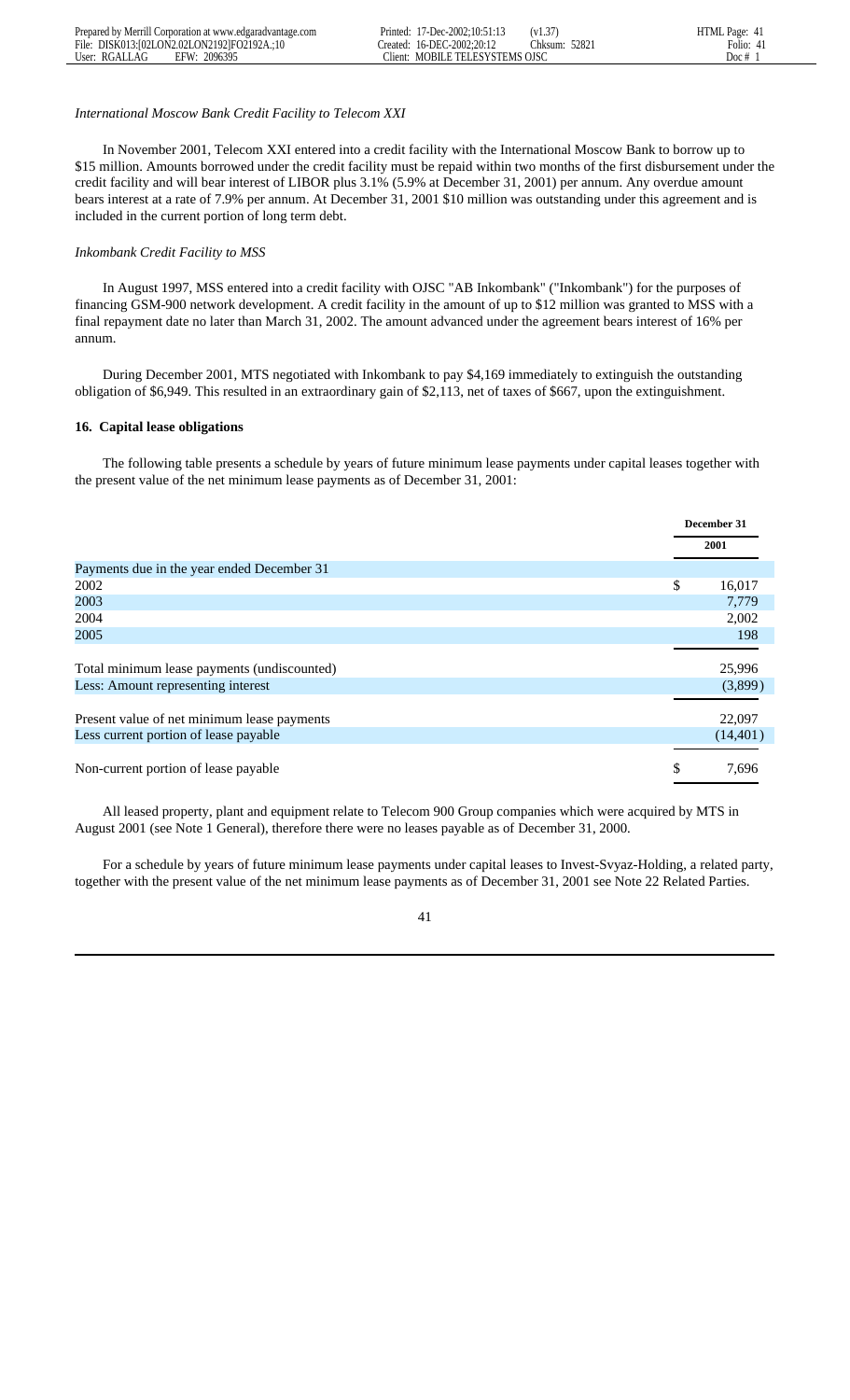|               | Prepared by Merrill Corporation at www.edgaradvantage.com | Printed: | 17-Dec-2002:10:51:13       | (V1.3)         | HTML Page: 42 |
|---------------|-----------------------------------------------------------|----------|----------------------------|----------------|---------------|
|               | File: DISK013:102LON2.02LON21921FO2192A.:10               |          | Created: 16-DEC-2002:20:12 | Chksum: 124297 | Folio:<br>4/  |
| User: RGALLAG | 2096395<br>EFW:                                           | :11ent:  | MOBILE TELESYSTEMS OISC    |                | Doc #         |

# **17. Promissory Notes Payable**

 Promissory notes primarily represent MSS' outstanding notes payable to Motorola Inc. for delivery and installation of GSM-900 cellular equipment in the Omsk region. Promissory notes in the amount of \$5.4 million were issued in April 1999. These promissory notes were due to be repaid on various dates through September 2001. On November 27, 2001, MSS entered into an agreement to restructure this liability. This restructuring established a new repayment schedule. MSS' total payments under this agreement have not changed by greater than 10% due to this restructuring. Promissory notes and the associated interest are to be repaid in regular installments starting from February 2002 up to May 2004. As of December 31, 2001 the amount of these promissory notes payable was \$6,766, which represented the principal and accrued interest. The payments on these notes are due as follows:

| Total principal and accrued interest |   | 5,766 |
|--------------------------------------|---|-------|
| 2004                                 |   | 2,786 |
| 2003                                 |   | 3,162 |
| 2002                                 | D | 818   |
|                                      |   |       |

# **18. Accrued Liabilities**

Accrued liabilities at December 31, 2000 and 2001, were comprised as follows:

|                           |   | December 31 |               |        |  |
|---------------------------|---|-------------|---------------|--------|--|
|                           |   | 2000        |               | 2001   |  |
| <b>VAT</b>                | S | 21,345      | <sup>\$</sup> | 31,213 |  |
| Taxes other than income   |   | 10,816      |               | 13,781 |  |
| Interest                  |   | 1,909       |               | 1,636  |  |
| Other accruals            |   | 4,105       |               | 4,996  |  |
| Total accrued liabilities | S | 38,175      | S             | 51,626 |  |
|                           |   |             |               |        |  |

### **19. Income Tax**

MTS' provision for income taxes is as follows for the respective periods ended:

|                                    |   | December 31 |  |        |              |           |
|------------------------------------|---|-------------|--|--------|--------------|-----------|
|                                    |   | 1999        |  |        |              | 2001      |
| Current provision for income taxes | S | 36,423      |  | 52,086 |              | 138,092   |
| Deferred benefit for income taxes  |   | (17,594)    |  | (932)  |              | (40, 631) |
| Total                              |   | 18.829      |  | 51,154 | $\mathbf{s}$ | 97,461    |
|                                    |   |             |  |        |              |           |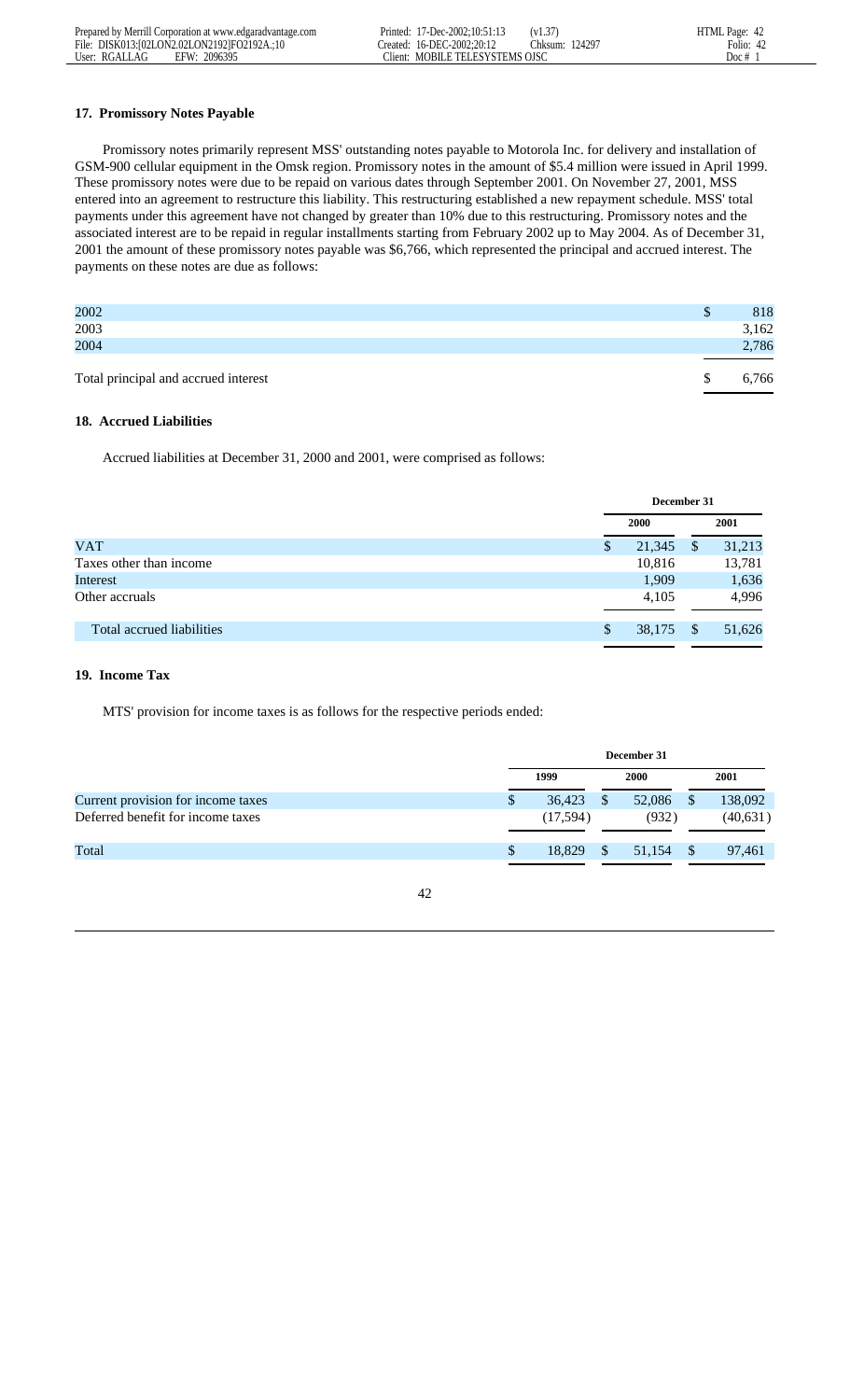| Prepared by Merrill Corporation at www.edgaradvantage.com | 17-Dec-2002:10:51:13<br>Printed: \           | (v1.37)           | HTML Page: 43 |
|-----------------------------------------------------------|----------------------------------------------|-------------------|---------------|
| File: DISK013:102LON2.02LON21921FO2192A.:10               | 16-DEC-2002:20:12<br>reated:                 | 40521:<br>.hksum: | Folio:<br>4.1 |
| 2096395<br>User: RGALLAG<br><b>FFW·</b>                   | $T$ lient:<br><b>MOBILE TELESYSTEMS OJSC</b> |                   | Doc $#$       |

 MTS' statutory income tax rate in 1998 was 35%. From April 1, 1999, MTS' statutory income tax rate was 30% as a result of changes in Russian legislation. This reduction in the statutory income tax rate resulted in the recognition of a deferred tax benefit of approximately \$15 million in 1999. From January 1, 2001, MTS' statutory income tax rate is 35% as a result of changes in Russian legislation. The increase in tax rate to 35% resulted in recognition of a deferred tax liability of approximately \$10 million in 2000. In August 2001, a new law regarding taxation of income became effective. Under that law, effective from January 1, 2002, the statutory income tax rate will be 24%. This reduction in the statutory income tax rate resulted in the recognition of a net deferred tax benefit of approximately \$22 million in 2001. The statutory income tax rate reconciled to MTS' effective income tax rate is as follows for the respective periods ended:

|                                                                 | December 31 |        |       |
|-----------------------------------------------------------------|-------------|--------|-------|
|                                                                 | 1999        | 2000   | 2001  |
| Statutory income tax rate for year                              | 30%         | 30%    | 35%   |
| Adjustments:                                                    |             |        |       |
| Effect from realization of benefits previously reserved         | (7.7)       |        |       |
| Expenses not deductible for Russian statutory taxation purposes | 23.9        | 17.4   | 13.6  |
| Tax allowance generated from investment in infrastructure       | (16.7)      | (18.2) | (8.3) |
| Effects of increase in income tax rate                          |             | 7.0    |       |
| Effects of decrease in income tax rate                          | (18.6)      |        | (6.6) |
| Other                                                           | 7.5         | 1.8    | (3.9) |
|                                                                 |             |        |       |
| Effective income tax rate                                       | 18.4%       | 38.0%  | 29.8% |
|                                                                 |             |        |       |

 Unused credits may not be carried forward under Russian tax legislation. Accordingly, income tax credits are reflected in MTS' financial statements only to the extent, and in the year in which the credits are utilized.

 Temporary differences between the Russian statutory accounts and these financial statements give rise to the following deferred tax assets and liabilities at December 31, 2000 and 2001:

|                                                  |                      | December 31  |           |  |  |
|--------------------------------------------------|----------------------|--------------|-----------|--|--|
|                                                  | 2000                 |              | 2001      |  |  |
| Assets/(liabilities) arising from tax effect of: |                      |              |           |  |  |
| <b>Deferred tax assets</b>                       |                      |              |           |  |  |
| Allowance for doubtful accounts                  | $\mathcal{S}$<br>671 | $\mathbb{S}$ | 1,130     |  |  |
| Deferred revenue and expenses                    | 1,401                |              | 10,910    |  |  |
| Loss carry forward (Rosico and MSS)              | 12,823               |              | 14,709    |  |  |
| Other                                            | 4,865                |              | 11,183    |  |  |
|                                                  |                      |              |           |  |  |
|                                                  | 19,760               |              | 37,932    |  |  |
| Reserve for deferred tax assets                  | (17,689)             |              | (25,892)  |  |  |
| Total deferred tax assets                        | \$<br>2,071          | \$           | 12,040    |  |  |
| <b>Deferred tax liabilities</b>                  |                      |              |           |  |  |
| Licenses acquired (Note 4)                       | (72,083)             |              | (66,745)  |  |  |
| Other                                            |                      |              | (760)     |  |  |
| Total deferred tax liabilities                   | (72,083)             |              | (67, 505) |  |  |
| Net deferred tax (liability)                     | \$<br>(70,012)       | -S           | (55, 465) |  |  |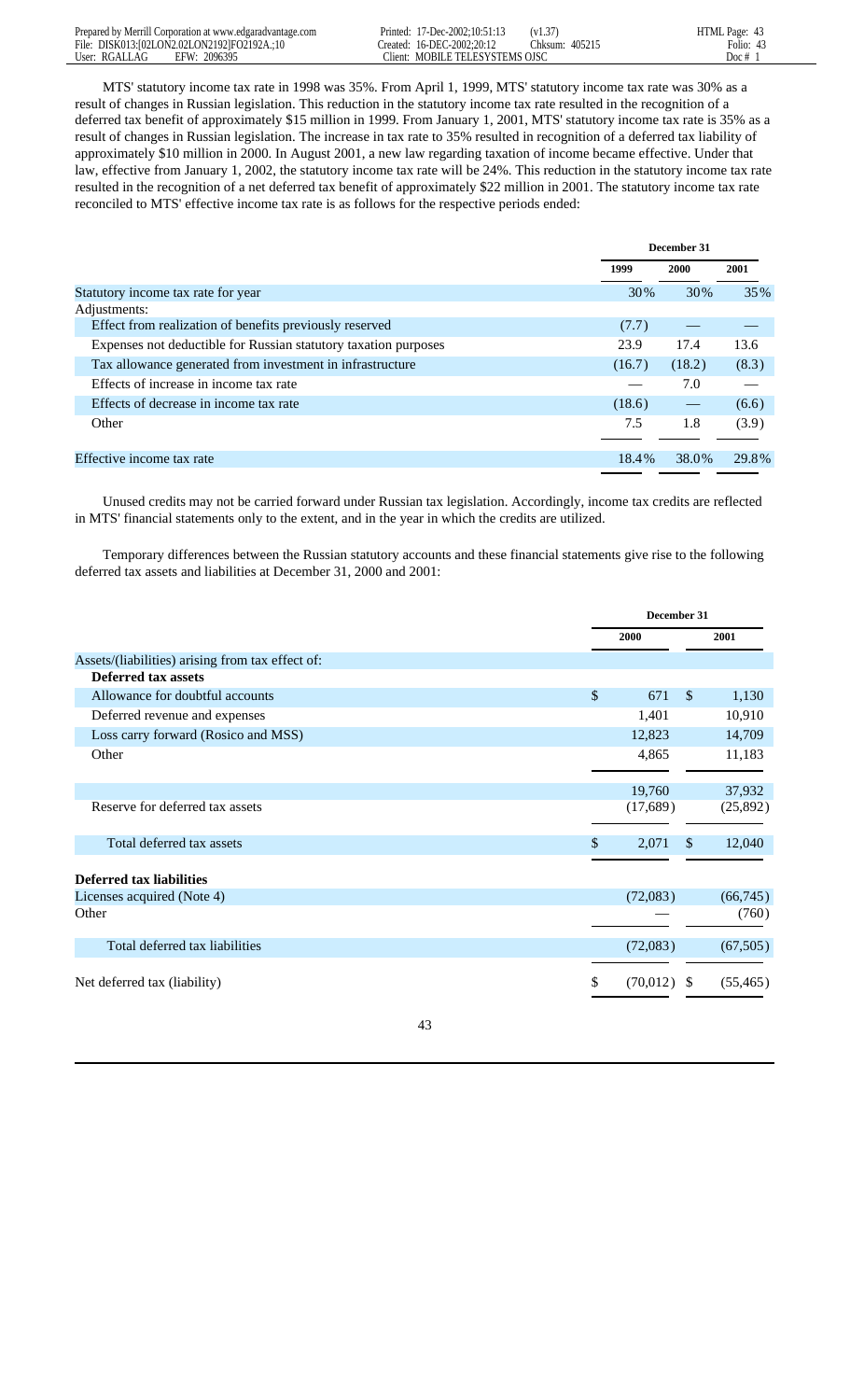| Prepared by Merrill Corporation at www.edgaradvantage.com | Printed: | $17 - Dec - 2002:10:51:1.$     | (v1.37)          | HTML Page:<br>44 |
|-----------------------------------------------------------|----------|--------------------------------|------------------|------------------|
| File:<br>DISK013:102LON2.02LON21921F02192A.:9             | reated:  | 7-DEC-2002:08:50               | 89705<br>.hksum: | Folio:           |
| 2096395<br>User: INEWLAN<br>EFW:                          | Tient:   | <b>MOBILE TELESYSTEMS OJSC</b> |                  | Doc #            |

 As of December 31, 2000 and 2001, Rosico and MSS were entitled to loss carry forwards in the amounts of \$36,638 and \$61,286, respectively. These loss carry forwards resulted in a deferred tax asset for the years ended December 31, 2000 and 2001 in the amounts of \$12,823 and \$14,709, respectively. As Russian companies are required to file tax declarations on a standalone basis, MTS is not able to utilize these losses to offset its taxable income. Due to uncertainties with regards to Rosico's and MSS's ability to realize this benefit, a valuation reserve was provided for the entire amount.

## **20. Shareholders' Equity**

 In accordance with Russian statutory accounting regulations, earnings available for dividends are limited to profits, denominated in rubles, after certain deductions. At December 31, 2000 and 2001 retained earnings which are distributable under Russian legislation totaled 136 million rubles (\$4,845) and 8,490 million rubles (\$281,677) respectively.

## **21. Management Stock Bonus and Stock Option Plans**

 On April 27, 2000, contingent on the closing of MTS's initial public offering (see Note 1 General), MTS established a stock bonus plan and stock option plan for selected officers, key employees and key advisors. Under the plans, directors, key employees and key advisors received 3,587,987 of MTS's common shares and will participate in a stock option plan under which they may receive options to purchase up to an additional 9,966,631 of MTS's common shares. At the time of the initial public offering, MTS issued 13,554,618 shares of common stock to its subsidiary Rosico pursuant to these plans at a price of \$1.024 per share for the total amount of \$13.9 million. These shares have been classified as treasury stock in the accompanying consolidated balance sheets.

 Under the stock bonus plan, during the period from September 12, 2000 through September 22, 2000, 3,587,987 common shares were purchased from Rosico at nominal price of 0.1 rubles per share as follows:

|                                | <b>Number of shares</b><br>purchased | <b>Percentage of total</b><br>shares outstanding |
|--------------------------------|--------------------------------------|--------------------------------------------------|
| <b>Employees and Directors</b> | 3,049,786                            | 0.153                                            |
| Key Advisors                   | 538.201                              | 0.027                                            |
| Total                          | 3,587,987                            | 0.180                                            |

 All of those listed above were restricted from selling these shares for 180 days from the date of purchase. On the date the shares were granted, MTS recognized aggregate expenses under this plan as compensation and consulting expenses amounting to \$4.5 million and \$797, respectively, based on the intrinsic value of the shares on the date they were granted (see also Note 22 Related Parties).

 Under the stock option plan, MTS's Board members and key employees, upon being granted stock options, will have the right to purchase up to 9,966,631 common shares of MTS. On August 14, 2001, option agreements for 1,026,682 and 830,010 common shares of MTS were granted to MTS's Board members and key employees, respectively. These options provide that on July 15, 2003, MTS's Board members and key employees may purchase MTS's common shares at \$1.31 per share, which represents the 100-day average sales price of the shares at August 14, 2001. The stock options for MTS's Board members will terminate if the Board member's role is terminated before the 2002 annual general shareholder's meeting of Mobile TeleSystems. The stock options for MTS's key employees will terminate if the employee should leave MTS before July 15, 2003. All options granted under the stock option plan were outstanding at December 31, 2001, and none of these options were exercisable.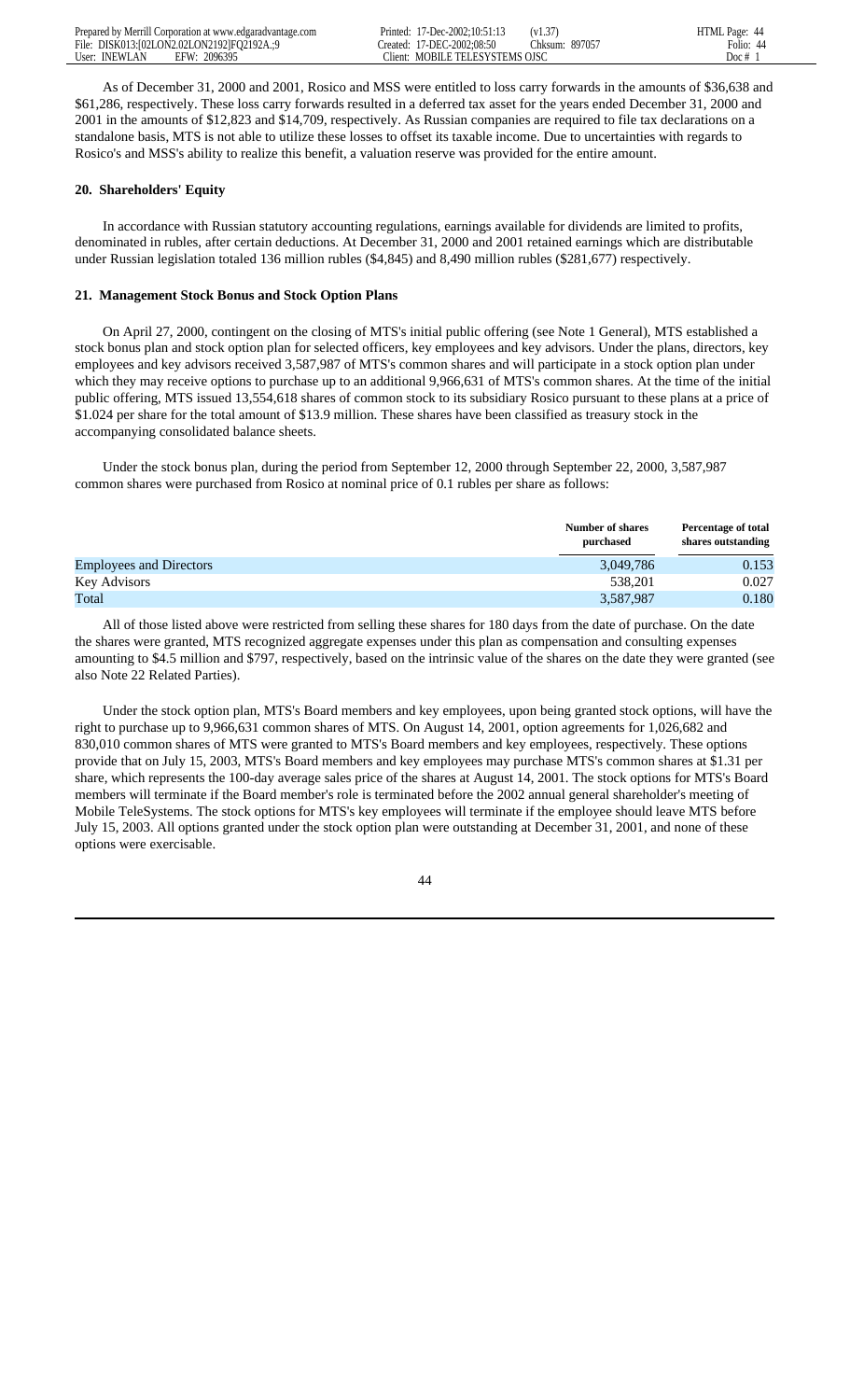MTS is accounting for the management stock option plan in accordance with APB No. 25 under which expense is generally only recognized for a difference between the exercise price and the fair market value at the date of measurement that is the grant date in the case of a fixed plan. At August 14, 2001 the fair market price of MTS's common shares was \$1.17, which is less than the exercise price of \$1.31. Accordingly, no compensation expense has been recorded during the year ended December 31, 2001.

 Certain disclosures, as required by SFAS 123, "Accounting for Stock-Based Compensation" have been omitted due to their effect being insignificant to the financial statements.

 In accordance with the Russian legislation, MTS's Board members and key employees may be considered insiders with respect to Mobile TeleSystems and thus may be restricted from selling their shares.

# **22. Related Parties**

Related party balances as of December 31, 2000 and 2001, were comprised of the following:

|                                                 | December 31 |    |       |
|-------------------------------------------------|-------------|----|-------|
|                                                 | 2000        |    | 2001  |
| Accounts receivable, related parties:           |             |    |       |
| DeTeMobil receivable for roaming                | \$<br>1,082 | \$ | 677   |
| ReCom receivable for network equipment          | 3,187       |    |       |
| ReCom receivable for telecommunication services | 425         |    |       |
| Receivables from other investee companies       | 243         |    | 1,700 |
|                                                 |             |    |       |
| Total accounts receivable, related parties      | \$<br>4,937 | S  | 2,377 |
|                                                 |             |    |       |
| Accounts payable, related parties:              |             |    |       |
| DeTeMobil payable for consulting services       | \$<br>1,970 | \$ | 1,970 |
| DeTeMobil other payables                        | 1,308       |    | 1,266 |
| Telmos for interconnection                      | 411         |    | 207   |
| MTU-Inform payable                              | 2,004       |    | 2,593 |
| MGTS for interconnection                        | 103         |    | 106   |
|                                                 |             |    |       |
| Total accounts payable, related parties         | \$<br>5,797 | \$ | 6,142 |
|                                                 |             |    |       |

# *Moscow Bank of Reconstruction and Development (MBRD)*

 Starting August 2000, MTS has been keeping certain bank and deposit accounts with MBRD, whose major shareholder is Sistema. As of December 31, 2000, MTS' cash position at MBRD amounted to \$51.4 million including \$50 million in time deposit and \$1.4 million in a current account. As of December 31, 2001 MTS' cash position at MBRD amounted to \$112.4 million including \$105 million in time deposits and \$7.4 million in a current account. The related interest accrued and collected on the deposits for the years ended December 31, 2000 and 2001 amounted to \$1 million and \$3 million, respectively, and was shown as a component of interest income.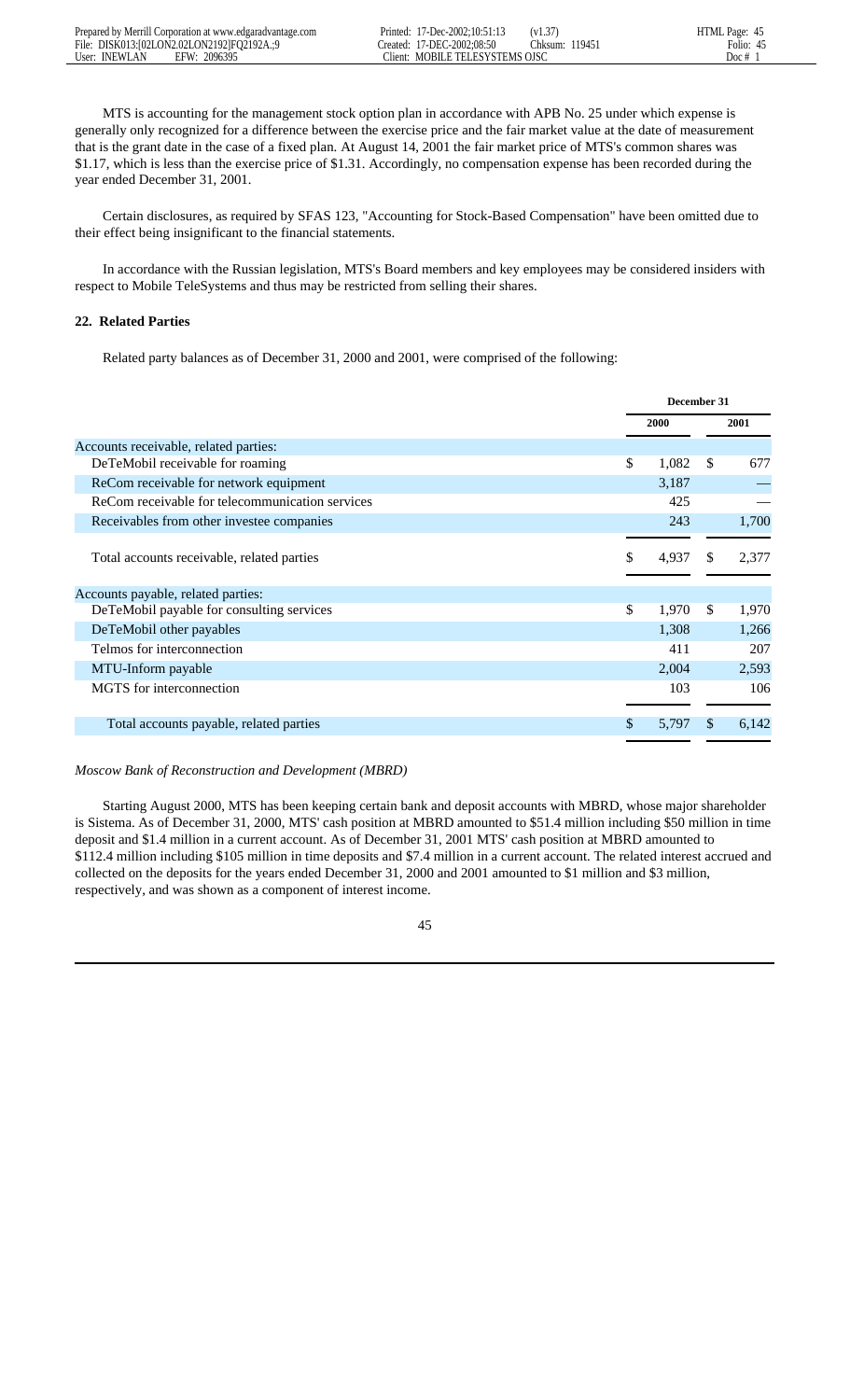Created: 17-DEC-2002;08:50

### *Rosno OJSC*

 In 1999, 2000 and 2001, MTS arranged medical insurance for its employees and MTS insured its property at the amounts of approximately \$193 million, \$274 million and \$612 million in 1999, 2000 and 2001, respectively, with Rosno Insurance whose major shareholder is Sistema. Insurance premiums paid to Rosno for the years ended December 31, 1999, 2000 and 2001, amounted to \$4.7 million, \$6.5 million and \$8 million, respectively, including premiums paid for medical insurance amounted to \$683, \$1,583 and \$2,542, respectively. Management believes that all of the insurance contracts with Rosno have been entered at market terms.

### *Maxima Advertising Agency (Maxima)*

 In 1999, 2000 and 2001, MTS had agreements for advertising services with Maxima. Advertising fees paid to Maxima for the years ended December 31, 1999, 2000 and 2001 were \$1.2 million, \$6.4 million and \$8.7 million, respectively. Maxima is related to MTS trough MTS' directors who are also members of Maxima's board of directors.

#### *Telmos*

 In 1999, 2000 and 2001, MTS had interconnection arrangements with, and received domestic and international long-distance services from, Telmos. Interconnection and line rental fees paid to Telmos for the years ended December 31, 1999, 2000 and 2001 were approximately \$3 million, \$4.3 million and \$4.0 million, respectively. Management believes that these arrangements are at market terms. Telmos is 40% owned by MGTS, which is majority-owned by Sistema and its affiliates.

#### *Moscow City Telephone Network (MGTS)*

 In 1999, 2000 and 2001 MTS had a line rental agreements with MGTS and rented cable plant from MGTS for installation of optic-fiber cable. MTS also rented buildings for administrative office, sales and marketing offices as well as premises for switching and base station equipment. Amounts paid under these agreements for the years ended December 31, 1999, 2000 and 2001 were approximately \$0.5 million, \$1 million and \$1.5 million, respectively. In December 2000 and 2001, MTS purchased buildings from MGTS and paid \$2.9 million and \$2.6 million, respectively. Management believes that all these purchases were made at market terms. MGTS related to MTS trough its directors who are members of MGTS' board of directors. In addition Sistema is the majority shareholder of MGTS.

## *MTU-Inform*

 In 1999, 2000 and 2001 MTS had interconnection and line rental agreements with MTU-Inform. Amounts paid under these agreements for the years ended December 31, 1999, 2000 and 2001 amounted to approximately \$8.4 million, \$17.4 million and \$29 million, respectively. In 1999, 2000 and 2001 MTS purchased telephone numbering capacity from MTU-Inform. Amounts paid under these agreements for the years ended December 31, 1999, 2000 and 2001 amounted to \$3.4 million, \$11.7million and \$4.7 million, respectively. Management believes that these agreements are at market terms. MTU-Inform is owned 51% by MGTS, which is majority-owned by Sistema and its affiliates.

#### *Other*

 In 2000 consultants from MTS's two major shareholders advised MTS in connection with MTS's initial public offering. In April 2000, contingent on the closing of this stock offering, MTS established a stock bonus plan (see Note 21 Management Stock Bonus and Stock Option Plans). Under this plan, consultants purchased 538,201 common shares of MTS's from Rosico at nominal price 0.1 Rubles per share. In 2000 MTS recognized consulting expenses under this plan in the amount of \$797 based on the fair value of the shares on the date of grant.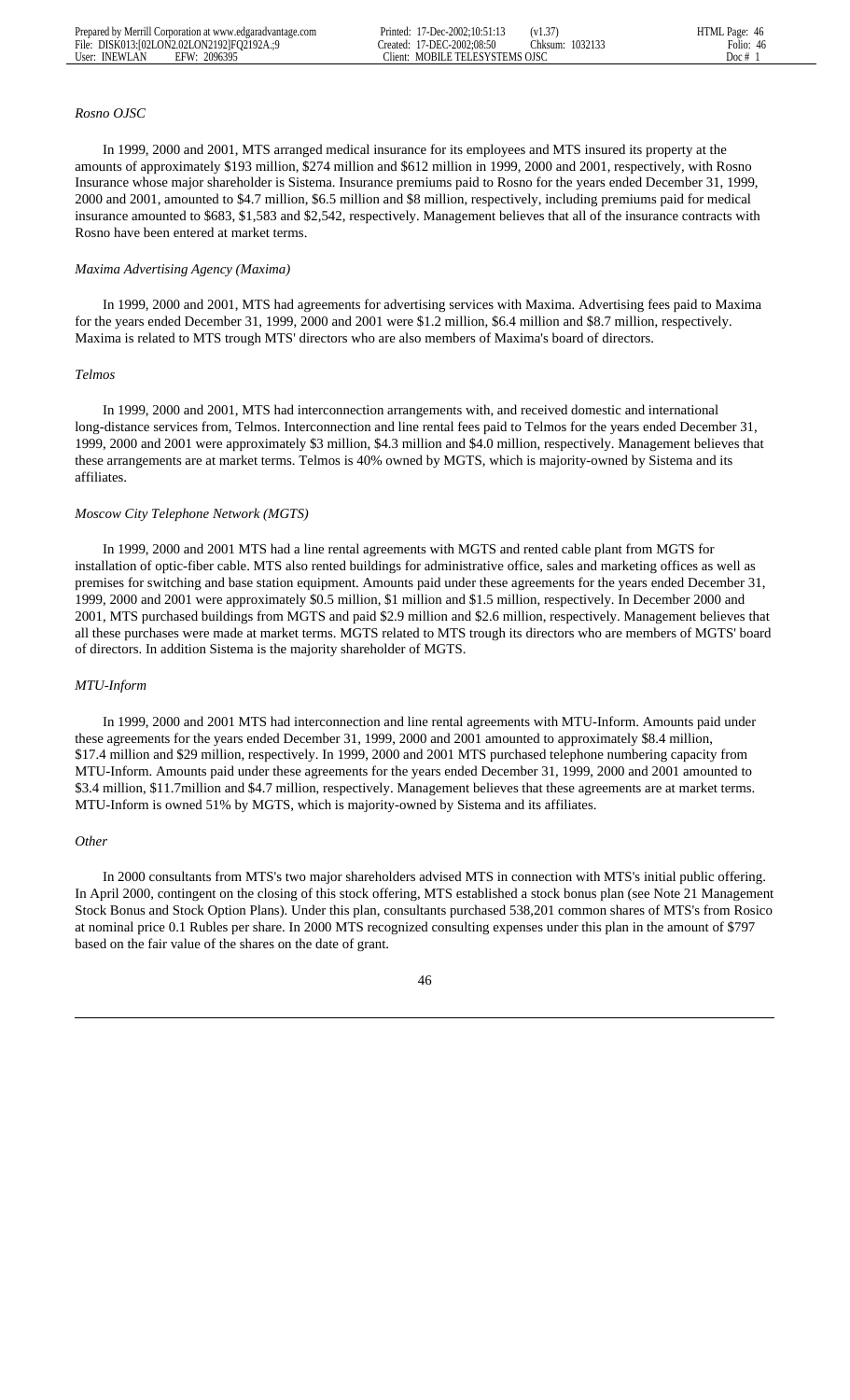As discussed in Note 6, MTS acquired 81% of the outstanding stock of Telecom-900, a Russian closed joint stock company, for \$27,630 from Sistema.

## *Invest-Svyaz-Holding*

 In 2001, Uraltel, FECS-900 and SCS-900 signed agreements with Invest-Svyaz-Holding, a shareholder of MTS, for leasing of network equipment and a billing system. These leases were recorded as capital leases based on the requirements of Statement of Financial Accounting Standards No 13, "Accounting for Leases." The present value of future lease payments is reflected as a liability in the balance sheet. Amounts due within 1 year are classified as short term and the remaining balance as long-term liabilities. The interest rate implicit in these leases varies from 15% to 54%.

 The following table represents a schedule by years of future minimum lease payments under capital leases to Invest-Svyaz-Holding together with the present value of the net minimum lease payments as of December 31, 2001:

|                                             | December 31<br>2001 |
|---------------------------------------------|---------------------|
| Payments due in the year ended December 31  |                     |
| 2002                                        | \$<br>4,097         |
| 2003                                        | 2,829               |
| 2004                                        | 1,247               |
| Total minimum lease payments (undiscounted) | 8,173               |
| Less: Amount representing interest          | (1,970)             |
| Present value of net minimum lease payments | 6,203               |
| Less current portion of lease payable       | (2,794)             |
| Non-current portion of lease payable        | \$<br>3,409         |

 The current portion and long-term portion of the lease payable to Invest-Svyaz-Holding were included in current portion of capital lease obligation and capital lease obligation, net of current portion, respectively.

 Principal and interest paid to Invest-Svyaz-Holding for the period from the date of acquisition of Telecom-900 on August 10, 2001 through December 31, 2001 were \$503 and \$139, respectively.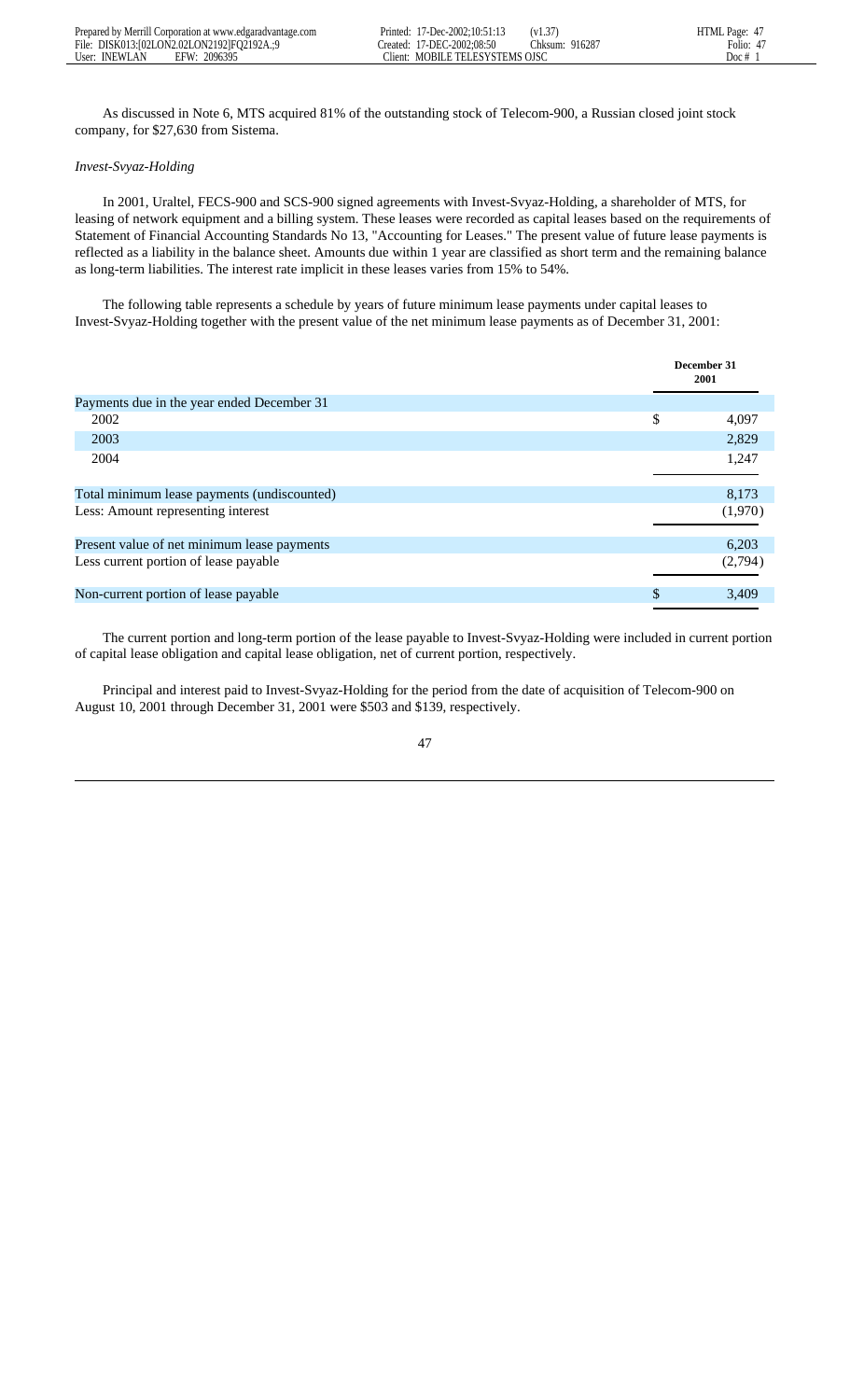| Prepared by Merrill Corporation at www.edgaradvantage.com | 17-Dec-2002:10:51:13<br>Printed:  | HTML Page: 48<br>$'V1.3'$ .       |
|-----------------------------------------------------------|-----------------------------------|-----------------------------------|
| File: DISK013:[02LON2.02LON2192]FO2192A.:9                | Created: 17-DEC-2002:08:50        | 782789<br>48<br>Folio:<br>Chksum: |
| User: INEWLAN<br>2096395<br>EFW:                          | MOBILE TELESYSTEMS OISC<br>lient: | $100c$ #                          |

# **23. Operating Expenses**

Operating expenses for 1999, 2000 and 2001 were comprised of the following:

|                                          | December 31 |        |     |             |               |         |  |
|------------------------------------------|-------------|--------|-----|-------------|---------------|---------|--|
|                                          |             | 1999   |     | <b>2000</b> |               | 2001    |  |
| Salaries and social contributions        | \$          | 17,108 | \$  | 33,753      | <sup>\$</sup> | 44,425  |  |
| Taxes other than income taxes            |             | 15,655 |     | 26,859      |               | 25,312  |  |
| General and administrative               |             | 11,633 |     | 20,355      |               | 21,569  |  |
| Repair and maintenance                   |             | 3.252  |     | 3.225       |               | 10,578  |  |
| Rent                                     |             | 4,062  |     | 7.241       |               | 9,479   |  |
| Insurance                                |             | 4.953  |     | 4.251       |               | 5,258   |  |
| Provision for doubtful accounts (note 9) |             | 8.006  |     | 2,403       |               | 3.219   |  |
| Billing and data processing              |             | 444    |     | 2.285       |               | 2,981   |  |
| Consulting expenses                      |             | 1.390  |     | 2.621       |               | 2,093   |  |
| Other operating expenses                 |             | 8,109  |     | 7,249       |               | 9,684   |  |
| Total operating expenses                 | \$          | 74,612 | \$. | 110.242     | <b>S</b>      | 134,598 |  |

 For use of certain base station sites, MTS provides specified amounts of free usage of mobile telephones in lieu of rent payments. Amounts of revenues for such free usage and expenses for base station site rentals are shown at fair value. Base station site expenses incurred under barter arrangements for the years ended December 31, 1999, 2000 and 2001 were approximately \$2,427, \$3,251 and \$2,234, respectively, and are shown as a component of rent expenses.

### **24. Impairment of the investment in Belarus**

 In September 2001, MTS won a tender initiated by the Telecommunications Ministry of the Republic of Belarus to form a joint venture which will have a GSM-900/1800 license to operate in Belarus. Under the tender conditions, MTS is obliged:

- to make a one-time payment of \$10 million to the government of Belarus;
- to form a joint venture company, in which MTS will own a 49% stake, together with the government of Belarus and a state-owned entity, and into which MTS must make a capital contribution of approximately \$2.5 million in cash; and
- to pay \$6 million in annual installments to the government of Belarus of \$1.2 million from 2003 through 2007.

 Under the terms of the tender, the joint venture will be required to pay to the government of Belarus for the license a one-time fee of \$5 million and an annual fee of \$60. Once the joint venture receives the license, it will be valid for ten years, after which it may be prolonged for two additional five-year periods as long as the joint venture fulfills the conditions of the license.

 In November 2001 MTS made the \$10 million payment to the government of Belarus, this amount represented an initial investment in the joint venture as it is required to allow participation in such joint venture.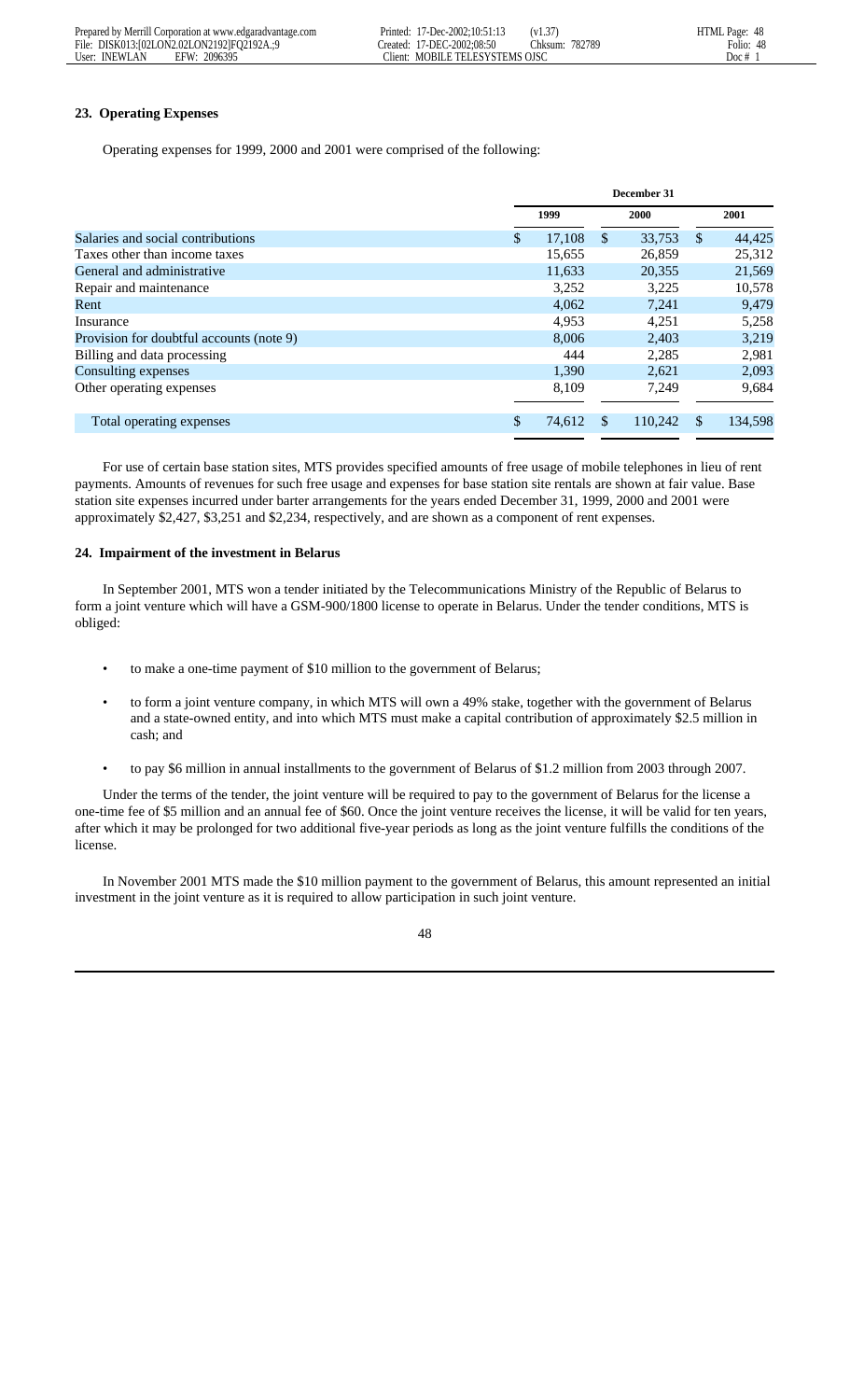In April 2002, upon originally issuing the audited consolidated financial statements for the year ended December 31, 2001 the Company believed there was significant doubt about receiving several required governmental approvals and licenses. From December 2001, soon after the date MTS was awarded the tender it became increasingly apparent based upon various communications and correspondence that MTS would be able to commence operations in Belarus within the contractual time period. Due to these difficulties and the political environment in Belarus at that time, the Company halted all additional payments under the original agreement and expensed its initial \$10 million investment, as it appeared probable that the investment would not be recoverable. This charge is reflected as an impairment of investments in the accompanying consolidated statement of operations.

# **25. Operating Licenses**

 In connection with providing telecommunication services, MTS and its legal predecessor have been issued various operating licenses by the Ministry of Communications (the "Ministry").

MTS' principal operating licenses are presented below.

### *GSM-900 Licenses*

 *Moscow and Moscow Region*—MTS has a GSM-900 cellular license (License No. 14665) for operation in Moscow and the Moscow region. This license expires in December 2004.

 *Tver Region*—MTS has a GSM-900 cellular license (License No. 14662) for operations in the Tver region. This license expires in April 2007.

 *Kostroma Region*—MTS has a GSM-900 cellular license (License No. 14664) to operate in the Kostroma region. This license expires in August 2007.

 *Komi Republic*—MTS has a GSM-900 cellular license (License No. 14663) for operations in the Komi Republic. This license expires in August 2007.

 MTS has GSM-900 licenses (Licenses Nos. 14452 through 14457) covering six regions bordering the Moscow region. These licenses expire in October 2006.

 In connection with the ReCom acquisition, MTS gained access to GSM-900 licenses covering the Voronezh, Belgorod, Bryansk, Kursk, Lipetsk (Licenses No. 10020 through 10024), and Orel (License No. 10015) regions. These licenses expire in May 2008.

 In connection with the UDN—900 and ACC acquisition, MTS gained access to the GSM-900 licenses covering the Udmurt Republic (License No. 5964) and the Amur region (License No. 5608), respectively. These licenses expire in February 2007 and January 2007, respectively.

 In connection with the MSS acquisition on March 2000, MTS gained access to GSM-900 license (License No. 5544) covering the Omsk region of Russia. This license expires in December 2006.

 *Altai Republic*—In connection with the acquisition of Telecom 900 MTS gained access to GSM-900 cellular license (License No. 18808) for operations in the Altai Republic. The License allows SCS-900 to operate from July 2001 to July 2011 provided that commencement of cellular services occurs no later than July 2002. In addition, these license requires that the network numbering capacity to achieve 800, 2,900 and 6,000 numbers as of December 2002, 2005 and 2010, respectively.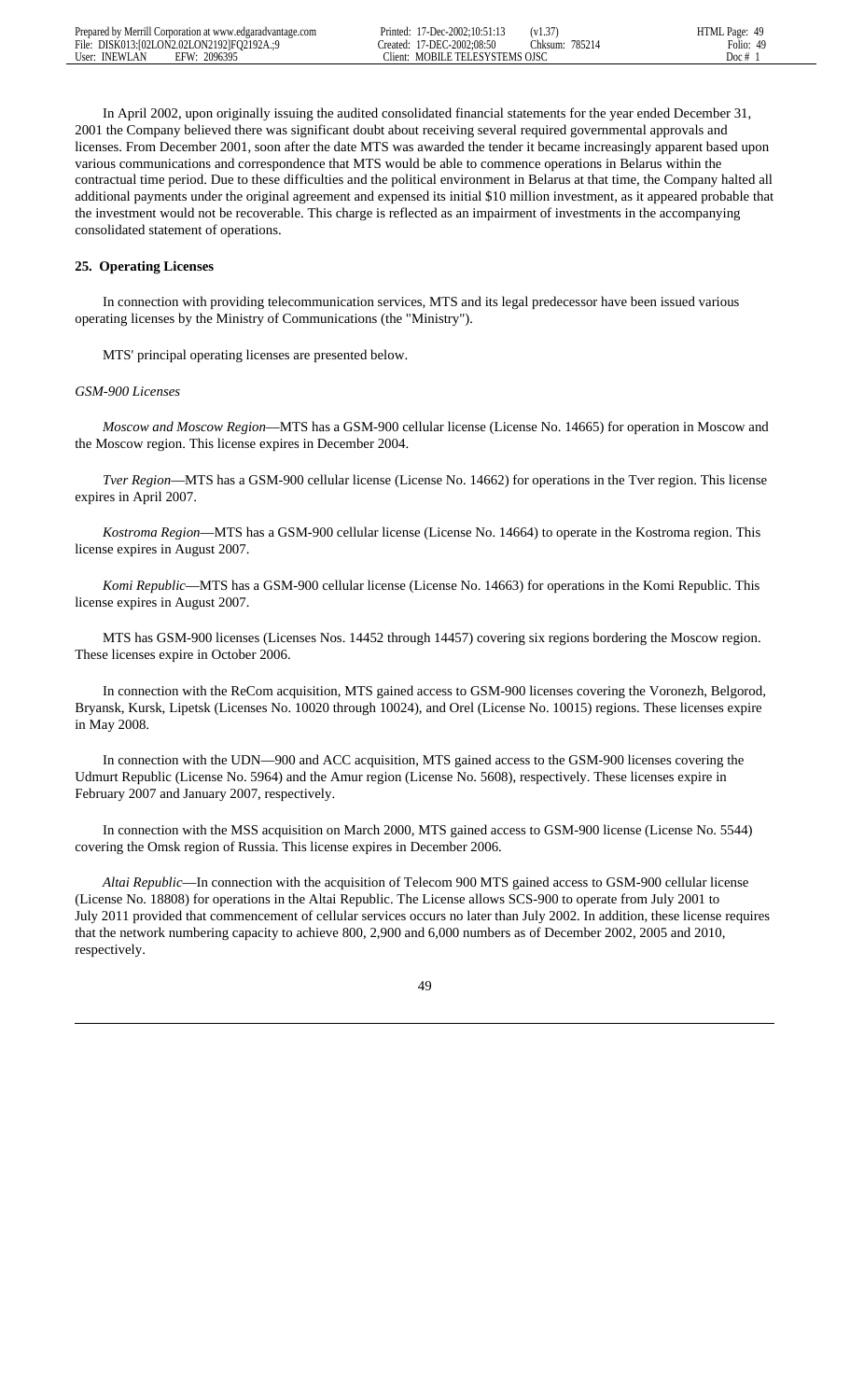*Sverdlovsk Region*—In connection with the acquisition of Telecom 900 MTS gained access to GSM-900 cellular license (License No. 4817) for operations in the Sverdlovsk region. This license requires that the network numbering capacity to achieve 300,000 numbers as of December 31, 2006 and expires in March 2006.

 *Khabarovsk Region*—In connection with the acquisition of Telecom 900 MTS gained access to GSM-900 cellular license (License No. 5607) for operations in the Khabarovsk region. This license requires that the network numbering capacity achieve 4,000 and 11,000 numbers as of December 2001 and 2007, respectively, and expires in January 2007.

#### *GSM-1800 Licenses*

 In connection with the Rosico acquisition, MTS gained access to three GSM-1800 licenses covering Moscow and the Moscow region, 18 regions in Central Russia and 11 regions in Northern, Urals and the Western Siberia Regions of Russia. These licenses expire in 2008.

 *Moscow and the Moscow Region*—In April 1998, Rosico was granted a GSM-1800 cellular license (License No. 10006) for operation in Moscow and the Moscow region. This license requires that the installed network numbering capacity to achieve 100,000 numbers as of December 31, 2001 and expires in April 2008.

 *Central, Central Black Earth and Volga Regions*—In April 1998, Rosico was granted a GSM-1800 cellular license (License No. 10007) for operation in the following 17 regions of the Central, Central Black Earth and Volga regions of Russia: Bryansk, Vladimir, Ivanovo, Tver, Kaluga, Kostroma, Orel, Ryazan, Smolensk, Tula, Yaroslavl, Belgorod, Voronezh, Kursk, Lipetsk, Tambov and Kirov. In addition, in October 2000, amendments to this license were approved by the Ministry that allowed Rosico to operate on the GSM-900/1800 standards in the Nizhniy Novgorod region. This license requires that the network numbering capacity to achieve 20,000 numbers as of December 31, 2001 and expires in April 2008. Services under the license commenced in March 2000. Management believes that the risk that the aforementioned delay would cause the license to be revoked is remote.

 *Northern, Urals and Western Siberia Regions*—In April 1998, Rosico was granted a GSM-1800 cellular license (License No. 10011) for operation in a total of the following 6 regions of the Urals region of Russia: Udmurt Republic; Kurgan, Orenburg, Perm, Komi-Permyatsk Autonomous district and the Sverdlovsk region; Komi Republic in the Northern Region of Russia; and three regions of Western Siberia: the Tyumen Region, and the Khanty-Mansiysk and Yamalo-Nenetsk autonomous districts. In addition, in October 2000 amendments to this license were approved by the Ministry that allowed Rosico to operate on the GSM-900/1800 standards in the Kirov, Perm and Chelyabinsk Regions. This license requires that the network numbering capacity to achieve 16,000 numbers as of December 31, 2001 and expires in April 2008. Cellular services under this license had not commenced in October 1999. Other services under the license commenced only in February 2000. Management believes that the risk that the aforementioned delay would cause the license to be revoked is remote.

 *North-Western Region of Russia*—In connection with the acquisition of Telecom XXI MTS gained access to the GSM-900/1800 cellular license (License No. 10004) for operations in St. Petersburg and the following nine North-Western regions of Russia: the Karelia Republic, the Nenetsky autonomous district, and the Leningrad, Arkhangelsk, Vologda, Kaliningrad, Murmansk, Novgorod and Pskov regions. This license requires the network numbering capacity to achieve 45,000 numbers as of December 31, 2001 and expires in April 2008.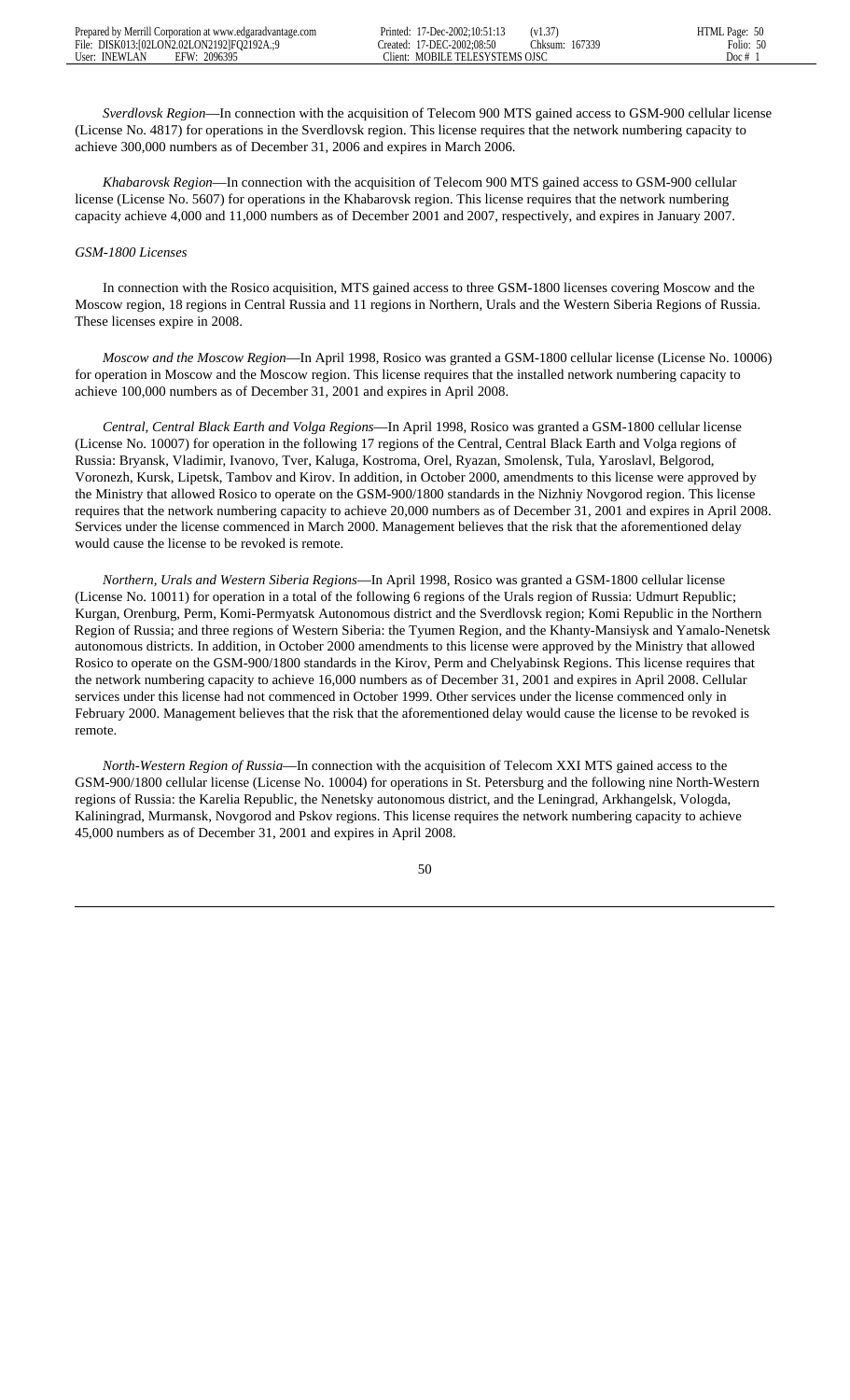*Novosibirsk Region*—In connection with the acquisition of Telecom 900 MTS gained access to a GSM-900 cellular license (License No. 5965) for operation in the Novosibirsk region. In addition, in October 2000, amendments to this license were approved by the Ministry that allows SCS-900 to operate on the GSM-1800 standards in the Novosibirsk region. The license requires that the network numbering capacity to achieve 10,000 numbers and 25,000 numbers as of December 31, 2002 and 2007, respectively, and expires in February 2007.

 When MTS commenced its operations in 1994, licenses generally contained certain provisions for unspecified fees to be paid for utilization of the frequency. Most of MTS' current licenses now provide for payments to be made to finance telecommunication infrastructure improvements, which in the aggregate could total approximately \$103,080. However, no decisions regulating the terms and conditions of such payments have been formulated. Accordingly, no payments have been made to date pursuant to any of the current licenses, which could require such payments. Further, management believes that MTS will not required to make any such payments. If such payments would be required in the future, management believes that it would be limited to purchasing certain equipment for its own use in the related license area.

In relation to these uncertainties, no amounts have been recorded in the accompanying financial statements.

### *Other Telecommunication Licenses*

 MTS has a License No. 14668 for fixed local and intercity telephone communication operations in Moscow, the Moscow region, the Tver and Kostroma regions and the Komi Republic. This license requires the number of subscribers be greater than 30,000 as of December 31, 2004 and expires in August 2004. MTS also has a License No. 15282 for fixed local and intercity telephone communication operations in the Vladimir, Kaluga, Pskov, Ryazan, Smolensk and Tula regions. This license expires in July 3, 2005. It requires the numbering capacity of network to achieve 14,700 numbers at the end of the third year of operation and specifies that the operations should commence no later than January 3, 2002.

 MTS has a channel rent license (License No. 14666) in Moscow and the Moscow region, the Kostroma and Tver regions and the Komi Republic, and a channel rent license (License No. 14680) in the Vladimir, Kaluga, Pskov, Ryazan, Smolensk and Tula regions. These licenses expire in November 2003 and April 2004, respectively. MTS has a license for channel rent (License No. 16245) in the Ivanovo, Kirov, Nizhniy Novgorod, Yaroslavl regions, and a channel rent license (License No. 17774) in the Amur, Kurgan, Orenburg, Perm, Sverdlovsk, Tambov, Tyumen, Chelyabinsk regions, the Udmurt Republic, and the Komi-Permyatskiy, Khanty-Mansiysk and Yamalo-Nenetsk autonomous districts. These licenses expire in October 2005 and April 2006, respectively.

 MTS has a license for data transmission services (License No. 14667) in Moscow and the Moscow region, the Kostroma and Tver regions and the Komi Republic. This license expires in December 2004.

 MTS also has a license for data transmission services (License No. 15403) in the Vladimir, Kaluga, Pskov, Ryazan, Smolensk and Tula regions. This license expires in July 2005.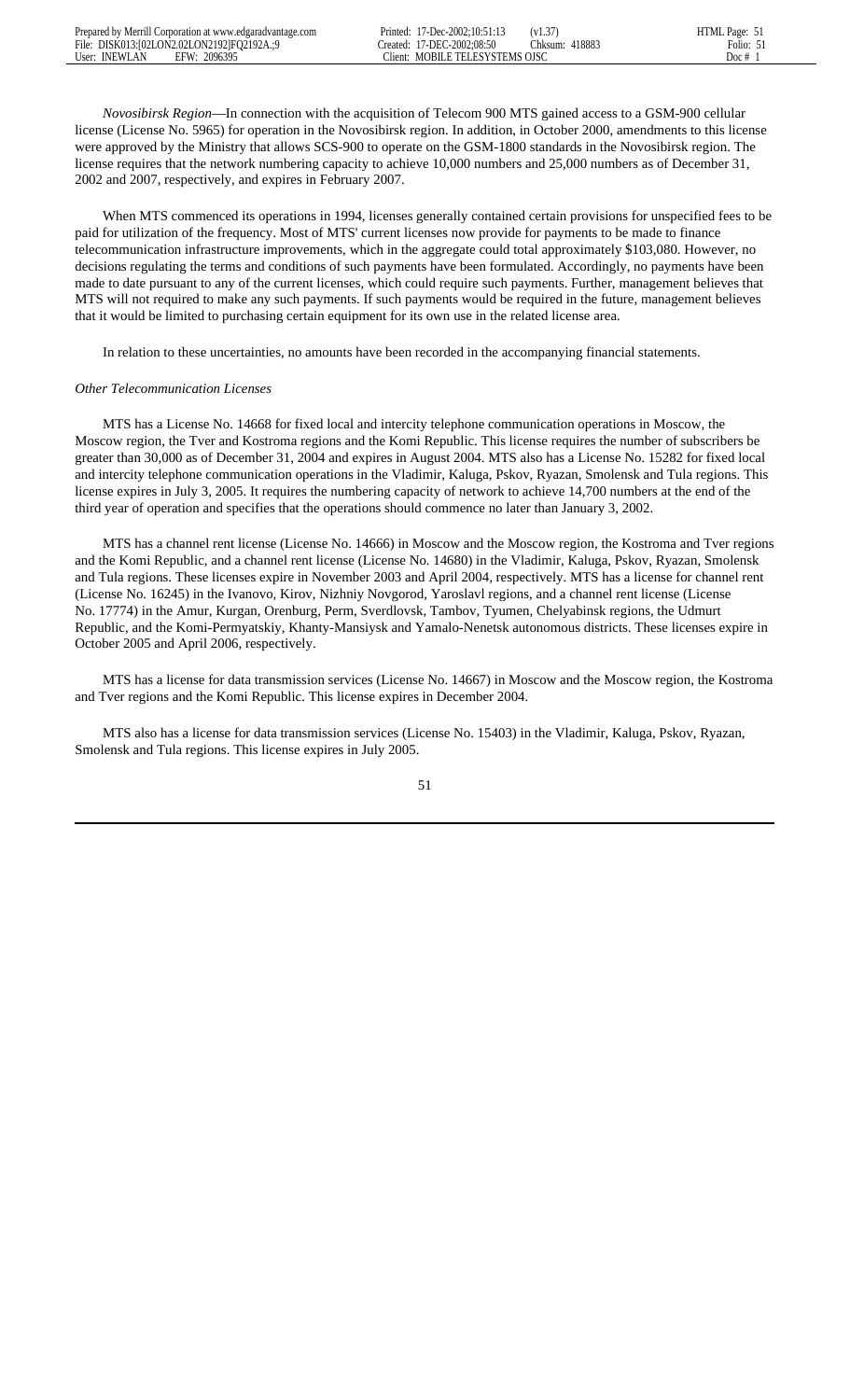On February 15, 2001 MTS was granted a new license for data transmission services (License No. 17333) in the Komi Republic and the Udmurt Republic, in the following 3 autonomous districts: Komi-Permyatsky, Khanty-Mansiysk and Yamalo-Nenetsk, and in the following 28 regions: Amur, Belgorod, Briansk, Vladimir, Voronezh, Ivanovo, Kaluga, Kirov, Kostroma, Kurgan, Kursk, Lipetsk, Moscow, Nizhny Novgorod, Omsk, Orenburg, Orel, Perm, Pskov, Ryazan, Sverdlovsk, Smolensk, Tambov, Tver, Tula, Tyumen, Chelyabinsk and Yaroslavl, and Moscow. This license requires the numbering capacity of network to achieve 100 and 1,000 numbers as of December 31, 2002 and at the end of the license period, respectively, and specifies that the operations should be commenced no later than February 15, 2002. This license expires in February 2006.

 On January 25, 2001 MTS was granted a new license for video conference services (License No. 17169) in the Komi Republic and the Udmurt Republic, in the following 3 autonomous districts: Komi-Permyatsky, Khanty-Mansiysk and Yamalo-Nenetsk; and in the following 28 regions: Amur, Belgorod, Briansk, Vladimir, Voronezh, Ivanovo, Kaluga, Kirov, Kostroma, Kurgan, Kursk, Lipetsk, Moscow, Nizhny Novgorod, Omsk, Orenburg, Orel, Perm, Pskov, Ryazan, Sverdlovsk, Smolensk, Tambov, Tver, Tula, Tyumen, Chelyabinsk and Yaroslavl, and Moscow city. This license requires the numbering capacity of network to achieve 2 and 24 numbers as of December 31, 2002 and at the end of the license period, respectively, and specifies that the operations should be commenced no later than January 25, 2002. This license expires in January 2006.

 On May 18, 2001 MTS was granted a new license for audio conference services (License No. 18228) in the Komi republic and the Udmurt republic, in the following 3 autonomous districts: Komi-Permyatsky, Khanty-Mansiysk and Yamalo-Nenetsk; and in 28 regions as follows: Amur, Belgorod, Briansk, Vladimir, Voronezh, Ivanovo, Kaluga, Kirov, Kostroma, Kurgan, Kursk, Lipetsk, Moscow, Nizhny Novgorod, Omsk, Orenburg, Orel, Perm, Pskov, Ryazan, Sverdlovsk, Smolensk, Tambov, Tver, Tula, Tyumen, Chelyabinsk and Yaroslavl, and Moscow city. This license requires that the numbering capacity of network to achieve 3 and 10 numbers as of December 31, 2002 and at the end of the license period, respectively, and specifies that the operations should be commenced no later than May 18, 2002. This license expires in May 2006.

 On October 4, 2001 MTS was granted a new license for fixed local and long distance communication operations (License No. 19615) in the Amur, Ivanovo, Kirov, Nizhny Novgorod, Omsk. Perm, Sverdlovsk and Yaroslavl regions and the Udmurt republic. This license requires that the numbering capacity of the network to achieve 900 numbers as of December 31, 2004 and specifies that the operations should be commenced no later than October 4, 2002. This license expires in October 2011.

 On October 4, 2001 MTS was granted a new license for data transmission services (License No. 19596) in the Karelia republic, the Nenetsk autonomous region, St. Petersburg and the following 6 north-western regions: Arkhangelsk, Vologda, Kaliningrad, Leningrad, Murmansk, Novgorod. This license requires that the numbering capacity of network to achieve 10 and 100 numbers as of December 31, 2002 and at the end of the license period, respectively, and specifies that operations should be commenced no later than October 4, 2002. This license expires in October 2006.

 In connection with ReCom acquisition, MTS gained access to ReCom licenses for data transmission services and channels rent (License No. 14113 and No. 14024, respectively) in the Voronezh, Belgorod, Bryansk, Kursk, Lipetsk and Orel regions. The licenses expire in December 2004.

 In connection with the acquisition of MSS MTS gained access to the MSS license for fixed local telephone communication using wireless connection operations (License No. 8957) in the Omsk region. This license requires that the network numbering capacity to achieve 14,000 and 20,000 numbers at the end of the third year of operation and as of December 31, 2002, respectively, and expires in December 2007.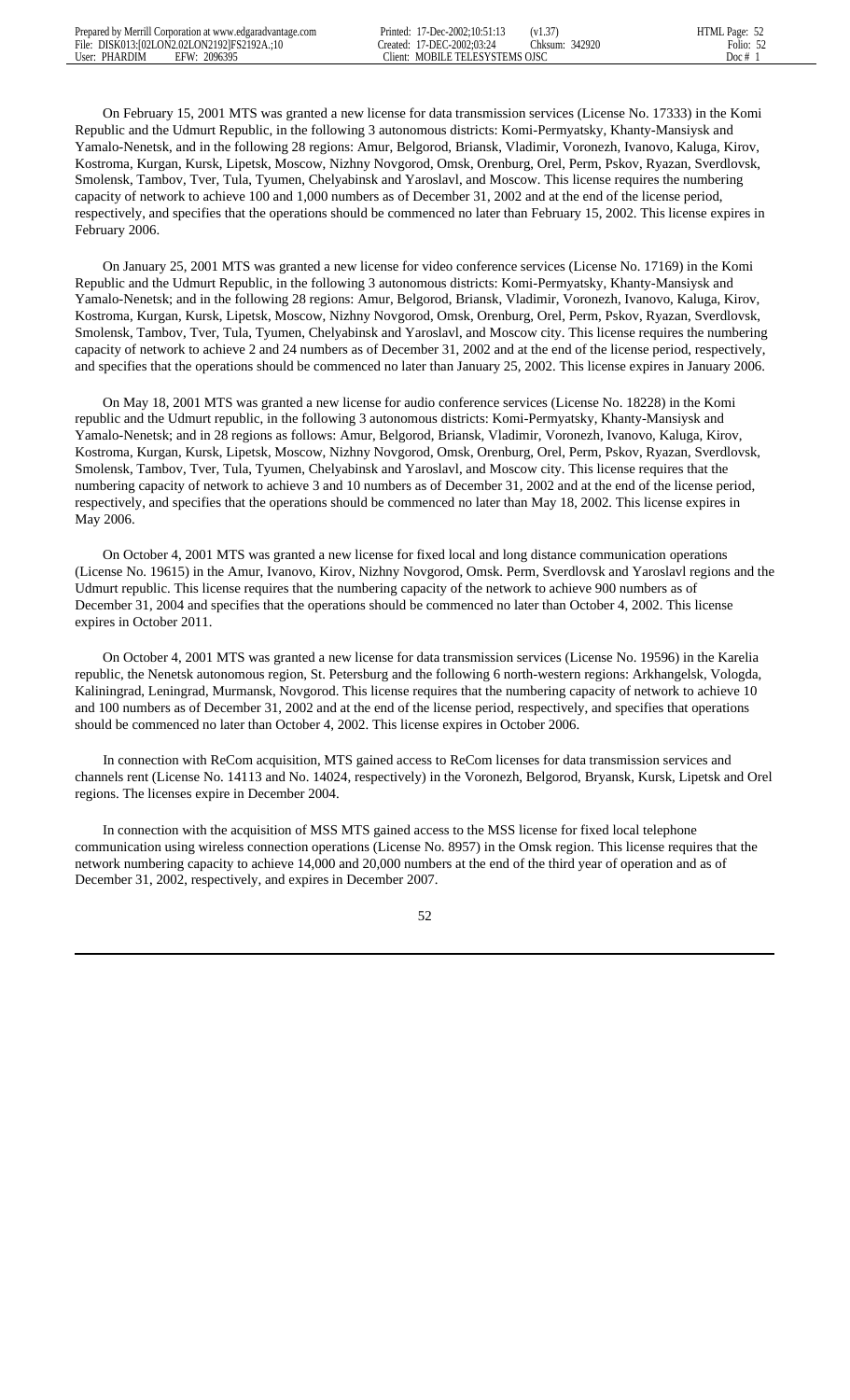In connection with the acquisition of Telecom 900 MTS gained access to license for channel rent (License No. 9476) in the Sverdlovsk region. This license requires the network numbering capacity to achieve 1,176 and 1,680 numbers at the end of the third year of operation and at the end of the license period, respectively, and expires in March 2003.

 In connection with the acquisition of Telecom 900 MTS gained access to a license for channel rent (License No. 11843) in the Novosibirsk region. This license requires that the network numbering capacity achieve 9,240 and 13,200 numbers at the end of the third year of operation and at the end of the license period, respectively, and expires in April 2004.

 In connection with the acquisition of Telecom 900 MTS gained access to a license for data transmission services (License No. 15486) in the Sverdlovsk region. This license requires that the numbering capacity achieve 1,500 and 2,500 numbers as of December 31, 2001 and at the end of the license period, respectively, and expires in July 2005.

 In connection with the acquisition of Telecom 900 MTS gained access to a license for data transmission services (License No. 17810) in the Novosibirsk region. This license requires that the numbering capacity achieve 50,000 and 150,000 numbers as of December 31, 2002 and at the end of the license period, respectively, and expires in April 2006.

 In connection with the acquisition of MSS gained access to a license for data transmission services (License No. 17152) in the Omsk region. This license permits operations from January 2001 to January 2006 provided that commencement of cellular services occurs no later than January 2002. The license requires that network numbering capacity to achieve 350 and 500 numbers at the end of the third year of operation and at the end of the license period, respectively.

 In connection with the acquisition of MSS MTS gained access to for channel rent license (License No. 17030) in the Omsk region. The license requires that the network numbering capacity to achieve 350 and 500 numbers at the end of the third year of operation and at the end of the license period, respectively, and expires in April 2006.

 In connection with the acquisition of Telecom 900 MTS gained access to for channel rent license (License No. 17765) in the Khabarovsk region. The license requires the commencement of operations no later than April 2002 and expires in April 2006.

## *Recorded values of licenses acquired*

|                                            |     | December 31<br>2001 |
|--------------------------------------------|-----|---------------------|
| Moscow license area (Rosico)               | S   | 227,025             |
| North-Western region (Telecom XXI)         |     | 74.639              |
| Five regions of Asian Russia (Telecom-900) |     | 31,542              |
| Seven regions of European Russia (RTC)     |     | 19,503              |
| Six regions of European Russia (ReCom)     |     | 1,429               |
| Other                                      |     | 2,379               |
| Licenses, at gross book value              | \$. | 356,517             |
| Accumulated amortization                   |     | (79, 568)           |
| Total licenses, net                        | \$  | 276,949             |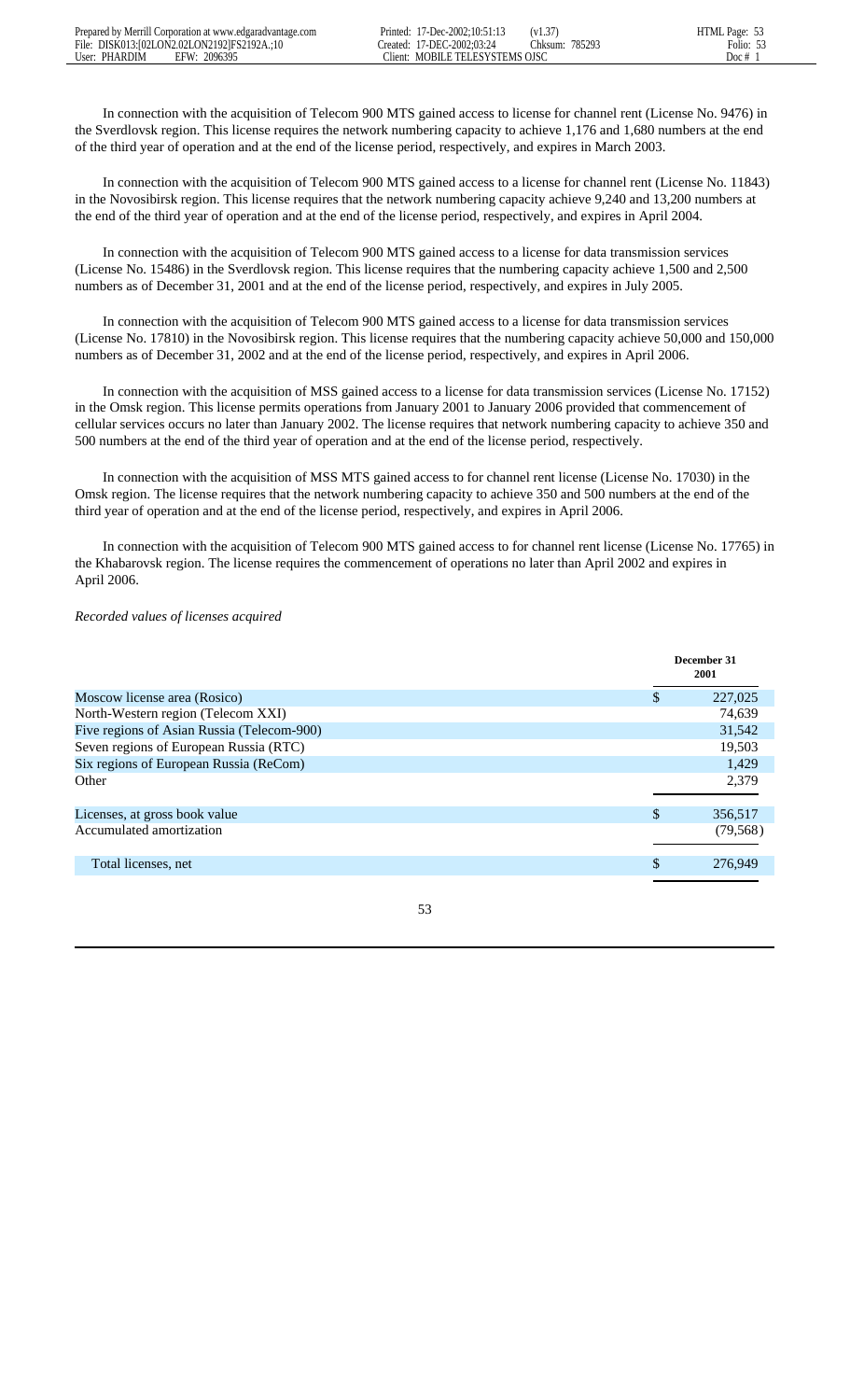### **26. Commitments and Contingencies**

#### *Commitments*

 As of December 31, 2001, MTS committed to further purchase of network property, plant and equipment in the amount of approximately \$189 million.

 In 2002 MTS agreed to purchase its previously rented office building from MGTS, a related party, for the amount of approximately \$2.6 million.

### *Negative Net Equity of Rosico*

 In accordance with Russian legislation, joint stock companies must maintain a level of equity (net assets) that is greater than the charter capital. In the event that a company's equity (net assets), as determined under Russian accounting legislation, falls below certain minimum levels, specifically below zero, such company can be forced to liquidation.

 During 2000 and 2001, Rosico reported significant losses in its financial statements compiled in accordance with Russian accounting legislation. As a result, at December 31, 2000 and 2001, Rosico reported a deficit in equity (negative net equity) in its financial statements compiled in accordance with Russian accounting legislation.

### **27. Subsequent Events**

#### *Issue of Eurobonds*

 On March 19, 2002 MTS Finance issued \$50 million 10.95% notes at a price of 101.616%. These notes are guaranteed by MTS and mature on December 21, 2004. MTS Finance will make interest payments on the notes semi-annually in arrears on June 21 and December 21 of each year, commencing on June 21, 2002. The notes are listed on the Luxembourg Stock Exchange. Proceeds received from the notes, including the offering premium, were \$50.8 million.

 On May 29, 2002 MTS Finance SA offered \$300 million 10,95% guaranteed notes in exchange for all outstanding notes (\$300 million). The terms of the notes offered in exchange are the same as the previous notes, except that the Exchange notes are registered under the Securities Act of 1933 and, therefore, are not bearing legends restricting their transfer.

### *Acquisition of Kuban GSM*

 On March 29, 2002 MTS continued its expansion in other regions of Russia by acquiring 51% in Kuban-GSM for \$71.4 million. The Kuban-GSM acquisition was accounted for using the purchase method of accounting. MTS will consolidate the results of Kuban-GSM' operations from April 1, 2002. The preliminary purchase price allocation has been estimated as follows:

| Current assets            | $\mathbb{S}$ | 11,751    |
|---------------------------|--------------|-----------|
| Non-current assets        |              | 84,409    |
| License costs             |              | 62,549    |
| Current liabilities       |              | (31,289)  |
| Non-current liabilities   |              | (19, 827) |
| Deferred taxes            |              | (15,866)  |
| Minority interest         |              | (20, 327) |
|                           |              |           |
| Purchase price allocation | S            | 71,400    |
|                           |              |           |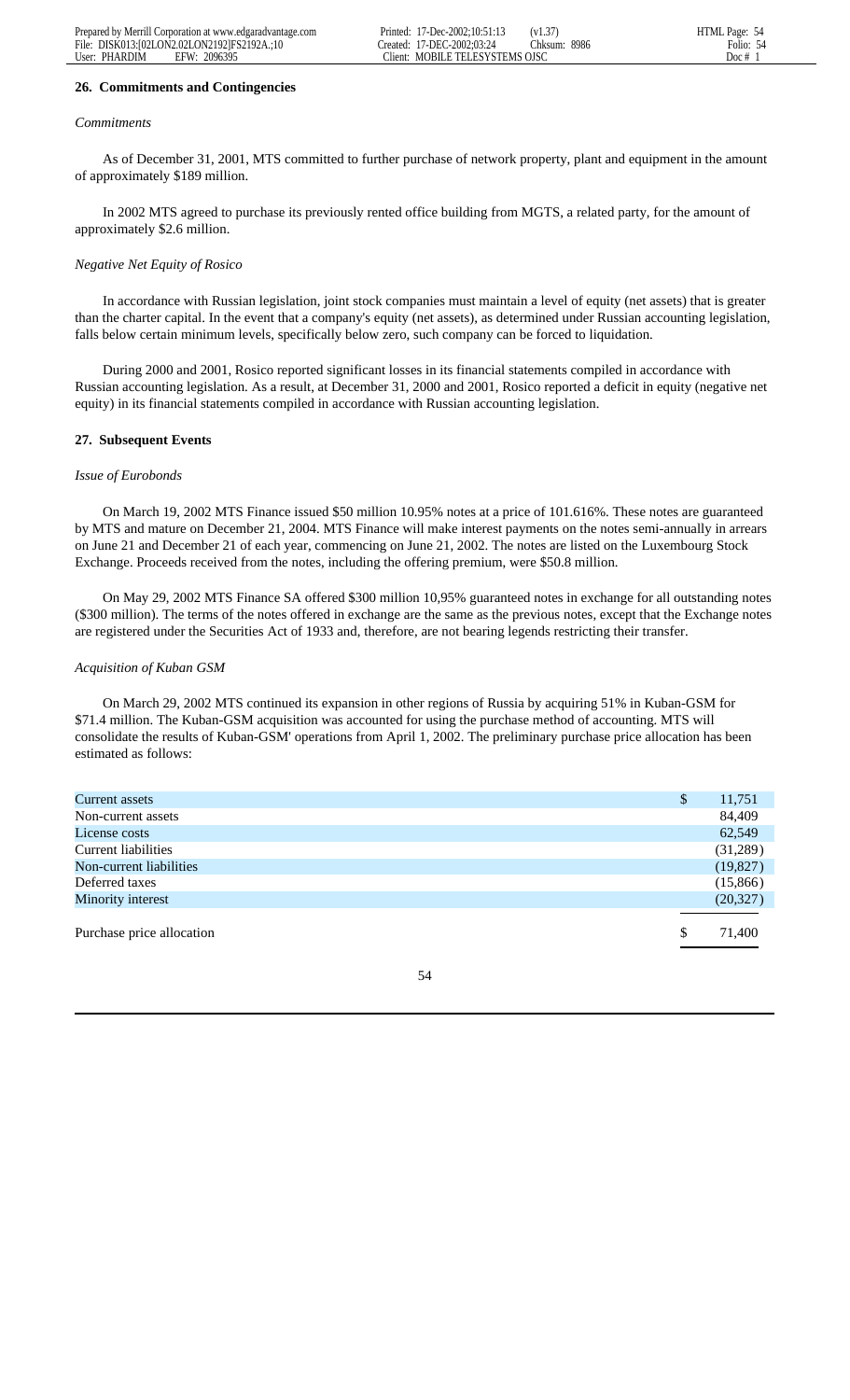| Prepared by Merrill Corporation at www.edgaradvantage.com | 17-Dec-2002:10:51:13<br>Printed:   | (v1.37)        | HTML Page: |
|-----------------------------------------------------------|------------------------------------|----------------|------------|
| File: DISK013:102LON2.02LON21921FS2192A.:10               | Created: 17-DEC-2002:03:24         | Chksum: 995760 | Folio: 55  |
| 2096395<br>User: PHARDIM<br>EFW:                          | MOBILE TELESYSTEMS OISC<br>Tlient: |                | Doc $#$    |

 Kuban-GSM has about 500,000 subscribers and operates in thirteen major cities throughout the Russian Federation, including Sochi, Krasnodar and Novorossisk. The remaining 49% of the shares in Kuban-GSM are owned by OOO "KubTelecom." Under the terms of the acquisition agreement, MTS has the right to buy and OOO "KubTelecom" has the right to sell all remaining shares of Kuban-GSM held by OOO "KubTelecom" at market price anytime from the date that is two years from the completion of MTS' purchase of the 3,600 additionally issued shares (as described below) until February 15, 2006.

 Also MTS will subscribe for an additional 3,600 ordinary shares of Kuban-GSM through a closed subscription approved by an Extraordinary General Meeting of shareholders of Kuban-GSM on February 15, 2002, at a price of \$14,000 per share. If MTS were to subscribe for these additional 3,600 shares, its stake in Kuban-GSM would increase to approximately 64%. At October 2 MTS subsribed for the first tranche of the of the subscription of 2,208 shares for \$31.9 million payable over 7 months, increasing its ownership percentage to 60%.

## *Acquisition of BM-Telecom*

 In May 2002, MTS acquired BM-Telecom Ltd., the leading GSM mobile telecommunications services provider in the Bashkortostan Republic, for \$41 million. BM-Telecom Ltd. had 69,800 subscribers as of December 31, 2001, and over 100,000 subscribers by mid-May 2002. Its network covers a territory in which over 70% of the republic's population resides, including the republic's capital city of Ufa. As of May 2002, the republic had an overall cellular penetration rate of 3.4%, and BM-Telecom's market share in the republic was 75%.

### *Developments regarding the Belarus joint venture*

 As the result of additional negotiations, and a change in the Belarus government's attitude, as of June 26, 2002, the joint venture received all of the governmental approvals and licenses required to commence operations in Belarus. MTS expects to commence funding of the joint venture in accordance with the original agreement. MTS plans to pay \$6 million in annual installments of \$1.2 million from 2003 through 2007, as provided by the tender conditions.

#### *Dontelecom acquisition*

 On September 30, 2002 the Company acquired 66.66% of CJSC Dontelecom, for \$15.0 million. On October 31, 2002 the Company completed the acquisition of the remaining 33.33% stake in CJSC Dontelecom for \$7.5 million. Dontelecom is a GSM operator in the Rostov region, with a population of approximately 4.4 million.

## *UMC acquisition*

 On November 5, 2002 the Company signed several agreements to acquire, contingent on certain conditions, including obtaining all necessary governmental approvals, a 57.7% interest in Ukrainian Mobile Communications ("UMC") for \$194.2 million. In addition, the Company has entered into a put and call option to acquire an additional 16.3%. The put option is exercisable from August 5, 2003 to November 5, 2004 and the call option is exercisable from May 5, 2003 to November 5, 2004 and is subject to a minimum price of \$55 million. MTS has an additional option agreement to purchase the remaining 26% stake, exercisable from February 5, 2003 to November 5, 2005 at an exercise price of \$87.6 million. UMC is a leading mobile operator in Ukraine offering services to 1.5 million subscribers. It operates under Ukraine wide GSM-900/1800 and NMT 450 licenses. The Company has not completed the purchase price allocation with respect to this acquisition.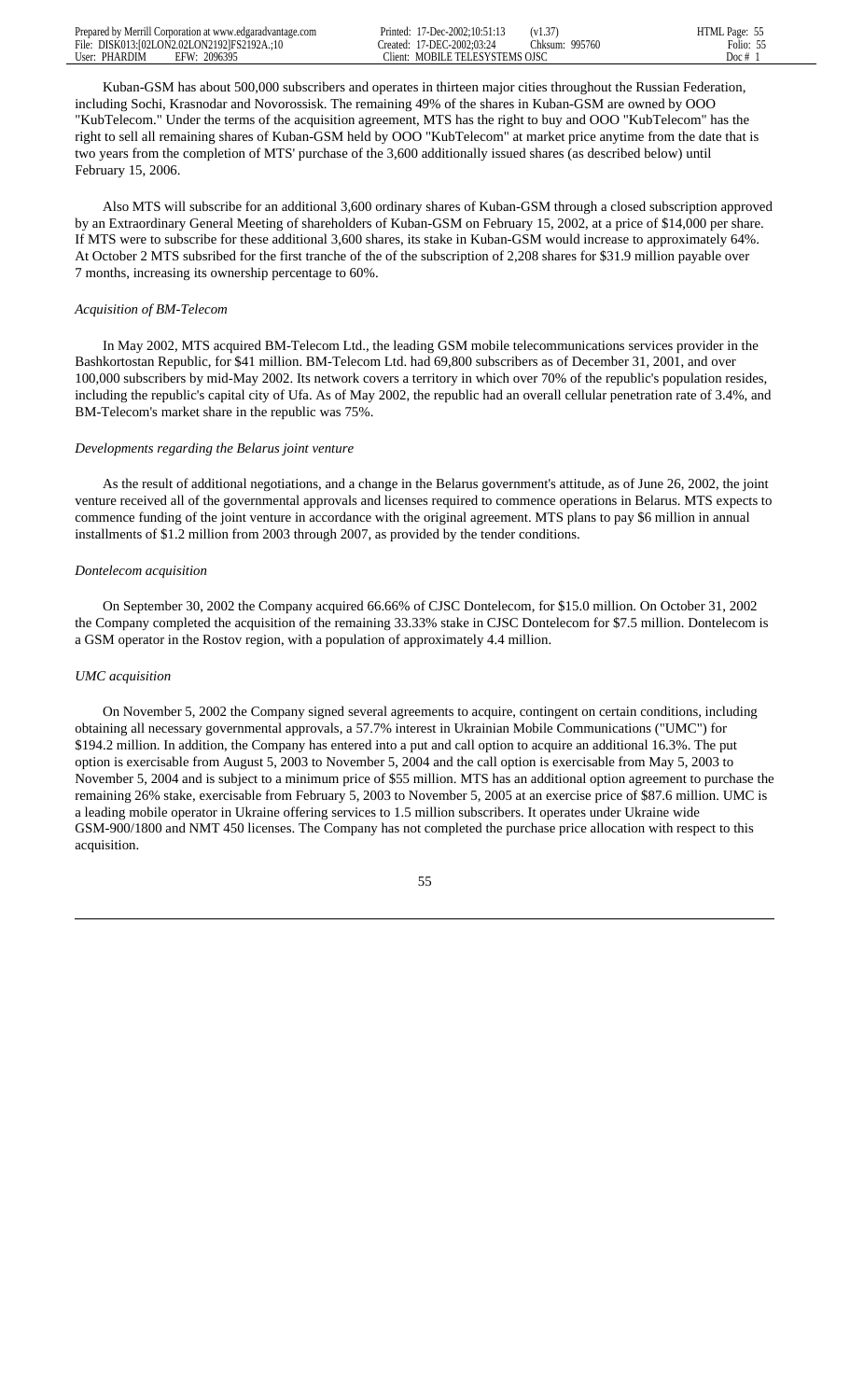### *Acquisition of additional interest in Telecom-900*

 In November 2002, the Company acquired the remaining 19% of Telecom-900 from Sistema for \$6.9 million in cash. Telecom-900 is the holding company for three large regional mobile phone operators, Siberia Cellular Systems 900 CJSC (SCS 900), Uraltel CJSC, and Far East Cellular Systems 900 CJSC (FECS 900).

## **28. Restatement**

 Subsequent to the issuance of the Company's consolidated 2001 financial statements, management determined that certain amounts related to the allocation of purchase prices relating to the 2001 acquisitions of Telecom XXI, ReCom and Telecom 900 were recorded in error. The error primarily related to an overstatement of the fair value of licenses which resulted in an incorrect allocation of pro-rata excess fair value over cost of assets acquired to other non-current assets. This resulted in an understatement of property, plant and equipment together with the overstatement of licenses, as well as, the related impact on depreciation and amortization expense for the year ended December 31, 2001.

 Additionally, the Company has reclassified an impairment charge related to its investment in Belarus from other expenses to inclusion in the determination of operating income to conform to US GAAP presentation requirements. As a result, the accompanying 2001 consolidated financial statements have been restated from the amounts previously reported.

Significant effects of this restatement were as follows (in thousands except per share amounts):

|                                                                | As previously<br>reported | <b>Adjustments</b> | As restated |
|----------------------------------------------------------------|---------------------------|--------------------|-------------|
| <b>At December 31, 2001:</b>                                   |                           |                    |             |
|                                                                |                           |                    |             |
| Property plant and equipment, net                              | 841,308                   | 14,748             | 856,056     |
| Licenses, net                                                  | 297,490                   | (20, 541)          | 276,949     |
| Other intangible assets, net                                   | 83,507                    | 738                | 84,245      |
| <b>Total assets</b>                                            | 1,732,547                 | (5,055)            | 1,727,492   |
| Deferred taxes                                                 | 72,192                    | (4,687)            | 67,505      |
| Minority interest                                              | 12,999                    | 1,445              | 14,444      |
| Retained earnings                                              | 462,628                   | (1,537)            | 461,091     |
| Total liabilities and shareholder's equity                     | 1,732,547                 | (5,055)            | 1,727,492   |
|                                                                |                           |                    |             |
| For the year ended December 31, 2001:                          |                           |                    |             |
| Depreciation and Amortization                                  | 133,143                   | 175                | 133,318     |
| Net operating income                                           | 334,284                   | (10, 175)          | 324,109     |
| Total other expense (income), net                              | 5,223                     | (10,000)           | (4,777)     |
| Income before provision for income taxes and minority interest | 327,190                   | (568)              | 326,622     |
| <b>Provision for Income Taxes</b>                              | 97,414                    | 47                 | 97,461      |
| Minority Interest                                              | 6,614                     | 922                | 7,536       |
| Net income                                                     | 207,366                   | (1,537)            | 205,829     |
| Earnings per share—net income (basic and diluted)              | 0.105                     | (0.001)            | 0.104       |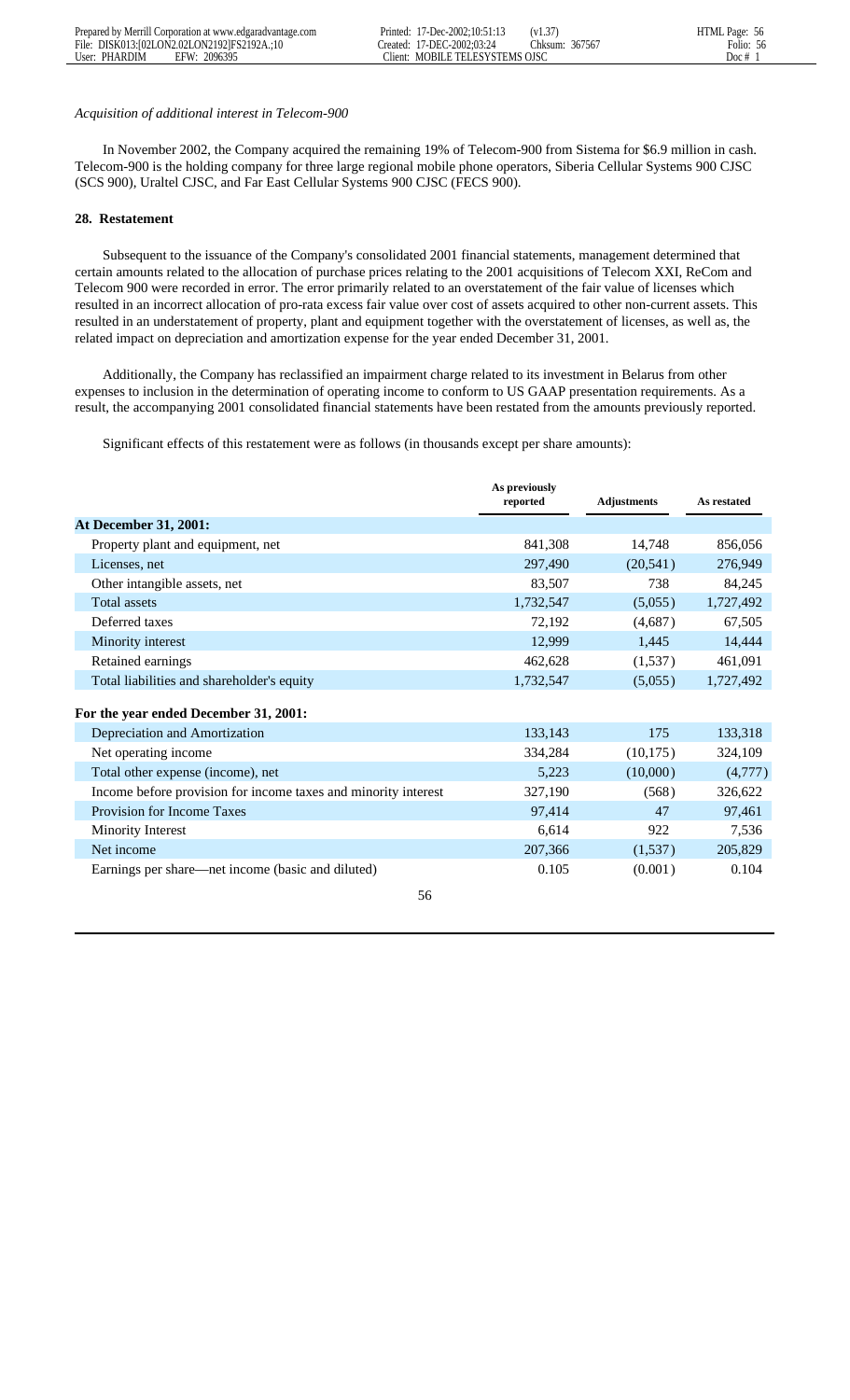# **THE FOLLOWING REPORT IS A COPY OF A REPORT PREVIOUSLY ISSUED BY ARTHUR ANDERSEN ZAO WHICH HAS CEASED OPERATIONS. THE REPORT HAS NOT BEEN REISSUED BY ARTHUR ANDERSEN ZAO.**

## **Report of Independent Public Accountants**

To Mobile TeleSystems:

 We have audited the accompanying consolidated balance sheets of Mobile TeleSystems, a Russian Open Joint-Stock Company, and its subsidiaries as of December 31, 1999 and 2000, and the related consolidated statements of operations, cash flows and shareholders' equity for each of the three years in the period ended December 31, 2000. These financial statements are the responsibility of the Company's management. Our responsibility is to express an opinion on these financial statements based on our audits.

 We conducted our audits in accordance with generally accepted auditing standards in the United States. Those standards require that we plan and perform the audit to obtain reasonable assurance about whether the financial statements are free of material misstatement. An audit includes examining, on a test basis, evidence supporting the amounts and disclosures in the consolidated financial statements. An audit also includes assessing the accounting principles used and significant estimates made by management, as well as evaluating the overall financial statement presentation. We believe that our audits provide a reasonable basis for our opinion.

 In our opinion, the financial statements referred to above present fairly, in all material respects, the financial position of Mobile TeleSystems and its subsidiaries as of December 31, 1999 and 2000, and the results of their operations and their cash flows for each of the three years in the period ended December 31, 2000, in conformity with accounting principles generally accepted in the United States.

Arthur Andersen ZAO

Moscow, Russia March 19, 2001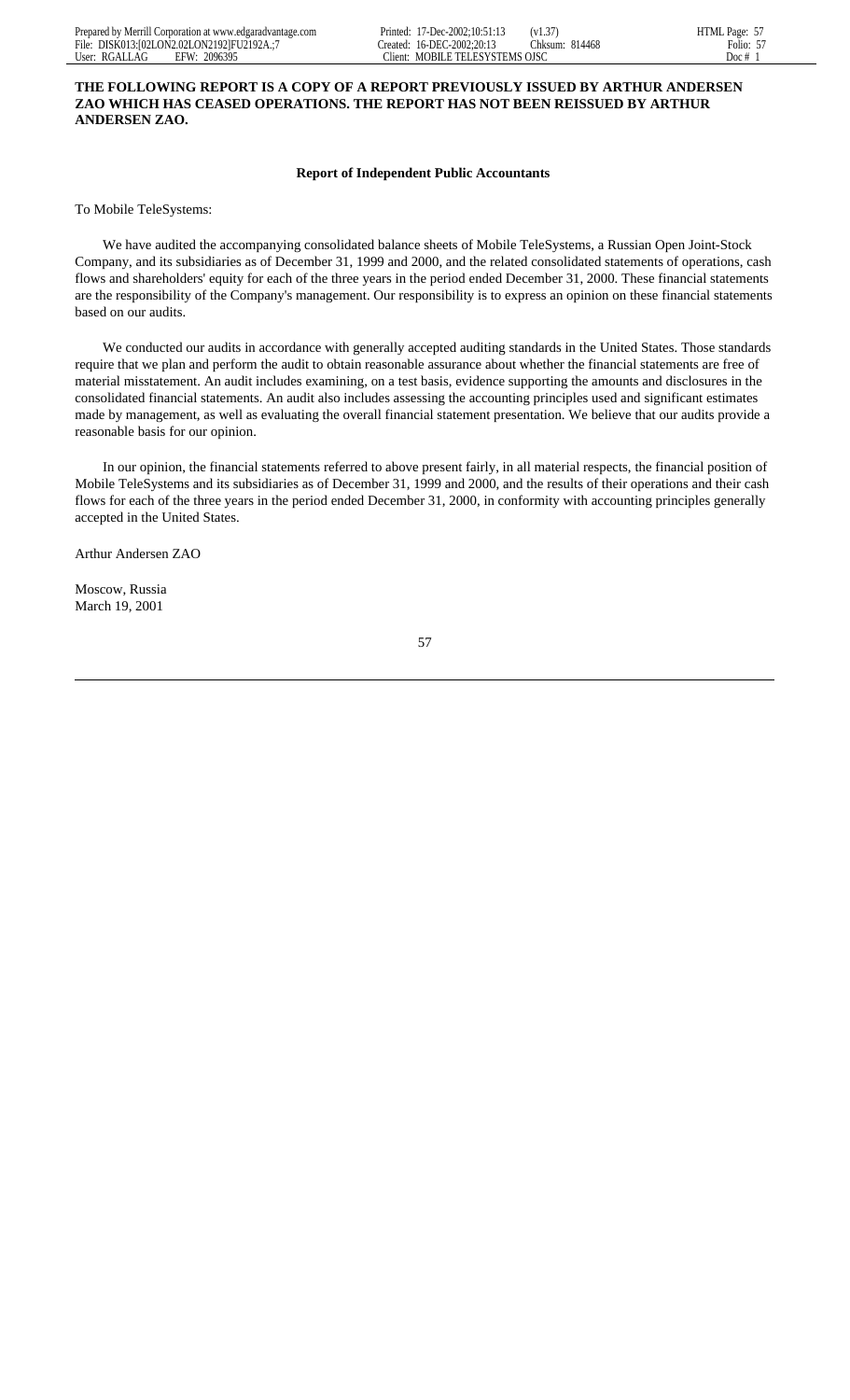# **MOBILE TELESYSTEMS**

# **CONSOLIDATED STATEMENTS OF SHAREHOLDERS' EQUITY FOR THE YEARS ENDED DECEMBER 31, 1998, 1999 and 2000 (Amounts in thousands of U.S. dollars, except share amounts)**

|                                                                    | <b>Common Stock</b> |                |               | <b>Treasury Stock</b> |                    |                           |                                    |              |
|--------------------------------------------------------------------|---------------------|----------------|---------------|-----------------------|--------------------|---------------------------|------------------------------------|--------------|
|                                                                    | <b>Shares</b>       | <b>Amounts</b> | <b>Shares</b> | Amount                | Paid-in<br>Capital | Shareholder<br>Receivable | <b>Retained</b><br><b>Earnings</b> | <b>Total</b> |
| <b>BALANCES,</b>                                                   |                     |                |               |                       |                    |                           |                                    |              |
| December 31, 1997                                                  | 1,225,895,580 \$    | 46,800         |               |                       | \$<br>14,367       | $\overline{\phantom{0}}$  | $\mathcal{S}$<br>52,113 \$         | 113,280      |
| Common stock issued in<br>connection with acquisition<br>of Rosico | 408,631,860         | 2,476          |               |                       | 115,538            |                           |                                    | 118,014      |
| Receivable from Sistema:                                           |                     |                |               |                       |                    |                           |                                    |              |
| Amount established                                                 |                     |                |               |                       |                    |                           |                                    |              |
| concurrent with                                                    |                     |                |               |                       |                    |                           |                                    |              |
| acquisition of Rosico                                              |                     |                |               |                       | 42,739             | (42, 739)                 |                                    |              |
| Increases for additional                                           |                     |                |               |                       |                    |                           |                                    |              |
| advances                                                           |                     |                |               |                       |                    | (17,261)                  |                                    | (17,261)     |
| Increases for interest                                             |                     |                |               |                       | 4,030              | (4,030)                   |                                    |              |
| Net income                                                         |                     |                |               |                       | $\equiv$           |                           | 66,028                             | 66,028       |
| Dividends declared                                                 |                     |                |               |                       |                    |                           | (10, 119)                          | (10, 119)    |
|                                                                    |                     |                |               |                       |                    |                           |                                    |              |
| <b>BALANCES,</b>                                                   |                     |                |               |                       |                    |                           |                                    |              |
| December 31, 1998                                                  | 1,634,527,440       | 49,276         |               |                       | 176,674            | (64,030)                  | 108,022                            | 269,942      |
| Receivable from Sistema:                                           |                     |                |               |                       |                    |                           |                                    |              |
| Increases for interest                                             |                     |                |               |                       | 6,301              | (6,301)                   |                                    |              |
| Net income                                                         | $\sim$              |                |               |                       |                    |                           | 85,661                             | 85,661       |
| Dividends declared                                                 |                     |                |               |                       |                    | $\equiv$                  | (11,879)                           | (11, 879)    |
|                                                                    |                     |                |               |                       |                    |                           |                                    |              |
| <b>BALANCES,</b>                                                   |                     |                |               |                       |                    |                           |                                    |              |
| December 31, 1999                                                  | 1,634,527,440 \$    | 49,276         |               |                       | \$<br>182,975 \$   | $(70, 331)$ \$            | 181,804 \$                         | 343,724      |
| Receivable from Sistema:                                           |                     |                |               |                       |                    |                           |                                    |              |
| Increases for interest                                             |                     |                |               |                       | 6,268              | (6,268)                   |                                    |              |
| Payments from AFK                                                  |                     |                |               |                       |                    |                           |                                    |              |
| Sistema                                                            |                     |                |               |                       |                    | 27,080                    |                                    | 27,080       |
| Issuance of common shares                                          |                     |                |               |                       |                    |                           |                                    |              |
| net of direct expenses (Note                                       |                     |                |               |                       |                    |                           |                                    |              |
| 1)                                                                 | 345,244,080         | 1,233          |               |                       | 347,320            |                           |                                    | 348,553      |
| Purchase of treasury stock<br>under the stock bonus plan           |                     |                |               |                       |                    |                           |                                    |              |
| and stock option plan (Note                                        |                     |                |               |                       |                    |                           |                                    |              |
| $\left( 0\right)$                                                  | 13,554,618          | 49             | (13,554,618)  | (13,880)              | 13,831             |                           |                                    |              |
| Exercise of stock bonus plan<br>(Note 0)                           |                     |                | 3,587,987     | 3,674                 | (3,661)            |                           |                                    | 13           |
| Non-cash expense associated                                        |                     |                |               |                       |                    |                           |                                    |              |
| with issuance of stock bonus                                       |                     |                |               |                       |                    |                           |                                    |              |
| plan                                                               |                     |                |               |                       | 5,297              |                           | $\overline{\phantom{0}}$           | 5,297        |
| Net income                                                         |                     |                |               |                       |                    |                           | 90,048                             | 90,048       |
| Dividends declared                                                 |                     |                |               |                       |                    |                           | (13, 631)                          | (13, 631)    |
|                                                                    |                     |                |               |                       |                    |                           |                                    |              |
| <b>BALANCES,</b>                                                   |                     |                |               |                       |                    |                           |                                    |              |
| December 31, 2000                                                  | 1,993,326,138 \$    | 50,558         | 9,966,631 \$  | $(10,206)$ \$         | 552,030 \$         | $(49,519)$ \$             | 258,221 \$                         | 801,084      |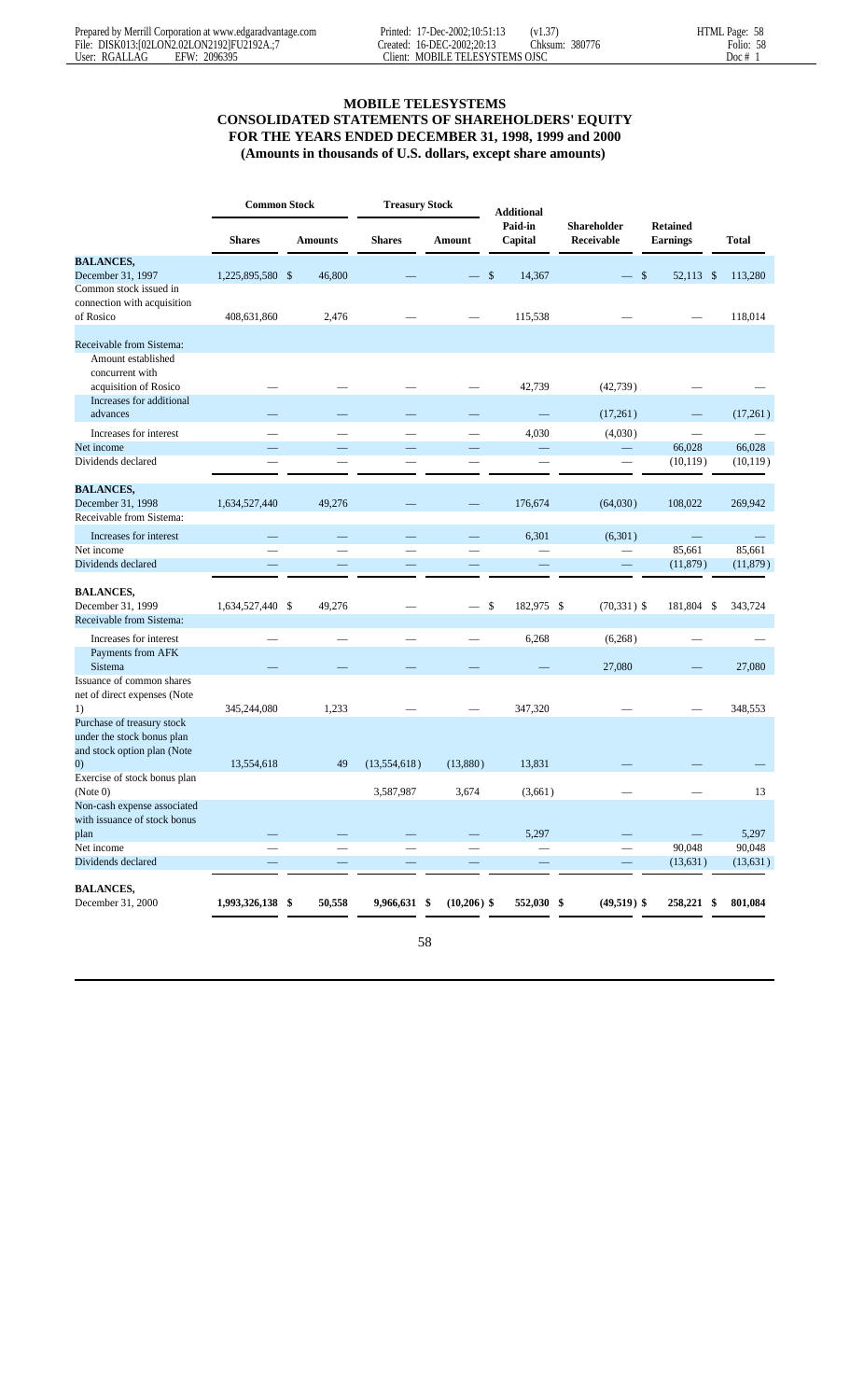## THE FOLLOWING REPORT IS A COPY OF A REPORT PREVIOUSLY ISSUED BY ARTHUR ANDERSEN WHICH HAS CEASED OPERATIONS. THE REPORT HAS NOT BEEN REISSUED BY ARTHUR ANDERSEN.

### **Auditors' Report**

To the Shareholders of Mobile TeleSystems Finance S.A.:

 We have audited the accompanying balance sheet of Mobile TeleSystems Finance S.A., a Company incorporated under the laws of Luxembourg, as of December 31, 2001 and the related statement of income, changes in stockholders' equity and cash flows for the period from December 10, 2001 (date of incorporation) to December 31, 2001. These financial statements are the responsibility of the Company's management. Our responsibility is to express an opinion on these financial statements based on our audits.

 We conducted our audits in accordance with auditing standards generally accepted in the United States. Those standards require that we plan and perform the audit to obtain reasonable assurance about whether the financial statements are free of material misstatement. An audit includes examining, on a test basis, evidence supporting the amounts and disclosures in the financial statements. An audit also includes assessing the accounting principles used and significant estimates made by management, as well as evaluating the overall financial statement presentation. We believe that our audits provide a reasonable basis for our opinion.

 In our opinion, the financial statements referred to above present fairly, in all material respects, the financial position of Mobile Telesystems Finance S.A. as of December 31, 2001 and the results of its operations and its cash flows for the period from December 10, 2001 (date of incorporation) to December 31, 2001 in conformity with accounting principles generally accepted in the United States.

> ARTHUR ANDERSEN Independent Auditors

Luxembourg, April 19, 2002

The accompanying notes are an integral part of these financial statements.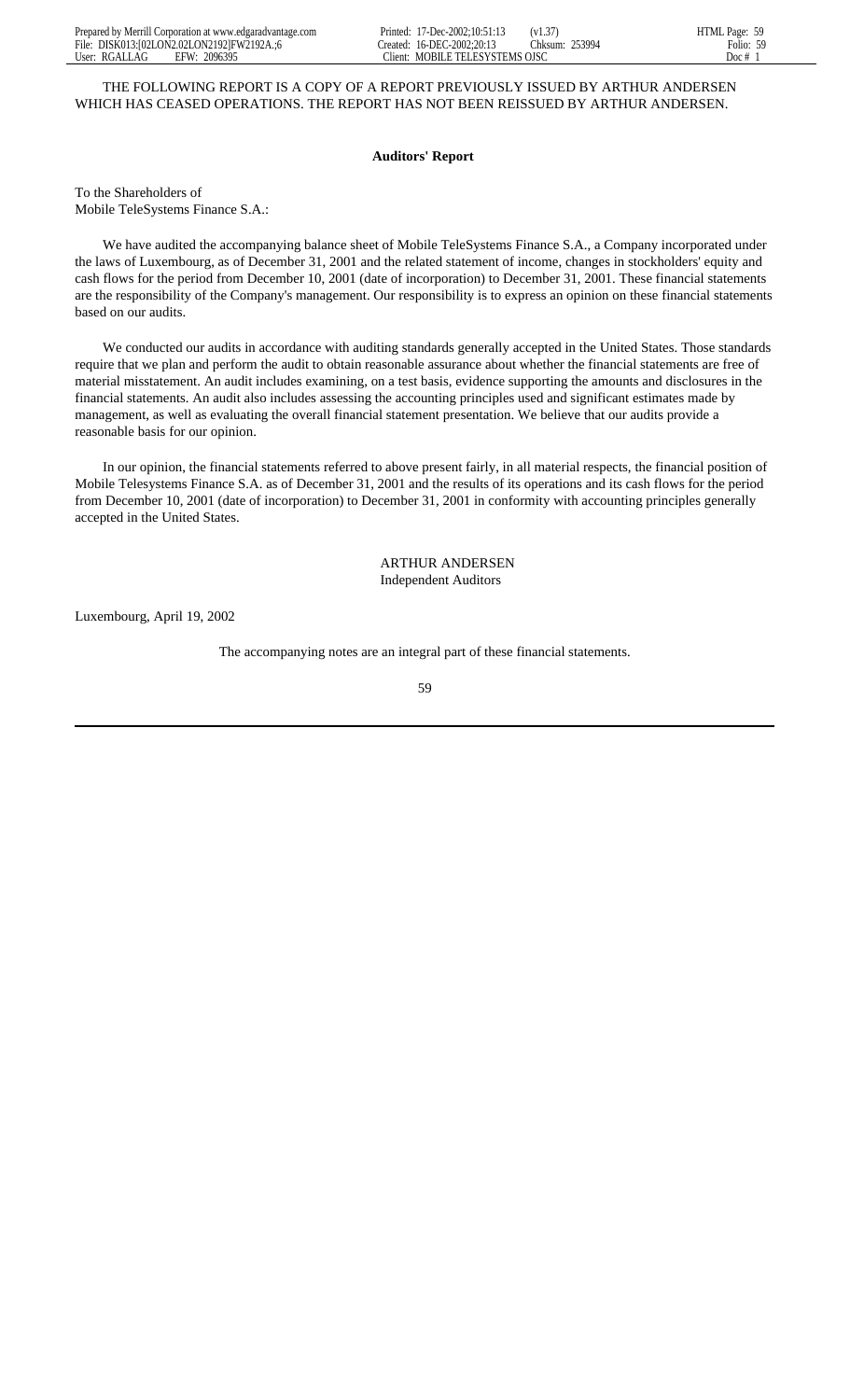# **Mobile TeleSystems Finance S.A. Balance Sheet At December 31, 2001 All amounts in thousands of U.S. dollars**

|                                                                                         | 2001    |
|-----------------------------------------------------------------------------------------|---------|
| <b>ASSETS</b>                                                                           |         |
| <b>CURRENT ASSETS:</b>                                                                  |         |
| Cash and cash equivalents                                                               | 633     |
| Other current assets (Note 4)                                                           | 812     |
|                                                                                         | 1,445   |
| <b>LONG TERM ASSETS:</b>                                                                |         |
| Initial borrowing costs (Note 3)                                                        | 2,759   |
| Receivables from related parties (Note 5)                                               | 250,000 |
|                                                                                         | 252,759 |
|                                                                                         | 254,204 |
| SHAREHOLDERS' EQUITY AND LIABILITIES                                                    |         |
| <b>CURRENT LIABILITIES</b>                                                              |         |
| Income tax payable (Note 6)                                                             | 65      |
| Accounts payable                                                                        | 305     |
| Accrued liabilities (Note 7)                                                            | 760     |
| Deferred income (Note 8)                                                                | 1,607   |
|                                                                                         | 2,737   |
| <b>LONG TERM LIABILITIES</b>                                                            |         |
| Debt, notes payable (Note 9)                                                            | 248,152 |
| Deferred income (Note 8)                                                                | 3,149   |
|                                                                                         | 251,301 |
| <b>SHAREHOLDERS' EQUITY:</b>                                                            |         |
| Common stock (1.000 shares authorized and issued with a par value of USD 125) (Note 10) | 125     |
| Profit for the year                                                                     | 41      |
| TOTAL SHAREHOLDERS' EQUITY                                                              | 166     |
|                                                                                         | 254,204 |
|                                                                                         |         |

The accompanying notes are an integral part of these financial statements.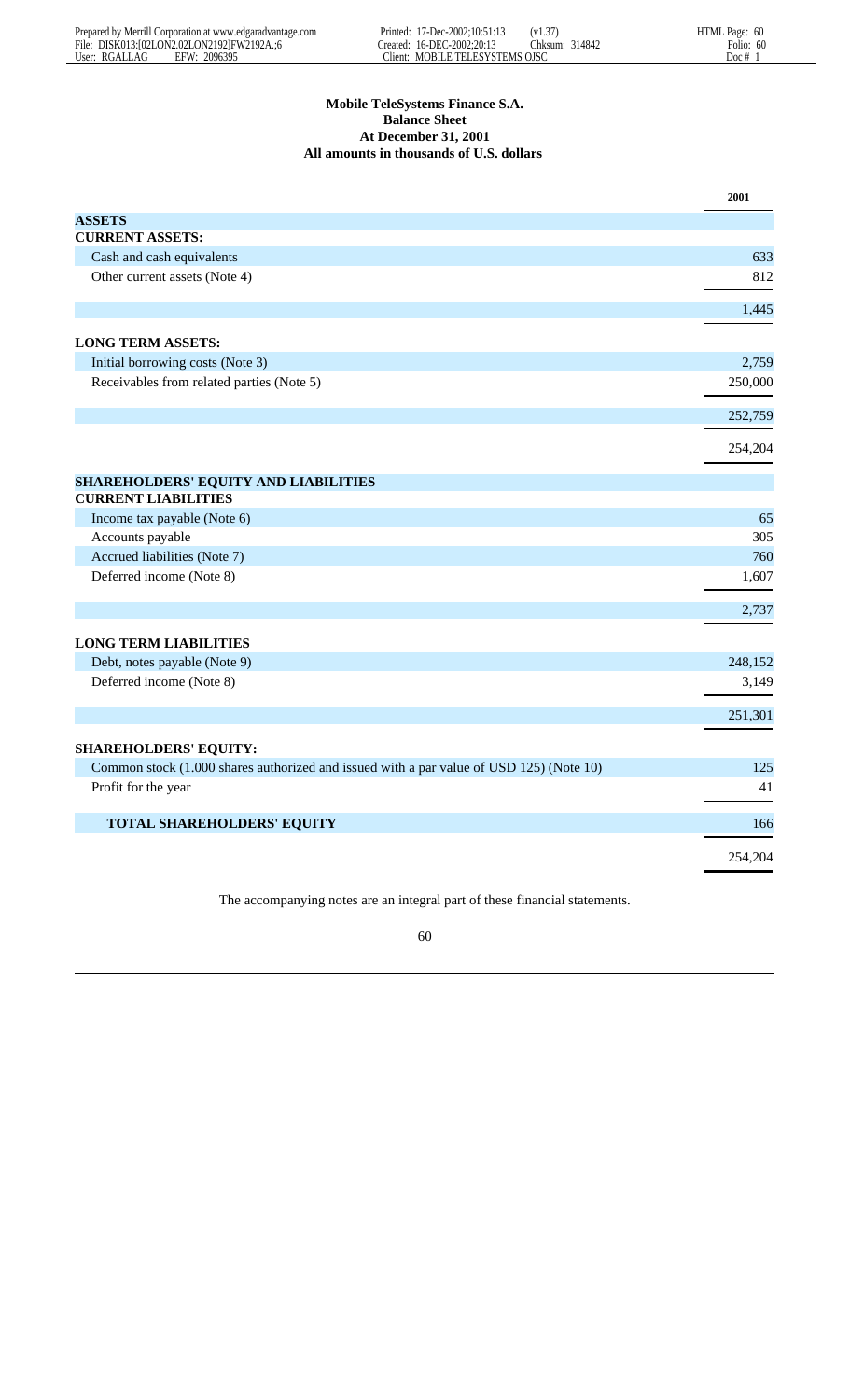# **Mobile TeleSystems Finance S.A. Statement of Income For the period from December 10, 2001 (date of incorporation) to December 31, 2001 All amounts in thousands of U.S. dollars**

|                                         | 2001  |
|-----------------------------------------|-------|
| <b>OPERATING EXPENSES</b>               |       |
|                                         |       |
| <b>OPERATING LOSS</b>                   | (3)   |
| Interest and similar income (Note 11)   | 865   |
| Interest and similar expenses (Note 12) | (803) |
|                                         |       |
| <b>PROFIT BEFORE TAXES</b>              | 59    |
| <b>INCOME TAXES</b>                     | 18    |
|                                         |       |
| <b>PROFIT FOR THE PERIOD</b>            | 41    |
|                                         |       |

The accompanying notes are an integral part of these financial statements.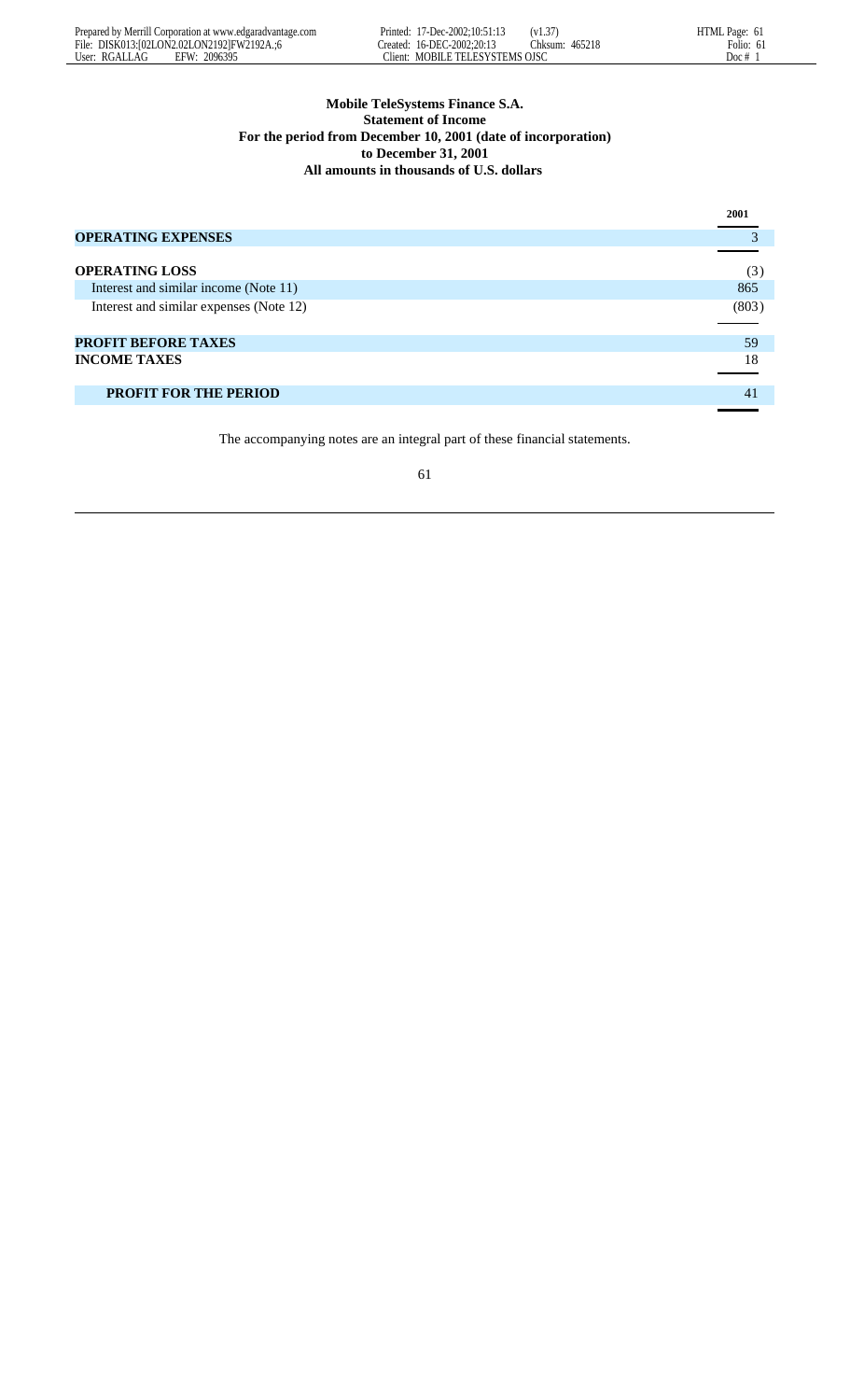|               | Prepared by Merrill Corporation at www.edgaradvantage.com |        | Printed: 17-Dec-2002:10:51:13 | (V1.3)            | HTML Page: 62 |
|---------------|-----------------------------------------------------------|--------|-------------------------------|-------------------|---------------|
|               | File: DISK013:102LON2.02LON21921FY2192A.:4                |        | Treated: 16-DEC-2002:20:13    | 342802<br>.:hksum | Folio:<br>62  |
| User: RGALLAG | FFW·<br>2096395                                           | Tient: | MOBILE TELESYSTEMS OISC       |                   | Doc #         |

|                                                                                 | 2001      |
|---------------------------------------------------------------------------------|-----------|
| <b>CASH FROM OPERATING ACTIVITIES</b>                                           |           |
| Net income                                                                      | 41        |
| Adjustment to reconcile net income to net cash provided by operating activities |           |
| Increase in deferred tax assets                                                 | (47)      |
| Amortization of initial borrowing costs and debt discount                       | 43        |
| Amortization of deferred income                                                 | (44)      |
| Loan receivable interest accrued                                                | (765)     |
| Loan payable interest accrued                                                   | 760       |
| Increase in accounts payable and income taxes                                   | 370       |
| Net cash provided by operating activities                                       | 358       |
| <b>CASH FROM FINANCING ACTIVITIES</b>                                           |           |
| Initial capital contributed by Mobile TeleSystems OJSC                          | 125       |
| Proceeds from bond issue, net of discount and debt issuance costs               | 245,350   |
| Debt issuance cost reimbursed by Mobile TeleSystems OJSC (Note 5)               | 4,800     |
| Net cash used in investing activities                                           | 250,275   |
| <b>CASH FROM INVESTING ACTIVITIES</b>                                           |           |
| Proceeds from loan to Mobile TeleSystems OJSC                                   | (250,000) |
| Net Cash used in investing activities                                           | (250,000) |
| NET INCREASE IN CASH AND CASH EQUIVALENTS                                       | 633       |
| CASH AND CASH EQUIVALENTS AT THE BEGINNING OF BEGINNING THE PERIOD              |           |
| CASH AND CASH EQUIVALENTS AT THE BEGINNING OF END THE PERIOD                    | 633       |

The accompanying notes are an integral part of these financial statements.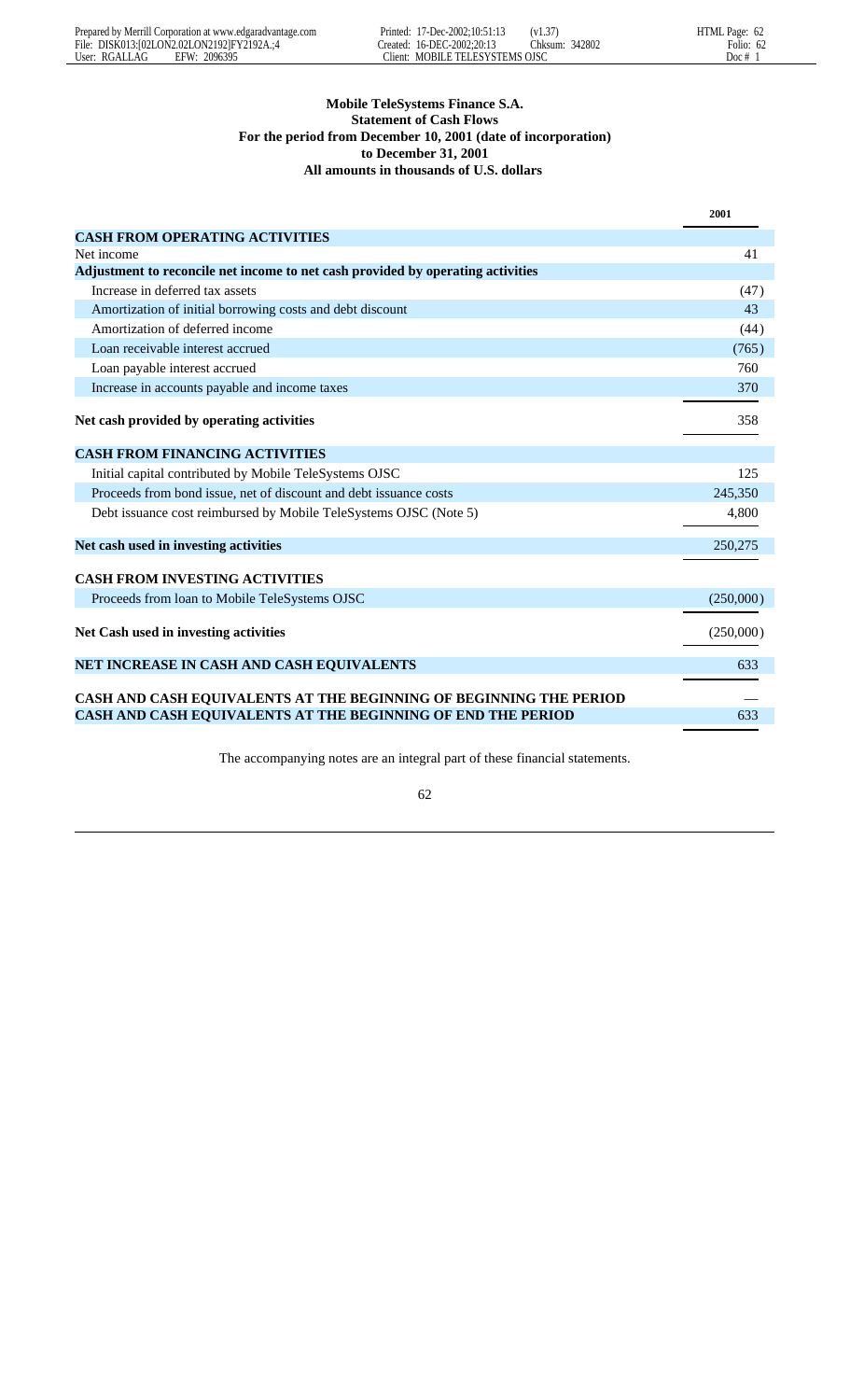|               | Prepared by Merrill Corporation at www.edgaradvantage.com | Printed: | 17-Dec-2002:10:51:13    | (v1.37)          | HTML Page: |
|---------------|-----------------------------------------------------------|----------|-------------------------|------------------|------------|
|               | File: DISK013:102LON2.02LON21921FY2192A.:4                | reated:  | 16-DEC-2002:20:13       | 350698<br>:hksum | Folio:     |
| User: RGALLAG | 2096395<br>EFW:                                           | lient:   | MOBILE TELESYSTEMS OJSC |                  | Doc #      |

# **Mobile TeleSystems Finance S.A. Statement of Changes In Shareholders' Equity For the period from December 10, 2001 (date of incorporation) to December 31, 2001 All amounts in thousands of U.S. dollars, except share amounts**

|                                 | <b>Number of Common</b><br>shares outstanding | Common<br>stock | <b>Result of</b><br>the year | <b>Total</b> |
|---------------------------------|-----------------------------------------------|-----------------|------------------------------|--------------|
| Balance as of December 10, 2001 | 1.000                                         | 125             |                              | 125          |
| Result of the Year              |                                               |                 | 41                           | 41           |
| Balance as of December 31, 2001 | 1.000                                         | 125             | 41                           | 166          |
|                                 |                                               |                 |                              |              |

The accompanying notes are an integral part of these financial statements.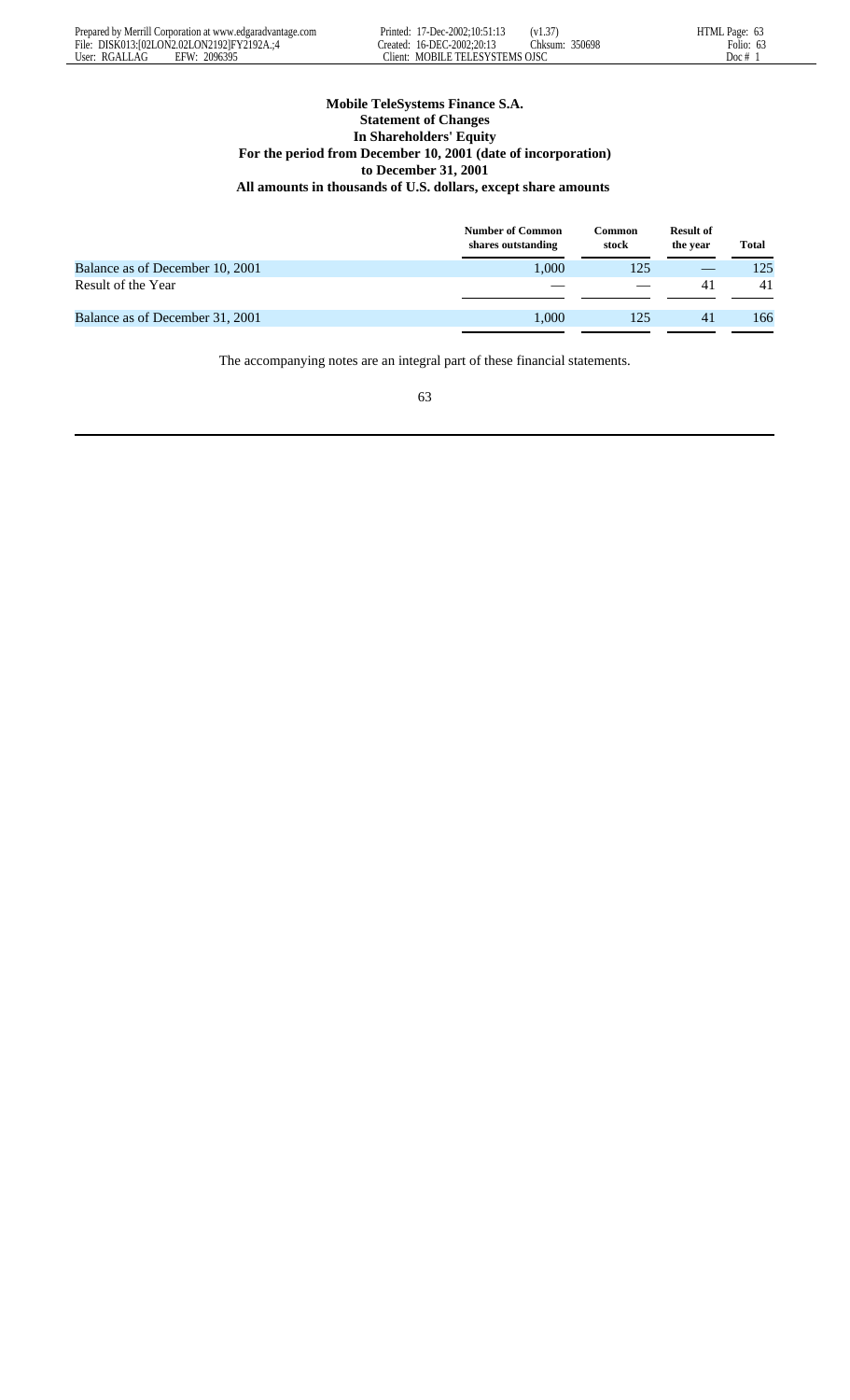# **Mobile Telesystems Finance S.A. Notes to the Annual Accounts At December 31, 2001 All amounts in thousands of U.S. dollars**

# **1. ORGANIZATION**

 Mobile Telesystems Finance S.A. (the "Company") is a company incorporated under the laws of Luxembourg on December 10, 2001 under the legal form of a "Société Anonyme." The registered office of the Company is 3, avenue Pasteur, L-2311 Luxembourg.

 The object of the Company is "the holding of participations directly and indirectly, in any form whatsoever, in Luxembourg and foreign companies, the acquisition by purchase, or in any other manner as well as the transfer by sale, exchange or otherwise of stock, bonds, debentures, notes and other securities of any kind, and the ownership, administration, development and management of its portfolio. The Company may also hold interest in partnerships. The Company may borrow in any form and proceed to the issue of bonds and debentures. It may lend funds including the proceeds of such borrowings and issues to its subsidiaries, affiliated companies or any other companies. In a general fashion it may grant assistance to affiliated companies, take any controlling and supervisory measures and carry out any operation which may deem useful in accomplishment and development of its purposes."

 Since the Company's incorporation, its sole activity has been issuing of notes and loaning the gross proceeds of the notes to Mobile TeleSystems OJSC (MTS), the Company's 100% beneficial shareholder.

# **2. SUMMARY OF SIGNIFICANT ACCOUNTING POLICIES**

 The Company maintains is books in United States dollars based on Luxembourg laws. The accompanying financial statements have been prepared in order to present the Company financial position and its results of operations and cash flows in accordance with generally accepted accounting principles in the United States (U.S. GAAP).

 The preparation of the accounts in accordance with the generally accepted accounting principles describe above requires management to make estimate and assumptions that affect the reported amounts of assets and liabilities and disclosure of contingent assets and liabilities at the date of the accounts and the reported amounts of revenues and expenses during the reporting period. Actual results could differ from those estimates.

Significant accounting policies are applied as follows:

### *a) Cash and cash equivalents*

 Cash and cash equivalents represents cash on hand, in bank accounts and in short term investments having original maturity of less than three months.

### *b) Receivable from related parties*

Loans receivable from related parties are recorded at nominal value less any specific allowance for bad debts.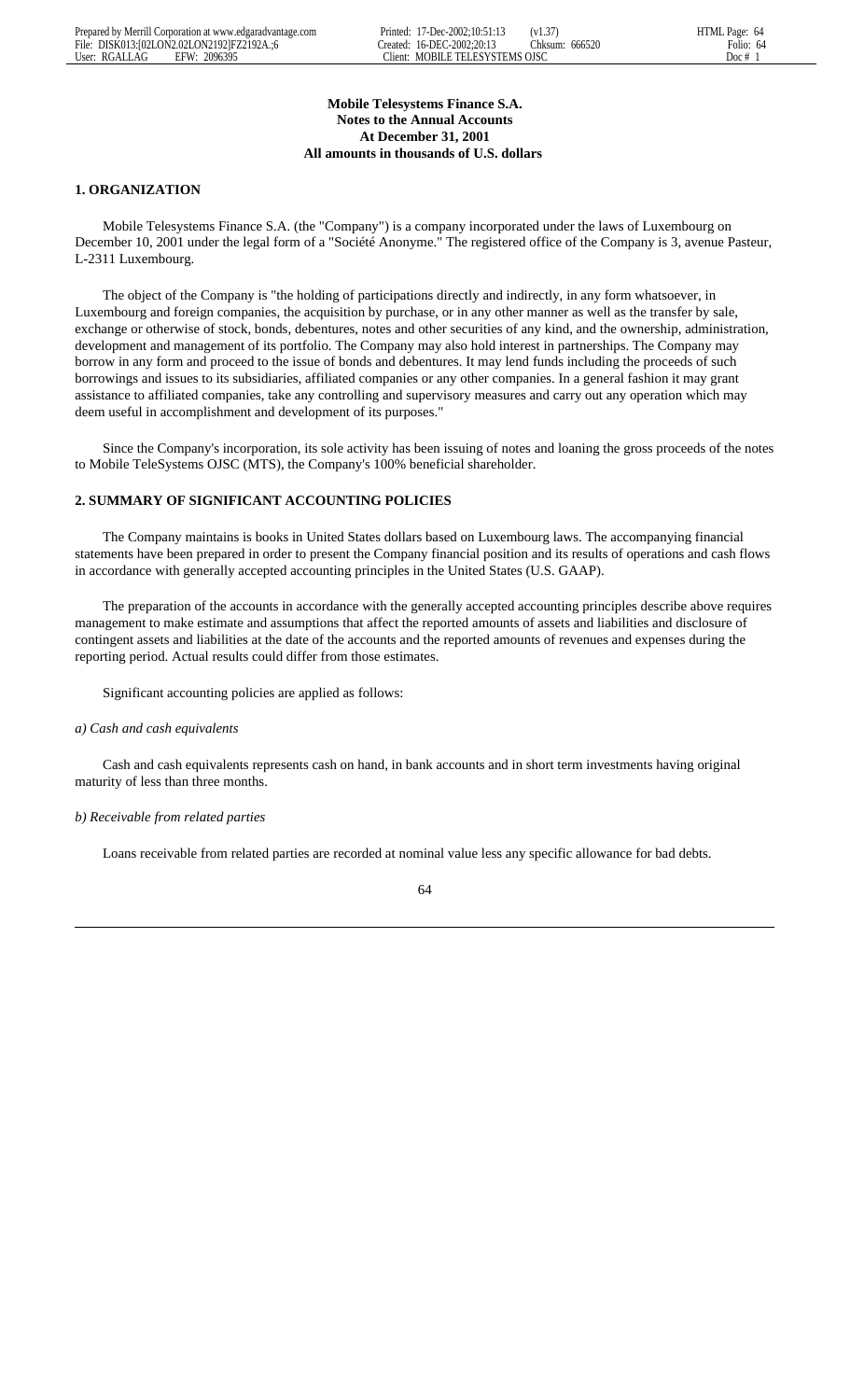### *c) Initial borrowing costs*

 Legal and other direct costs incurred in connection with the issuance of debt are deferred and amortized through interest and similar expenses using the effective interest rate method over the life of the underlying debt.

#### *d) Debt, notes payable*

 Notes payable are initially recorded at par value less any issue discount (or plus any premium). The discount or premium between issue and redemption value is amortized over the life of the underlying debt through interest and similar expenses using the effective interest rate method.

### *e) Deferred income*

 Fees reimbursed by the parent company in connection with initial borrowing costs and discounts on the issuance of debt are deferred and recognized as income over the life of the debt to match the amortization of the corresponding initial borrowing costs and the discount on issue of the debt.

#### *f) Taxation*

 Deferred tax assets and liabilities are recognized for the expected future tax consequences of existing differences between financial reporting and tax reporting bases of assets and liabilities, and loss and tax credits carry forwards using enacted tax rate expected to be in effect at the time these differences are realized. Valuation allowances are recorded for deferred tax assets for which it is not more likely that not such assets will be realized.

### *g) Interest income and interest expenses*

Interest income and interest expenses are recorded on an accrual basis.

#### *h) Foreign currency translation*

 The Company's functional currency is the US dollar. Monetary assets and liabilities stated in currencies other than US dollars, have been translated at the period end exchange rates. Revenues, expenses and cash flows have been translated at historical rates. Translation differences resulting from the use of these rates have been accounted for as currency translation gains and losses in the accompanying statements of operations.

#### *i) Financial instruments*

 Debt, notes payable comprises a Eurobond issued on December 21, 2001 bearing market rates of interest. Management believe that the book value of these borrowings is therefore not materially different from their market value as of December 31, 2001.

 The long term receivable from the parent company bears a market rate of interest and management believe that the book value approximates the market value of this receivable as at December 31, 2001.

 The fair value of financial instruments included in the current assets approximates the historical cots disclosed in the financial statements due to the short-term maturities of these investments.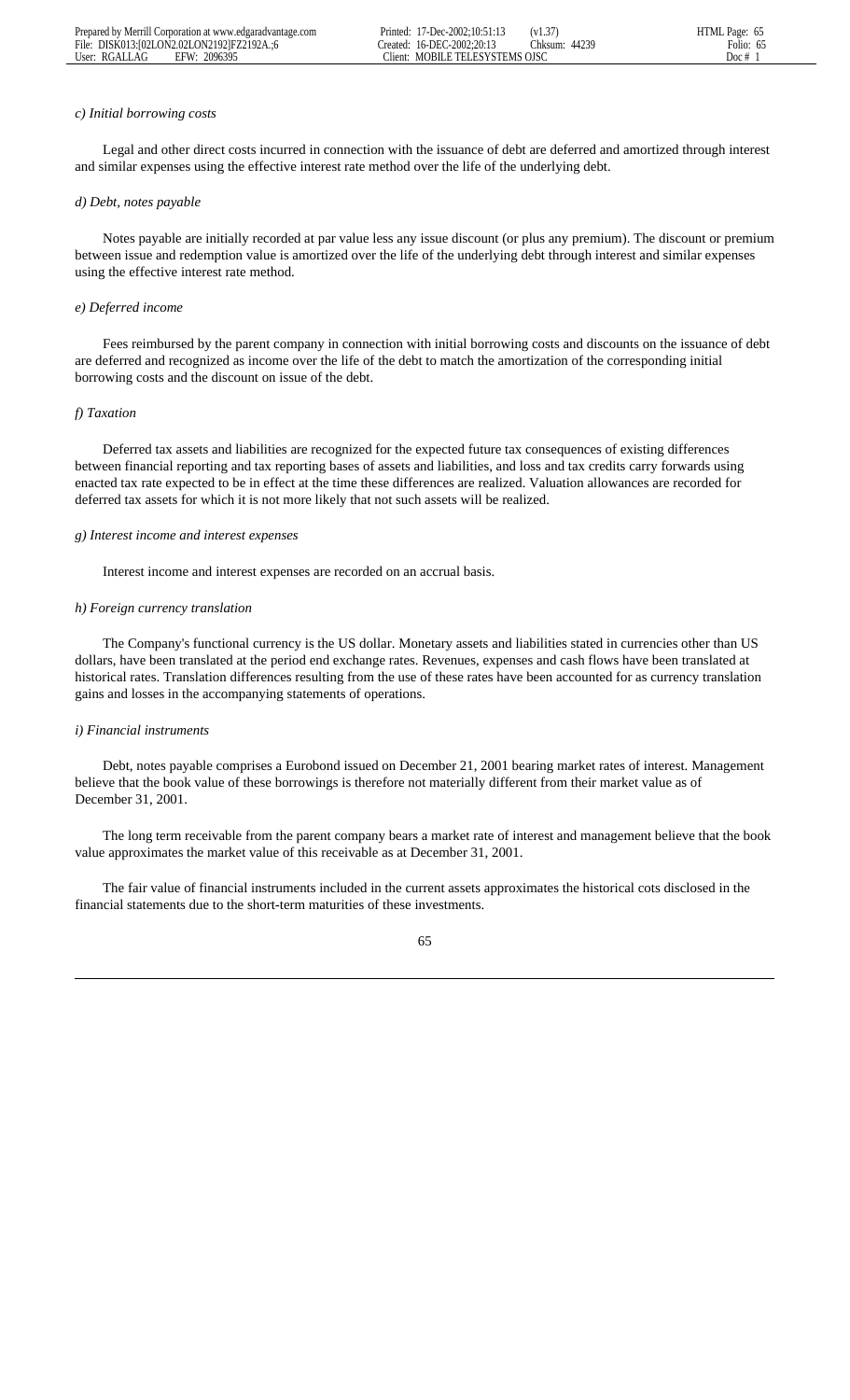|               | Prepared by Merrill Corporation at www.edgaradvantage.com |         | Printed: 17-Dec-2002:10:51:13 | (V1.3)  |       | HTML Page: 66 |
|---------------|-----------------------------------------------------------|---------|-------------------------------|---------|-------|---------------|
|               | File: DISK013:102LON2.02LON21921FZ2192A.:6                |         | Preated: 16-DEC-2002:20:13    | Thksum: | 14888 | Folio:<br>66  |
| User: RGALLAG | 2096395<br>EFW:                                           | :Iient: | MOBILE TELESYSTEMS OISC       |         |       | Doc #         |

#### *j) Recent accounting pronouncement*

 The Company has evaluated the impact of FAS 142, "Goodwill and other intangible assets," 143, "Accounting for assets retirement and obligations," and 144, "Accounting for impairment and disposal of long lived assets" and concluded that these pronouncements will not have a material impact on the Company's accounting policies and financial statements.

# **3. INITIAL BORROWING COSTS**

 As of December 31, 2001, initial borrowing costs comprise of commissions and fees incurred related to the issue of the loan debenture notes amounting to USD 2,759 after amortization of USD 26.

# **4. OTHER CURRENT ASSETS**

 Other currents assets include accrued interest related to the loan receivable from the parent company (Note 5) for the amount of USD 765 and deferred tax assets for the amount of USD 47. Deferred tax assets arise because of temporary differences originating from the different accounting treatment between the tax and book basis of fees reimbursed by the parent company of accounting.

# **5. RECEIVABLE FROM RELATED PARTIES**

 Receivables from related companies comprise a loan to the parent company, MTS, a company incorporated under the laws of the Russian Federation, for an amount of USD 250 million.

 The loan receivable was issued on December 21, 2001 and matures on December 21, 2004. The loan bears interest at the rate of 11.025 percent, payable semi-annually in arrears. As of the December 31, 2001, accrued interests amount to USD 765 thousand.

# **6. INCOME TAX PAYABLE**

 Income tax provision of USD 18 includes current provision of USD 65, which is included in income taxes payable, and the deferred tax benefit of USD 47. Income taxes are provided at the rate of 31,401%.

### **7. ACCRUED LIABILITIES**

As of December 31, 2002, accrued liabilities comprise of accrued interest on notes payable for the amount of USD 760.

## **8. DEFERRED INCOME**

 The Company re-charged an amount of USD 4,800 to MTS to reimburse the initial borrowing costs and issue discount incurred in originating the loan described in Note 9. This income has been deferred and will be recognized as income in the profit and loss account to match the amortization of the initial borrowing costs and the issue discount.

As of December 31, 2001 the balance on this account is USD 4,756, net of amortization for USD 44.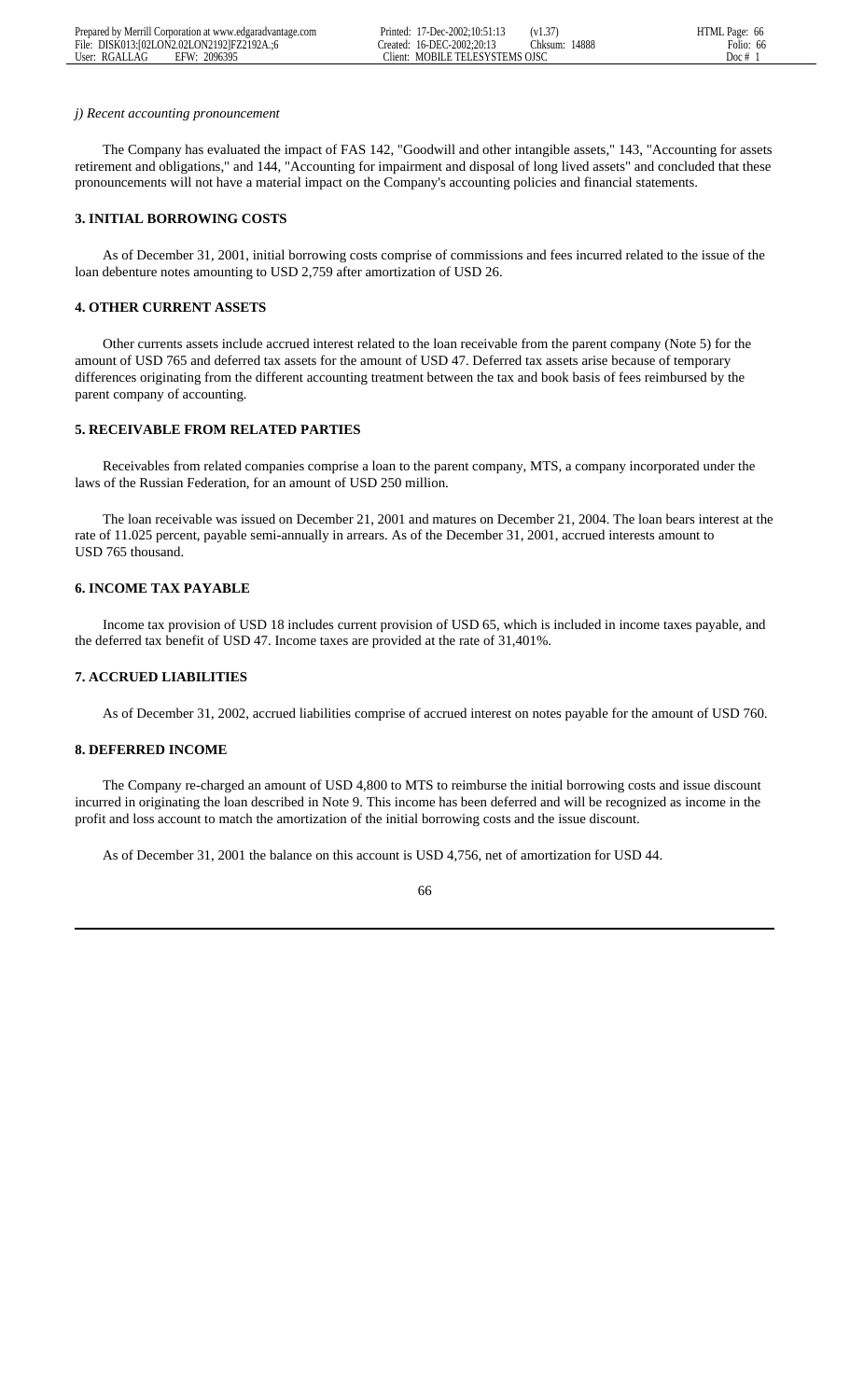# **9. DEBT, NOTES PAYABLE**

 On December 21, 2001, the Company issued USD 250 million 10.95% notes at the price of 99.254%. These notes are guaranteed by MTS and mature on December 21, 2004. The Company will make interest payments on the notes semi-annually in arrears on June 21 and December 21 of each year, commencing on June 21, 2002. The notes are listed on the Luxembourg Stock Exchange. Proceeds received from the notes, net of underwriting discount, were USD 248 million. Related debt issuance costs in the amount of \$2,786 were capitalized. The discount has been amortized for an amount of USD 17 as of December 31, 2001. As of December 31, 2001, the accrued interest on the loan amounted to USD 760.

 These notes are subject to certain restrictive covenants including, but not limited to, limitations on the incurrence of additional indebtedness, limitations on the Company's and MTS's ability to enter into sales leaseback transactions, restrictions on any merger, consolidation or disposition of assets, restrictions on the sales of any licenses. In addition, these notes provide the holders a right to require the Company to redeem all of the notes outstanding at 101% of the principal amount of the notes plus accrued interest upon any change in control, as defined.

## **10. SHAREHOLDERS' EQUITY**

 On December 10, 2001, the Company was incorporated with a share capital amounting to USD 125, represented by 1,000 shares with a nominal value of 125 each, fully subscribed and paid-up.

 On an annual basis, if the company reports a profit for the year, Luxembourg law requires appropriation of an amount equal to at least 5 percent of the annual net income to a legal reserve until such reserve equals 10 percent of the issue capital. This reserve is not available for distribution.

## **11. INTEREST AND SIMILAR INCOME**

 As of December 31, 2001 interest and similar income comprises of USD 821 interest income and USD 44 relating to the recognition of deferred income.

#### **12. INTEREST AND SIMILAR EXPENSES**

 As of December 31, 2001 interest and similar expenses comprises USD 760 of interest expense and USD 43 relating to the amortization of initial borrowing costs and the debt issue discount.

## **13. RELATED PARTY TRANSACTIONS**

The company has entered a loan agreement with the parent company for the amount of USD 250 million (Note 9).

### **14. SUBSEQUENT EVENTS**

 On March 19, 2002 the Company issued \$50 million 10.95% notes at price 101.616%. These notes are guaranteed by MTS and mature on December 21, 2004. The Company will make interest payments on the notes semi-annually in arrears on June 21 and December 21 of each year, commencing on June 21, 2002. The notes are listed on the Luxembourg Stock Exchange.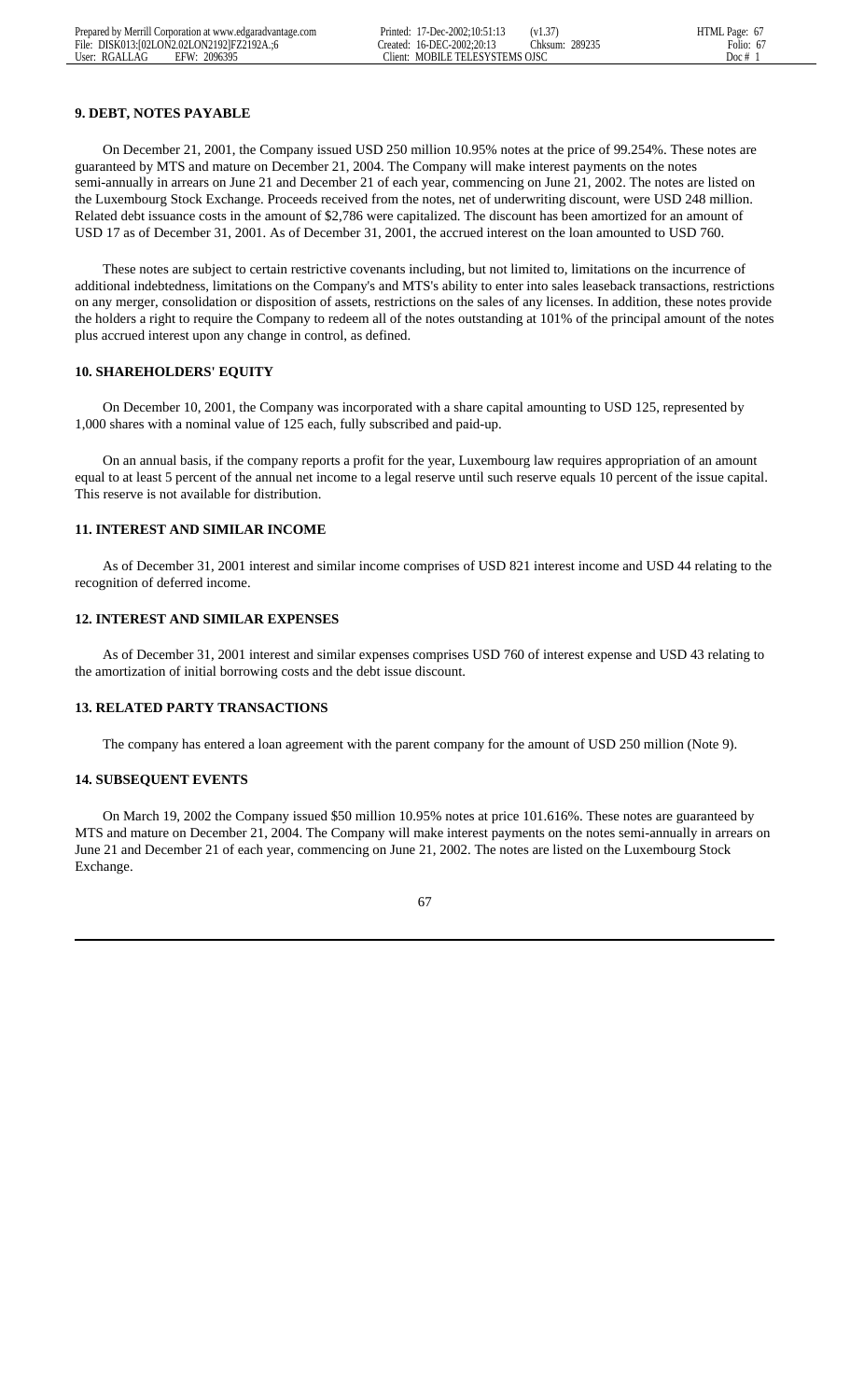## **SIGNATURES**

 The registrant hereby certifies that it meets all of the requirements for filing on Form 20-F/A and that it has duly caused and authorized the undersigned to sign this annual report on its behalf.

## MOBILE TELESYSTEMS OJSC

By: /s/ MIKHAIL A. SMIRNOV

 Name: Mikhail A. Smirnov Title: *President*

Date: December 17, 2002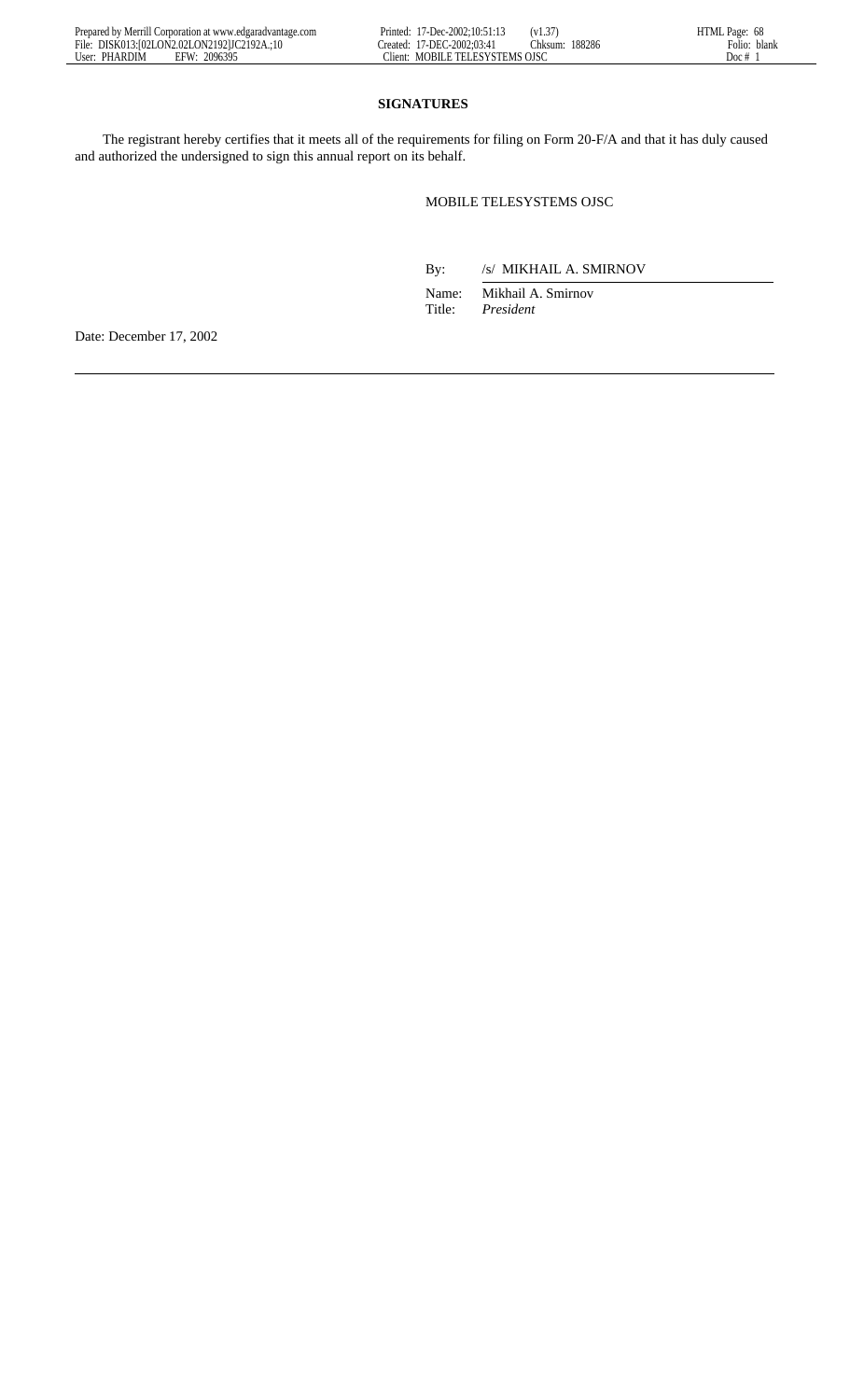| Prepared by Merrill Corporation at www.edgaradvantage.com      | $17 - Dec-2002:10:51:1.$<br>Printed:  | $\sim$<br>11.JI  | -----<br>Page:<br>.ML<br>n9 |
|----------------------------------------------------------------|---------------------------------------|------------------|-----------------------------|
| File:<br>DISK013:102LON2.02LON2.1921JC2<br>9192A<br>$\cdot$ 10 | C-2002:03:41<br>1-DEC<br>'reated'     | 781497<br>:hksum | blank<br>-olio              |
| User:<br>2096395<br>PHARDIM<br>EFW                             | ETELESYSTEMS OISO<br>MORILE.<br>lient |                  | Doc                         |

I, Mikhail A. Smirnov, certify that:

 1. I have reviewed this amendment to the annual report on Form 20-F of Mobile TeleSystems OJSC (the "annual report");

 2. Based on my knowledge, this annual report does not contain any untrue statement of a material fact or omit to state a material fact necessary to make the statements made, in light of the circumstances under which such statements were made, not misleading with respect to the period covered by this annual report; and

 3. Based on my knowledge, the financial statements, and other financial information included in this annual report, fairly present in all material respects the financial condition, results of operations and cash flows of the registrant as of, and for, the periods presented in this annual report.

Date: December 17, 2002 /s/ MIKHAIL A. SMIRNOV

Mikhail A. Smirnov *President*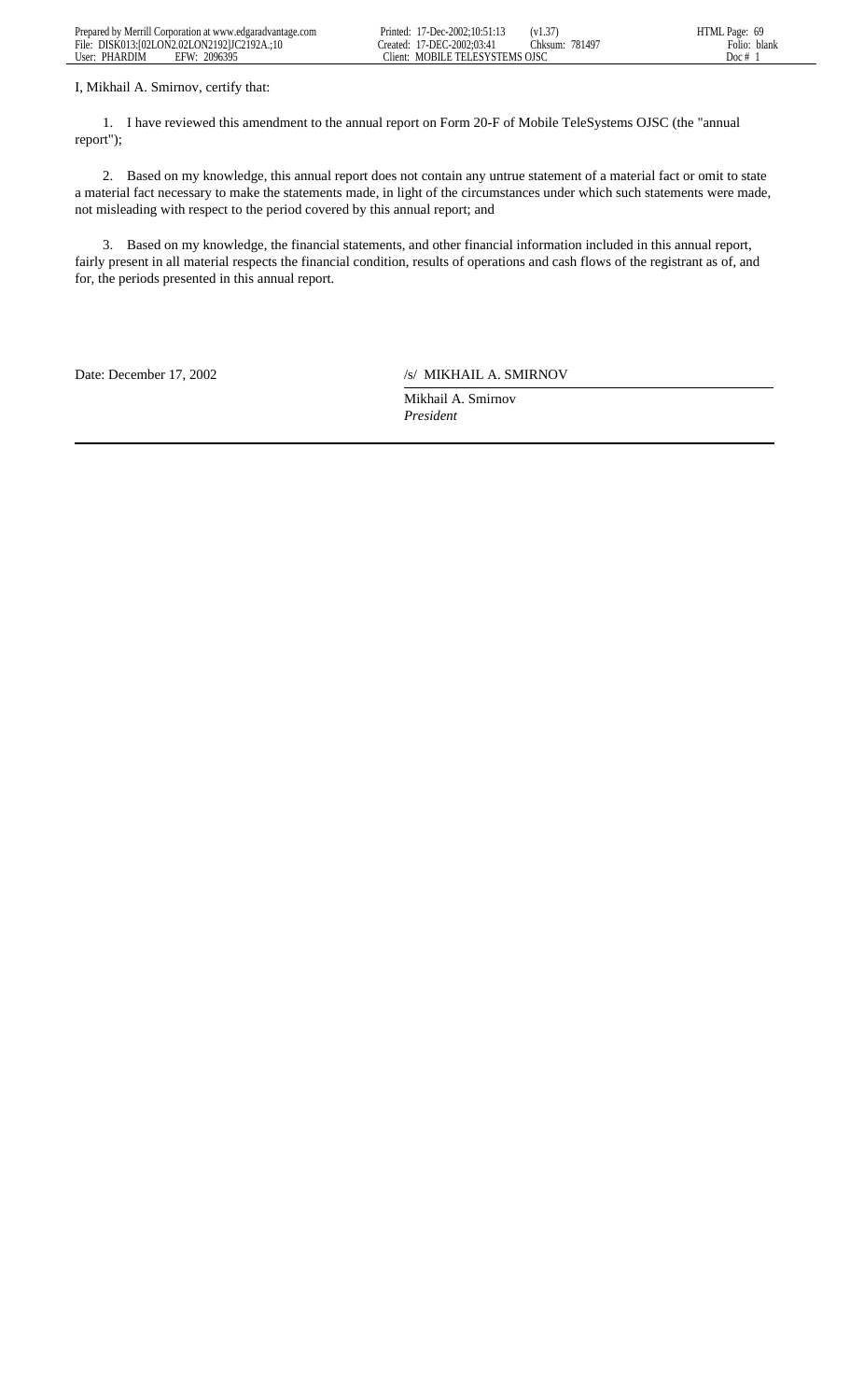| Prepared by<br>. Merrill Corporation at www.edgaradvantage.com . | . .<br>.7-Dec-2002:10:51:13<br>Printed:            | .<br>، ب         | $Page: \ldots$ |
|------------------------------------------------------------------|----------------------------------------------------|------------------|----------------|
| File:<br>DISK013:102LON2.02LON2.1921JC2192A                      | ~-2002∙03∙4<br>∴DEC ⊹<br>reated:                   | 59765,<br>:hksum | blank<br>-olio |
| 2096395<br>User:<br>EFW<br><b>PHARDIM</b>                        | $\sim$<br>: TEI ESYSTEMS OISO<br>MORILE.<br>lient: |                  | Doc.           |

I, Wim van Bommel, certify that:

 1. I have reviewed this amendment to the annual report on Form 20-F of Mobile TeleSystems OJSC (the "annual report");

 2. Based on my knowledge, this annual report does not contain any untrue statement of a material fact or omit to state a material fact necessary to make the statements made, in light of the circumstances under which such statements were made, not misleading with respect to the period covered by this annual report; and

 3. Based on my knowledge, the financial statements, and other financial information included in this annual report, fairly present in all material respects the financial condition, results of operations and cash flows of the registrant as of, and for, the periods presented in this annual report.

Date: December 17, 2002 /s/ WIM VAN BOMMEL

Wim van Bommel *Chief Financial Officer*